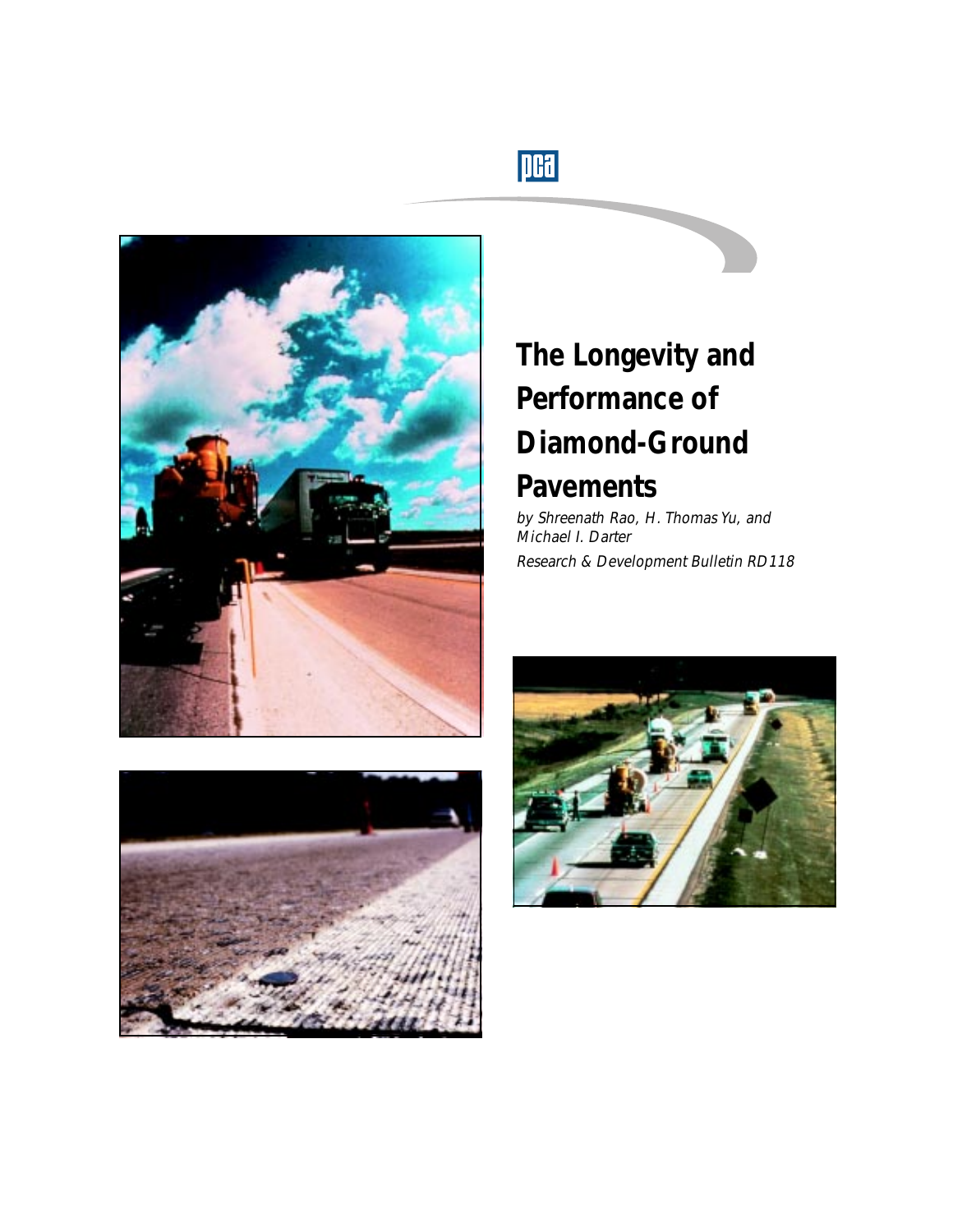**KEYWORDS**: concrete pavement rehabilitation, diamond grinding, faulting, pavement performance, roughness, smoothness, surface texture

**ABSTRACT**: Diamond grinding restores a smooth riding surface with desirable friction characteristics on concrete pavements. This technique was first used in 1965 on a 19-year-old section of I-10 in southern California to eliminate excessive faulting (Neal and Woodstrom 1976). Since then, diamond grinding has become an important element of concrete pavement restoration.

The study involved conducting a comprehensive review of existing information on diamond grinding, data collection, data analysis, and documentation of the study findings. Extensive field surveys were conducted to obtain the performance data needed for the analysis. In all, 60 pavement sections in 18 states were surveyed. In addition, performance data for 133 sections were obtained from an earlier study of the performance of diamondground pavements (Snyder et al. 1989). The data from the Long-Term Pavement Performance sections (concrete pavement rehabilitation) were also used to conduct direct side-by-side comparisons of the performance of diamond-ground pavement sections and other rehabilitation alternatives. Various analyses were conducted to document the performance of diamond-ground pavements, including an evaluation of faulting performance, longevity of diamond-ground texture, and the effects of diamond grinding on service life. Diamond-ground surfaces were demonstrated to provide several years of service. No evidence of any deleterious effects of diamond grinding was observed at any field site.

**REFERENCE**: Rao, Shreenath, Yu, H. Thomas, and Darter, Michael I., *The Longevity and Performance of Diamond-Ground Pavements*, Research and Development Bulletin RD118, Portland Cement Association, Skokie, Illinois, U.S.A., 1999, 112 pages.

**MOTS CLÉS:** meulage au diamant, mise en escalier, performance de chaussée, réhabilitation de pavage de béton, rugosité et uni de surface, texture de surface.

**RÉSUMÉ**: Le meulage au diamant permet de redonner aux pavages de béton une bonne qualité de roulement avec les caractéristiques de friction requises pour de tels pavages. Cette technique a été utilisée pour la première fois en 1965, sur une section âgée de 19 ans de la I-10 en Californie du sud, pour éliminer la mise en escalier excessive (Neal and Woodstrom 1976). Depuis, le meulage au diamant est devenu un élément important de la restauration des pavages de béton. Malgré une longue histoire de réussites avec cette méthode, il existe très peu de documentation valable sur la performance des pavages meulés au diamant. Le but de cette étude était de fournir une telle documentation. Cette étude comprenait la revue en profondeur de l'information existant sur le meulage au diamant, la collecte de données, l'analyse de donnée et la production des résultats.

Une vaste enquête a été menée sur le terrain afin d'obtenir les données de performance nécessaires à l'analyse. En tout, 60 sections de pavage dans 18 états ont été étudiées. De plus, les données de performance de 133 sections ont été obtenues à partir d'une étude antérieure sur la performance des pavages meulés au diamant (Snyder et al. 1989). Les données du programme "Performance à long terme des pavages" ayant trait à la réhabilitation des pavages de béton ont aussi été utilisées pour faire des comparaisons parallèles directes de la performance des sections meulées au diamant avec d'autres alternatives de réhabilitation. A l'aide des données recueillies, diverses analyses ont été faites pour documenter la performance de pavages meulés au diamant, incluant une évaluation de la mise en escalier, de la longévité de la texture du meulage au diamant et des effets du meulage au diamant sur la vie utile.

**RÉFÉRENCE**: Rao, Shreenath, Yu, H. Thomas, and Darter, Michael I., *La longévité et la performance des pavages meulés au diamant*, Bulletin de recherche et de développement RD118T, Association du Ciment Portland, Skokie, Illinois, Etats-Unis, 1999, 112 pages.

Cover photos: Top left: Diamond grinding of concrete pavement (S#61320) Bottom left: Closeup of ground pavement (S#69075) Right: Diamond grinding of concrete pavements (S#61262)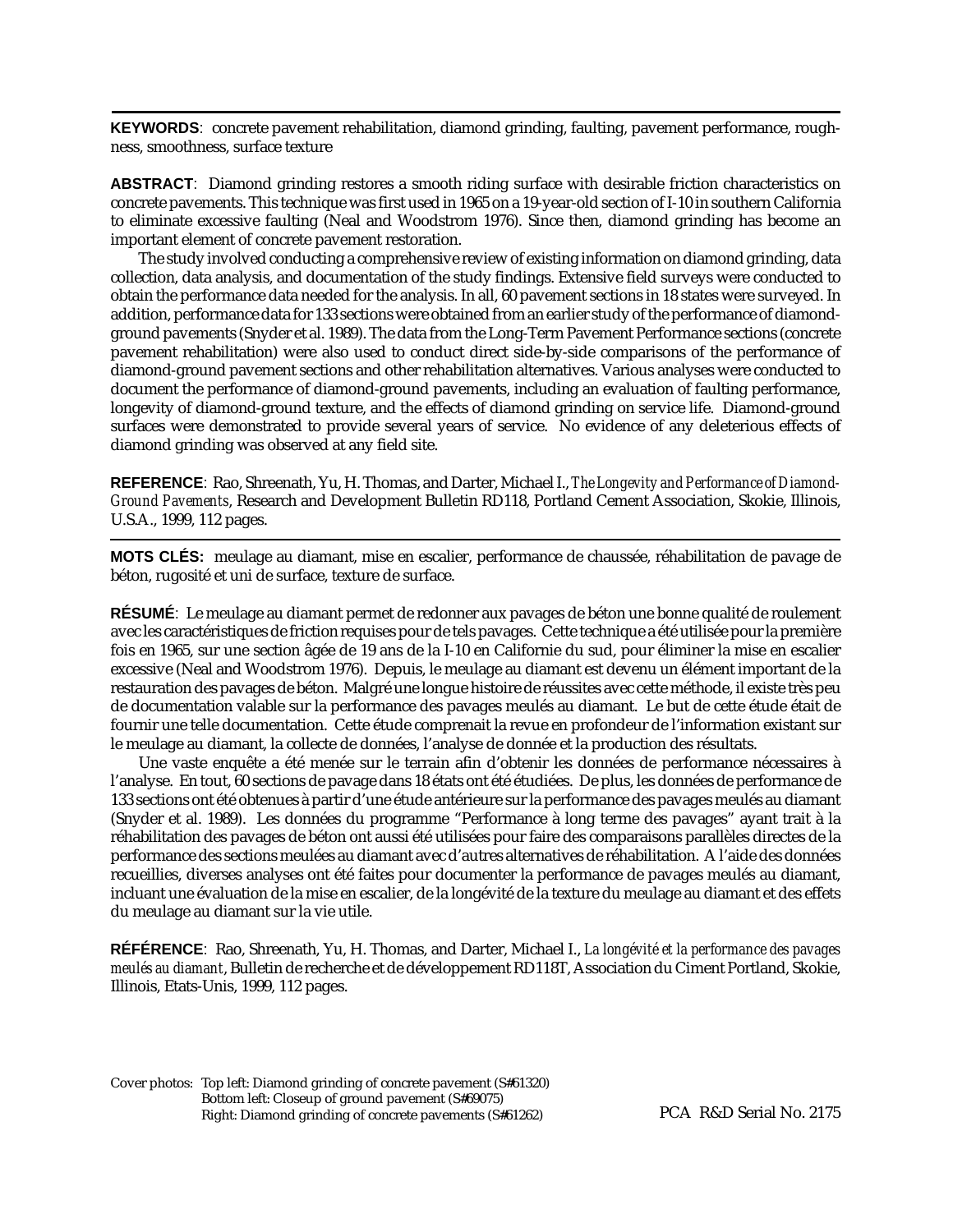# **The Longevity and Performance of Diamond-Ground Pavements**

by Shreenath Rao<sup>1</sup>, H. Thomas Yu<sup>2</sup>, and Michael I. Darter<sup>3</sup>

### **Executive Summary**

Diamond grinding is a concrete pavement restoration (CPR) technique that provides a smooth riding surface with the desirable friction characteristics on concrete pavements that have developed excessive roughness. Diamond grinding offers numerous advantages over other rehabilitation alternatives, including the following:

- Costs substantially less than an overlay.
- Enhances surface friction and safety of an old pavement surface.
- Can be accomplished during off-peak hours with short lane closures and without encroaching into the adjacent lanes.
- Grinding of one lane does not require grinding of the adjacent lane, which may have perfectly acceptable surface characteristics.

For concrete pavements in good structural condition, diamond grinding can be a highly effective and economical rehabilitation alternative. The history of continuous diamond grinding for pavement restoration dates back to 1965, to a 19-year-old section of the San Bernardino Freeway (I-10) in California that was diamond-ground to eliminate excessive faulting. Since then, diamond grinding has become a major element of CPR projects. Despite the long and successful history, however, very little valid documentation of the performance of diamond-ground pavements exists.

ISBN 0-89312-199-1

Recognizing the need for such documentation, the Portland Cement Association (PCA), in association with American Concrete Pavement Association (ACPA) and International Grooving and Grinding Association (IGGA), sponsored a study to evaluate the performance of diamond-ground pavements. The objective of this study was to provide the answers to frequently asked questions about diamond grinding, including the following:

- What is the immediate impact of diamond grinding on pavement performance?
- How long can diamond-ground surfaces provide acceptable ride quality?
- How long can diamond-ground surfaces provide acceptable surface texture?
- When is diamond grinding feasible and effective?
- Can diamond grinding be used more than once on a pavement?
- Are there any adverse effects of diamond grinding?

#### **STUDY OF DIAMOND-GROUND PAVEMENTS**

This study involved a comprehensive review of existing information on diamond grinding, data collection,

<sup>© 1999</sup> Portland Cement Association

<sup>1</sup> Engineer, ERES Consultants, Inc., 505 W. University Ave., Champaign, IL 61820

Senior Engineer, ERES Consultants, Inc., 505 W. University Ave., Champaign, IL 61820

<sup>&</sup>lt;sup>3</sup> President, ERES Consultants, Inc., 505 W. University Ave., Champaign, IL 61820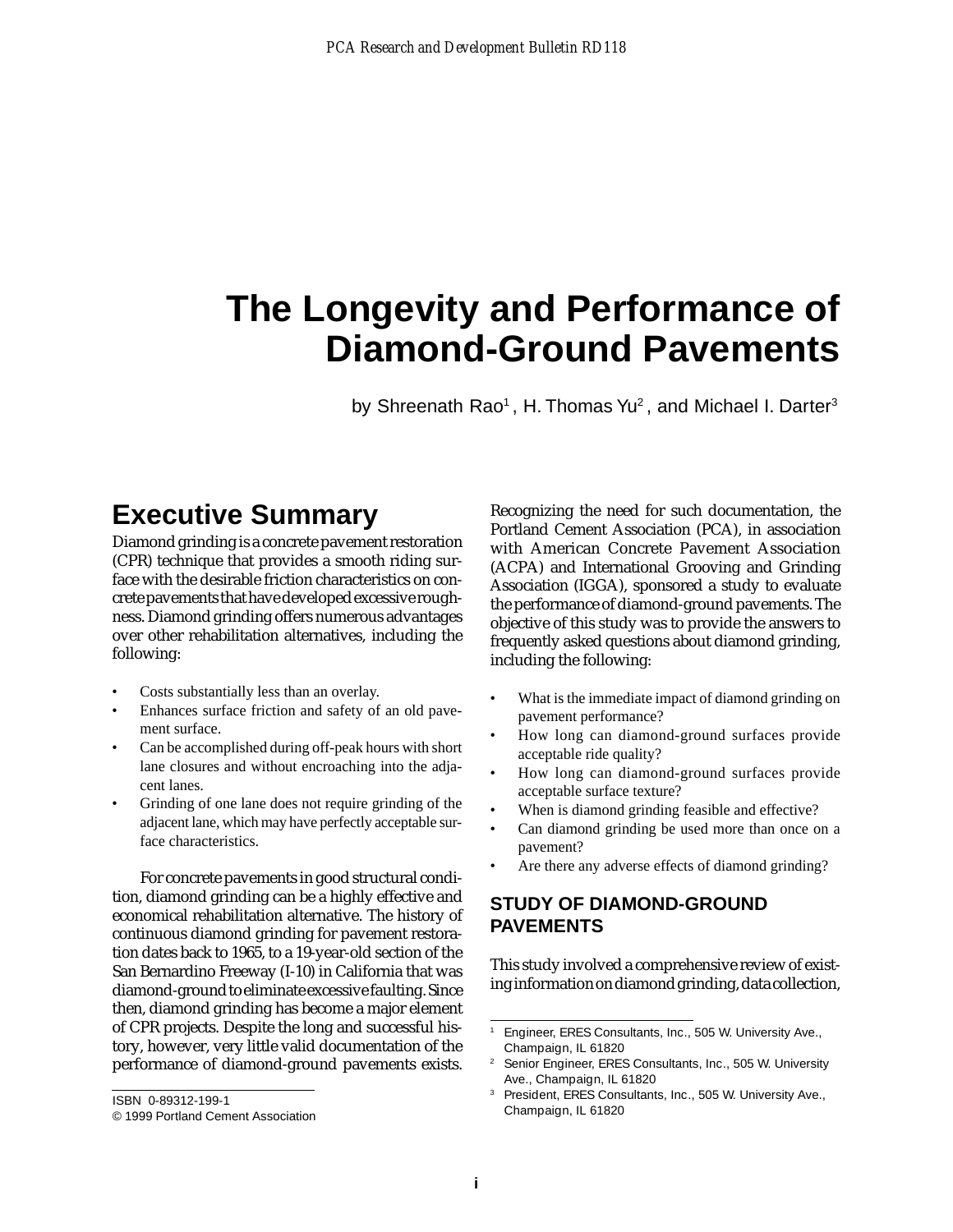data analysis, and documentation of the study findings. The performance data needed for the evaluation were obtained from existing databases and by conducting field surveys. The main source of existing data was the database created by Snyder et al. (1989) for the FHWA-sponsored study of concrete pavement rehabilitation. Another important source of existing data was the Long-Term Pavement Performance (LTPP) database. The LTPP SPS-6 sections (concrete pavement rehabilitation) provided the opportunity for direct, side-by-side comparison of the performance of diamond-ground pavement sections and other rehabilitation alternatives, including asphalt concrete (AC) overlays. The field survey for the current study included revisiting surviving sites from the 1989 FHWA study and additional sites in several states. In all, 60 sections at 54 sites were surveyed. In total, 193 pavement sections were available for data analysis.

The field survey consisted of a visual distress survey and faulting measurements. The macrotexture depth of diamond-ground surfaces was also measured at selected sites using the sand-patch method (ASTM E 965) to evaluate surface texture. Various analyses were conducted on the collected data to accomplish the study objectives, including the evaluation of service life, faulting performance, longevity of diamond-ground texture, and the effects of diamond grinding on slab cracking.

#### **EFFECTS OF DIAMOND GRINDING**

The immediate effect of diamond grinding is significant improvement in smoothness. The level of smoothness that can be achieved through diamond grinding is better than that of a new pavement. Another very important effect of diamond grinding is the significant increase in surface texture and consequent improvements in skid resistance and safety. Drakopoulos et al. (1998) showed that the accident rate of diamondground pavements is 58 percent of that of tined pavements (a 42-percent reduction) under both dry and wet conditions (Drakopoulos et al. 1998). The difference is less pronounced under snow and ice conditions, but the accident rate was 16 percent less on diamond-ground pavements.

Since slab thickness is one of the most sensitive factors affecting cracking performance of concrete pavements, any reduction can be a concern. However, structural analysis conducted for this study showed that the effects of the slight reduction in slab thickness are inconsequential when the long-term strength gain of concrete is considered. The fatigue analysis results showed that a typical concrete pavement may be ground up to three times without compromising its fatigue life. None of the pavement sections evaluated under this study exhibited an unusual level of slab cracking. The reduction in impact loads, resulting from the removal of roughness, may also be a significant factor contributing to the good cracking performance of diamond-ground pavements.

Field observations from this study did not indicate that diamond grinding causes an increased potential for durability problems. The excellent survival trends exhibited by diamond-ground pavements strongly suggest that any concern for increased risk of durability problems may be unwarranted. Survival analysis results show that the probability that a diamond-ground surface will last at least 10 years is 90 percent. This survival trend is consistent with the performance life based on faulting or surface texture, and no other cause of failure (such as material durability) is indicated.

#### **PERFORMANCE OF DIAMOND-GROUND PAVEMENTS**

The diamond-ground pavements evaluated under this study showed an excellent survival trend. The average age at overlaying or reconstruction was 29.1 years. The average age of the surviving sections in the database was 34.9 years. A survival analysis was conducted to quantify the effectiveness of diamond grinding in extending the service life of concrete pavements. The results showed that the probability that a diamond-ground pavement will have to be overlaid or reconstructed before the pavement reaches 30 years of age is less than 15 percent. The probability that the diamond-ground pavement will reach 40 years of age is 40 percent.

In terms of the longevity of the diamond-ground surfaces, the probability that a diamond-ground surface will last at least 8 years before requiring another rehabilitation (regrinding, overlay, or reconstruction) is 98 percent. The average service life of diamondground surfaces in the database was 11.4 years or 10.8 million ESALs. Thus, a diamond-ground surface may be expected to provide a minimum of 8 to 10 years of life with a high degree of reliability (90 to 98 percent). After the initial performance period, a diamondground pavement may be reground to further extend its service life.

Excessive faulting is perhaps the most common reason for grinding jointed concrete pavements. A mechanistic-empirical faulting model was developed for nondoweled jointed concrete pavements to evaluate faulting performance of diamond-ground pavements. The performance trends showed that there is a period of rapid redevelopment of faulting immedi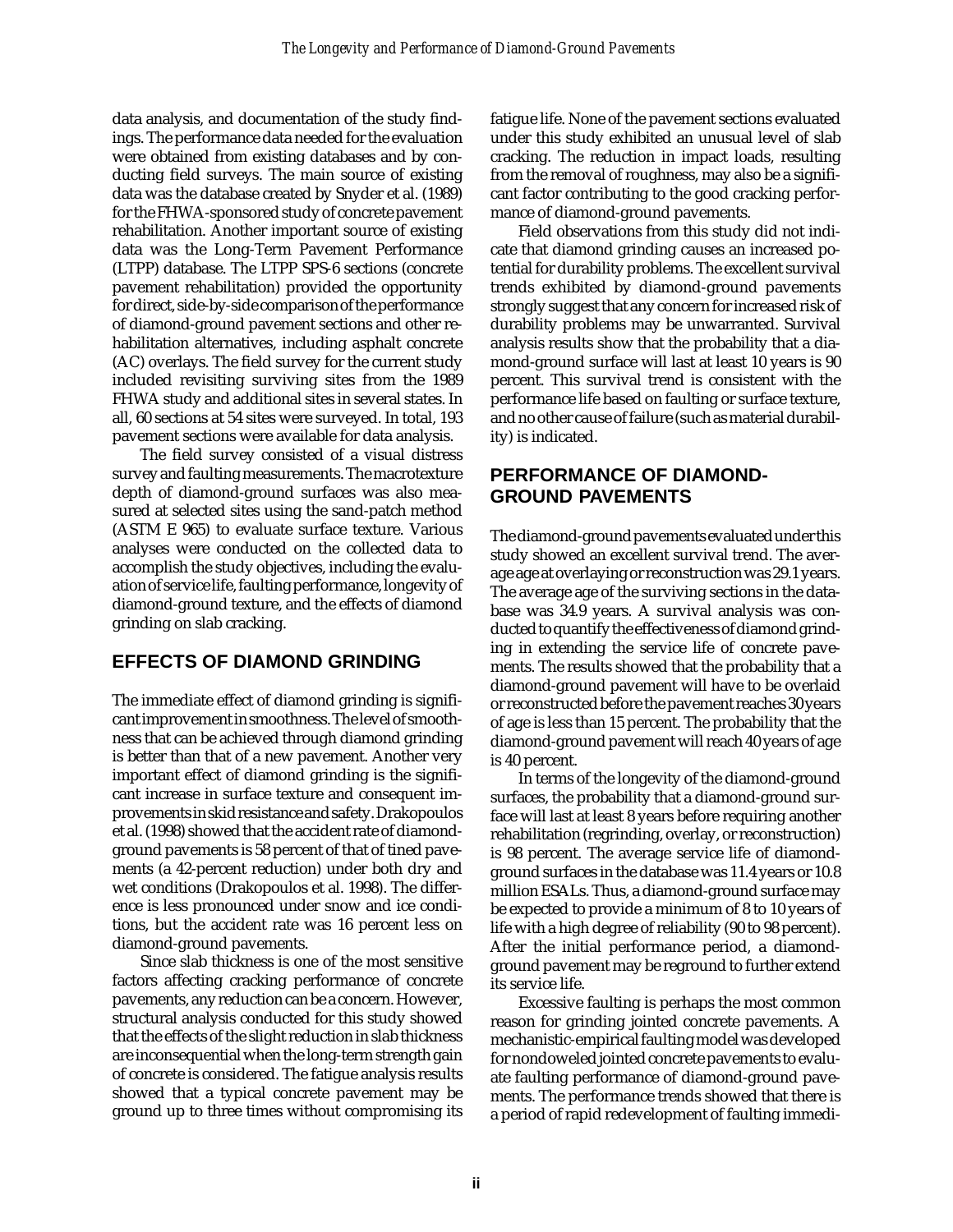ately following diamond grinding. The amount of faulting reaches 1.3 to 2.0 mm (0.05 to 0.08 in.) within 1 million ESALs; however, after this initial period, the rate of faulting drops to a much lower rate. The amount of precipitation is a significant factor affecting faulting performance. Pavements in wet climates develop faulting at a faster rate than those in dry climates. A 225-mm (9-in.) nondoweled jointed plain concrete pavement (JPCP) in a dry climate can sustain up to 20 million ESALs after grinding before the level of faulting becomes excessive. A similar pavement in a wet climate may require regrinding after 8 to 11 million ESALs.

Diamond grinding results in a significant increase in surface macrotexture and corresponding improvement in skid resistance. The improvement in skid resistance of a pavement immediately after diamond grinding is dramatic. Some studies have indicated that the improvement in skid numbers may be temporary, particularly if the pavement contains aggregate that is susceptible to polishing. Tyner (1981) observed that while the skid numbers will decrease over the first few years, an adequate macrotexture will normally be maintained for many years. Studies have shown that the longitudinal nature of diamond-ground texture may also be a significant factor contributing to the safety of diamond-ground surfaces (Horn; Drakopoulos et al. 1998).

The longevity of diamond-ground surface texture was evaluated using the macrotexture depths measured by sand-patch method (ASTM E 965) from inservice diamond-ground sections. The analysis showed that the texture life is most strongly correlated to the age since grinding. The climate (freeze vs. non-freeze) was also a significant factor. Surprisingly, however, the macrotexture life was not strongly correlated to traffic or aggregate hardness. It is possible that the effects of traffic are confounded with age, which is a surrogate for many parameters. The effects of aggregate hardness may have been lost because closer blade spacing is used on harder aggregates, resulting in smaller land area that would wear down faster. The analysis results showed that on average, the diamondground texture lasts about 8 years in the freeze region and about 12 years in the non-freeze region.

#### **CONCLUSIONS**

The diamond-ground pavements evaluated under this study showed excellent performance. The results of this study show that CPR with diamond grinding is an effective means of extending service life of concrete pavements. The key findings of this study include the following:

- The immediate effect of diamond grinding is a smooth pavement surface with the desirable surface texture. The level of smoothness that can be achieved through diamond grinding is often better than that of a new pavement.
- Diamond grinding results in significant increase in surface texture and corresponding improvements in skid resistance. Studies have shown that diamond-ground surface texture can lead to significant improvement in safety, in terms of reduced accident rates.
- The diamond-ground texture lasts about 8 years in the freeze region and about 12 years in the non-freeze region.
- Faulting redevelops at a relatively high rate initially on nondoweled diamond-ground pavements, but the rate of faulting levels off to a much lower rate after about 2 million ESALs.
- The amount of precipitation is a significant factor affecting faulting performance. In wet climates, faulting on diamond-ground pavements (nondoweled) becomes excessive after 8 to 11 million ESALs. A similar pavement in a dry climate may sustain up to 20 million ESALs before reaching the same level of faulting.
- The average service life of diamond ground pavements based on survival analysis is 37 years or 35 million ESALs since initial construction. Some of these pavements were diamond-ground two or more times, and many sections in the database have survived 40 or more years.
- The survival analysis results showed that the expected life of a diamond-ground surface (the time from grinding to regrinding, overlaying, or reconstruction) at different levels of reliability are as follows:
	- 50-percent reliability: 13.5 years or 12 million ESALs.
	- 75-percent reliability: 11 years or 8 million ESALs.
	- 85-percent reliability: 10.5 years or 7 million ESALs.
	- 90-percent reliability: 9.5 years or 6.5 million ESALs.
- Based on surface texture life, faulting performance, and survival trends, a diamond-ground surface may be expected to provide a minimum of 8 to 10 years of service with a high degree of reliability, depending on climatic conditions and traffic. At this time, the pavement may be reground to provide further extension to service life.
- Dowel bar retrofitting can be a highly effective method of extending service life of nondoweled PCC pavements with high traffic (more than 1,000,000 ESALs/year), especially for pavements in wet climates.
- A concrete pavement may be ground up to three times without significantly compromising its fatigue life.
- No evidence of any deleterious effects of diamond grinding was observed at any of the field sites.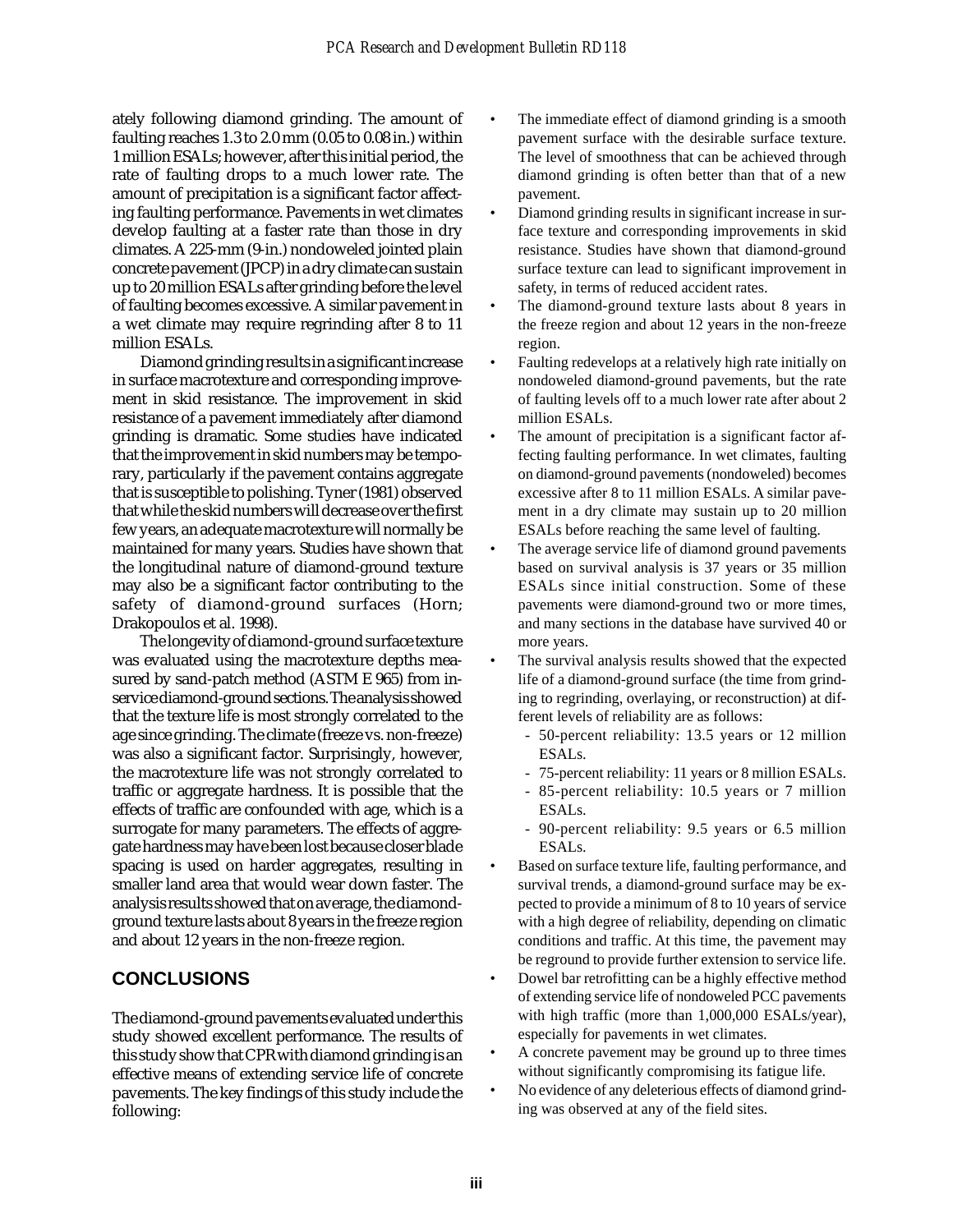The long-term effectiveness of a diamond-ground pavement depends on numerous factors, but the most significant factors are the condition of the existing pavement structure and level of CPR applied. It is important to recognize that diamond grinding addresses serviceability problems. If the existing pavement is structurally deficient, an overlay or reconstruction may be more appropriate. Pavements with a material problem such as D-cracking or reactive aggregate are also not good candidates for diamond grinding. Inappropriate use of diamond grinding is likely to lead to premature failures. However, even for pavements in poor condition, it may be appropriate to consider diamond grinding as an economical shortterm (5 years) solution to a roughness problem until the pavement section can be overlaid or reconstructed.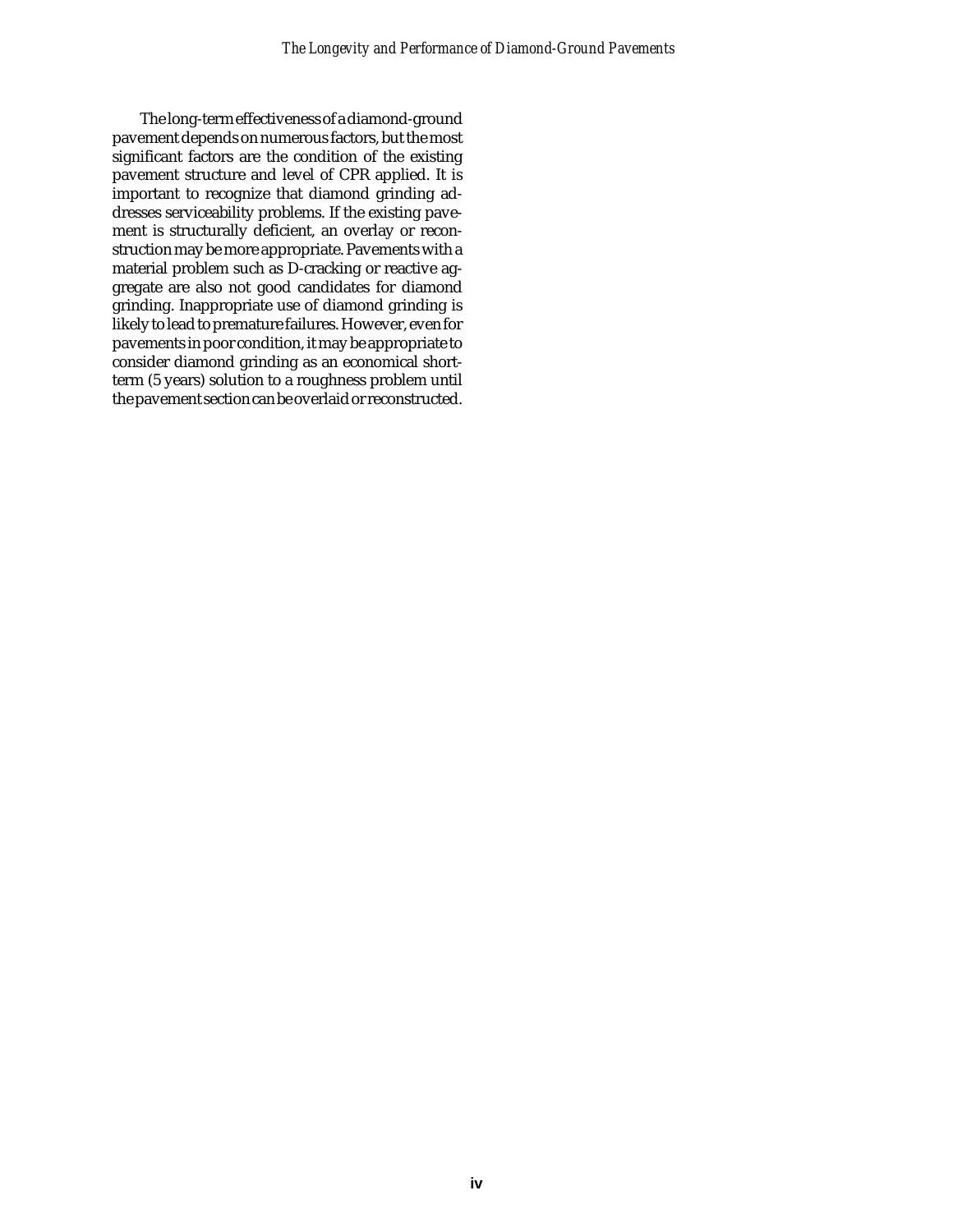## **Table of Contents**

| <b>CHAPTER 2 PERFORMANCE OF DIAMOND-GROUND PAVEMENTS  11</b> |  |
|--------------------------------------------------------------|--|
|                                                              |  |
|                                                              |  |
|                                                              |  |
|                                                              |  |
|                                                              |  |
|                                                              |  |
|                                                              |  |
|                                                              |  |
|                                                              |  |
|                                                              |  |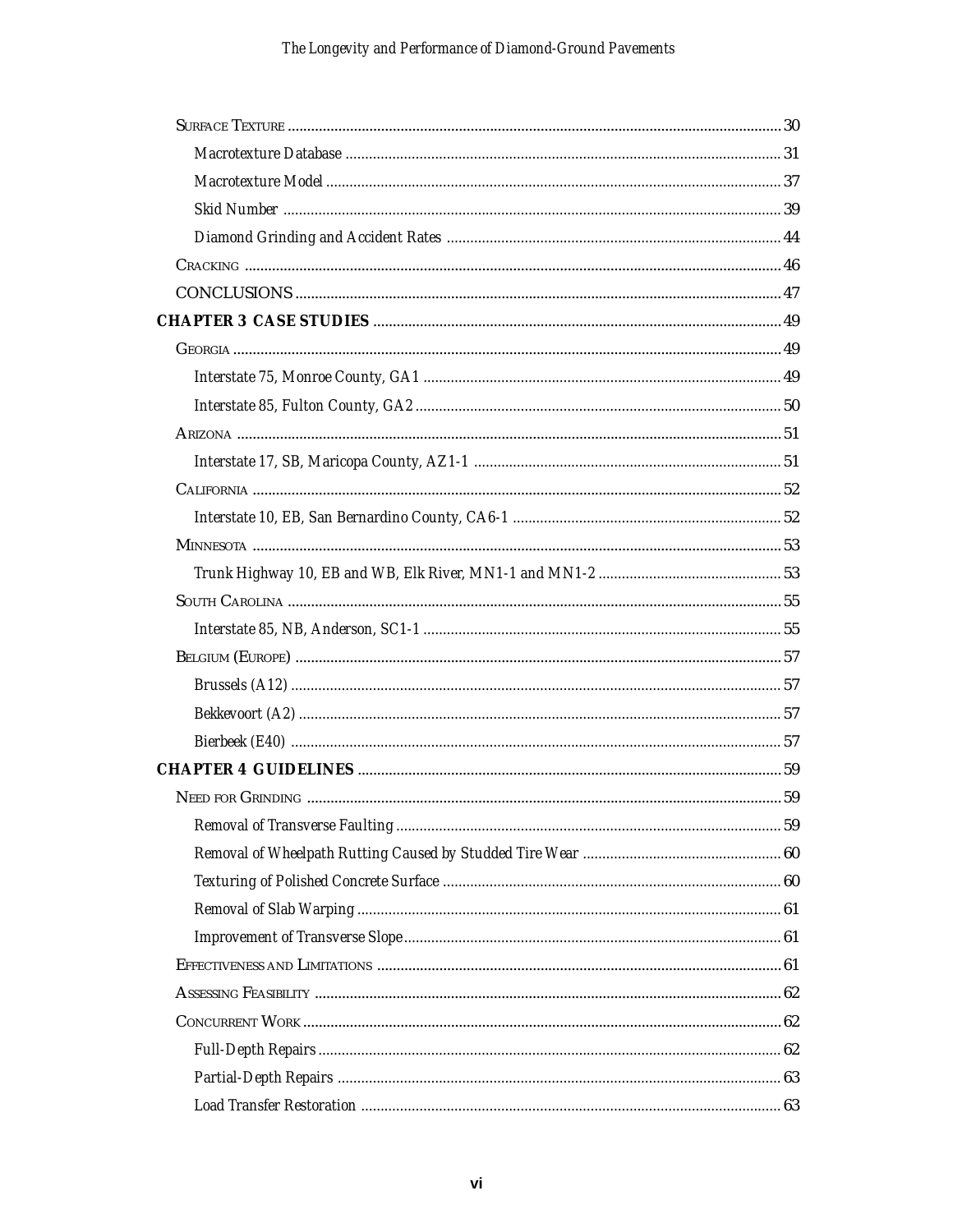| <b>APPENDIX A: FAULTING MODEL</b> |  |
|-----------------------------------|--|
| <b>APPENDIX B: SUMMARY TABLES</b> |  |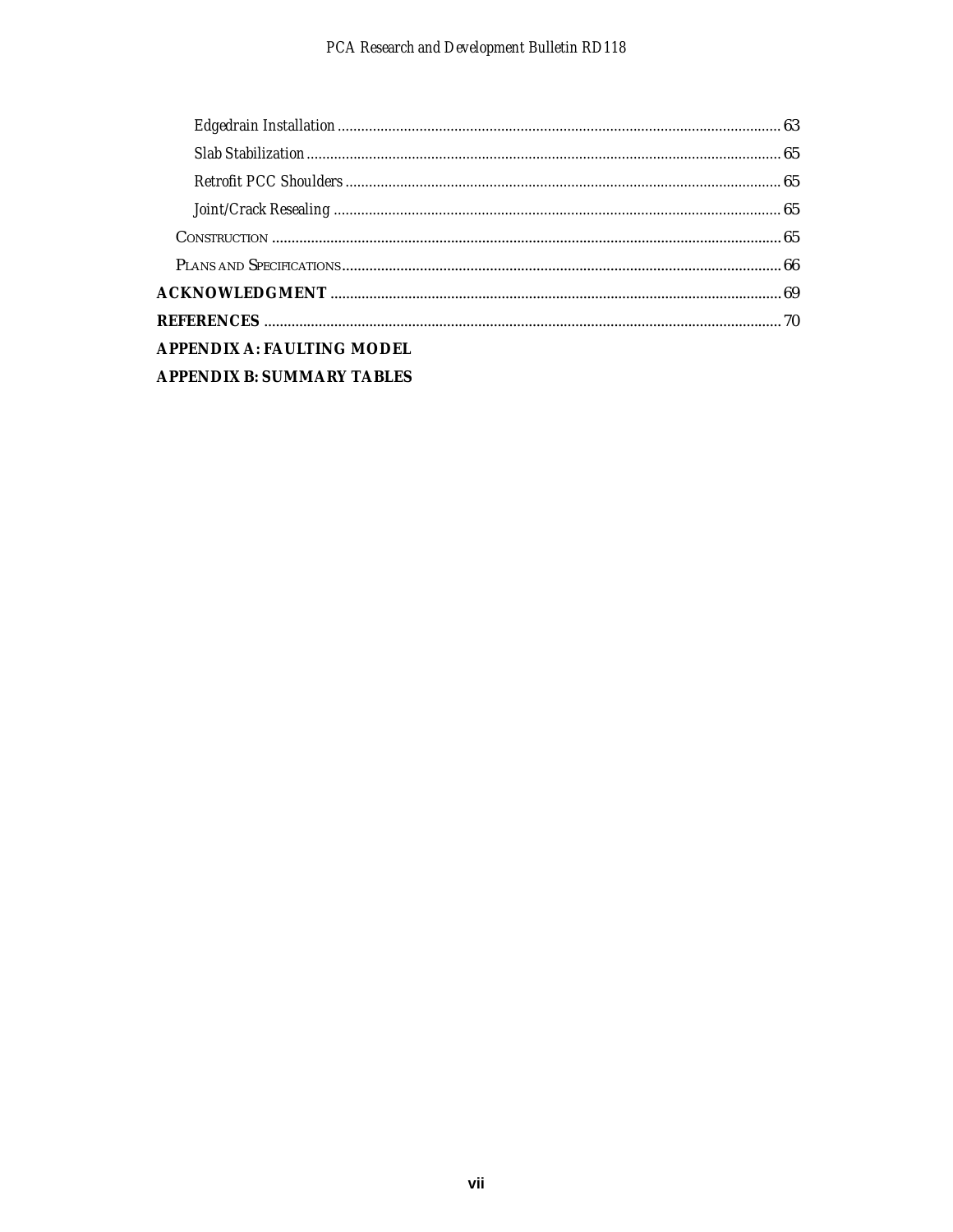## **List of Tables**

|                  | <b>Table</b>                                                                           | <u>Page</u> |  |
|------------------|----------------------------------------------------------------------------------------|-------------|--|
| $\mathbf{1}$     | Measured Roughness Before and After Grinding Using a Mays Ridemeter (Mosher 1985)  5   |             |  |
| $\boldsymbol{2}$ | Measured Friction Number Before and After Diamond Grinding Using a                     |             |  |
|                  |                                                                                        |             |  |
| 3                | Accident Rates For Different Pavement Conditions (Drakopoulos et al. 1998)  7          |             |  |
| 4                |                                                                                        |             |  |
| 5                |                                                                                        |             |  |
| 6                |                                                                                        |             |  |
| 7                |                                                                                        |             |  |
| 8                |                                                                                        |             |  |
| 9                |                                                                                        |             |  |
| 10               |                                                                                        |             |  |
| 11               |                                                                                        |             |  |
|                  |                                                                                        |             |  |
|                  |                                                                                        |             |  |
|                  |                                                                                        |             |  |
| 15               | Characteristics of Pavement Section 1 in Brussels Before and After Diamond Grinding 56 |             |  |
| 16               | Characteristics of Pavement Section 2 in Brussels Before and After Diamond Grinding 56 |             |  |
| 17               | Friction and Noise Characteristics for Bekkevoort Pavement Section                     |             |  |
|                  |                                                                                        |             |  |
|                  | 18 Friction and Noise Characteristics for Bekkevoort Pavement Section                  |             |  |
|                  |                                                                                        |             |  |
| 19               | Friction Characteristics Before and After Diamond Grinding on E40 in Bierbeek.  57     |             |  |
| 20               |                                                                                        |             |  |
|                  | 21 Recommended Number of Fault Measurements Needed (ACPA 1990)  60                     |             |  |
|                  | 22 Suggested Data Collection Needs for Designing and Construction of                   |             |  |
|                  |                                                                                        |             |  |
| 23               |                                                                                        |             |  |
|                  |                                                                                        |             |  |
|                  | 25 Pavement Information Required for Preparing an Accurate Bid and                     |             |  |
|                  |                                                                                        |             |  |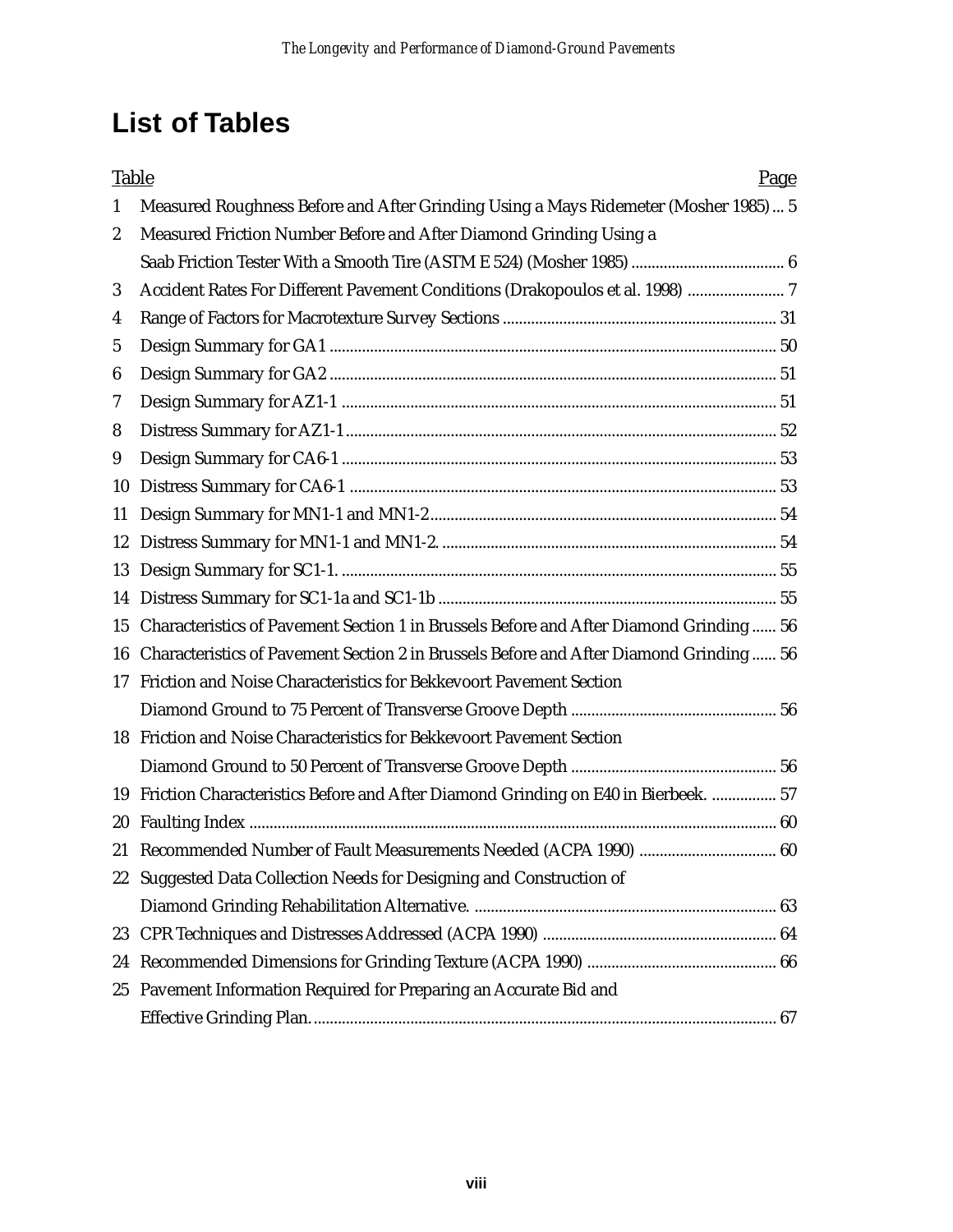## **List of Figures**

|                  | <b>Figure</b>                                                                            | Page |
|------------------|------------------------------------------------------------------------------------------|------|
| $\mathbf{1}$     | Geographical distribution of the pavement sections included in the study.  2             |      |
| $\boldsymbol{2}$ | Accident rates between 1988 and 1993 for diamond-ground and                              |      |
|                  |                                                                                          |      |
| 3                | Wet pavement accident rates between 1988 and 1993 for diamond-ground and                 |      |
|                  |                                                                                          |      |
| $\overline{4}$   |                                                                                          |      |
| $\sqrt{5}$       | Age distribution of diamond-ground pavement projects for service life evaluation.  12    |      |
| $\boldsymbol{6}$ | Distribution of traffic levels of the pavement projects for service life evaluation.  12 |      |
| 7                | Survival curve showing probability of being overlaid or reconstructed vs.                |      |
|                  |                                                                                          |      |
| 8                | Survival curve showing probability of being overlaid or reconstructed vs.                |      |
|                  | cumulative traffic since initial construction for diamond-ground pavements 13            |      |
| 9                |                                                                                          |      |
| 10               |                                                                                          |      |
| 11               | Survival curve showing probability of being overlaid or reconstructed vs.                |      |
|                  |                                                                                          |      |
|                  | 12 Survival curve showing probability of being overlaid or reconstructed vs.             |      |
|                  |                                                                                          |      |
|                  | 13 Distribution of pavement age since grinding to resurfacing (overlaying,               |      |
|                  |                                                                                          |      |
|                  | 14 Distribution of traffic since grinding to resurfacing                                 |      |
|                  |                                                                                          |      |
|                  | 15 Survival curve showing probability of resurfacing (overlaying, reconstruction,        |      |
|                  | or regrinding) vs. age since first grind for diamond-ground pavements.  18               |      |
|                  | 16 Survival curve showing probability of resurfacing (overlaying, reconstruction,        |      |
|                  | or regrinding) vs. traffic since first grind for diamond-ground pavements.  18           |      |
|                  | 17 Actual cumulative traffic since initial construction vs. predicted traffic based on   |      |
|                  | the AASHTO design procedure (50% reliability) for diamond grinding projects.  19         |      |
|                  | 18 Predicted traffic based on the AASHTO design procedure and actual traffic since       |      |
|                  | initial construction on diamond-ground projects in dry non-freeze climatic region.  20   |      |
|                  | 19 Predicted traffic based on the AASHTO design procedure and actual traffic since       |      |
|                  | initial construction on diamond-ground projects in dry freeze climatic region 20         |      |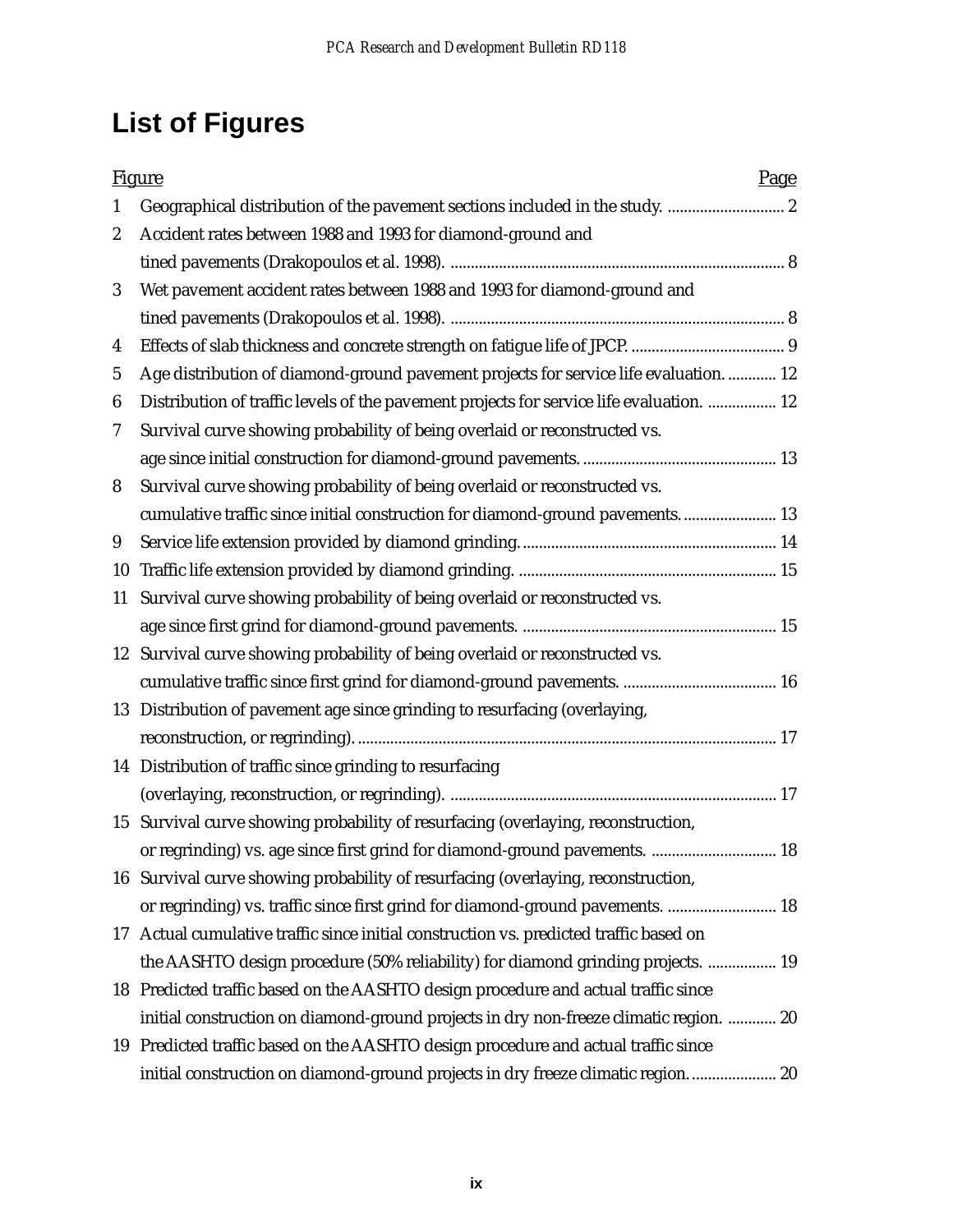|    | 20 Predicted traffic based on the AASHTO design procedure and actual traffic since           |  |
|----|----------------------------------------------------------------------------------------------|--|
|    | initial construction on diamond-ground projects in wet non-freeze climatic region.  21       |  |
|    | 21 Predicted traffic based on the AASHTO design procedure and actual traffic since           |  |
|    | initial construction on diamond-ground projects in wet non-freeze climatic region.  21       |  |
|    | 22 Predicted traffic based on the AASHTO design procedure and actual traffic since           |  |
|    | initial construction on diamond-ground projects in wet freeze climatic region.  22           |  |
|    |                                                                                              |  |
|    | 24 Smoothness performance of diamond-ground and AC overlay sections at the                   |  |
|    |                                                                                              |  |
|    | 25 Time history faulting data (since diamond grinding) for projects surveyed                 |  |
|    |                                                                                              |  |
|    |                                                                                              |  |
| 27 |                                                                                              |  |
|    | 28 Effects of precipitation on nondoweled JCP faulting after diamond grinding.  27           |  |
|    | 28 Effect of joint spacing on nondoweled JCP faulting after diamond grinding.  28            |  |
|    | 30 Effect of subgrade k-value on nondoweled JCP faulting after diamond grinding.  28         |  |
|    | 31 Effect of slab thickness on nondoweled JCP faulting after diamond grinding.  29           |  |
| 32 |                                                                                              |  |
| 33 |                                                                                              |  |
|    |                                                                                              |  |
|    | 35 Distribution of diamond-ground macrotexture survey sections across the United States.  33 |  |
|    |                                                                                              |  |
|    | 37 Distribution of accumulated vehicle passes since grinding for macrotexture                |  |
|    |                                                                                              |  |
|    | 35 Two-way average daily traffic distribution for macrotexture survey sections.  35          |  |
|    |                                                                                              |  |
|    |                                                                                              |  |
|    | 41 Mean texture depth vs. traffic since grinding, sorted by climatic region.  36             |  |
|    | 42 Mean texture depth vs. accumulated vehicle passes since grinding, sorted by               |  |
|    |                                                                                              |  |
|    | 43 Mean texture depth vs. accumulated vehicle passes since grinding, sorted by               |  |
|    |                                                                                              |  |
|    |                                                                                              |  |
|    | 45 Plot of predicted vs. actual mean texture depth for the macrotexture model.  40           |  |
|    |                                                                                              |  |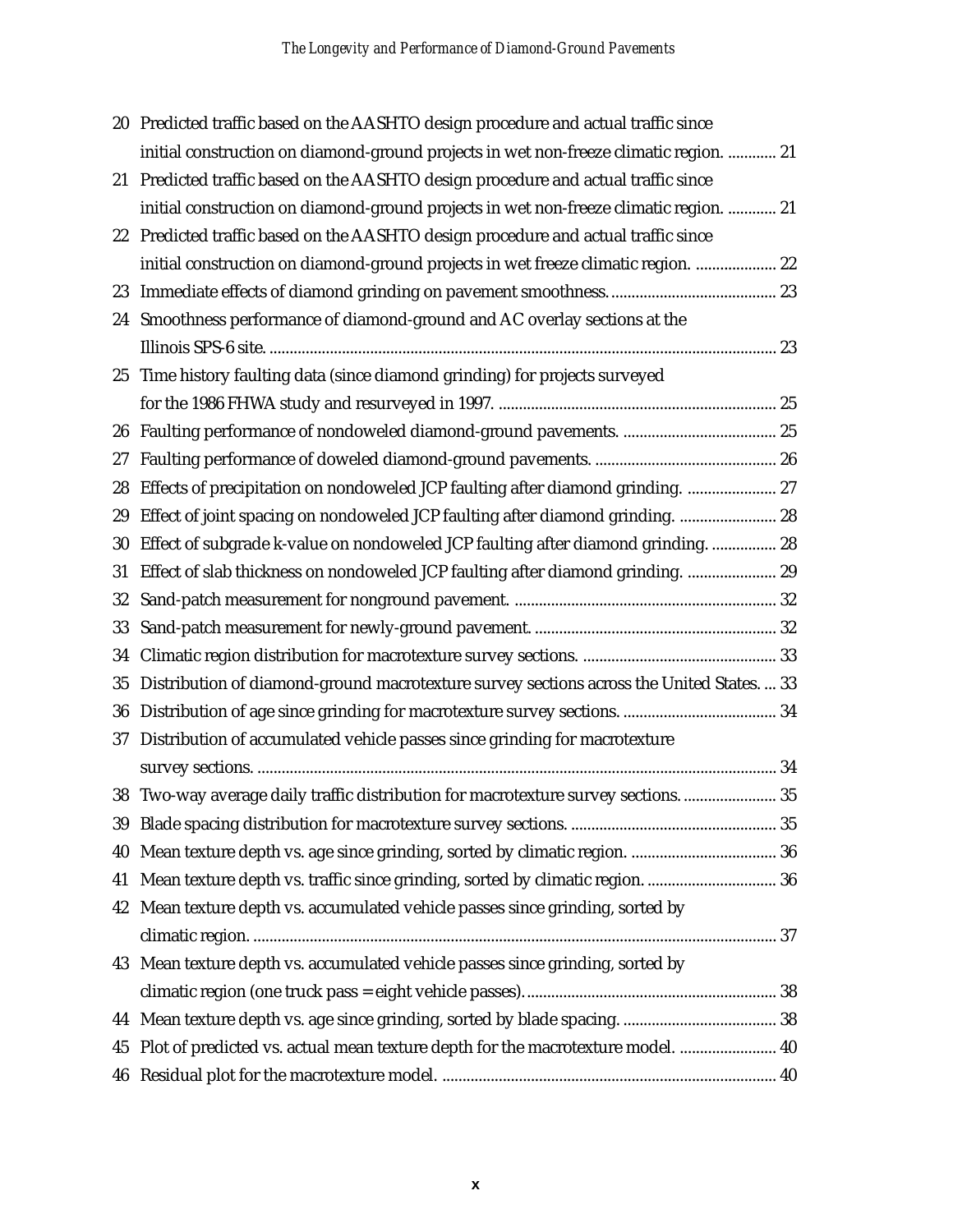|    | 47 Change in PCC surface macrotexture after diamond grinding for pavements in             |  |  |
|----|-------------------------------------------------------------------------------------------|--|--|
|    |                                                                                           |  |  |
|    | 48 Change in estimated SN40 after grinding for pavements in the non-freeze region.  42    |  |  |
|    | 42 Change in estimated SN40 after grinding for pavements in the freeze region.  42        |  |  |
|    | 50 Change in SN50 after grinding for Highbury Avenue in City of London, Canada            |  |  |
|    |                                                                                           |  |  |
|    |                                                                                           |  |  |
|    | 52 Mechanical interlock between tread rubber and grooves in a diamond-ground pavement. 45 |  |  |
|    | 53 Shear force opposite to the direction of slip produced by tread                        |  |  |
|    |                                                                                           |  |  |
|    |                                                                                           |  |  |
| 55 | Comparison of predicted and observed cracking for JPCP sections in wet freeze             |  |  |
|    |                                                                                           |  |  |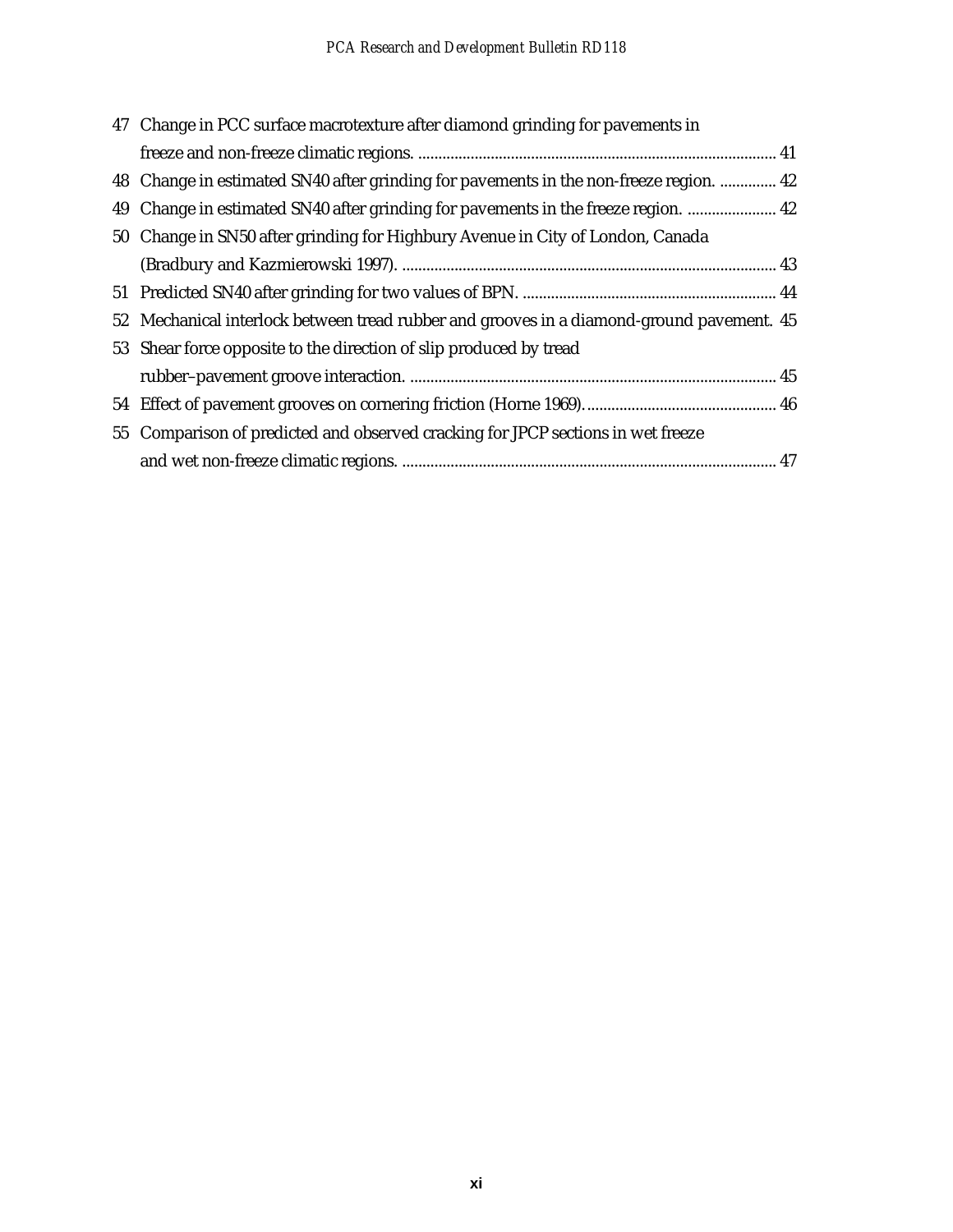## **List of Abbreviations and Symbols**

| <b>AASHTO</b> | American Association of State Highway and Transportation Officials |  |  |
|---------------|--------------------------------------------------------------------|--|--|
| AC            | <b>Asphalt Concrete</b>                                            |  |  |
| <b>ACPA</b>   | <b>American Concrete Pavement Association</b>                      |  |  |
| <b>ADT</b>    | <b>Average Daily Traffic</b>                                       |  |  |
| <b>BPN</b>    | <b>British Pendulum Number</b>                                     |  |  |
| <b>CPR</b>    | <b>Concrete Pavement Restoration</b>                               |  |  |
| <b>FHWA</b>   | Federal Highway Administration                                     |  |  |
| <b>GDOT</b>   | <b>Georgia Department of Transportation</b>                        |  |  |
| <b>IGGA</b>   | <b>International Grooving and Grinding Association</b>             |  |  |
| <b>IRI</b>    | <b>International Roughness Index</b>                               |  |  |
| <b>JCP</b>    | <b>Jointed Concrete Pavement</b>                                   |  |  |
| <b>JPCP</b>   | <b>Jointed Plain Concrete Pavement</b>                             |  |  |
| <b>LTE</b>    | <b>Load Transfer Efficiency</b>                                    |  |  |
| <b>LTPP</b>   | <b>Long-Term Pavement Performance</b>                              |  |  |
| <b>NCHRP</b>  | National Cooperative Highway Research Program                      |  |  |
| <b>PCA</b>    | <b>Portland Cement Association</b>                                 |  |  |
| <b>PCC</b>    | <b>Portland Cement Concrete</b>                                    |  |  |
| <b>PSI</b>    | <b>Present Serviceability Index</b>                                |  |  |
| <b>PSR</b>    | <b>Present Serviceability Rating</b>                               |  |  |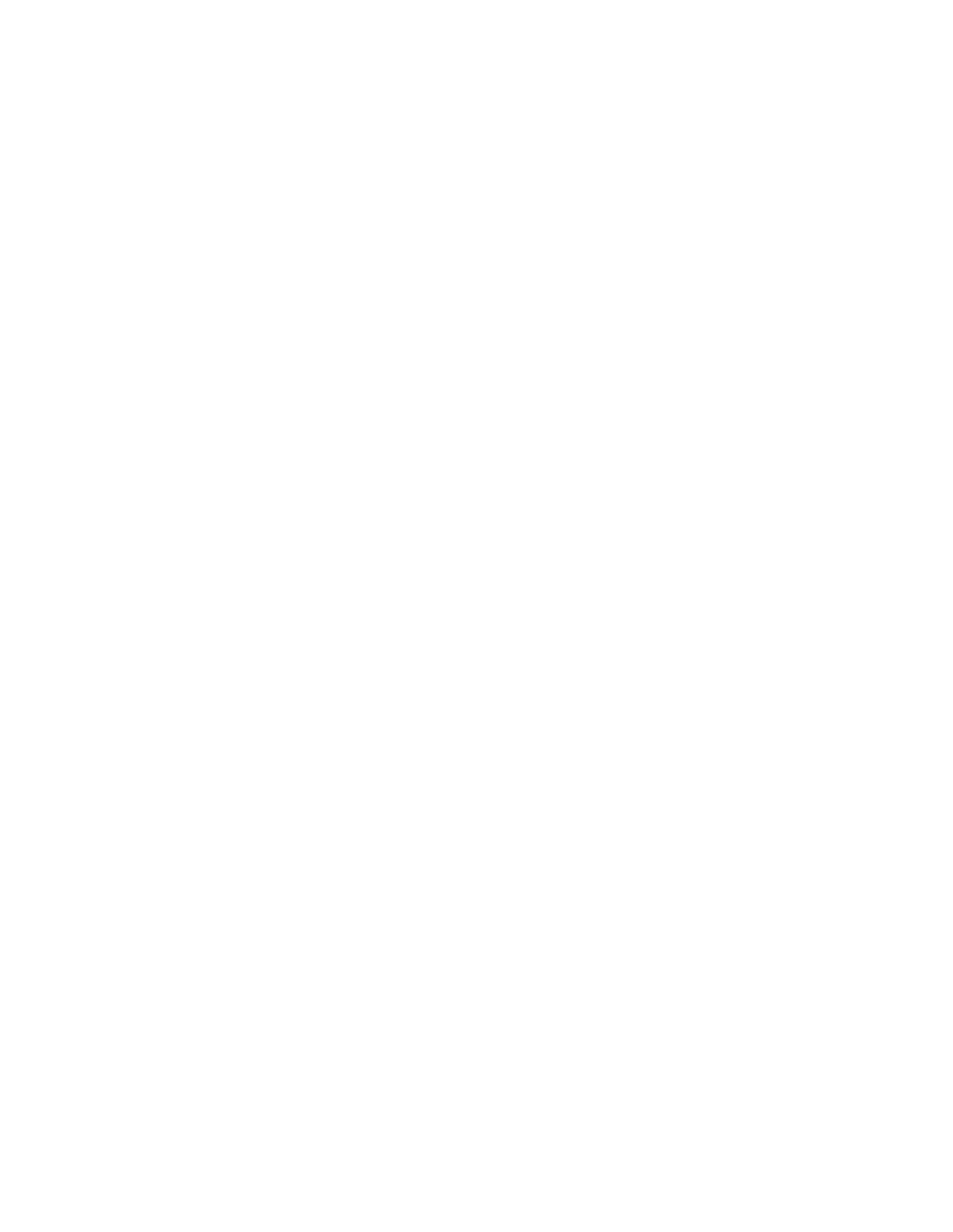### **Introduction**

Diamond grinding is a concrete pavement restoration (CPR) technique that can be used to correct a variety of surface problems. Diamond grinding provides a smooth riding surface with the desirable friction and noise characteristics. The concrete pavement problems that can be addressed using diamond grinding include the following:

- Faulting at joints and cracks.
- Built-in or construction roughness.
- Polished concrete surface exhibiting inadequate macrotexture.
- Wheelpath rutting caused by studded tires.
- Unacceptable noise level.
- Permanent upward slab warping caused by moisture gradient and construction curling.
- Inadequate transverse slope.

The most common reason for diamond grinding has been to remove roughness caused by excessive faulting. Diamond grinding has also been used frequently in conjunction with other CPR techniques such as dowel bar retrofitting, full-depth repairs, partial-depth repairs, retrofit edgedrains, and slab stabilization as part of a comprehensive pavement restoration program.

Diamond grinding involves removing a thin layer at the surface of hardened portland cement concrete (PCC) using closely spaced diamond saw blades. The level surface is achieved by running the blade assembly at a predetermined level across the pavement surface, which produces saw-cut grooves. The uncut concrete between the saw cuts breaks off more or less at a constant level above the saw-cut grooves, leaving a level surface (at a macroscopic level) with longitudinal texture. Diamond grinding results in significant improvement in friction characteristics, and the longitudinal texture produced by diamond grinding has been shown to be highly effective in reducing accident rates in problem areas (Drakopoulos et al. 1998).

The immediate effect of grinding is usually a very smooth pavement surface (Mosher 1985). The ride quality after grinding is generally better than what can be achieved during new construction. However, if the cause of faulting is not treated prior to grinding, the faulting problem is likely to reoccur (ACPA 1990).

Not all concrete pavements that have developed excessive roughness are good candidates for diamond grinding, and grinding alone may not be enough to address the existing problems. Structural distresses, such as pumping, loss of support, corner breaks, working transverse cracks, and shattered slabs, require repair before grinding is conducted (Roman et al. 1985). Widespread material problems such as D-cracking, reactive aggregate, or freeze-thaw damage indicate that diamond grinding may not be a suitable restoration technique on those pavements and that a more comprehensive rehabilitation approach needs to be considered.

Diamond grinding offers numerous advantages over other rehabilitation alternatives, including the following:

- Costs substantially less than an overlay (Pierce 1995; McGovern 1995).
- Enhances surface friction and safety of an old pavement surface.
- Can be accomplished during off-peak hours with short lane closures and without having to close the adjacent lanes.
- Eliminates the need for taper, which is required with the overlay alternative at highway entrances, exits, and at side streets.
- Does not affect overhead clearances underneath bridges or hydraulic capacities of curbs and gutters on municipal streets.
- Grinding of one lane does not require grinding of the adjacent lane, which may have perfectly acceptable surface characteristics.

For concrete pavements where roughness problems predominate, diamond grinding can be a highly effective and economical rehabilitation alternative, especially if the pavement is in good structural condition. It may also be appropriate to consider diamond grinding as an economical short-term solution for pavements with structural problems or low levels of material durability problems to address roughness until a more comprehensive rehabilitation can be applied.

#### **BACKGROUND**

Diamond grinding was first used on a new concrete taxiway at Davis Monthan Air Base in Tucson, Arizona, in 1956 to correct localized profile problems. The history of continuous diamond grinding for pavement restoration dates back to 1965, when the technique was first used on a 19-year-old section of the San Bernardino Freeway (I-10) in California to eliminate excessive faulting (Neal and Woodstrom 1976). This section of I-10 had considerable spalling and faulted joints. Highway engineers were concerned that continuous pounding of heavy traffic would ultimately lead to total destruction of this otherwise structurally sound pavement. To improve smoothness, more than  $93,\!000\,\mathrm{m}^2$  (1,000,000 sq ft) of this pavement was ground on an experimental basis. In 1983, this same pavement section was reground as part of a CPR program to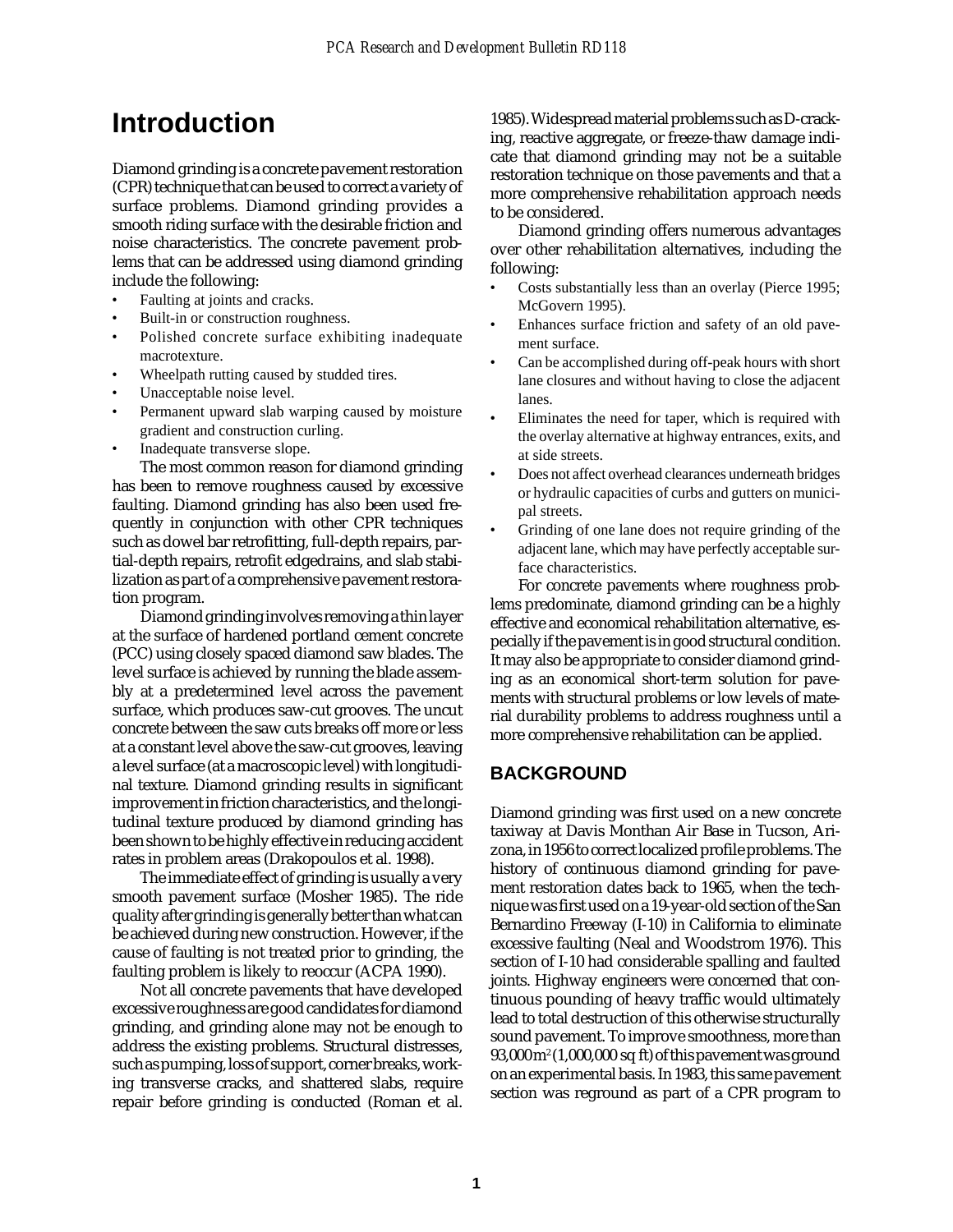restore rideability and friction resistance. In 1997, this pavement was reground for the third time. This highway now has a two-way average daily traffic (ADT) of 158,000 with 14 percent trucks, which corresponds to 2.25 million equivalent single axle loads (ESALs) per year on the truck lane.

Since this beginning, diamond grinding has become a major element of PCC restoration; however, very little valid documentation of the performance of diamond-ground pavements exists. Various aspects of the performance of diamond-ground pavements are in question. A previous study of diamond-ground pavements showed that faulting after diamond grinding tends to develop at a faster rate than it did on the original pavement. The effects of diamond grinding on friction resistance of concrete pavements, as well as the longevity of the diamond-ground texture, are not well documented. Recognizing the need for such documentation, the Portland Cement Association (PCA), in association with American Concrete Pavement Association (ACPA) and International Grooving and Grinding Association (IGGA), sponsored a study to evaluate the performance of diamond-ground pavements.

The objectives of this study were to evaluate and document the performance of diamond-ground pavements and determine the effectiveness of diamond grinding as a CPR technique. The study was designed to provide answers to the questions frequently asked by highway agencies that are considering diamond grinding as a possible CPR option on a project. The key questions addressed under this project include the following:

- What is the immediate impact of diamond grinding on pavement performance?
- How long can diamond-ground surfaces provide acceptable riding quality?
- How long can diamond-ground surfaces provide acceptable surface texture?
- When is diamond grinding feasible and effective?
- Can diamond grinding be used more than once on a pavement?
- Are there any adverse effects of diamond grinding?

#### **STUDY OF DIAMOND-GROUND PAVEMENTS**

This study involved a comprehensive review of existing information on diamond grinding, data collection, data analysis, and documentation of the study findings. The performance data needed for the evaluation were obtained from existing databases and by conducting field surveys. The main source of existing data was the database created for the 1986 study of



**Figure 1. Geographical distribution of the pavement sections included in the study.**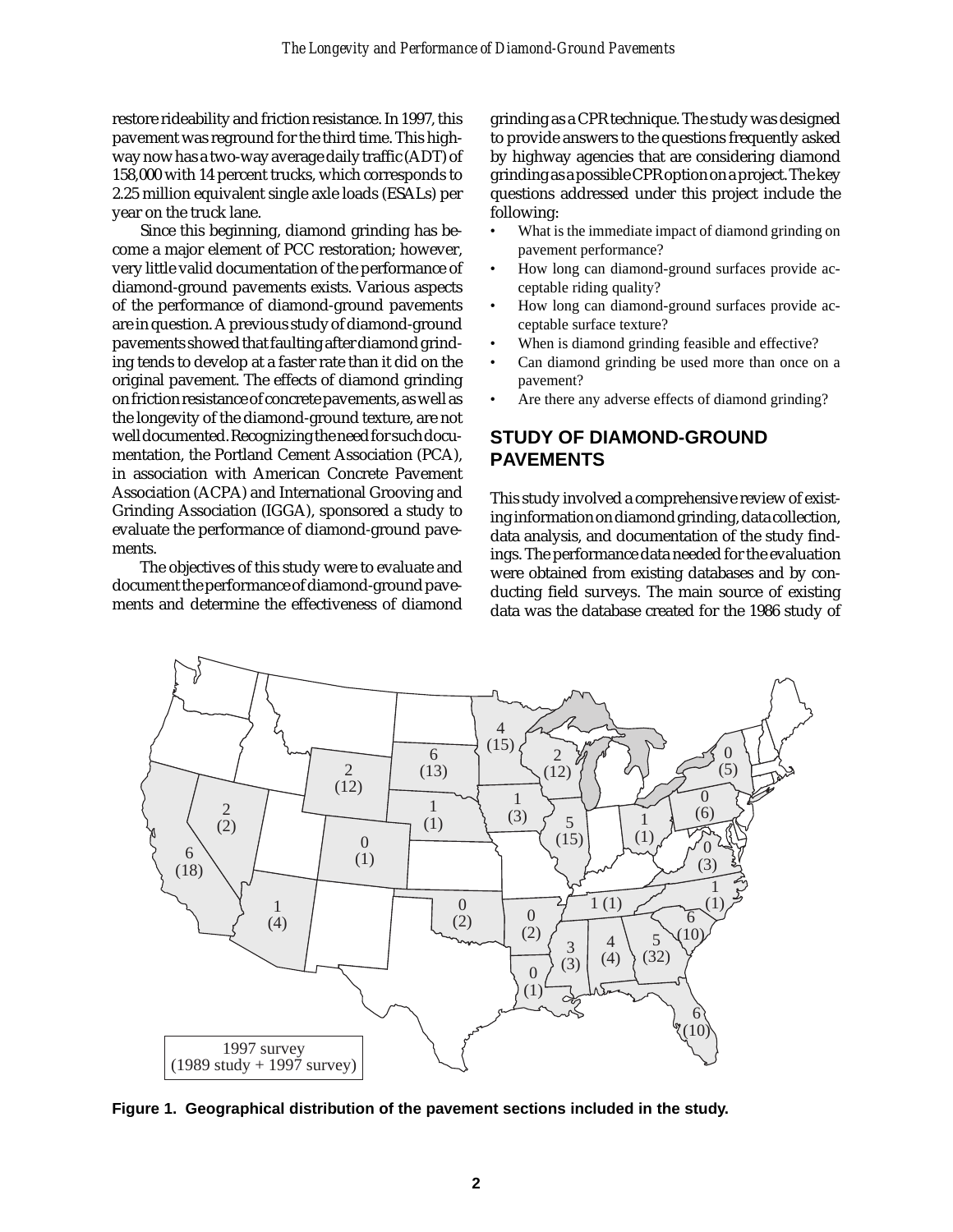concrete pavement rehabilitation sponsored by the Federal Highway Administration (FHWA) (Snyder et al. 1989). The field survey for that project was performed in 1985 and 1986. The database contains 133 diamond-ground pavement sections at 76 sites. The number of sections is greater than the number of sites because replicate sections were surveyed at many of the sites.

Of the 133 sections in the database, 12 sections in Ohio were excluded from the present study because they had severe D-cracking, and one section in California was excluded because of insufficient information. In all, 120 sections at 69 sites from the FHWA database were used in the current analysis.

Another important source of existing data for diamond-ground pavements was the Long-Term Pavement Performance (LTPP) database. The LTPP SPS-6 sections (Specific Pavement Studies, concrete pavement rehabilitation) provide the opportunities for direct, side-by-side comparison of the performance of diamond-ground pavement sections and other rehabilitation alternatives, including asphalt concrete (AC) overlays.

The field survey for the current study focused on revisiting sites from the 1986 FHWA study. At the time of survey in fall 1997, 38 of the original 76 sites were surviving. The field survey also included additional sites located in several States. In all, 60 sections at 54 sites were surveyed; however, 3 of these sections could not be used because of insufficient information. In total, 177 sections were available for analysis. Figure 1 shows the geographical distribution of the pavement sections included in this study.

The field survey consisted of a visual distress survey and taking faulting measurements. The macrotexture depth of diamond-ground surfaces was also measured at selected sites for the evaluation of surface texture using the "sand-patch" method (ASTM E965). Various analyses were conducted on the collected data to accomplish the study objectives, including evaluation of service life, faulting performance, longevity of diamond-ground texture, and the effects of diamond grinding on slab cracking.

#### **ABOUT THIS REPORT**

This report was developed as a comprehensive guideline on diamond grinding, presenting both reference information and guidelines for implementation. The first three chapters of the report present the reference information, covering the results of the literature review and findings from this study. The reference information is organized under three headings: *Effects of Diamond Grinding*, *Performance of Diamond-Ground Pavements*, and *Case Studies*. The fourth chapter of the report presents the guidelines for implementation. The report also includes two appendices:

- Appendix A: Development of Faulting Model—A predictive model for faulting performance of diamondground, nondoweled jointed concrete pavement (JCP) was developed under this study. Appendix A presents the details of the development of this model.
- Appendix B: Summary Tables—The pavement design and performance data collected under this study are summarized in Appendix B.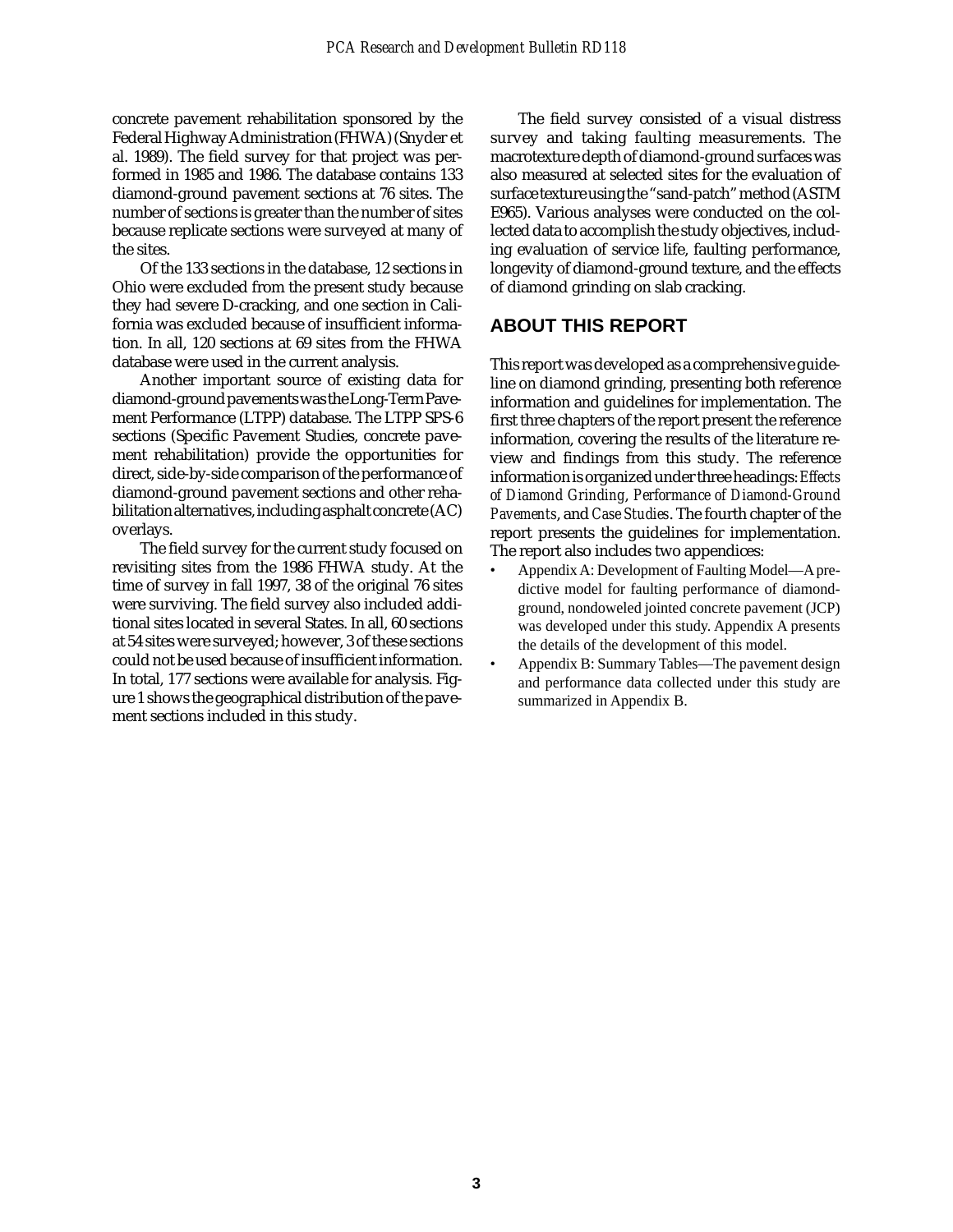*The Longevity and Performance of Diamond-Ground Pavements*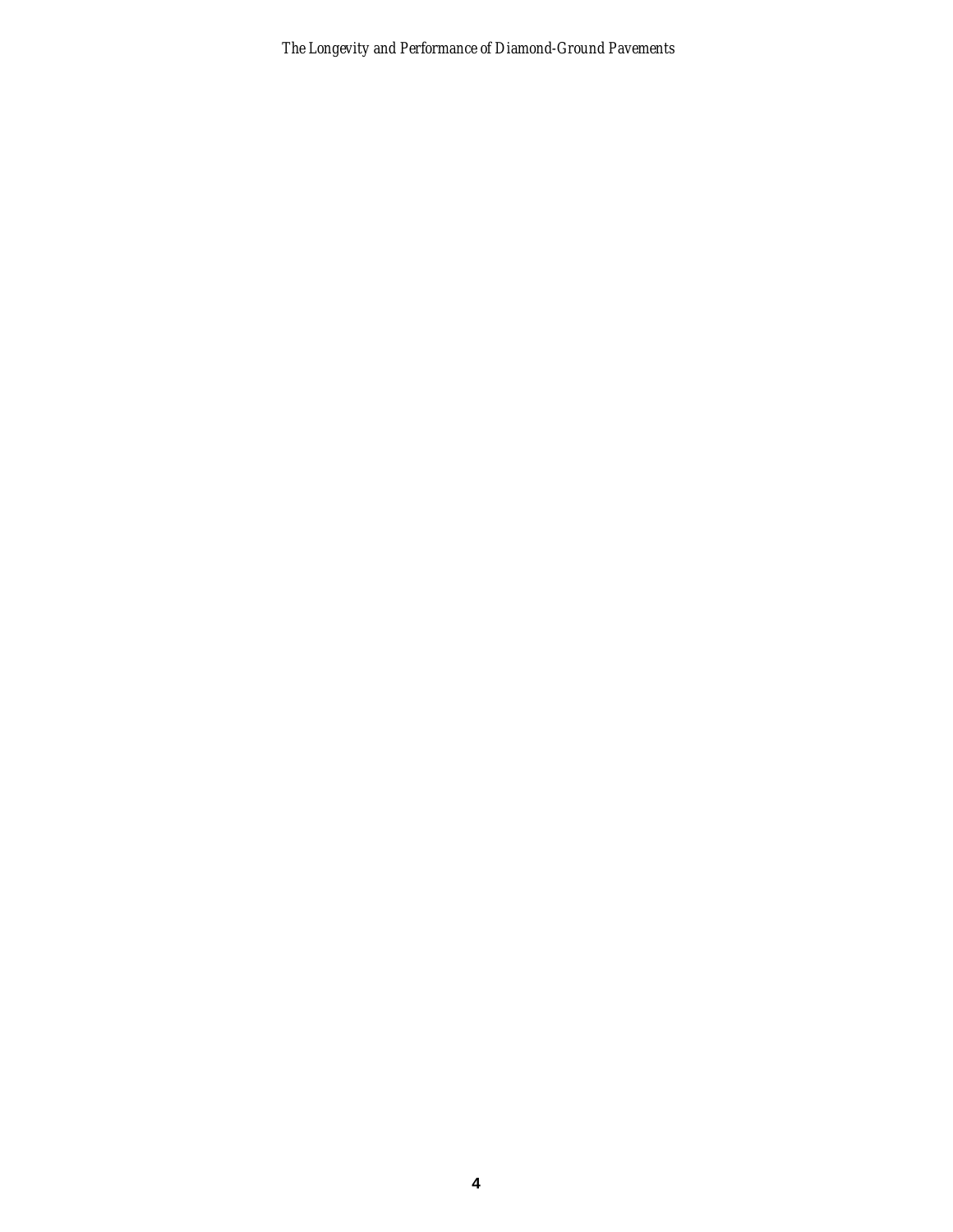### CHAPTER 1 **Effects of Diamond Grinding**

Diamond grinding has both immediate and long-term effects on concrete pavement performance. The most direct and immediate result is a smooth pavement. The removal of a thin layer (typically 4 to 6 mm [0.10 to 0.25 in.]) from the concrete surface and the texture left by diamond grinding also affect various other aspects of concrete pavement performance, including safety, noise, structural capacity, and material durability. This section presents the direct and indirect effects of diamond grinding.

#### **SMOOTHNESS**

Excessive roughness is the most common reason for diamond grinding, and field data show that smoothness equal to, or better than, a new pavement can be achieved through diamond grinding. Diamond grinding removes faulting and surface irregularities and restores a smooth riding surface with desirable surface texture on concrete pavements that have developed excessive roughness. The significant improvement in ride quality provided by diamond grinding is demonstrated in Table 1, which lists the roughness measurements before and after grinding from several different projects.

The measured roughness of diamond-ground pavements shortly after grinding is often better than that of a new pavement. Note that the roughness after grinding is not directly correlated to the roughness before grinding. Numerous factors affect the roughness of JCP, including the initial roughness, number and severity of cracks, joint spacing, joint width, and settlements or heaves, but the most dominant factor is the amount of joint faulting. After diamond grinding, a pavement section with more joints or cracks will exhibit slightly more roughness than the sections with fewer discontinuities, but prior to grinding, the amount of faulting can completely overshadow any other

|                               | Roughness, m/km (in./mi) |                       |                 |
|-------------------------------|--------------------------|-----------------------|-----------------|
| Location                      | <b>Before</b>            |                       | <b>Percent</b>  |
|                               | Grinding                 | <b>After Grinding</b> | <b>Decrease</b> |
| I-65 Culman, AL, MP 308-316   | 1.86(118)                | 0.92(58)              | 51              |
| I-17 Phoenix, AZ, MP 202-213  | 1.99 (126)               | 0.58(37)              | 71              |
| I-85 Atlanta, GA, MP 56-68    | 1.55(98)                 | 0.63(40)              | 59              |
| I-84 Newburg, NY, MP 42-46    | 2.35(149)                | 0.60(38)              | 74              |
| I-90 Rapid City, SD, MP 50-66 | 1.45(92)                 | 0.58(37)              | 60              |
| Average of five projects      | 1.85(117)                | 0.66(42)              | 64              |

**Table 1. Measured Roughness Before and After Grinding Using a Mays Ridemeter (Mosher 1985)**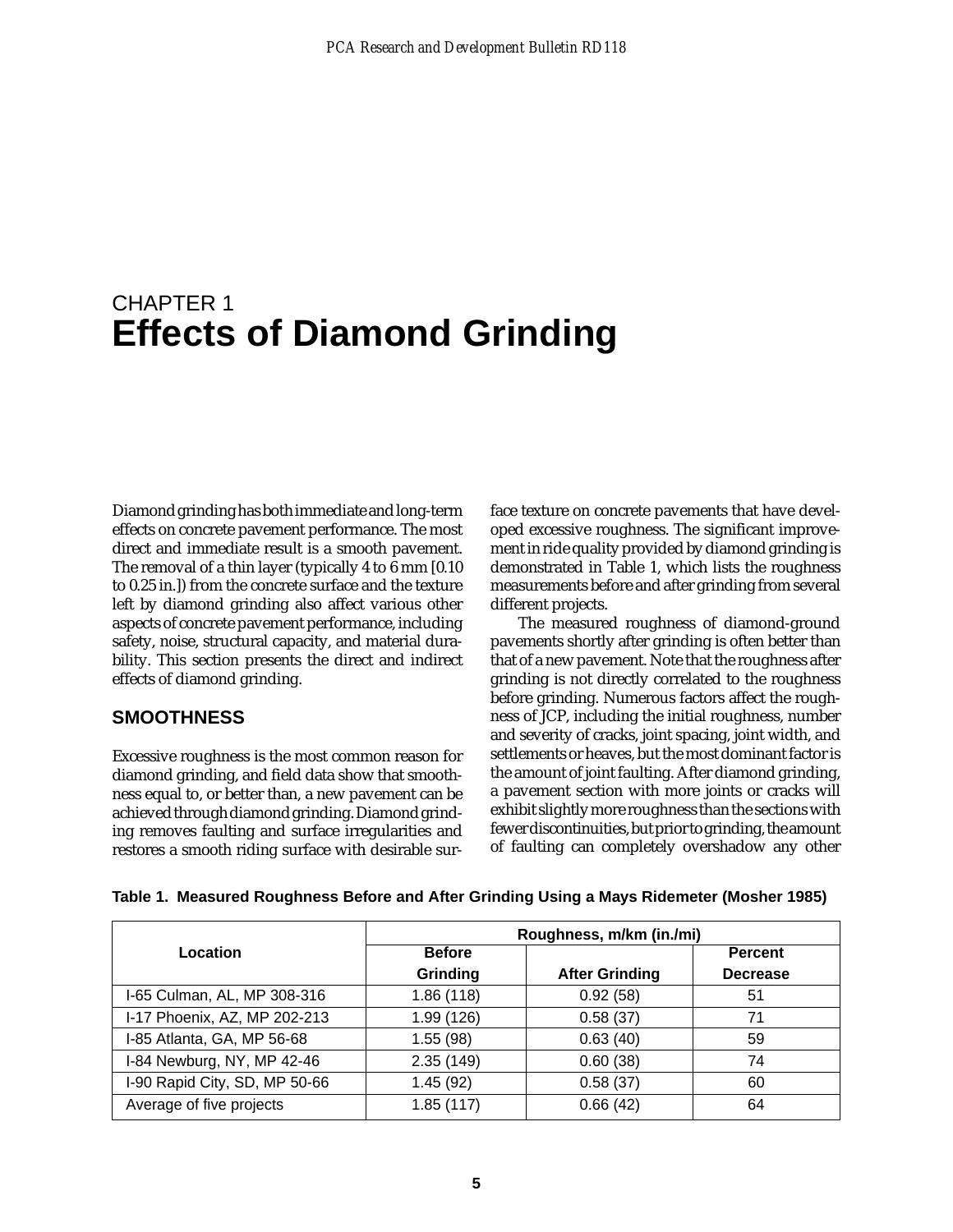factors. The equipment and quality control during grinding can also significantly affect the level of smoothness achieved immediately after grinding.

The rate at which roughness redevelops on diamond-ground pavements depends on numerous factors, including pavement design and condition, the level of CPR applied prior to diamond grinding, the traffic level, and climatic conditions. The survival analysis results and the faulting model indicate that we can expect a diamond-ground surface to provide acceptable serviceability for up to 10 or more years. The details of long-term performance of diamondground pavements are presented in the next chapter.

#### **SURFACE TEXTURE AND SAFETY**

Another very important effect of diamond grinding is the significant increase in surface texture and consequent improvements in skid resistance and safety. Table 2 lists several grinding projects that demonstrate the effects of diamond grinding on skid resistance immediately after grinding.

The removal of hardened PCC using closely spaced diamond saw blades leaves a longitudinal groove-like texture on the pavement surface, which increases surface macrotexture. The increased macrotexture, in turn, improves friction characteristics of the pavement by providing for improved drainage of water at the tire–pavement interface. The effects are more pronounced for worn or smooth tires. Friction tests conducted using ribbed tires do not show the same sensitivity to macrotexture as those conducted using smooth tires. The grooves in the ribbed tire provide for effective drainage of water; thus, the tests conducted using smooth tires are more meaningful for correlating test results and accident rates.

Studies of longitudinally grooved pavements suggest that the direction of the texture may also have very significant effects on safety (Horne). Because of the longitudinal direction of the diamond-ground texture, diamond grinding may also be expected to have similar effects on safety. Other studies (Farnsworth 1971; Walters 1979; Drakopoulos et al. 1998) confirm the significant benefits of longitudinal grooving and diamond grinding in reducing accident rates, although the specific mechanism responsible for this effect was not investigated under these studies. A brief summary of the findings from these studies is presented in the following section.

#### **Longitudinally Grooved Pavements**

**California.** Farnsworth (1971) reported the accident rates before and after grooving at several locations in California, including those at 14 pavement sections in the Los Angeles area. During the 1- to 3-year period before longitudinal diamond grooving, there were an average of 16.8 dry-pavement accidents per year and 20.6 wet-pavement accidents per year at those sites. After grinding, the accident rates dropped to an average of 13.9 dry-pavement accidents and 1.9 wet-pavement accidents per year during the 1- to 7-year monitoring period. Thus, longitudinal grooving had a modest effect (17 percent drop) on the dry-pavement accident rate, but it had a drastic effect (91 percent drop) in reducing wet-pavement accidents. It must be noted that these pavement sections were grooved because they exhibited high accident rates. Such a dramatic improvement in accident rates may not occur on pavements that have lower initial accident rates.

**Louisiana.** Walters (1979) investigated the effects of longitudinal grooving on accident rates on an experimental section in Louisiana. In 1970, a section of I-10/ I-12 in Baton Rouge had 76 dry- and 31 wet-pavement accidents per 100 million vehicle-km (123 dry- and 50 wet-pavement accidents per 100 million vehicle-miles). The ADT was 21,700 vehicles per day. The pavement section was longitudinally diamond-grooved in 1973.

| Location                      | <b>Friction Number</b>    |                   | <b>Percent</b>  |  |
|-------------------------------|---------------------------|-------------------|-----------------|--|
|                               | <b>Before</b><br>Grinding | After<br>Grinding | <b>Increase</b> |  |
| I-65 Culman, AL, MP 308-316   | 54                        | 69                | 28              |  |
| I-17 Phoenix, AZ, MP 202-213  | 42                        | 64                | 52              |  |
| I-85 Atlanta, GA, MP 56-68    | 45                        | 95                | 111             |  |
| I-84 Newburg, NY, MP 42-46    | 40                        | 85                | 113             |  |
| I-90 Rapid City, SD, MP 50-66 | 30                        | 85                | 183             |  |
| Average of five projects      | 42                        | 80                | 90              |  |

**Table 2. Measured Friction Number Before and After Diamond Grinding Using a Saab Friction Tester With a Smooth Tire (ASTM E 524) (Mosher 1985)**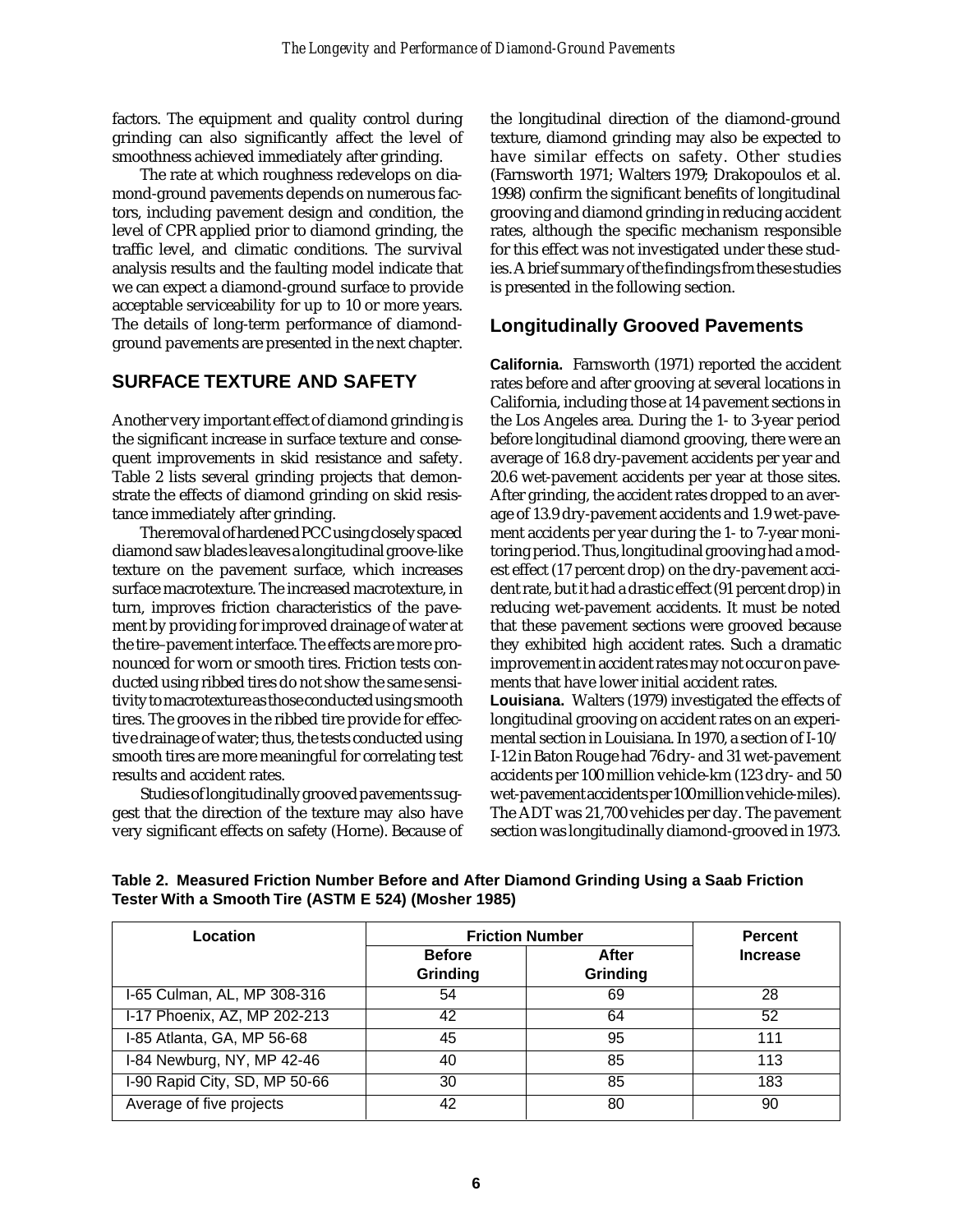During the first half of the study (1973 to 1975), the accident rate was down to 41 dry- and 4 wet-pavement accidents per 100 million vehicle-km (66 dry- and 7 wet-pavement accidents per 100 million vehicle-miles). This represents a 46 percent reduction in dry-pavement accidents and an 86 percent reduction in wetpavement accidents. During the second half of the study (1976 to 1978), the ADT had jumped up to an average of 32,800 vehicles per day, primarily due to the opening of I-10, south of the subject section. The dry- and wet-pavement accident rates were now 53 and 11 per 100 million vehicle-km (85 and 18 per 100 million vehicle-miles), corresponding to 31 and 64 percent reductions in dry- and wet-pavement accident rates, respectively. This increase in accident rates may be related to the significant increase in traffic volume.

During the 5-year period following longitudinal grooving, the I-10/I-12 section exhibited significantly lower accident rates (compared to pre-grooving) despite the increase in traffic volume. Again, as in the case of the California study, the accident rate on this section was relatively high prior to grooving.

#### **Diamond-Ground Pavements**

Drakopoulos et al. (1998) studied the effects of diamond grinding on accident rates on concrete pavements in Wisconsin over a 6-year period. The study included 30 diamond-ground pavement sections totaling 290 km (180 mi) and 21 tined pavement sections totaling 115 km (71 mi). Table 3 shows the accident rates for different pavement conditions for the ground and tined pavements evaluated.

The overall accident rates at diamond-ground sites were 60 percent of those at tined sites. For all types of pavement, diamond-ground pavements had significantly lower accident rates than tined pavements under all conditions. Figures 2 and 3 show all condition accident rates and wet-pavement accident rates for the 6-year period. No consistent trend in the deterioration of accident rates with time was observed. In contrast, the surface macrotexture of diamond-ground pavements changes considerably with time since grinding. Pavement macrotexture increases significantly immediately after grinding, along with a corresponding increase in skid numbers. During the first 2 years after grinding, the macrotexture wears off rapidly, but the rate of deterioration levels off after the rapid initial loss. A significant diamond-ground texture lasts approximately 8 years for pavements in freeze areas and 12 years for pavements in non-freeze areas based on results from this study, as measured by the sand-patch method (ASTM E965).

The fact that the accident rates on diamond-ground pavements do not correspond directly to macrotexture depth suggests that at least two factors contribute to the accident rate performance of diamond-ground surfaces: the macrotexture depth and the type of surface texture. The increased macrotexture depth provides for improved drainage of water at the tire– pavement interface, especially for worn tires. The longitudinal texture of grinding may also play a significant role in providing directional stability and reducing hydroplaning, neither of which can be quantified using skid number or macrotexture measurements. Reductions in accident rates on diamondground and longitudinally grooved pavements are caused not only by the increase in surface texture, but also by the longitudinal direction of the texture.

#### **STRUCTURAL EFFECTS**

Diamond grinding reduces slab thickness by approximately 4 to 6 mm (0.10 to 0.25 in.). Since slab thickness is one of the most sensitive factors affecting cracking performance of concrete pavements, any reduction can be a concern. The effects of diamond grinding on cracking performance of concrete pavements were evaluated based on both analytical results and field observations.

For the analytical evaluation, a fatigue analysis was conducted to examine the sensitivity of fatigue life to slab thickness and concrete strength. The results

#### **Table 3. Accident Rates For Different Pavement Conditions (Drakopoulos et al. 1998)**

| <b>Pavement</b><br><b>Conditions</b> | <b>Accident Rate</b><br>(accidents per 100 million vehicle-km<br>[100 million vehicle-miles]) |           | <b>Accident Rate</b><br><b>Reduction on</b><br>Diamond-Ground |
|--------------------------------------|-----------------------------------------------------------------------------------------------|-----------|---------------------------------------------------------------|
|                                      | Ground                                                                                        | Tined     | <b>Pavements</b>                                              |
| Drv                                  | 65 (105)                                                                                      | 112 (180) | 42%                                                           |
| Wet                                  | 99 (159)                                                                                      | 170 (274) | 42%                                                           |
| Snow/Ice                             | 173 (278)                                                                                     | 205 (330) | 16%                                                           |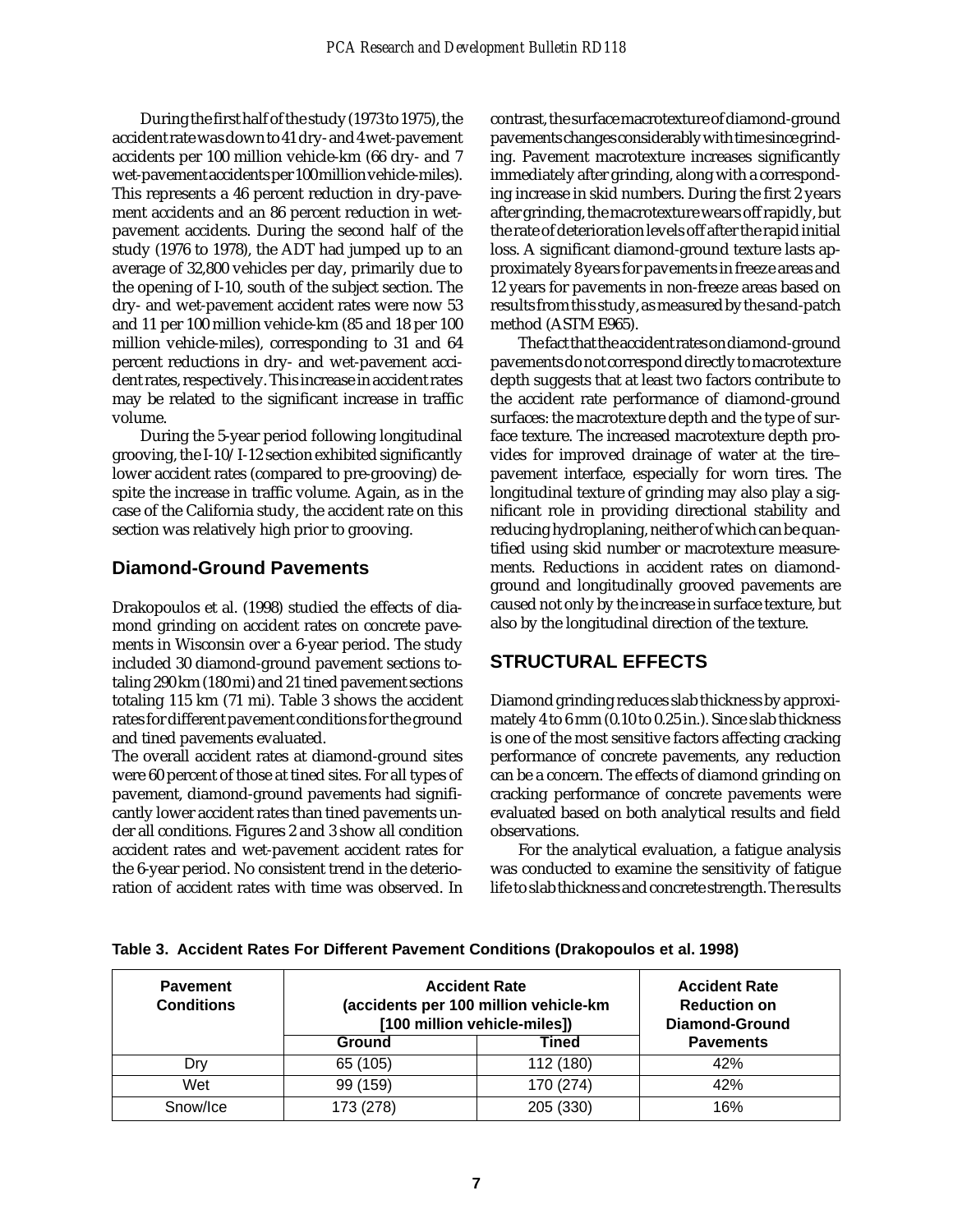

**Figure 2. Accident rates between 1988 and 1993 for diamond-ground and tined pavements (Drakopoulos et al. 1998)**



**Figure 3. Wet pavement accident rates between 1988 and 1993 for diamond-ground and tined pavements (Drakopoulos et al. 1998)**

are shown in figure 4. The predicted fatigue life was determined using the jointed plain concrete pavement (JPCP) cracking model developed by Yu et al. (1997). Fatigue life of a pavement slab is extremely sensitive to slab thickness. A 5-mm (0.2-in.) reduction in slab thickness results in about 30 percent reduction in fatigue life if the concrete strength remains constant. However, long-term strength of concrete is significantly higher than the design strength, which is typically the 28-day strength. The strength of conventional concrete (non-fast-track) after 1 year can be up to 20 percent higher than the 28-day strength (Mindess and Young 1981). If the increase in concrete strength is considered, the small reduction in slab thickness has negligible effect on service life.

Figure 4 shows that with 10 percent increase in concrete strength, up to  $13 \text{ mm}$   $(0.5 \text{ in.})$  of thickness can be removed and still achieve the design life predicted based on design strength. If the long-term strength is 15 percent higher than the design strength,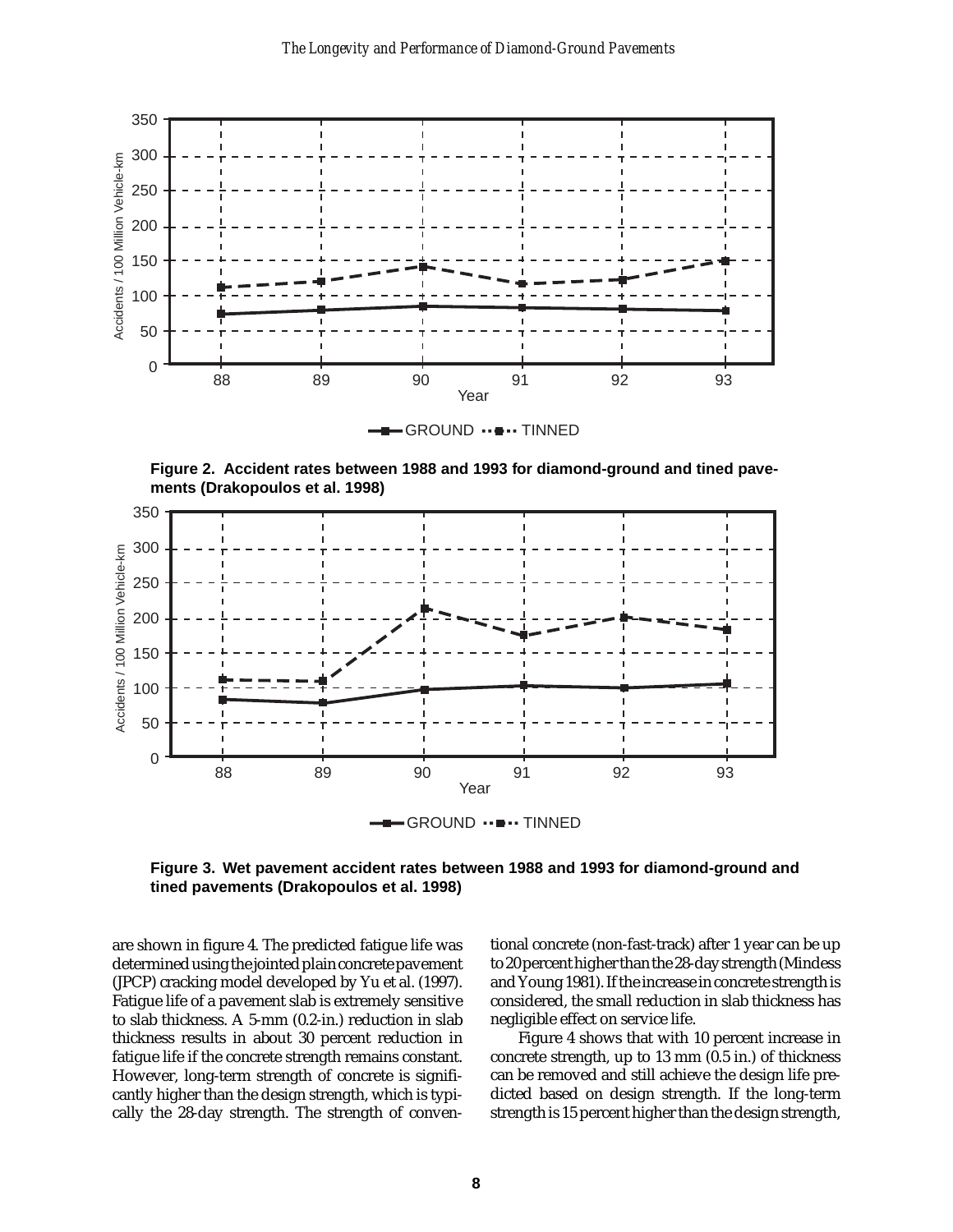up to 18 mm (0.7 in.) may be removed without compromising the projected performance. These results suggest that a typical concrete pavement may be ground up to three times without compromising its fatigue life.

These predictions based on analytical evaluation are consistent with the field observations presented in the next chapter. None of the pavement sections evaluated under this study exhibited an unusual level of slab cracking. This result is supported by the fact that several concrete pavements have been ground three times and are still performing well after 20 years. The reduction in impact loads, resulting from the removal of roughness, may also be a significant factor contributing to the good cracking performance of diamondground pavements.

#### **REDUCTION IN NOISE LEVEL**

The noise level on a concrete pavement increases with increasing roughness. Roughness caused by abrasion (e.g., "rutting" caused by studded tires or chains) results in increased tire–pavement interaction noise. Pavement roughness caused by faulted joints and cracks add to the noise generated by the tire–pavement interaction. Transversely tined pavements can also produce a whistling and whining sound (discrete frequencies) that can be annoying to the driver and nearby residents. A multi-State study on noise and texture on PCC pavements, sponsored by Wisconsin DOT and the FHWA (Marquette University 1998), concluded that longitudinally textured concrete pavements are among the quietest pavements for interior and exterior noise.

Diamond grinding retextures worn surfaces with a longitudinal texture and provides a quieter surface. Diamond grinding also removes faults by leveling the pavement surface, thus eliminating the thumping and slapping sound created by faulted joints. Noise level measurements on highways in Belgium indicate a 5 to 8 dbA reduction in pavement noise after diamond grinding. Although the actual drop in total noise resulting from grinding is relatively minor (only a few decibels), there is a considerable difference in the frequency of noise produced, resulting in a more pleasant ride.

Michigan DOT (DeFrain 1989) measured noise generated from a road surface before and after a tined pavement had been diamond ground. The noise level measured inside a vehicle showed that the overall noise level is reduced only slightly after grinding. However, there was a 5dbA reduction in noise at the peak frequencies of 500 Hz and the first harmonic of 1000 Hz. Grinding of PCC pavements reduces noise peaks or spikes in the noise spectrum, thus providing significant reduction in objectionable noise.



**Figure 4. Effects of slab thickness and concrete strength on fatigue life of JPCP.**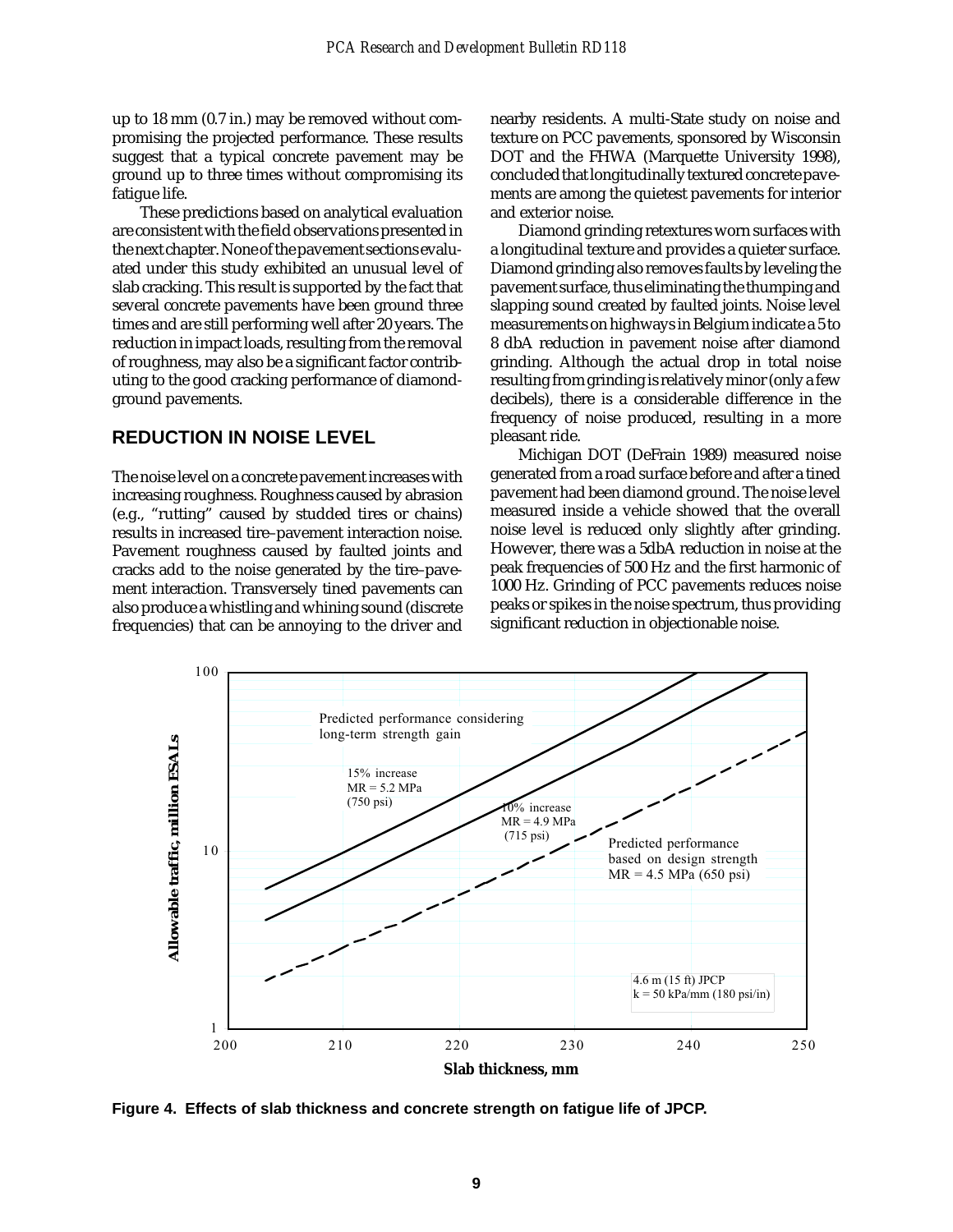#### **MATERIAL DURABILITY**

Diamond grinding was not found to introduce any unusual conditions that would lead to poorer surface durability. The fact that the ground surface is nearly always dry (except during storms) reduces any freezethaw problems. A laboratory study conducted at PCA (Perenchio 1964) indicated that there might be an increased potential for durability problems for concrete made with nondurable aggregate when large areas of coarse aggregates are exposed by grinding or sawing. Although the durability of concrete made with durable aggregate was unaffected, concrete made with nondurable aggregate exhibited more scaling compared to the uncut control specimens when subject to immersion. The loss of the protective cover provided by the air-entrained mortar was thought to be the cause for the increased scaling. The study concluded, however, that removal of thin layers from the concrete surface does not affect the durability. The durability was only affected when the depth of removal was sufficient to expose large areas of susceptible aggregate and the exposed areas were immersed in water.

Field observations from the diamond grinding study do not indicate that diamond grinding causes an increased potential for durability problems. The excellent survival trends exhibited by diamond-ground pavements strongly suggest that any concern for increased risk of durability problems is most likely unwarranted. Durability problems on fresh cut surfaces of concrete containing susceptible aggregate can develop in about 5 years (Janssen and Snyder 1994). Survival analysis results (see the section entitled *Service Life* in the next chapter) show that the probability that a diamond-ground surface will last at least 10 years is almost 90 percent. At about 10 to 15 years of age, depending on the level of traffic, faulting on diamond-ground sections reaches a point where another cycle of rehabilitation is needed. Thus, the survival trend is consistent with the performance life based on faulting or surface texture, and no other cause of failure (such as material durability) is indicated.

#### **SERVICE LIFE EXTENSION**

One important benefit of the significant reduction in pavement roughness provided by diamond grinding is service life extension. Pavements exhibiting excessive roughness require corrective measures to provide a safe riding surface with acceptable ride quality. For concrete pavements that have developed excessive roughness, diamond grinding can be an effective means of restoring smoothness and extending service life, especially if the pavement is structurally sound. The survival analysis results show that a diamondground surface can provide 8 to 10 years of service or more. A diamond-ground pavement can also be reground to further extend the service life. Detailed information on these effects is presented in the following chapter.

#### **COST CONSIDERATIONS**

Diamond grinding can be a highly cost-effective means of rehabilitating concrete pavements that have developed surface problems. Grinding can be accomplished during off-peak hours with short lane closures, and grinding of one lane does not require grinding of the adjacent lane, which may have perfectly acceptable surface characteristics. Georgia DOT has used CPR with grinding for more than 20 years, and they find CPR with grinding to be 3 to 4 times as cost-effective as a 150-mm (6-in.) AC overlay. CPR projects in Georgia typically last between 7 and 10 years, and some have performed for more than 17 years before a second CPR (Gulden 1996).

State of Washington conducted a cost comparison of retrofit dowel bars with grinding, 1.2-m (4-ft) tied shoulders with grinding, and 110-mm (4-in.) AC overlay (Pierce 1995). The estimated costs of the rehabilitation alternatives, based on material costs, are as follows:

- Retrofit dowel bars with diamond grinding (truck lane only): \$73,000 per lane-km (\$117,450 per lane-mile).
- Tied PCC shoulders with diamond grinding in the truck lane: \$69,100 per lane-km (\$111,200 per lane-mile).
- AC overlay: \$118,300 per lane-km (\$190,300 per lane-mile).

The comparison was based on the rehabilitation of two 3.7-m (12-ft) lanes and 4.3 m (14 ft) of total shoulder width for the 53.1-km (33-mile) project. The retrofit dowel bar and grinding option can be applied on truck lane only, whereas the AC overlay has to be placed on both lanes. Therefore, on a four-lane highway, dowel bar retrofitting with grinding can be up to three times more cost-effective than an AC overlay.

CPR with grinding was performed on 11.3 km (7 miles) of I-26 in North Carolina. The project cost \$3.5 million, or about \$311,000 per four-lane km (\$500,000 per four-lane mile) and took 1 year to complete. A comparable 4.2-km (2.6-mile) AC overlay project cost \$3.9 million, or about \$930,000 per four-lane km (\$1.5 million per four-lane mile). Again the CPR with grinding option was three times as cost-effective as an AC overlay (McGovern 1995).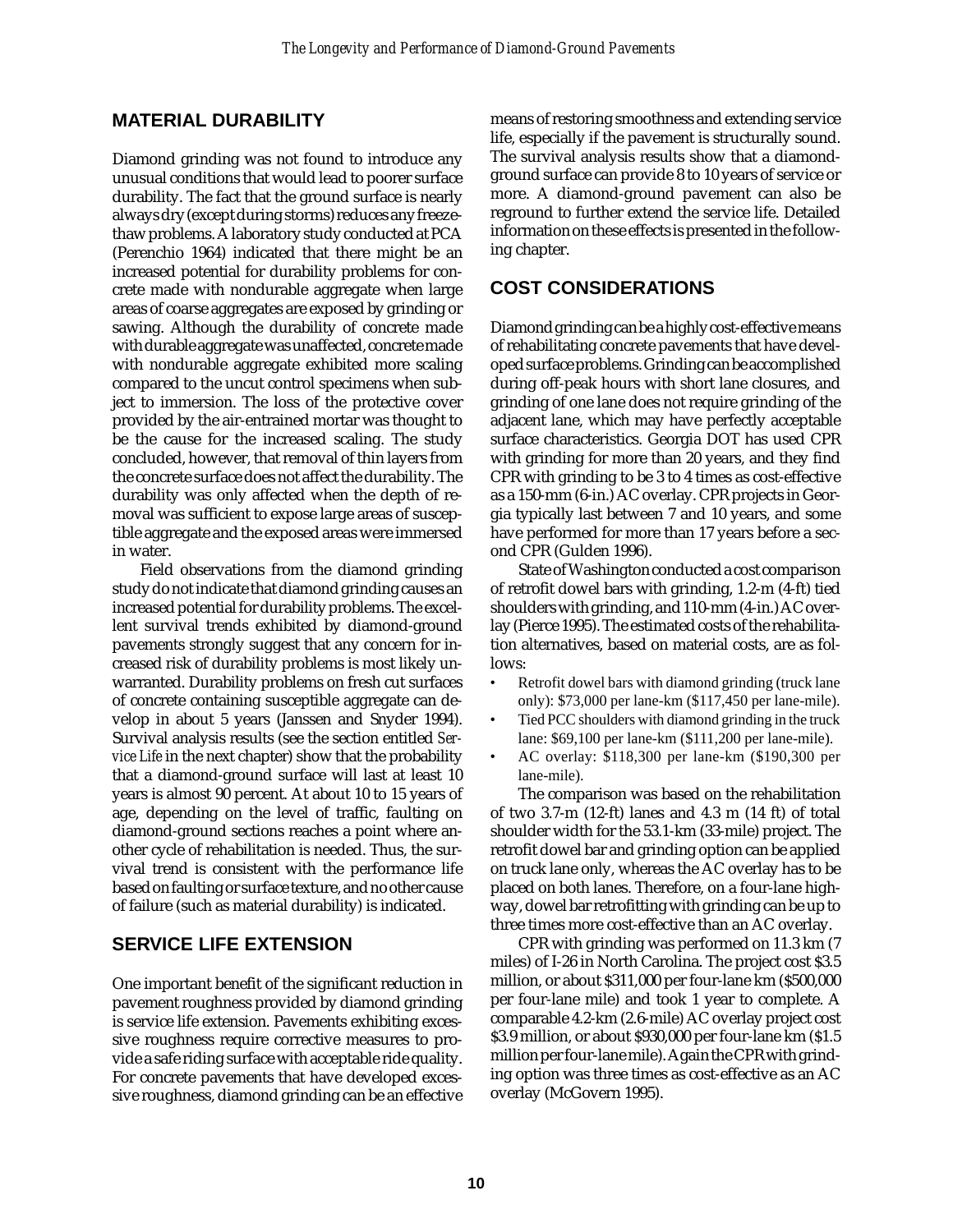## CHAPTER 2 **Performance of Diamond-Ground Pavements**

#### **SERVICE LIFE**

The 76 individual projects included in the 1986 FHWA study were used to evaluate the effects of diamond grinding on pavement service life. Because replicate sections are subjected to the same rehabilitation treatments, they could not be considered independently for this analysis. Of the 76 projects included in the 1986 FHWA study, 38 (50 percent) were surviving (had not been overlaid or reconstructed) at the time of the 1997 field surveys for the current study.

#### **PAVEMENT AGE OR TRAFFIC SINCE INITIAL CONSTRUCTION**

The age distributions of overlaid (or reconstructed) and surviving projects are shown in Figure 5. Diamond-ground pavements have shown good longterm performance:

- Only 14 percent of the projects were overlaid at an age less than 25 years.
- 59 percent of the projects lasted 30 years or more, and 60 percent of the projects that have lasted 30 years or more are still surviving.
- 37 percent of the projects have lasted 35 years or more (68 percent of these projects are still surviving).
- 11 percent of the projects have lasted more than 40 years and all of them are still surviving.
- The average age of the overlaid or reconstructed projects was 29.1 years.
- The average age of the surviving projects was 34.9 years.

The average age for all 76 projects was 32.0 years. Therefore, the average age at overlay (or reconstruction) for all 76 projects will be more than 32.0 years because of the remaining life of the 38 projects surviving in 1997.

The distribution of traffic placed on these projects is shown in Figure 6. Again, good long-term performance is observed.

- 53 percent of the sections have carried more than 20 million ESALs since initial construction.
- 50 percent (20 of 40) of the projects with cumulative traffic greater than 20 million ESALs were still surviving in 1997.
- 24 percent of the projects have carried more than 30 million ESALs.
- The average cumulative traffic on the overlaid or reconstructed projects was 25.1 million ESALs.
- The surviving projects have carried an average cumulative traffic of 20.6 million ESALs through 1997.

A survival analysis was conducted to quantify the effectiveness of diamond grinding in extending service life of concrete pavements. Figures 7 and 8 show survival curves based on age and cumulative 80-kN (18-kip) ESALs since construction. These curves were generated using SAS statistical software. Three California projects whose reconstruction year was not verifiable and the six Ohio projects with D-cracking, spalling, and cracking problems that were not addressed prior to diamond grinding were not included in the survival analysis.

Figure 7 shows that the probability that a diamond-ground pavement will have to be overlaid or reconstructed by age 30 years is less than 15 percent.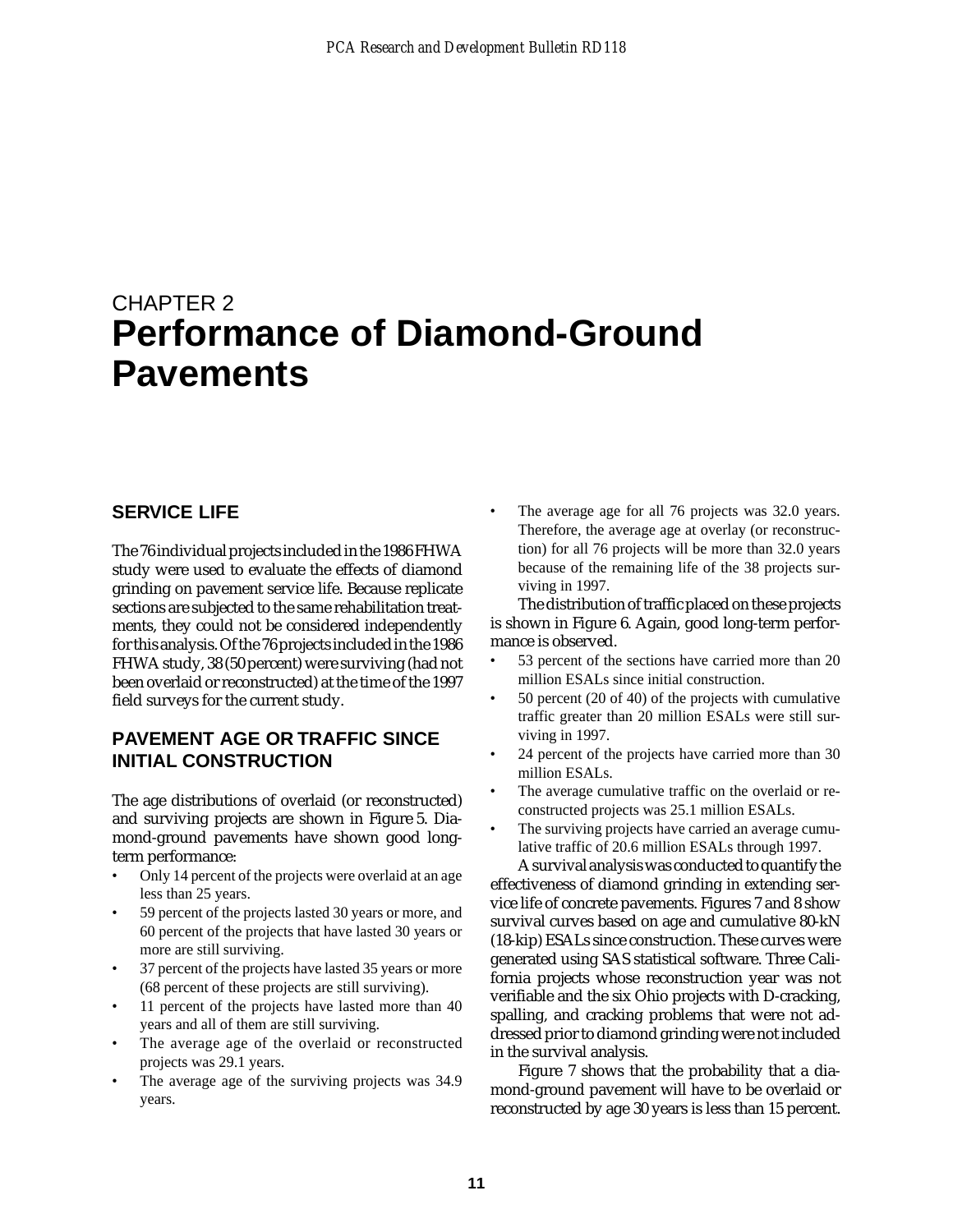

**Figure 5. Age distribution of diamond-ground pavement projects for service life evaluation.**



**Traffic since construction, million ESALs**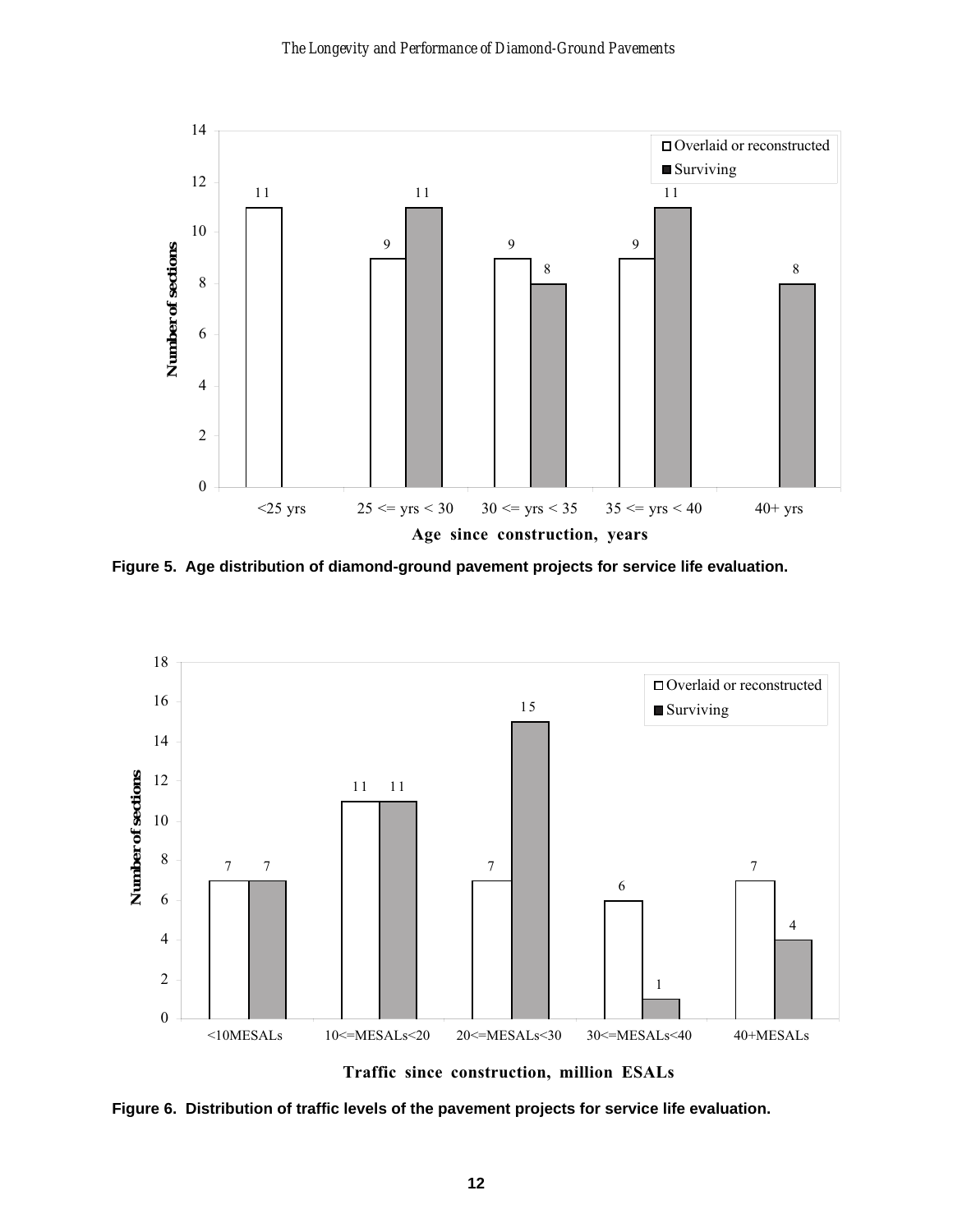

**Figure 7. Survival curve showing probability of being overlaid or reconstructed vs. age since initial construction for diamond-ground pavements.**



**Figure 8. Survival curve showing probability of being overlaid or reconstructed vs. cumulative**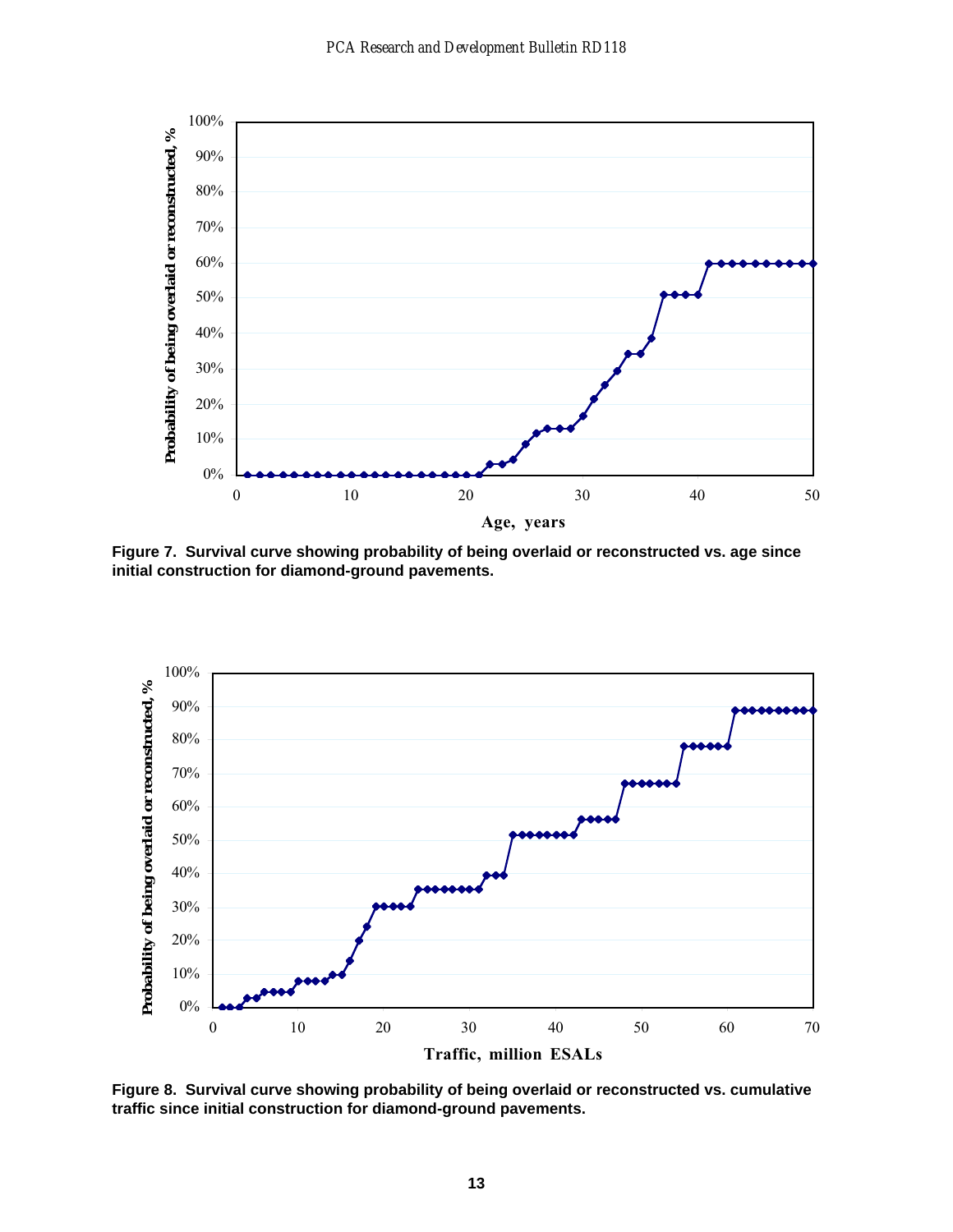The probability that the pavement will be overlaid after age 40 years is 60 percent. This relatively low probability for older pavements is reflected in the high average age (34.9 years) of the 38 surviving projects and the high number of surviving projects in the 35+ to 40+-year range.

Figure 8 shows the probability of overlaying (or reconstruction) of diamond-ground pavements in terms of total applied traffic since construction. The probability that a diamond-ground pavement will be overlaid before carrying at least 15 million ESALs is less than 10 percent. The probability that a diamondground pavement will carry at least 30 million total cumulative ESALs since construction is 65 percent. Thus, diamond-ground pavements exhibit excellent survival trends with respect to both age and traffic.

#### **Service Life Extension Due to Diamond Grinding**

Assuming that CPR with diamond grinding was applied to the study sections as an alternative to overlaying or reconstruction, the time or applied traffic to overlaying (or reconstruction) after grinding is the service life extension provided by diamond grinding. Figure 9 shows the service life extension provided by CPR and diamond grinding. The figure shows the time since the first grinding until overlaying or reconstruction. Some of the projects in the database have been diamond ground more than once.

The following can be observed from Figure 9:

- Of the 76 projects in the database, 82 percent lasted more than 10 years since the first grind.
- 42 percent of the projects lasted more than 15 years after they were first diamond-ground. Thirty pavements whose service life had been extended by more than 15 years are still surviving, indicating that the service life extension for many projects will be more than 20 years.
- Diamond grinding has extended the life of overlaid projects by 9.8 years and the life of surviving projects by 16.0 years.
- Average extension in life for all 76 projects was 12.9 years. Therefore, the average life extension of a concrete pavement due to diamond grinding is greater than 12.9 years because of the remaining life of the surviving pavements.

Figure 10 shows the service life extension in terms of traffic distribution for the projects included in the database.

- Sixty-three percent of the 76 projects carried more than 10 million ESALs since they were first diamond ground.
- Twenty-one percent of the projects carried more than 20 million ESALs since they were first diamond ground.



**Figure 9. Service life extension provided by diamond grinding.**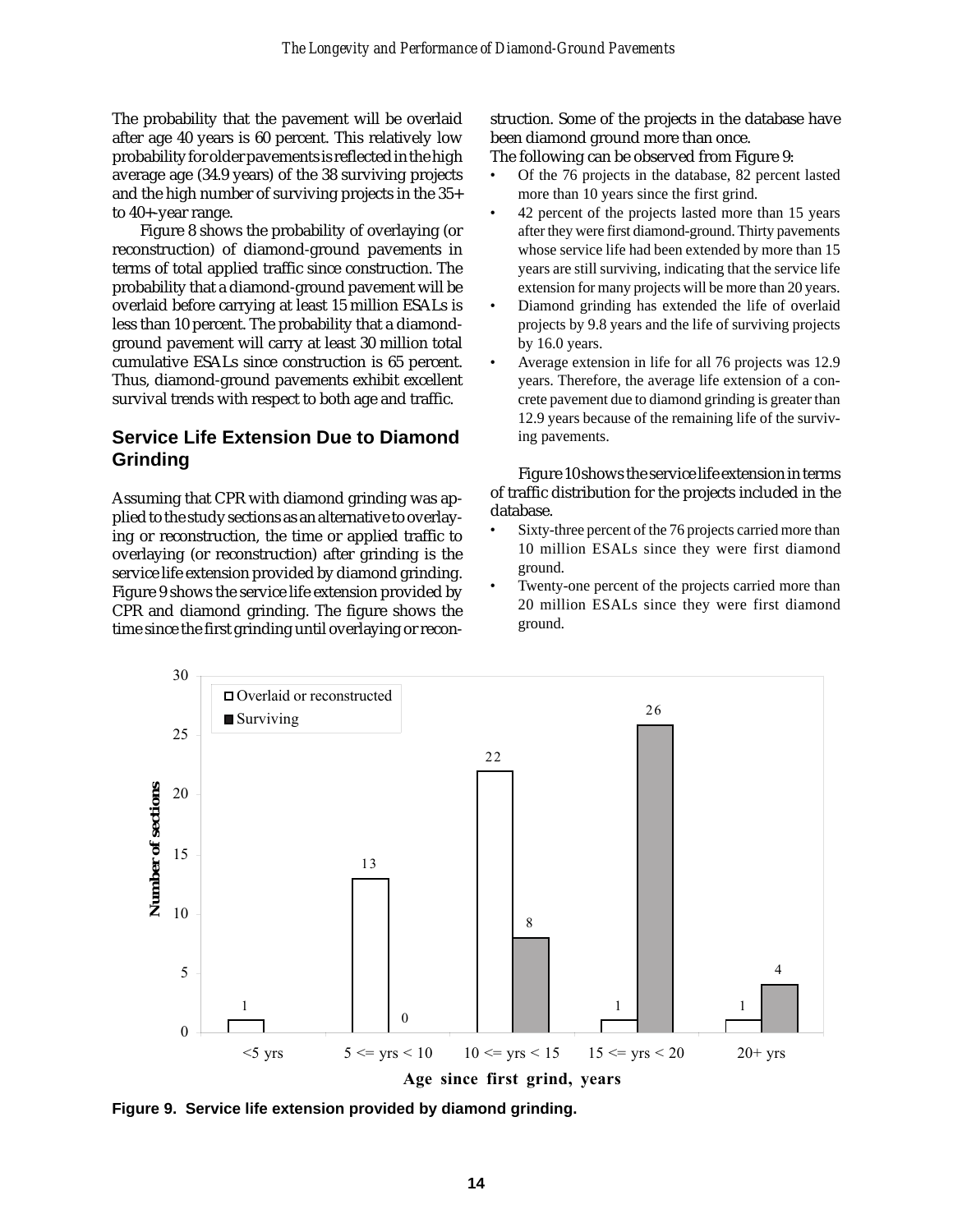

**Figure 10. Traffic life extension provided by diamond grinding.**



**Figure 11. Survival curve showing probability of being overlaid or reconstructed vs. age since**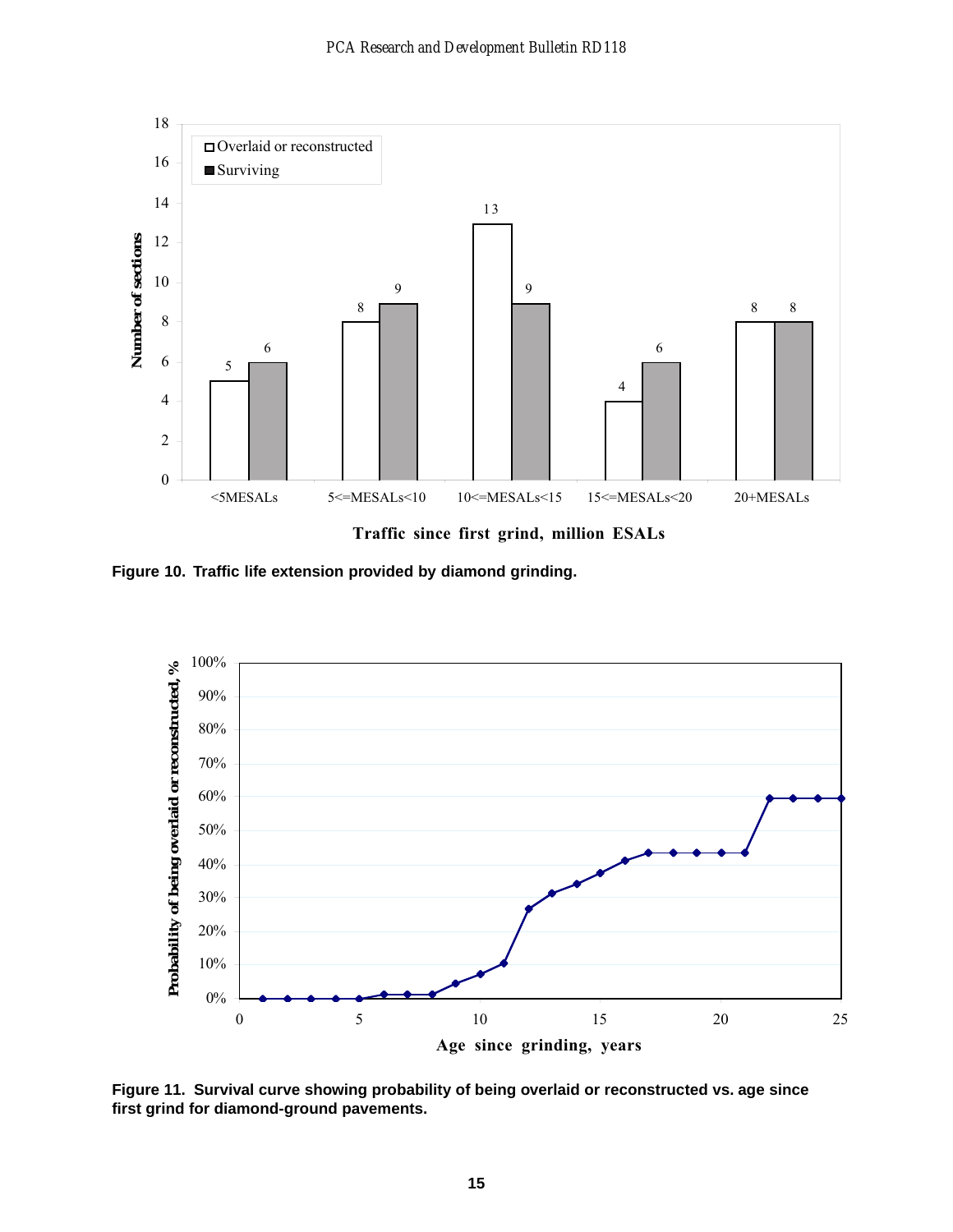

**Figure 12. Survival curve showing probability of being overlaid or reconstructed vs. cumulative**

The average service life extension of a concrete pavement due to diamond grinding was 13.5 million ESALs. This figure will increase because of the remaining life of the surviving projects.

Figures 11 and 12 show the probability of overlaying (or reconstructing) diamond-ground pavements after the first diamond grinding in terms of age and traffic. The probability that a diamond-ground pavement will be overlaid or reconstructed without providing at least 10 years of service or carrying 9 million ESALs is less than 10 percent.

#### **Survival of Diamond-Ground Surface**

Figures 13 and 14 show the survival trends of diamond-ground surfaces to regrinding, overlaying, or reconstruction.

- Of the 76 pavement projects in the database, only 28 percent required resurfacing less than 10 years after grinding.
- Twenty-one percent of the projects did not have to be resurfaced until at least 15 years after diamond grinding.
- The average age at resurfacing was 11.4 years, or 10.8 million ESALs. Therefore, the average service life of diamond-ground surfaces is greater than 11.4 years and 10.8 million ESALs (factoring in the remaining life of

the 17 projects that have not been reground, overlaid, or reconstructed to date).

Figures 15 and 16 show the survival curves for diamond-ground resurfacing. Figure 15 shows that the probability that a diamond-ground pavement will require resurfacing before providing at least 10 years of service is about 12 percent. In other words, the probability that a diamond-ground surface will last at least 10 years is almost 90 percent. The probability that it will last fewer than 8 years is less than 2 percent. The survival analysis results show that an agency can expect, with a high degree of reliability, a minimum life of 8 to 10 years for diamond-ground surfaces. A diamond-ground pavement may be reground to further extend its service life.

Figure 16 shows that there is a 95 percent probability that a diamond-ground pavement will carry more than 5 million ESALs and a 50 percent probability that it will carry at least 12 million ESALs after grinding. At this time, the pavement may be resurfaced by overlaying, reconstruction, or regrinding.

#### **Predicted Traffic Based on AASHTO Design Procedure**

The AASHTO procedure for design of new pavements (AASHTO 1993) was used to estimate traffic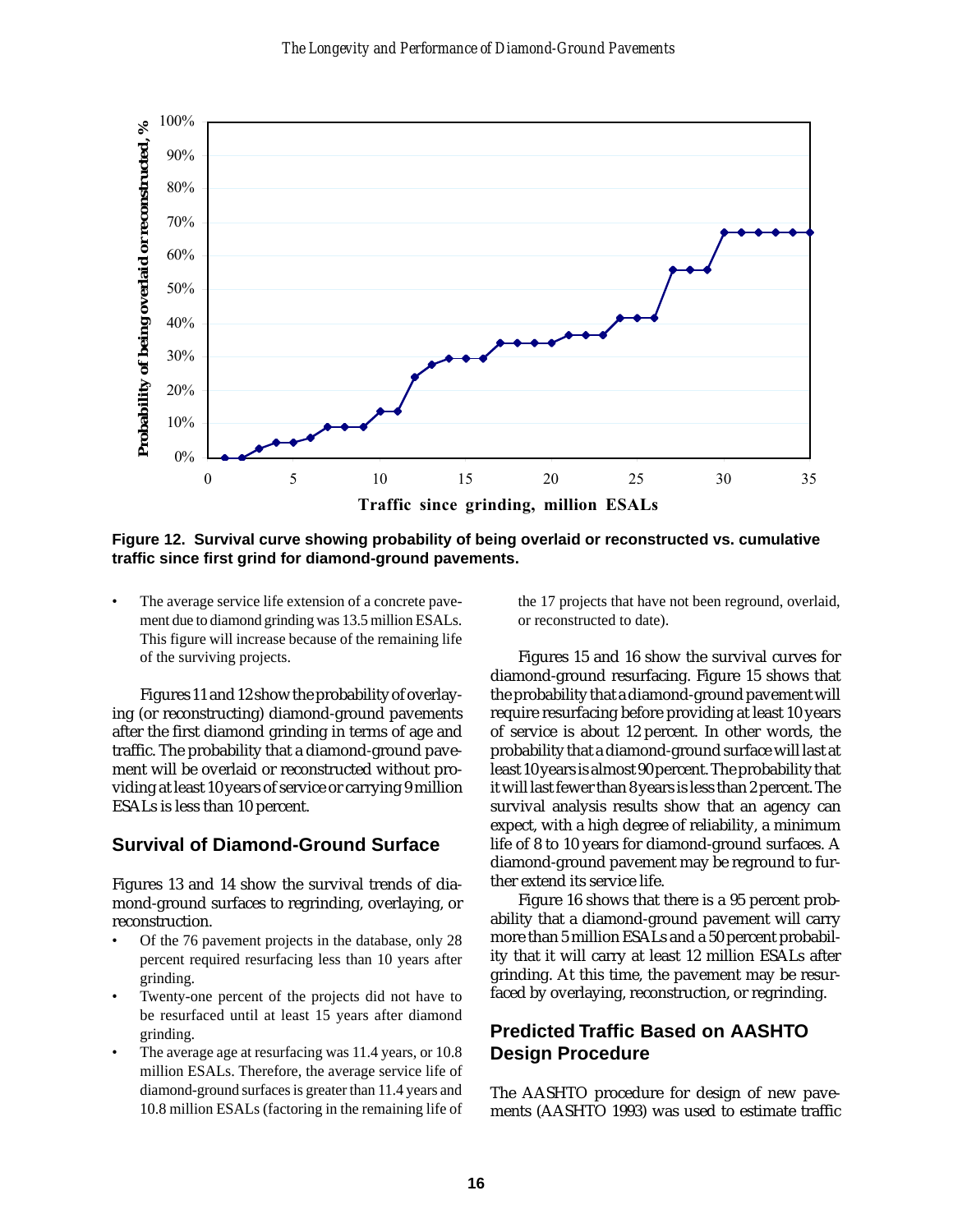

**Figure 13. Distribution of pavement age since grinding to resurfacing (overlaying, reconstruction, or regrinding).**



**Traffic since first grind, million ESALs**

**Figure 14. Distribution of traffic since grinding to resurfacing (overlaying, reconstruction, or** regrinding).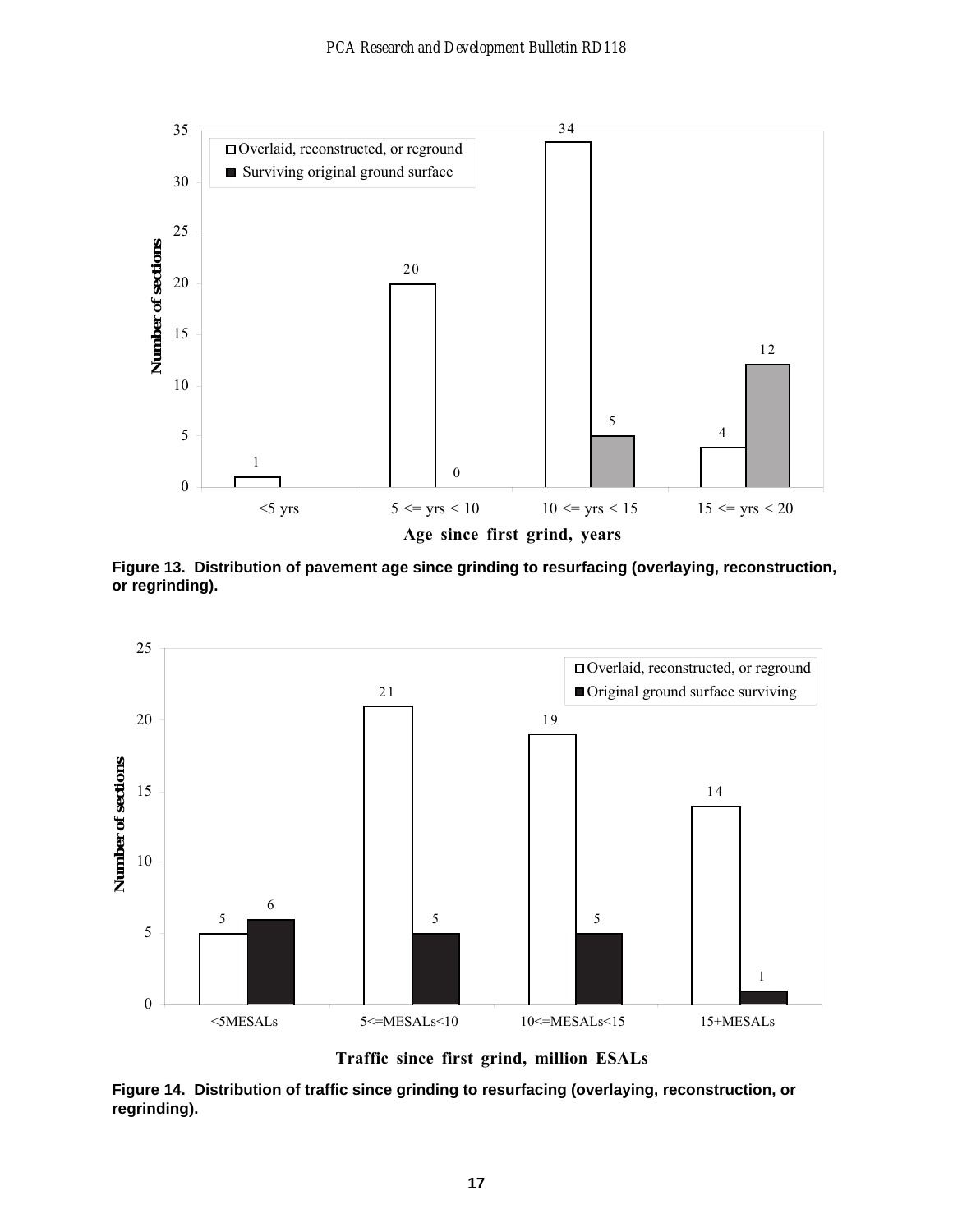*The Longevity and Performance of Diamond-Ground Pavements*



**Figure 15. Survival curve showing probability of resurfacing (overlaying, reconstruction, or regrinding) vs. age since first grind for diamond-ground pavements.**



**Figure 16. Survival curve showing probability of resurfacing (overlaying, reconstruction, or**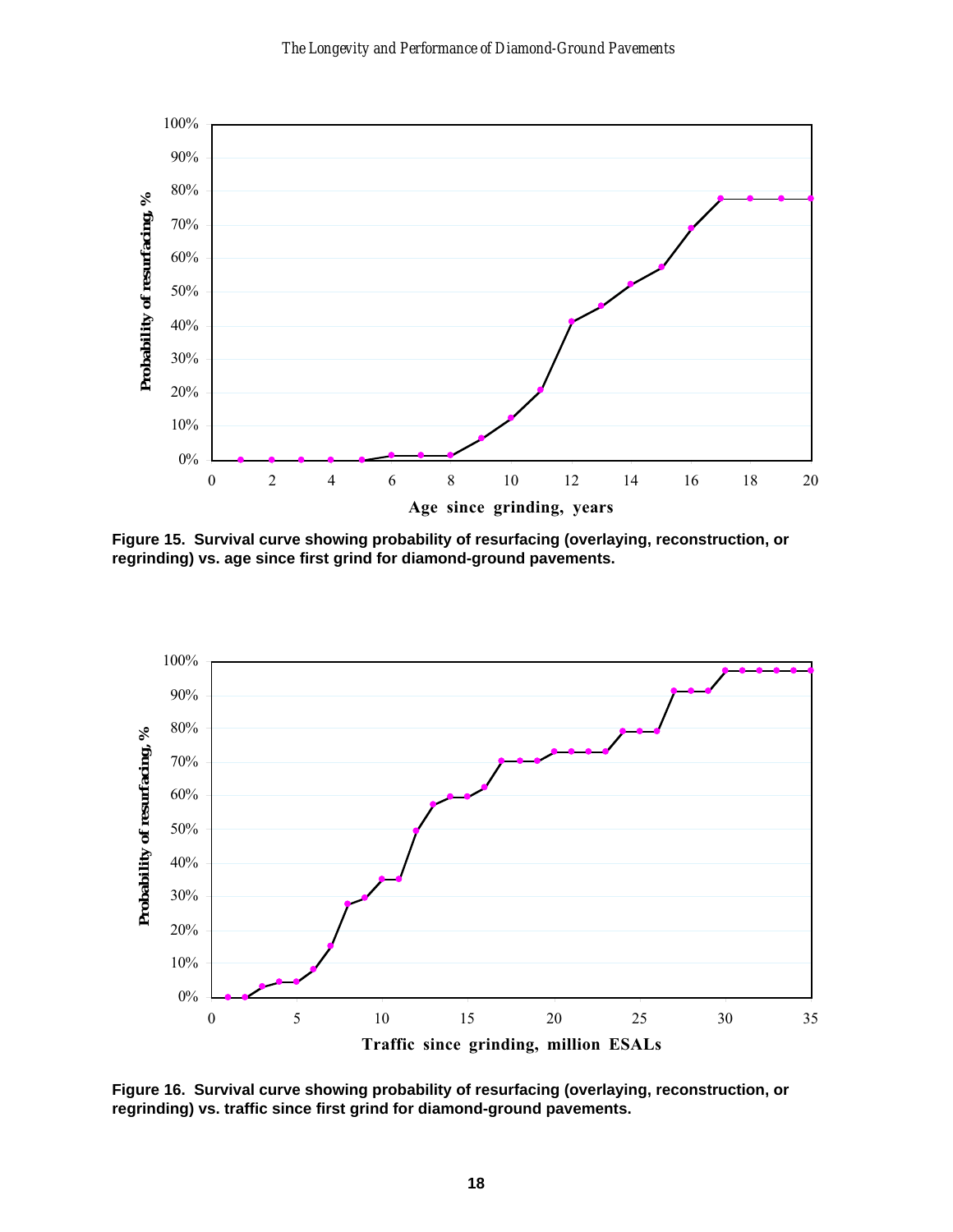capacity for all pavements included in this study. Figure 17 shows a plot of predicted traffic based on the AASHTO procedure versus actual traffic carried by the diamond-ground pavements since initial construction. The 45-degree line shown in the graph corresponds to when the actual traffic carried by a pavement is equal to traffic predicted using the AASHTO design equations.

At 50 percent reliability one would expect half the projects to be above the 45-degree line, indicating that these pavements carried more traffic than predicted using the AASHTO design equations. Likewise half the projects are expected to be below the 45-degree line. However, the figure shows that a majority of both the surviving sections and the overlaid or reconstructed sections are above the 45-degree line, indicating that the diamond-ground pavements have carried more traffic than predicted by the AASHTO design equations. As seen in Figure 17, many of the diamondground pavements have carried significantly more traffic (3 to 10 times more traffic) than expected based on the AASHTO model predictions.

Figures 18 through 22 show a comparison of predicted traffic based on the AASHTO design procedure, actual cumulative traffic from construction to CPR with grinding, and total traffic since initial construction. The figures represent projects in 24 states from each of the 4 climatic regions. The difference between the total traffic since initial construction and cumulative traffic from construction to CPR represents the extension in service life due to diamond grinding. The significant difference between total traffic since initial construction and predicted traffic based on the AASHTO design procedure indicates the significant benefits of grinding with respect to increase in traffic-carrying capacity of a pavement. The figures also show that diamond grinding has provided a significant increase in service life for pavements located in all four climatic regions.

#### **SMOOTHNESS**

The immediate effect of diamond grinding is a significant improvement in smoothness. Figure 23 shows a



**Figure 17. Actual cumulative traffic since initial construction vs. predicted traffic based on the AASHTO design procedure (50% reliability) for diamond grinding projects.**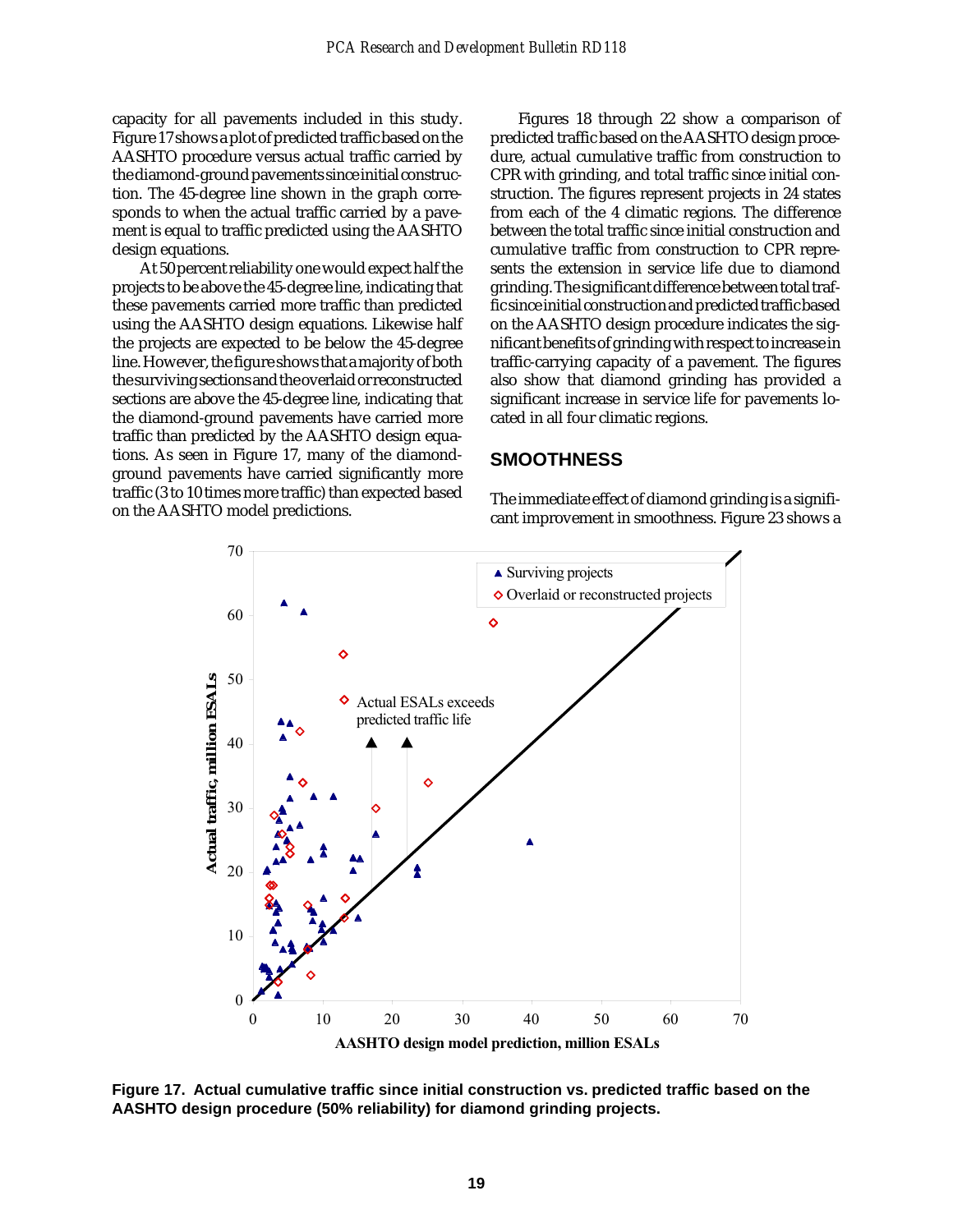

**Figure 18. Predicted traffic based on the AASHTO design procedure and actual traffic since initial construction on diamond-ground projects in dry non-freeze climatic region.**



**Figure 19. Predicted traffic based on the AASHTO design procedure and actual traffic since initial**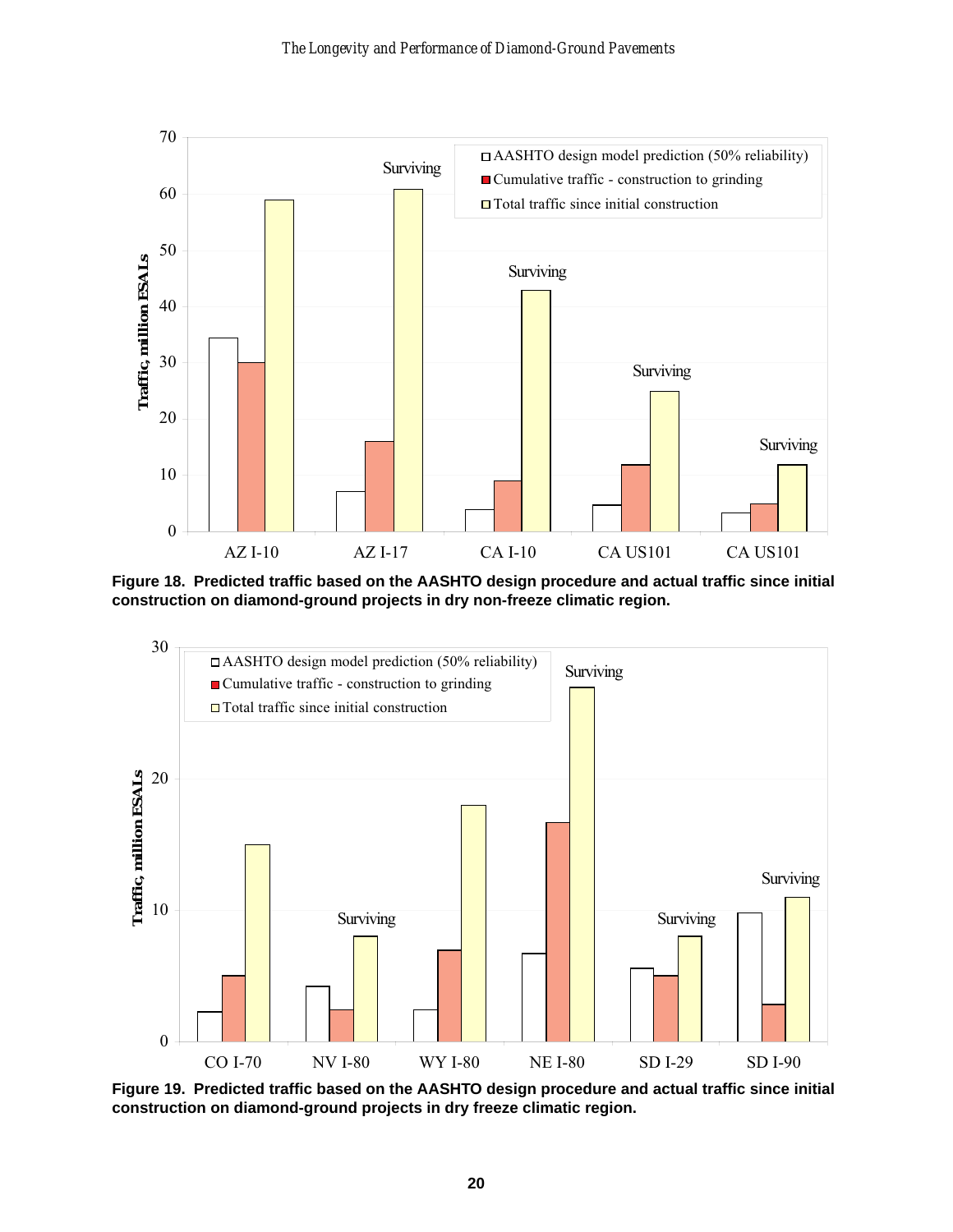

**Figure 20. Predicted traffic based on the AASHTO design procedure and actual traffic since initial construction on diamond-ground projects in wet non-freeze climatic region.**



**Figure 21. Predicted traffic based on the AASHTO design procedure and actual traffic since initial**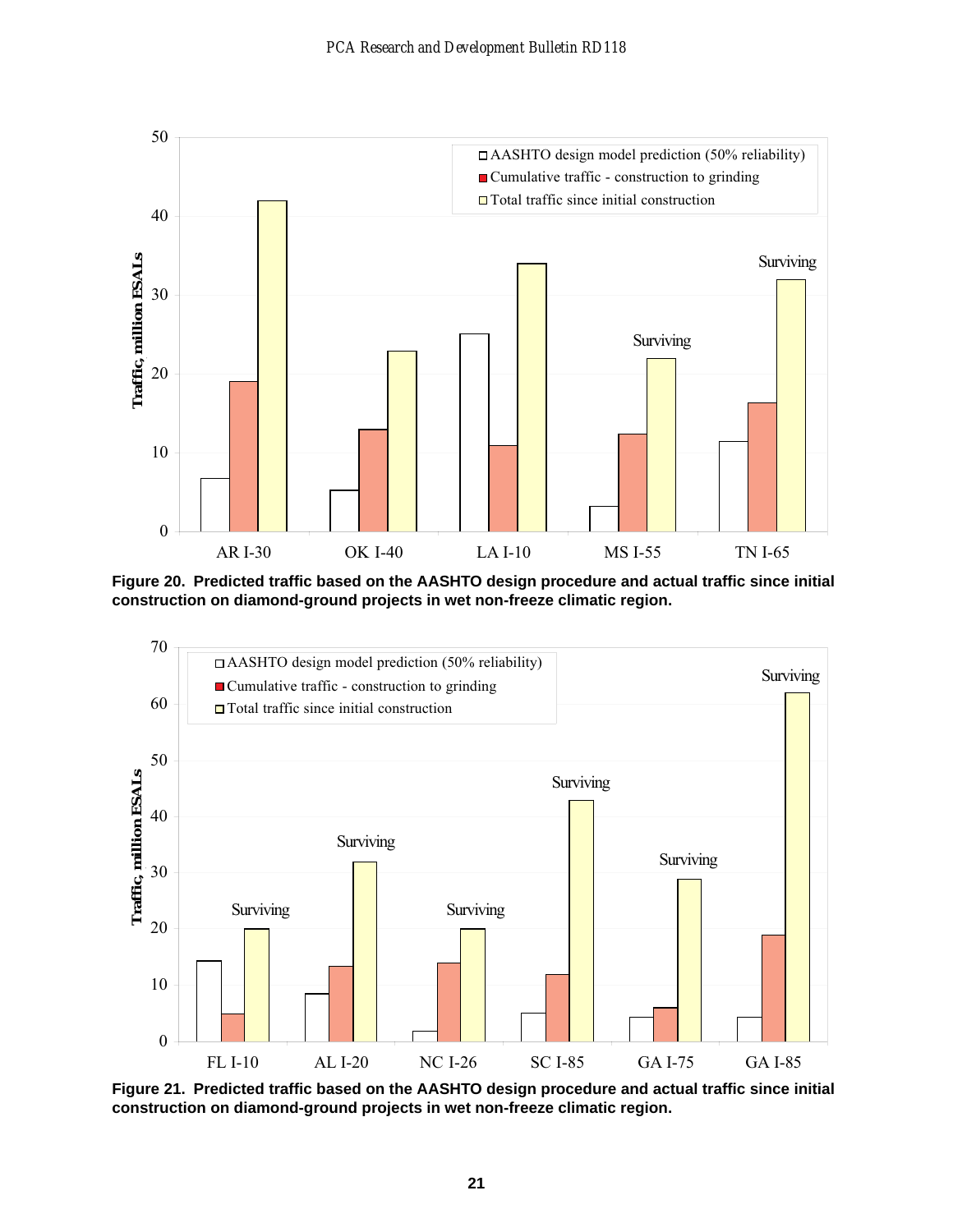

**Figure 22. Predicted traffic based on the AASHTO design procedure and actual traffic since initial**

comparison of International Roughness Index (IRI) values before and shortly after rehabilitation of SPS-6 sections. *Min Prep* and *Max Prep* refer to the following levels of CPR:

- Min Prep—includes some full-depth, doweled concrete repairs of severely distressed areas, sealing of transverse and longitudinal joints, sealing of mid-slab breaks, bituminous shoulder removal and replacement, and diamond grinding (in most cases).
- Max Prep—similar to Min Prep, but all working cracks are full-depth repaired and retrofit edgedrains are added. Again, diamond grinding was performed in most cases.

The Indiana sections were the only sections that were not diamond ground, and the CPR activities actually caused a slight increase in roughness. Other sections show a significant drop in IRI after diamond grinding. Figure 24 shows that the level of smoothness that can be achieved through diamond grinding is comparable to that of a new pavement or an AC overlay.

Long-term smoothness of both diamond-ground pavements and AC overlays depends on numerous factors, but CPR with diamond grinding can provide short-term smoothness that is as good as an AC overlay. Figure 24 shows no significant difference in IRI between diamond-ground and AC-overlaid sections, after 4 years of service. It is important to recognize that diamond grinding addresses smoothness only; if the cause of roughness is not treated prior to grinding, redevelopment of roughness over the long term is likely (Snyder et al. 1989). Also, not all JCP that have developed excessive roughness are good candidates for diamond grinding, and grinding alone may not be enough to address existing problems. Structural distresses, such as pumping, loss of support, corner breaks, working transverse cracks, and shattered slabs, require repair before grinding (Roman et al. 1985).

If the existing pavement is structurally deficient, an overlay or reconstruction may be more appropriate. Diamond grinding a structurally deficient pavement can result in rapid redevelopment of roughness; however, even in such cases, diamond grinding could be considered as an economical short-term (i.e., 5 year) solution to a roughness problem until the pavement section can be overlaid or reconstructed.

## **FAULTING**

Excessive faulting of joints and transverse cracks is perhaps the most common reason for grinding JCP. Faulting at joints and cracks is the single most important factor that affects ride quality on JCP. *Transverse*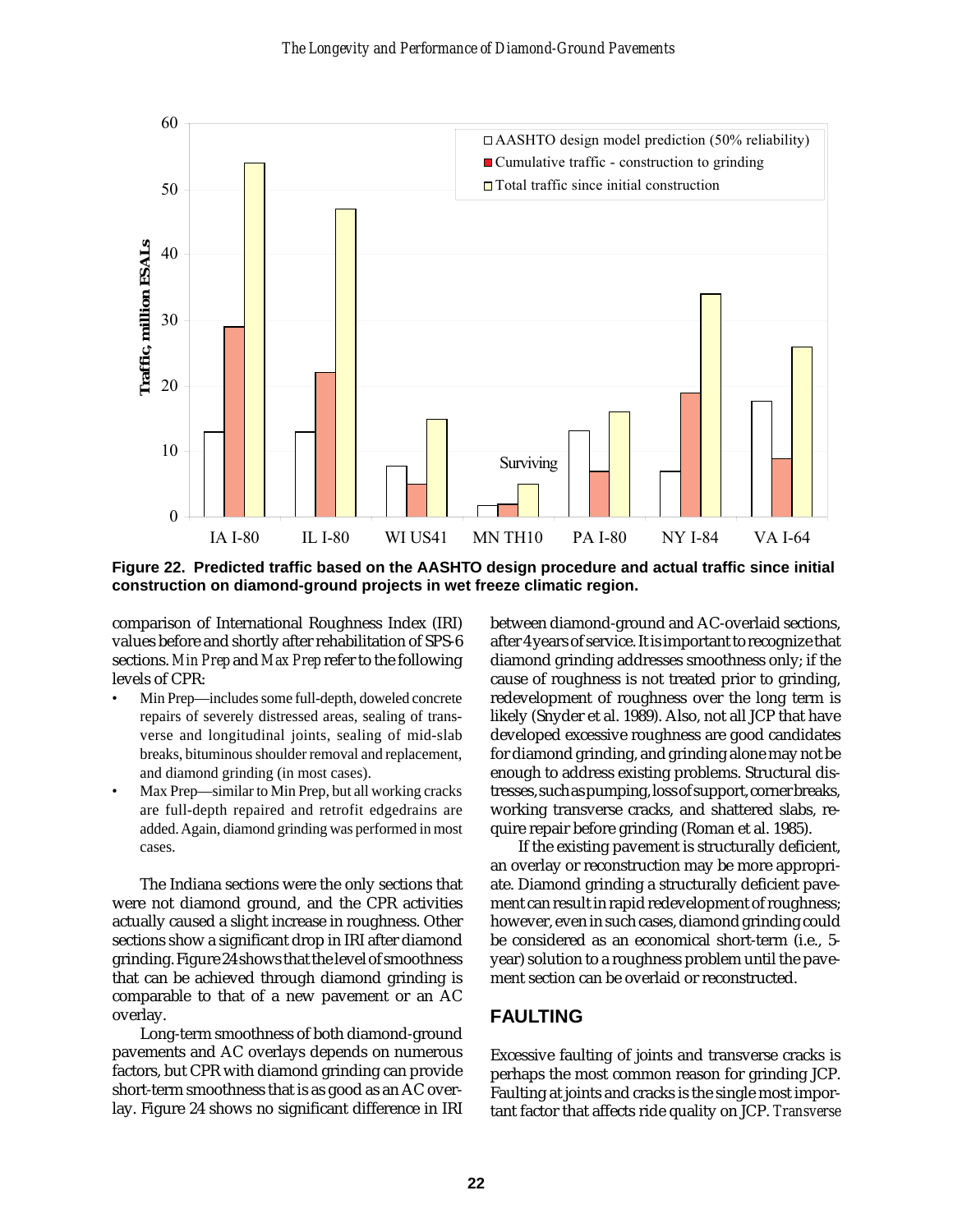

**Figure 23. Immediate effects of diamond grinding on pavement smoothness.**



**Figure 24. Smoothness performance of diamond-ground and AC overlay sections at the Illinois**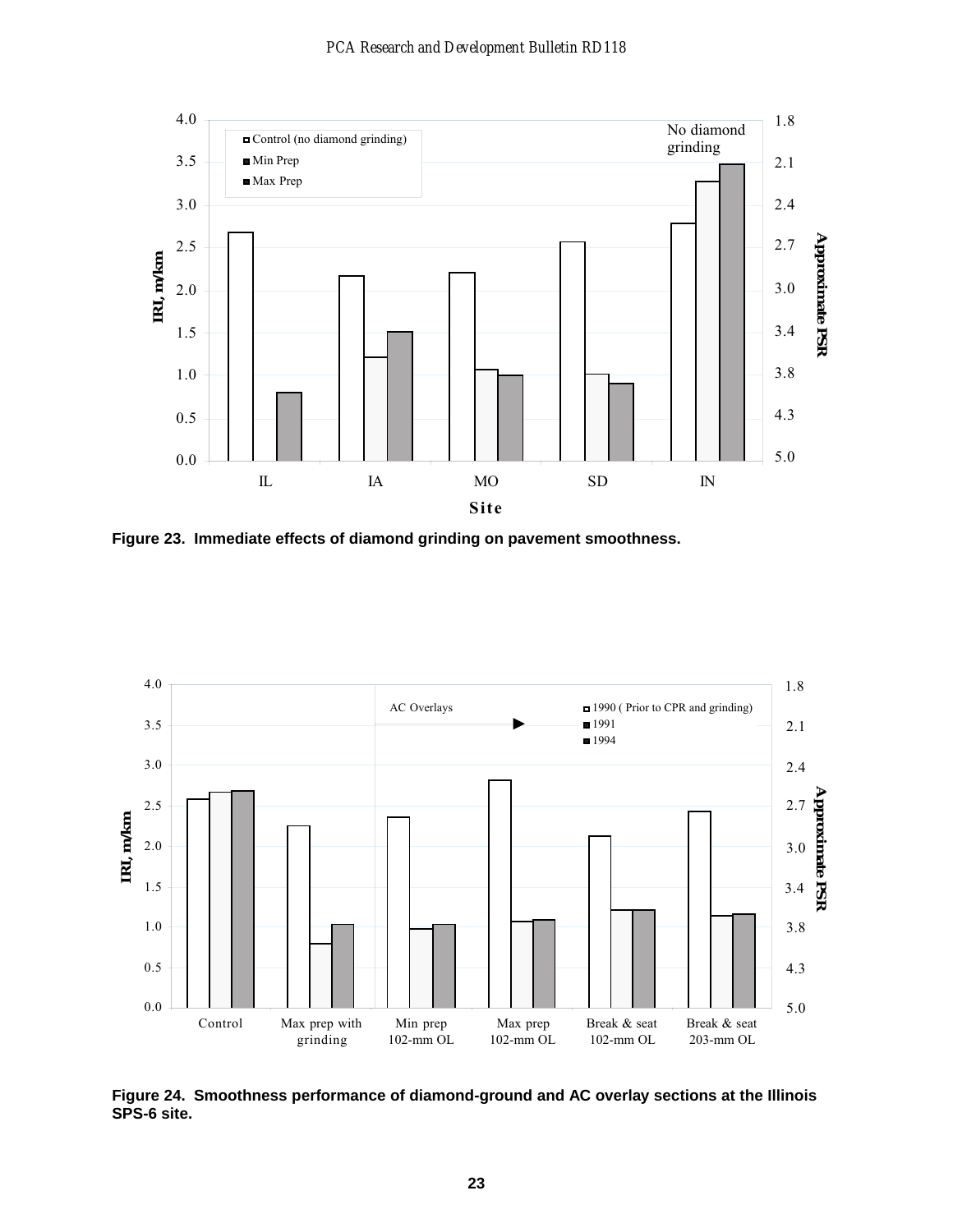*joint faulting* refers to the difference in elevation across the joint. Faulting is caused by a combination of repeated heavy axle loads, insufficient load transfer between adjacent slabs, free moisture in the pavement structure, and erodible base or subgrade material. Erosion occurs when excess moisture is ejected from beneath the leave slab corner under the influence of a moving vehicle load (typically heavy trucks). The moisture that is ejected carries base and subgrade fines with it, resulting in a void. In addition, there is a corresponding deposit of fines under the approach slab corner, causing it to lift slightly. Faulting and corner cracking can develop due to the build-up of material beneath the approach corner and the loss of support under the leave corner.

Faulting is noticeable when the average faulting in the pavement section reaches about 2.5 mm (0.1 in.). When the average faulting reaches 3.8 mm (0.15 in.), diamond grinding or other rehabilitation measures should be considered. Figure 25 shows the historical faulting data for some of the sections that were surveyed for the 1986 FHWA study and were resurveyed in 1997 for the current study. Immediately after grinding, the faulting on a pavement is zero. Average faulting on a diamond-ground pavement increases with time under the influence of traffic loading. Faulting is a function of loss of aggregate interlock (poor load transfer), loss of support, voids, dowel bar failure, and other factors. It is important to note that many of these problems are preexisting on diamond-ground pavements, and diamond-ground pavements will continue to fault unless load transfer efficiency is improved.

Faulting performance of diamond-ground pavements is shown in Figure 26 for nondoweled sections and in Figure 27 for doweled sections. Both figures show significant scatter in faulting performance, especially on the nondoweled sections. Diamond-ground pavements are typically (but not always) those that had developed significant faulting prior to grinding, with accompanying void and loss of support problems at slab corners. Hence, the high degree of variability in faulting performance for these sections is not surprising.

Concurrent rehabilitation is another source of variability in faulting performance after diamond grinding. The amount, type, and performance of rehabilitation performed concurrent with diamond grinding can all affect the faulting performance. Full-depth repairs are typically doweled and reduce average faulting by replacing existing original faulted joints. Slab stabilization and retrofit edgedrains also affect average faulting by reducing pumping. However, the performance of stabilized slabs and retrofitted

edgedrains can be highly variable, resulting in high variability in faulting performance (Snyder et al. 1989).

## **Nondoweled JCP**

Figure 26 shows the faulting data from the study sections, along with a trend line, and predicted faulting for a new pavement determined using the model developed under a recent National Cooperative Highway Research Program (NCHRP) project (Yu et al. 1998). The faulting performance of new pavements is characterized by rapid initial development of faulting, followed by a more gradual increase. The model shows that, on average, faulting in new nondoweled JCP reaches 3 mm (0.12 in.) within the first 4 million ESAL applications. Figure 26 shows that for the first 4 million ESALs after grinding, most diamond-ground pavements have lower faulting than new pavements with similar traffic levels. After 4 million ESALs, diamondground pavements are faulted an average of 2.3 mm (0.09 in.). After approximately 8 to 10 million ESALs, diamond-ground pavements have the same amount of faulting as new nondoweled pavements. At this point, faulting has reached an average value of 4 mm (0.15 in.), and regrinding or overlaying is recommended. The trend line representing average faulting of diamond-ground pavements is always lower than the prediction model for new nondoweled JCP for the life of the diamond-ground surface. Therefore, diamondground pavements provide a smoother ride (with respect to joint faulting-related roughness for the first 10 million ESALs) than a new (nonground) pavement.

A JCP model was developed for faulting in nondoweled pavements after grinding using the data collected under this study and the data obtained from the 1986 FHWA study. The database assembled for the faulting model contains 89 nondoweled JCP sections, and it includes time series data for some of the sections from the FHWA database. This section of the report presents the final model and examples of performance trends predicted by the model. Details of model development are presented in appendix A.

**Nondoweled JCP faulting model for diamondground pavements.** A mechanistic-empirical faulting model was developed using the energy of deformation in the subgrade at the slab corner as the main component of faulting. The final faulting model is given in equation 1:

 $FAULT = DAMAGE<sup>0.35</sup> (7.874 + 0.00474 • PRECIP)$  (1)

$$
R^2 = 53\%
$$
  
SEE = 1.07 mm (0.042 in.)  
N = 89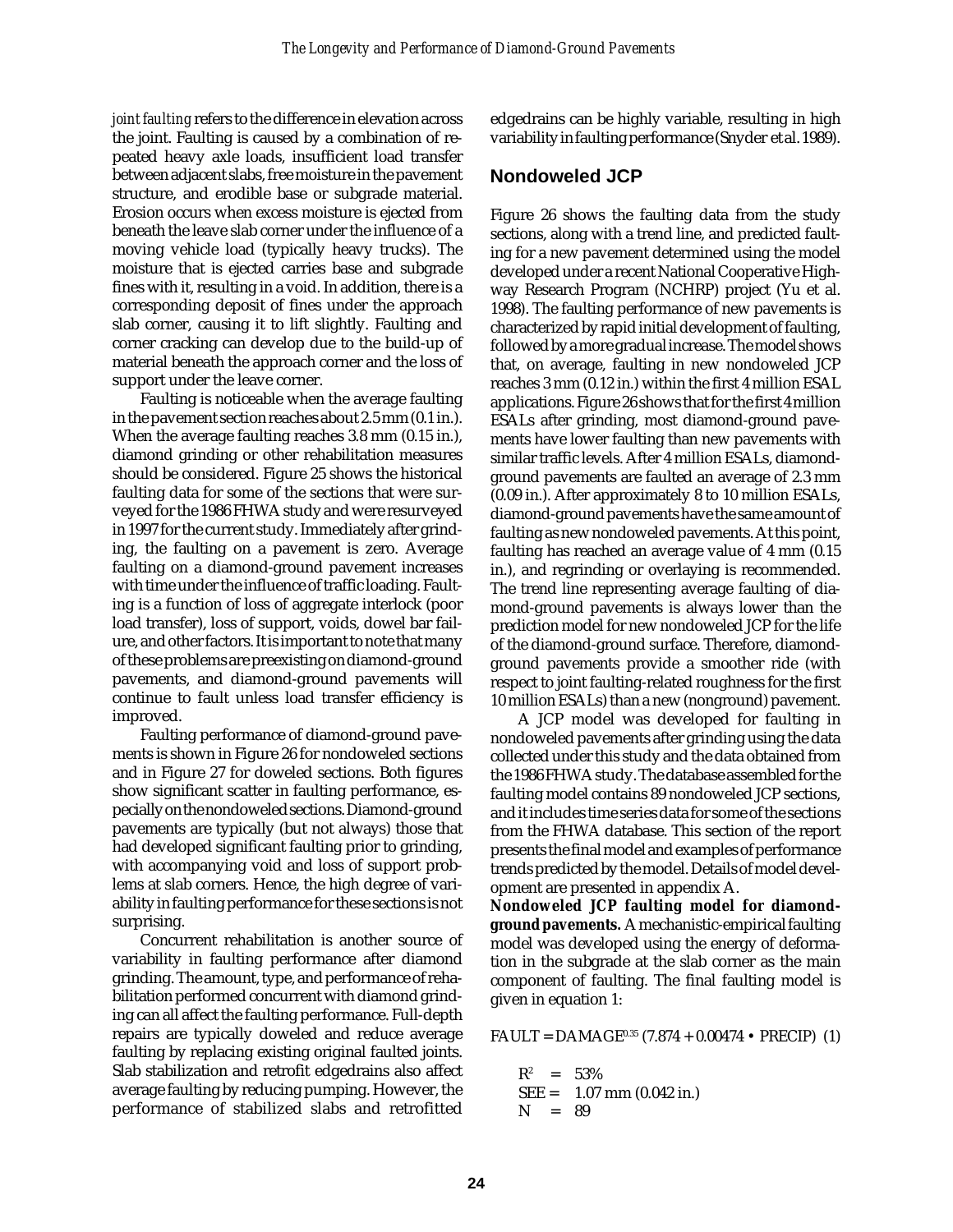

**Figure 25. Time history faulting data (since diamond grinding) for projects surveyed for the 1986 FHWA study and resurveyed in 1997.**

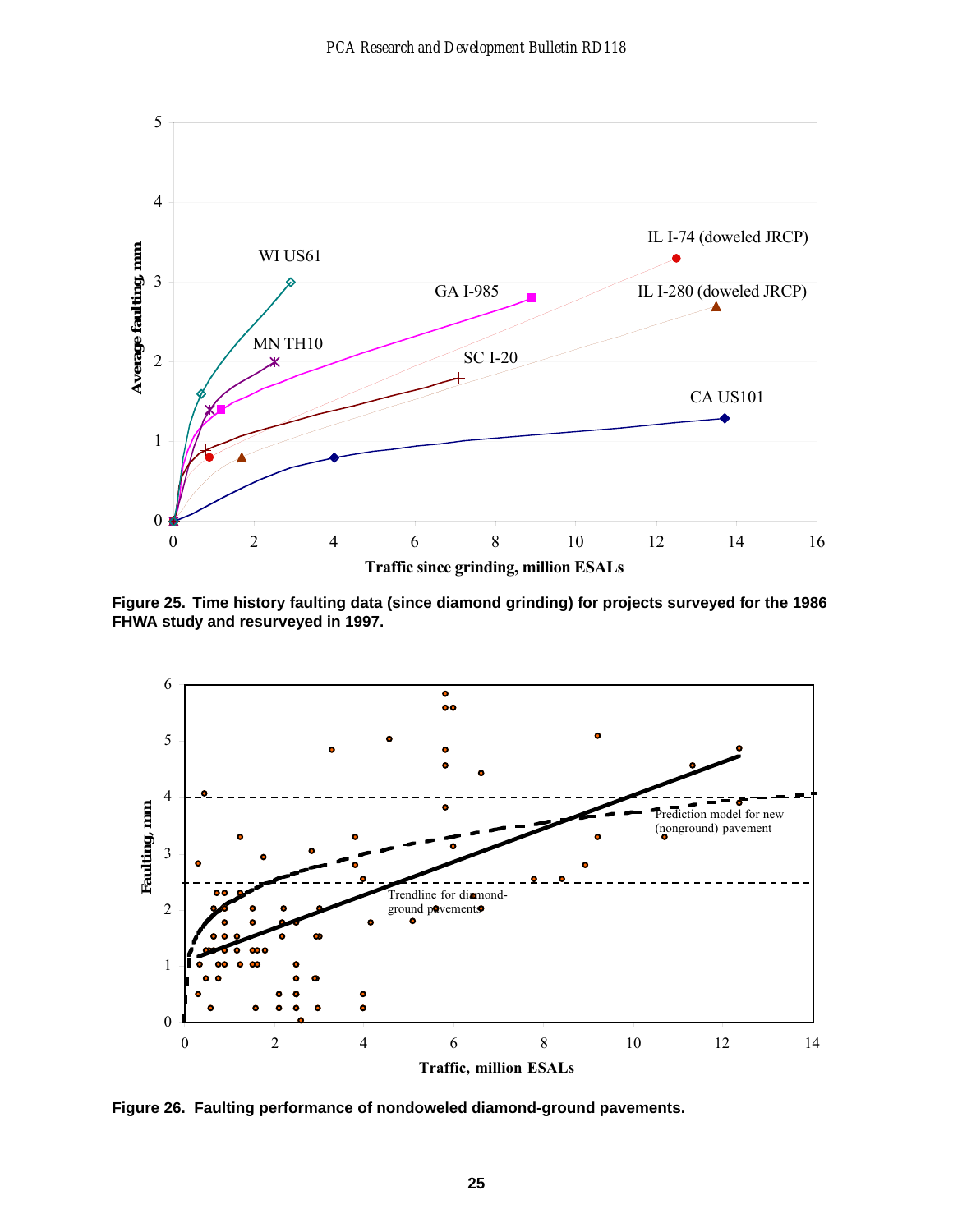

**Figure 27. Faulting performance of doweled diamond-ground pavements.**

where:

*FAULT* = Mean transverse joint faulting, mm.  $DAMAGE = n/N$ .

- *n* = Cumulative number of applied traffic, million ESALs.
- $N =$  Allowable number of 80-kN (18-kip) load applications, million ESALs (equation 2).
- *PRECIP* = Average annual precipitation, mm.

$$
logN = 2.87028 - 0.92991 \cdot log(DE)
$$
 (2)

where:

*DE* = Differential energy density, kPa-mm (equation 3).

$$
DE = \frac{k}{2} w_{k}^{2} \frac{1 - LTE}{1 + LTE}
$$
 (3)

where:

- *k* = Modulus of subgrade reaction, kPa/mm.
- $W_{c}$  = Free corner deflection (no load transfer between adjacent slabs) with the load placed in the mean wheelpath, mm. This can be determined using the finite element program ILLI-SLAB or using simplified regression equations developed by Yu et al. (1998).

*LTE* = Effective load transfer efficiency over time determined using equation 4.

LTE = LTE<sub>0</sub> + (LTE<sub>36</sub> - LTE<sub>0</sub>) 
$$
\frac{x}{0.9144}
$$
 (4)

where:

- $LTE<sub>0</sub>$  = Effective LTE with load placed at corner (equation 5).
- $LTE_{36}$  = Effective LTE with load placed 0.9144 m (36 in.) from corner (equation 6).
	- *x* = Distance from mean wheelpath to slab corner, m.

$$
LTE_{0} = \frac{1}{(0.01 + 0.012 \text{AGG}^{*0.849})}
$$
(5)

$$
LTE_{36} = \frac{1}{(0.01 + 0.003483AGG^{*+1.13677})}
$$
 (6)

where:

*AGG\** = Nondimensional aggregate load transfer factor determined using equation 7.

$$
AGG^* = 2.3 \cdot Exp(1 - 0.165583 JTSPACE/I) \quad (7)
$$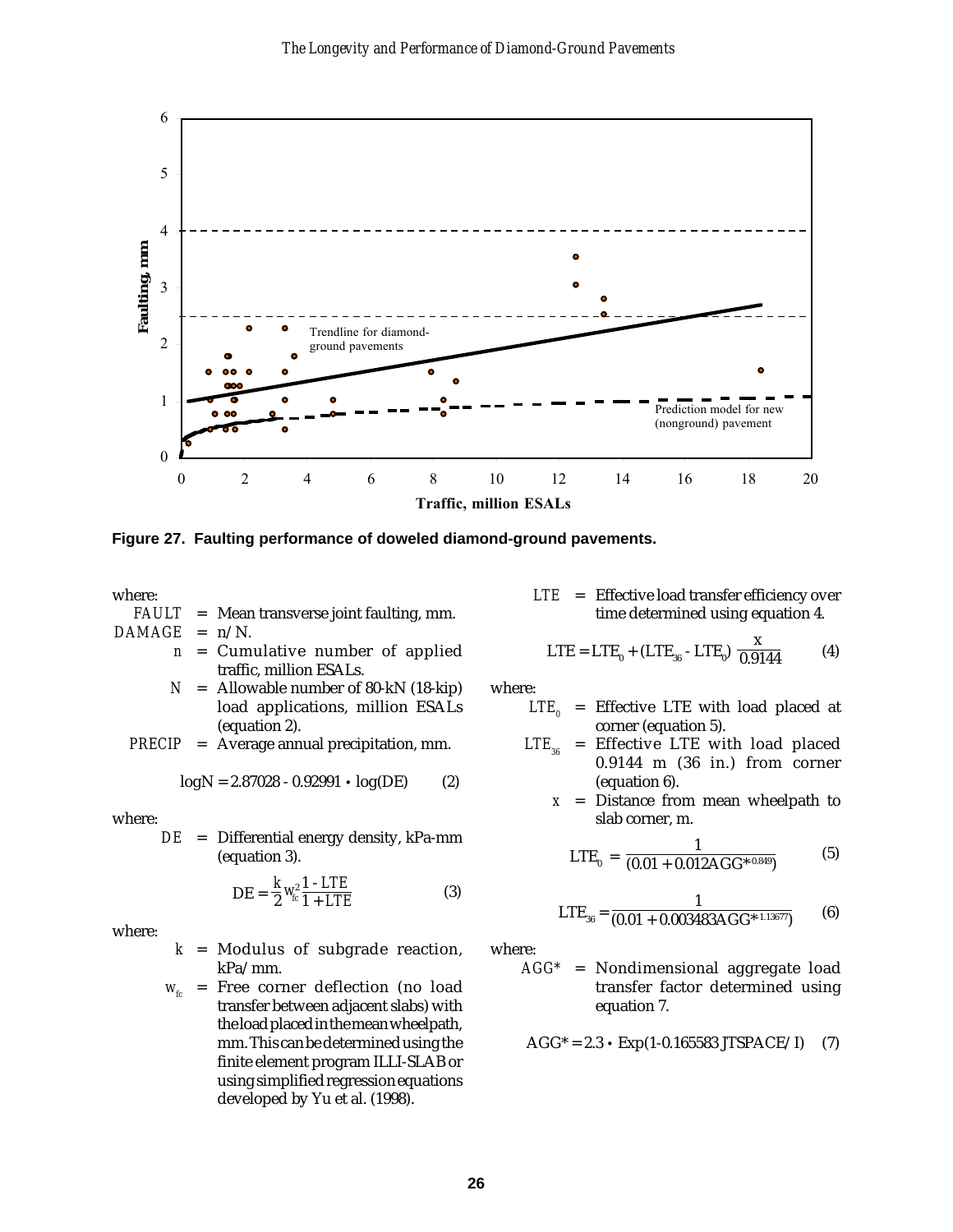

**Figure 28. Effects of precipitation on nondoweled JCP faulting after diamond grinding.**

where:

*JTSPACE* = Joint spacing, m. l = Radius of relative stiffness, m (equation 8).  $1 = 0.001 \cdot \sqrt[4]{\frac{{\rm{E_{p}}}_{\rm{CC}}}{{12(1 - \mu^2)}{\rm{K}}}}$ (8)

where:

$$
E_{PCC} = PCC modulus of elasticity, kPa.\n
$$
h_{PCC} = PCC slab thickness, mm.\n\mu = PCC Poisson's ratio.
$$
$$

**Factors affecting faulting performance of diamondground pavements.** The effect of precipitation on faulting performance of nondoweled JCP is shown in Figure 28. Immediately after grinding, nondoweled JCP shows a rapid increase in faulting and reaches 1.3 to 2.0 mm (0.05 to 0.08 in.) of faulting within 1 million ESALs. The rate of faulting decreases after 2 million ESALs. Faulting performance after diamond grinding varies significantly depending on the amount of precipitation. Pavements in dry regions (precipitation < 380 mm [15 in.]) fault to 3.8 mm (0.15 in.) after 20 million ESALs. Pavements in wet regions (precipitation > 1270 mm [50 in.]) reach this level of faulting after about 7 million ESALs.

Figures 29, 30, and 31 show the effects of joint spacing, subgrade support, and slab thickness on faulting of nondoweled pavements after diamond grinding. The critical faulting level of 3.8 mm (0.15 in.) is reached after 7 to 11 million ESALs for pavements ranging in joint spacing from 9.1 to 4.6 m (30 to 15 ft). Pavements constructed on a soft subgrade ( $k = 27$  kPa/mm [100] psi/in.]) reach the critical level of faulting after 11 million ESALs. Pavements constructed on a stiff subgrade (k = 109 kPa/mm [400 psi/in.]) reach the critical level of faulting only after 15 million ESALs. In addition, pavements with thicker slabs fault at a slower rate than those with thin slabs.

**Dowel-bar retrofitting**. The nondoweled concrete pavements constructed in the U.S. during the 1960s and 1970s have served well, carrying significantly more traffic than they were designed for; however, excessive faulting has been a problem for many of those pavements. Inadequate load transfer capacity of the nondoweled joints is the main reason for the faulting problem. Since diamond grinding has no effect on load transfer efficiency, a diamond-ground pavement will eventually redevelop faulting unless the load transfer efficiency is improved. Dowel bar retrofitting offer a practical solution to the poor load transfer efficiency problem in existing nondoweled pavements (Mack 1995).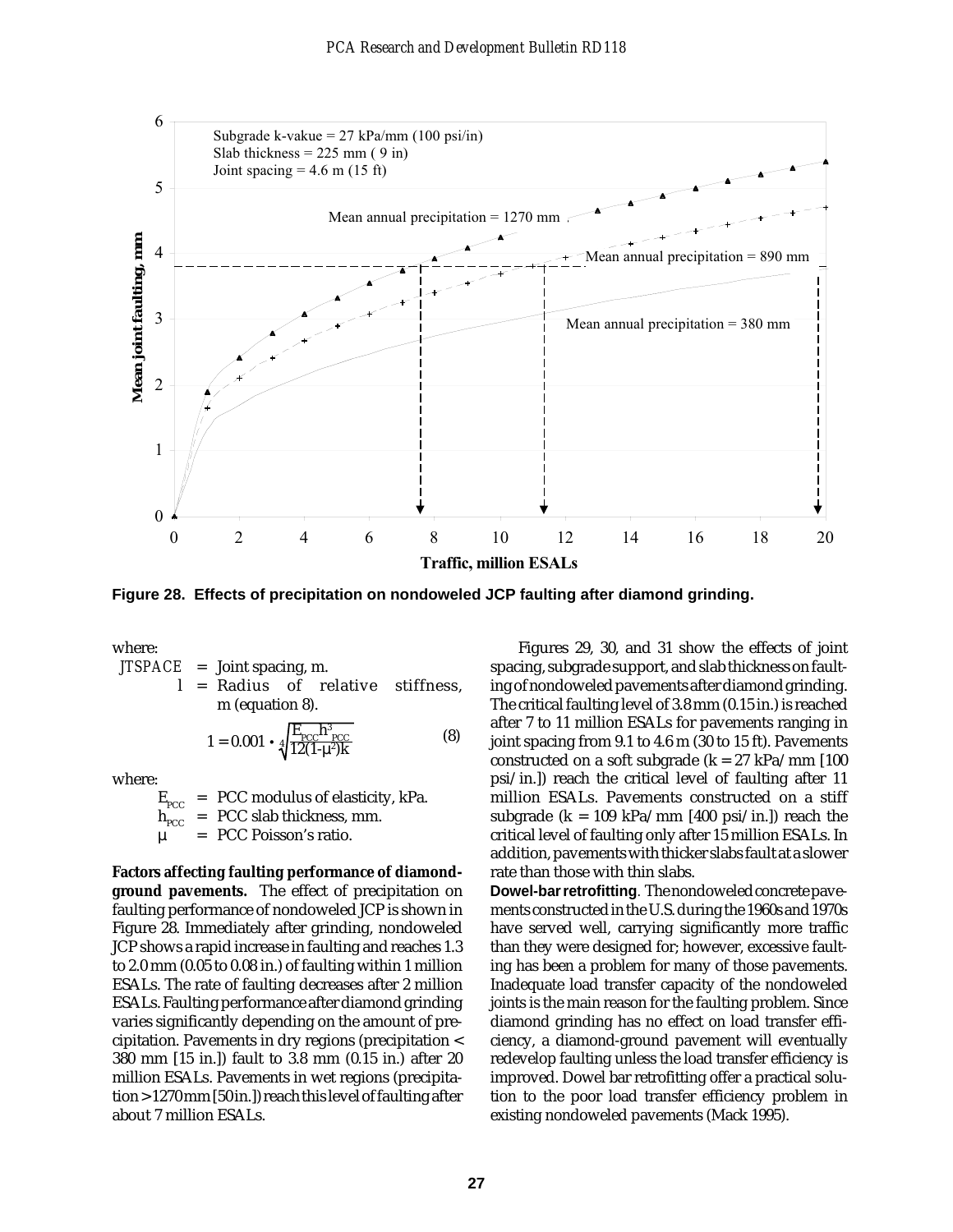

**Figure 29. Effect of joint spacing on nondoweled JCP faulting after diamond grinding.**

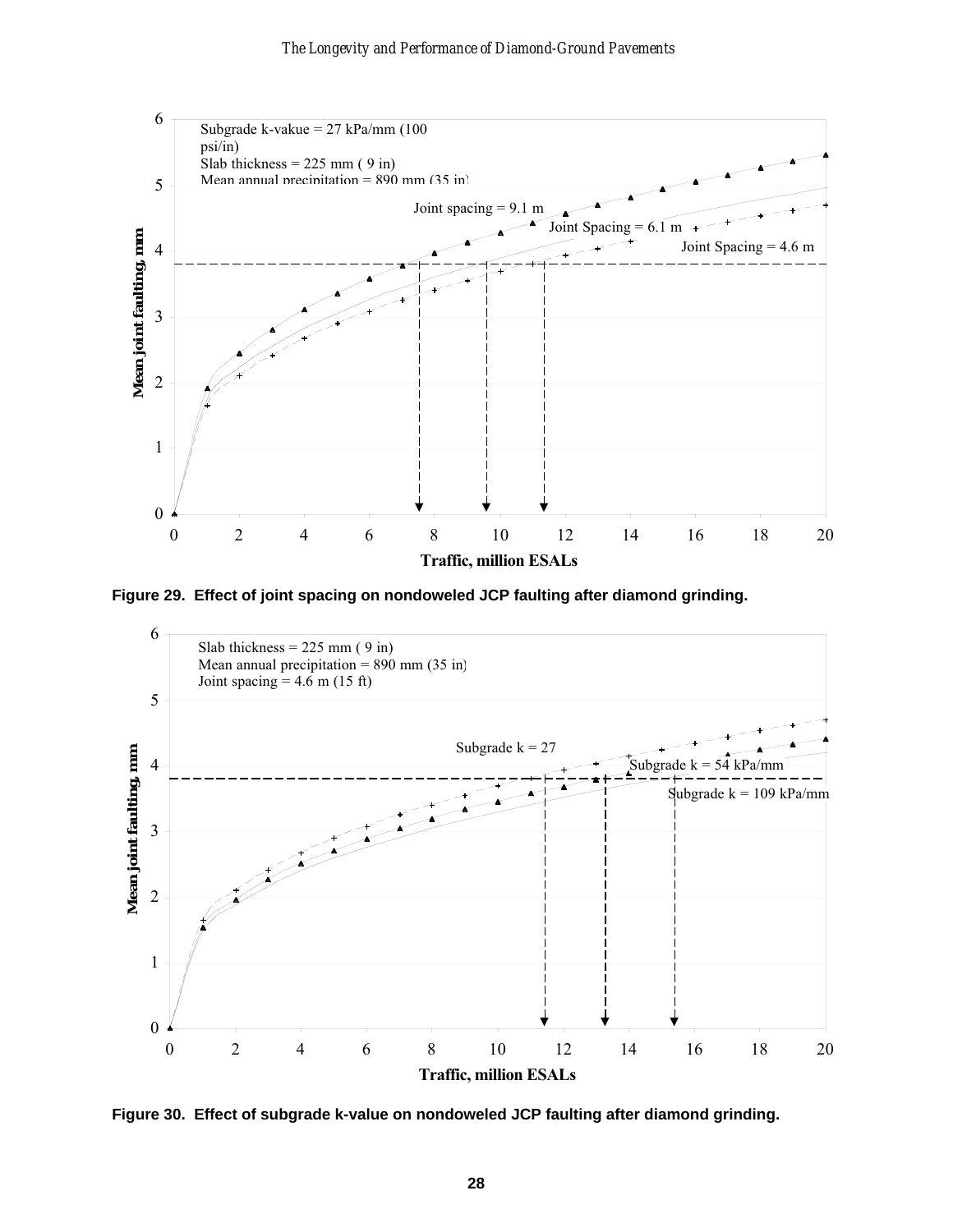

Dowel bar retrofitting involves cutting slots into the concrete across the joints or cracks, placing dowel bars in the slots, and backfilling with a patching material (usually concrete). Retrofitted dowel bars improve faulting performance by providing significantly better load transfer capacity at transverse joints and cracks. Dowel bar retrofitting followed by diamond grinding results in a smooth pavement with good load transfer capabilities and good faulting performance. As with diamond grinding, the placement of retrofit dowels in one lane does not require retrofitting the adjacent lane, offering a significant cost advantage over an overlay option.

Pierce (1995) studied the effectiveness of retrofit dowel bars in the State of Washington. Different rehabilitation strategies were performed on four pavement sections on I-90 (230-mm [9-in.] JPCP). Prior to rehabilitation, the average faulting in the four sections was 8 mm (0.30 in.). Seven months and approximately 700,000 ESALs after the rehabilitation, the diamondground section (without any other concurrent CPR) had an average faulting of 1.8 mm (0.07 in.). The section provided with retrofitted tied shoulders and grinding had an average faulting of 0.6 mm (0.02 in.). The two sections that were retrofitted with dowel bars and ground had an average faulting of 0.1 mm (<0.01 in.). Thus, the retrofitted dowel bars were highly

effective in minimizing redevelopment of faulting on this project.

Dowel bar retrofitting was also found very costeffective in Washington State. The cost effectiveness of dowel bar retrofitting was evaluated by comparing the costs of the following rehabilitation alternatives (Pierce 1995):

- Dowel bar retrofitting with grinding.
- 1.2-m (4-ft) tied shoulders with grinding.
- $\bullet$  110-mm (4-in.) AC overlay.

The comparison was based on the rehabilitation of two 3.7-m (12-ft) lanes and 4.3 m (14 ft) of total shoulder width for the 53.1-km (33-mile) project. The comparison showed that the dowel bar retrofit with grinding alternative was up to three times as costeffective as the AC overlay option, if the dowel bar retrofitting is applied only on the truck lane. Even if both lanes are retrofitted with dowels, the retrofitdowel option is about 40 percent cheaper than the AC overlay option.

#### **Doweled JCP**

Figure 27 shows that doweled diamond-ground pavements have higher faulting than predicted for new doweled pavements. The reason for higher faulting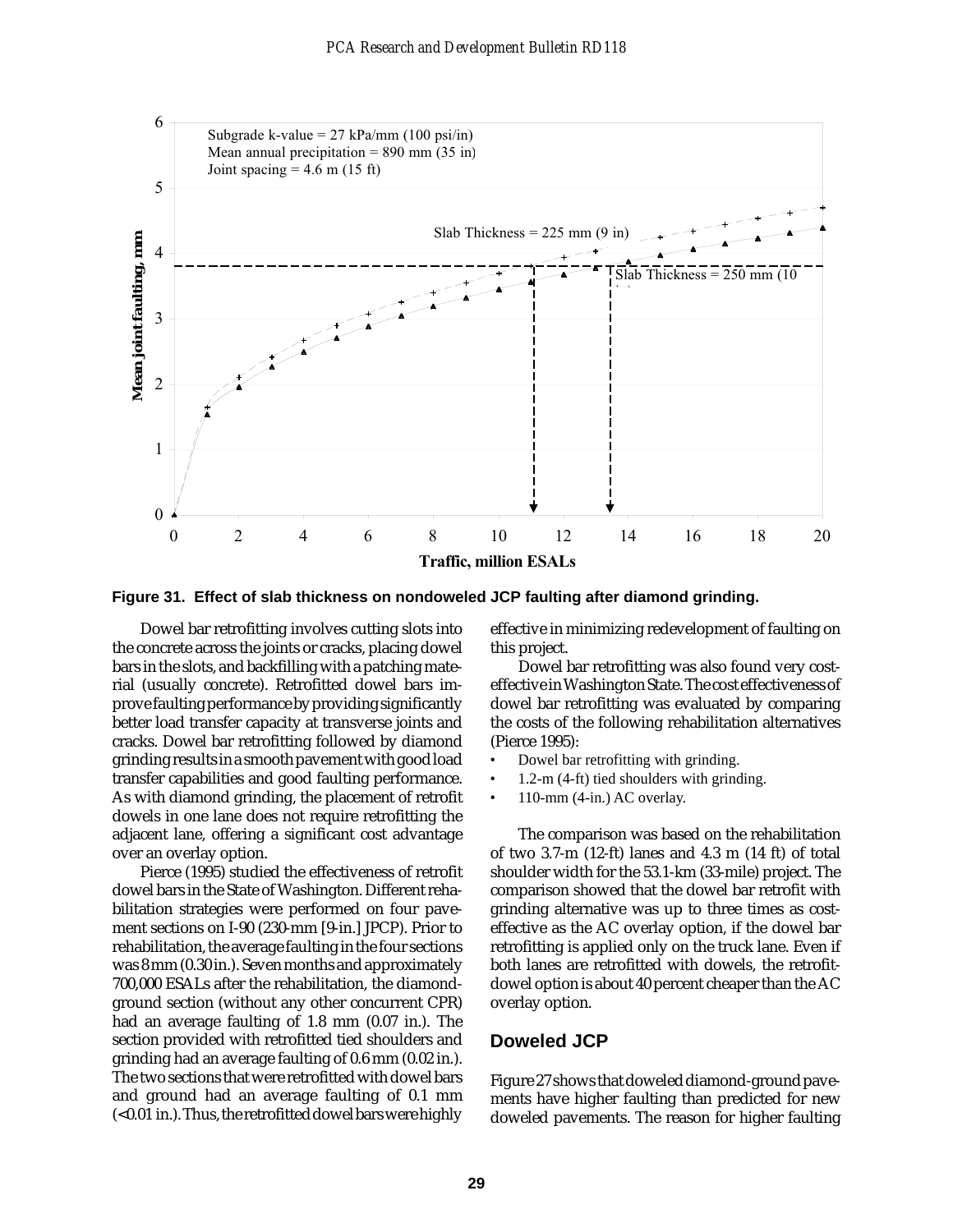may be that dowels had become loose from repeated traffic loading. However, it is important to note that the amount of faulting did not reach critical levels in any of the sections. Most doweled diamond-ground pavements surveyed had average faulting less than 2.5 mm (0.1 in.) and all pavements had average faulting less than 4 mm (0.15 in.).

A faulting model could not be developed for doweled diamond-ground pavements because of high variability in faulting performance. There may be numerous reasons for the high variability. Some of the sections may have developed excessive faulting because of inadequately sized dowels, loose dowels, or excessive joint opening. It is also possible that excessive faulting was not the reason for the grinding. The pavement may have been ground to improve smoothness after full-depth repairs, to level out faulted cracks, or to improve friction. Despite the variable performance, none of the doweled diamond-ground pavements developed the level of faulting that requires a corrective action. The equation of the trend line shown in Figure 27 is given by:

$$
FAULT = 0.094 \cdot n + 0.97
$$
  
\n
$$
R^2 = 31\%
$$
  
\n
$$
N = 43
$$
 (9)

where:

$$
FAULT = Mean transverse joint faulting, mm. \nn = Cumulative number of applied\ntraffic, million ESALS.
$$

The trend line indicates that faulting in diamondground doweled JCP is only 2.9 mm (0.11 in.) after 20 million ESALs, well below the level of faulting that requires corrective action (typically 3.8 mm [0.15 in.]).

## **Effect of Edgedrains on Faulting Performance**

The faulting model developed for the 1986 FHWA study showed a significant benefit of edgedrains on faulting of nondoweled pavements. The field survey for that study was conducted in 1985 and 1986, an average of 3 years after the pavements were retrofitted with edgedrains. On average, the ground sections with edgedrains were faulted about 50 percent less than the sections without edgedrains.

When the sections were visited in 1997, no significant difference in faulting performance could be observed between the edgedrained and nondrained sections. The edgedrained sections were faulted about the same as or slightly more than the nondrained sections. The analysis conducted for the development of the faulting model (for nondoweled JCP) also did not show the presence of edgedrains to be a significant factor affecting faulting performance of diamondground pavements. The suspected cause of this discrepancy (between the 1986 and 1997 observations) is clogged edgedrains.

Proper construction and maintenance are critical for obtaining the benefits associated with retrofitted edgedrains. Nonfunctional edgedrains can adversely affect pavement performance, rather than providing any benefit. An edgedrain that is practically never maintained becomes almost totally inoperative after about 10 years (Christory 1990). The average age of the edgedrains in the pavement sections included in the 1997 survey was more than 7 years. Video inspections show that only about 30 percent of edgedrains in inservice pavements are fully functional (Sawyer 1995; Daleiden 1998). The leading cause of this problem is poor maintenance, but improper design and construction can also be contributing factors (ERES 1998).

#### **SURFACE TEXTURE**

Although the primary reason for diamond grinding is to reduce roughness, grinding also improves skid resistance by increasing surface macrotexture. Pavement macrotexture is defined as the amplitude of deviations of a pavement surface with wavelengths from 0.5 to 50 mm (0.02 to 2.00 in.)(Wu and Nagi 1995). The increased macrotexture provides for improved drainage of water at the tire–pavement interface, especially for worn tires, thus reducing the potential for wet weather accidents.

A consequence of increased macrotexture is improved friction characteristics of the pavement surface. Immediately after grinding, the locked-wheel longitudinal friction number (skid number) of a pavement measured using ASTM E274 increases dramatically. One study showed an increase in average friction number from 42 before grinding to 80 after the grinding at 5 projects in the United States (Mosher 1985). Some studies have indicated that the improvement in skid numbers may be temporary, particularly if the pavement contains aggregate susceptible to polishing. In Georgia, Tyner (1981) observed that although these values decrease over the first few years, an adequate macrotexture would normally be maintained for many years.

Many studies have indicated a strong relationship and excellent correlation between pavement surface texture measured using the sand patch test and skid numbers measured using smooth tires (Henry and Saito 1983; Ardani 1996). The sand-patch test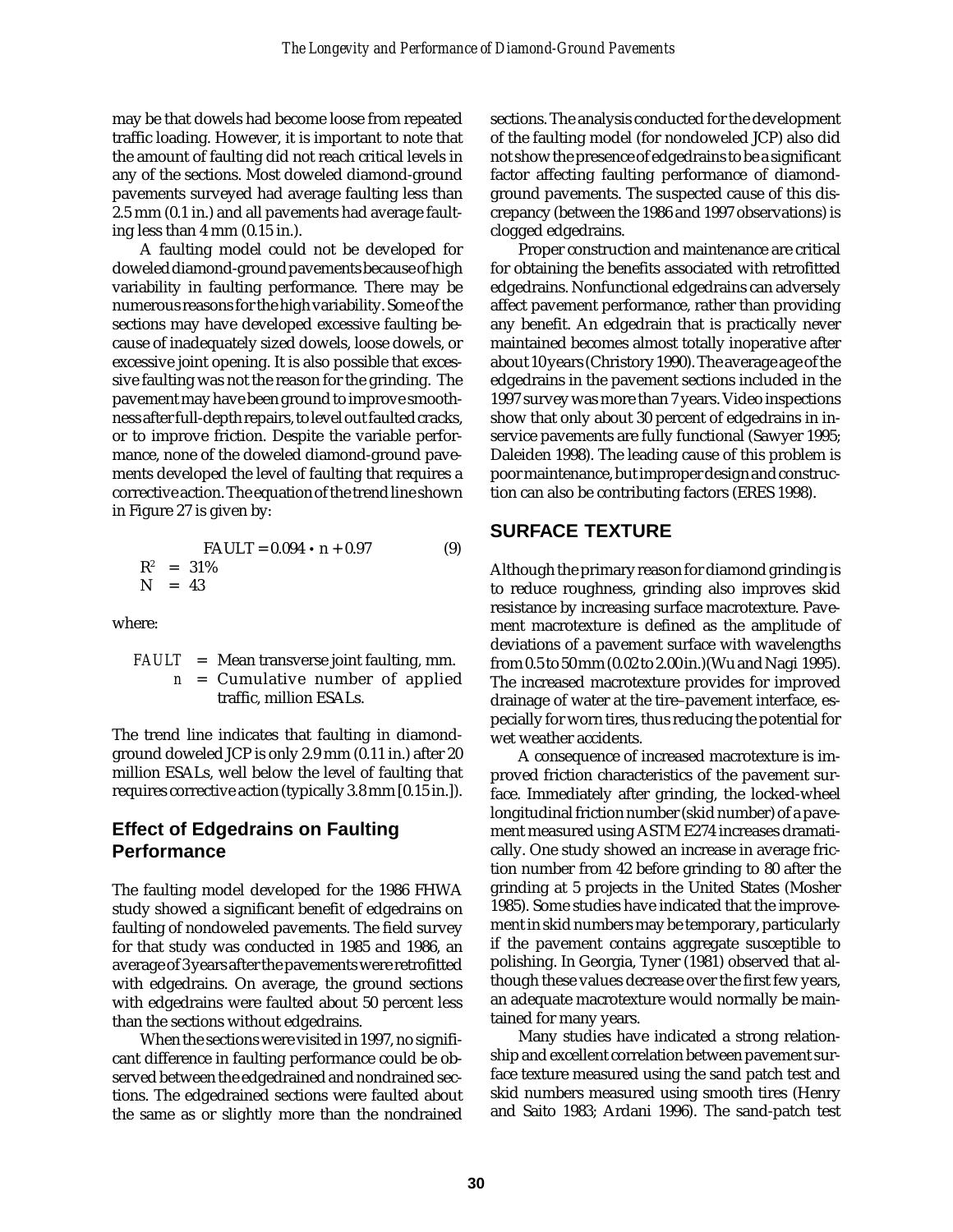involves spreading a known volume of material (uniformly graded round glass beads) on a clean and dry pavement surface and measuring the area covered. The material spread on the surface completely fills the surface voids to the tips of the surface aggregate particles. The area covered by the material is related to the surface macrotexture, and the average depth between the bottom of the pavement surface and the tops of surface aggregate particles (the average macrotexture depth) can be determined from the known volume and the measured area. Figures 32 and 33 show the sand patch for typical ground and nonground pavements.

Mean texture depths using the sand-patch test were measured for several diamond-ground pavements across the United States. For consistency, one operator obtained all the measurements, and ASTM E965 procedures were followed meticulously to achieve reliable results. All data were collected in the fall of 1997.

#### **Macrotexture Database**

Sand-patch tests were conducted in the wheelpaths of 41 in-service diamond-ground pavement sections in 15 states. Five of these sections were not included in the analysis due to scaling and map cracking. Figure 34 shows the climatic region distribution for the 36 remaining sections. These 36 sections are distributed equally between the freeze and the non-freeze climatic region. Figure 35 shows the number of sections in each state where macrotexture data were collected. Table 4 shows the minimum, maximum, and average values of traffic and climatic parameters for these 36 sections.

The age distribution, accumulated vehicle-pass distribution, and two-way ADT distribution are shown in Figures 36, 37, and 38, respectively. Representative sections from different climatic regions and different levels of traffic were included in the analysis.

Historical information regarding aggregate hardness or source of aggregate could not be obtained for many of the sections. However, diamond grinding of hard aggregates is typically performed with blade spacings between 180 and 197 blades per m (55 and 60 blades per ft). Diamond grinding of soft aggregates is typically performed with blade spacings between 171 and 184 blades per m (52 and 56 blades per ft) (Mosher 1985). ACPA (1990) recommends using 174 to 187 blades per m (53 to 57 blades per ft) for typical hard aggregates and 164 to 177 blades per m (50 to 54 blades per ft) for typical soft aggregates. Therefore, blade spacing was used to represent aggregate hardness in this analysis. It is important to note that the correlation of blade spacing with aggregate hardness is a very general approximation. Many agencies specify tighter blade spacing primarily to reduce "steering sensation" in light vehicles. Figure 39 shows the distribution of blade spacing for the 36 sections.

The mean texture depth for the 36 sections varied from a low value of 0.31 mm (0.012 in.) to a high value of 1.67 mm (0.066 in.) for a newly ground pavement. The average macrotexture value for the 36 pavements was 0.62 mm (0.024 in.), with an average age since grinding of 7.36 years. Figures 40, 41, and 42 show the measured mean texture depth versus age since grinding, ESALs since grinding, and cumulative vehicle passes since grinding, respectively, sorted by climatic

|                                                                      | <b>Minimum</b> | <b>Maximum</b> | Average     |
|----------------------------------------------------------------------|----------------|----------------|-------------|
| Pavement age (yrs)                                                   | 16             | 51             | 31.3        |
| Age since grinding (yrs)                                             | $\bf{0}$       | 16             | 7.36        |
| Two-way average daily traffic (ADT)                                  | 2,450          | 158,000        | 24,900      |
| <b>ESALs since grinding (million)</b>                                | $\mathbf{0}$   | 24.3           | 6.6         |
| Vehicle passes since grinding (million)                              | $\mathbf{0}$   | 165            | 21.5        |
| Truck passes since grinding (million)                                | $\bf{0}$       | 23.2           | 4.4         |
| Slab thickness, mm (in.)                                             | 178(7)         | 254 (10)       | 231(9.1)    |
| Latitude, degree                                                     | 30             | 46             | 37.8        |
| Freezing index, <sup>0</sup> C-days ( <sup>0</sup> F-days)           | 0(0)           | 1167 (2100)    | 236 (425)   |
| Average annual minimum temperature, <sup>0</sup> C ( <sup>0</sup> F) | $-2.1(28.2)$   | 13.7(56.7)     | 6.2(43.1)   |
| Average annual maximum temperature, <sup>0</sup> C ( <sup>0</sup> F) | 10.2(50.4)     | 31.3(88.4)     | 19.8 (67.6) |
| Average annual temperature, <sup>0</sup> C ( <sup>0</sup> F)         | 4.1(39.3)      | 22.2(72.0)     | 13.0(55.4)  |
| Average annual precipitation, mm (in.)                               | 69 (2.71)      | 1609 (63.35)   | 904 (35.61) |
| Blade spacing, blades per m (blades per ft)                          | 161 (49)       | 200(61)        | 178 (54.2)  |

**Table 4. Range of Factors for Macrotexture Survey Sections**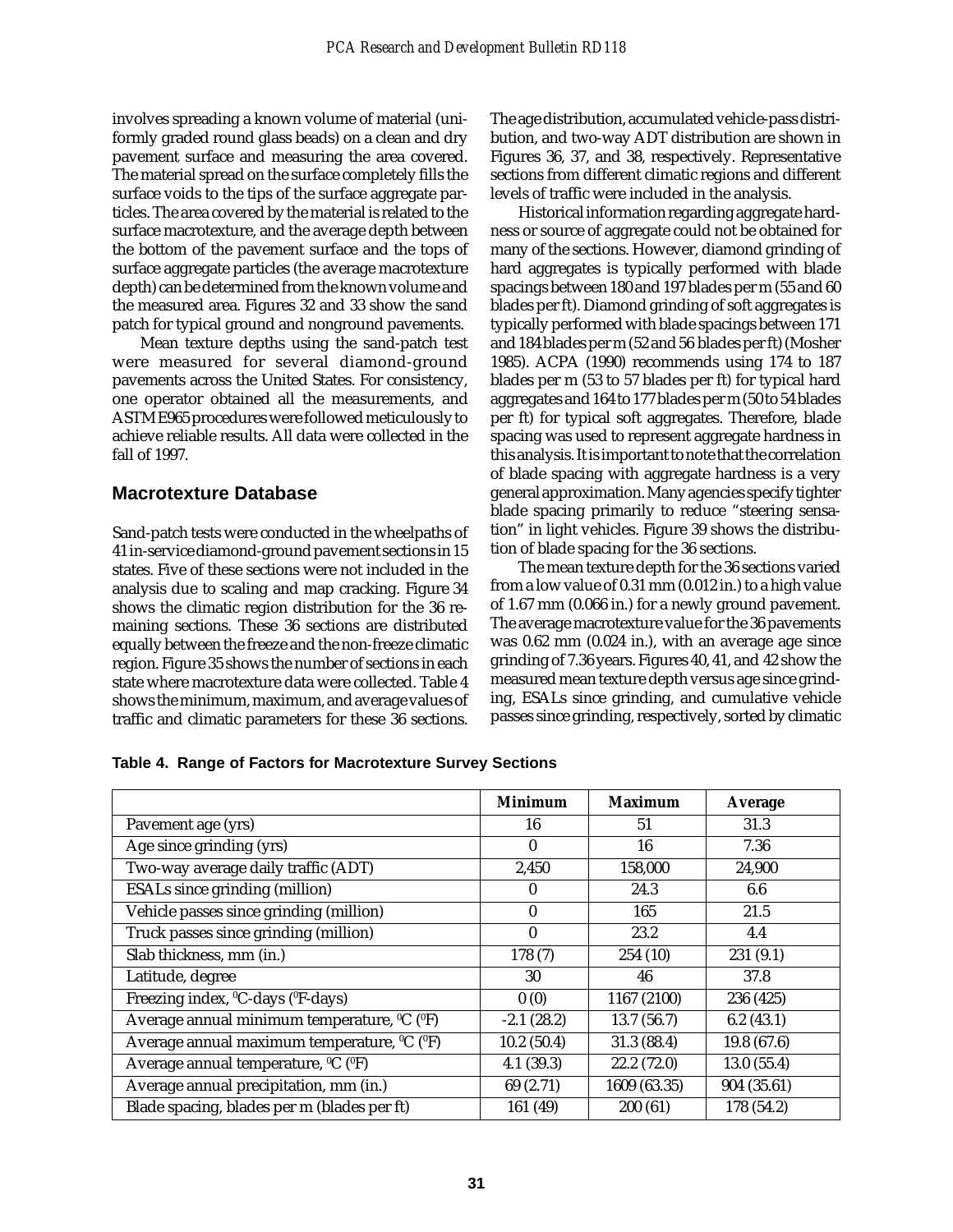

**Figure 32. Sand-patch measurement for nonground pavement.**



**Figure 33. Sand-patch measurement for newly ground pavement.**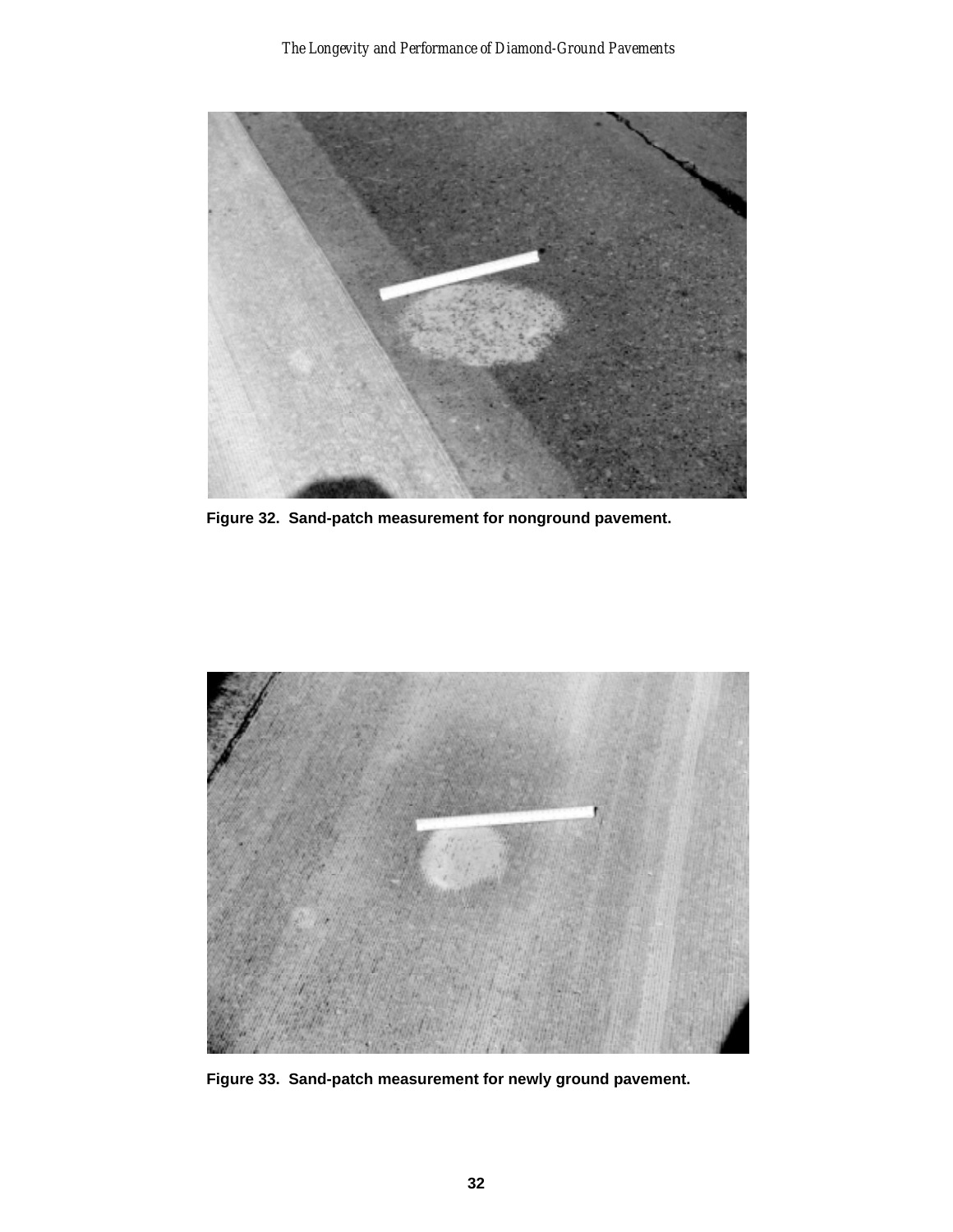

**Figure 34. Climatic region distribution for macrotexture survey sections.**

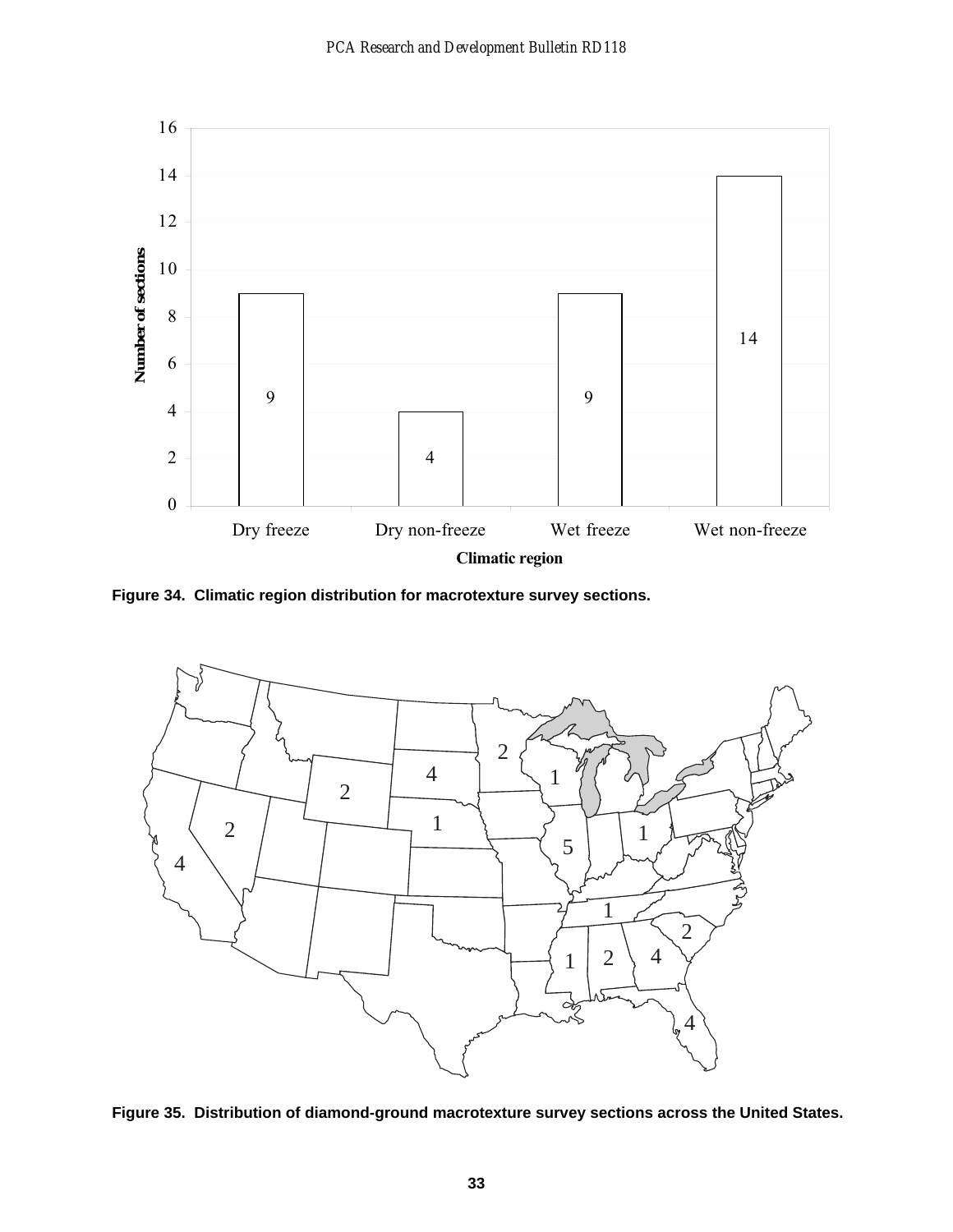

**Figure 36. Distribution of age since grinding for macrotexture survey sections.**



**Figure 37. Distribution of accumulated vehicle passes since grinding for macrotexture survey** sections.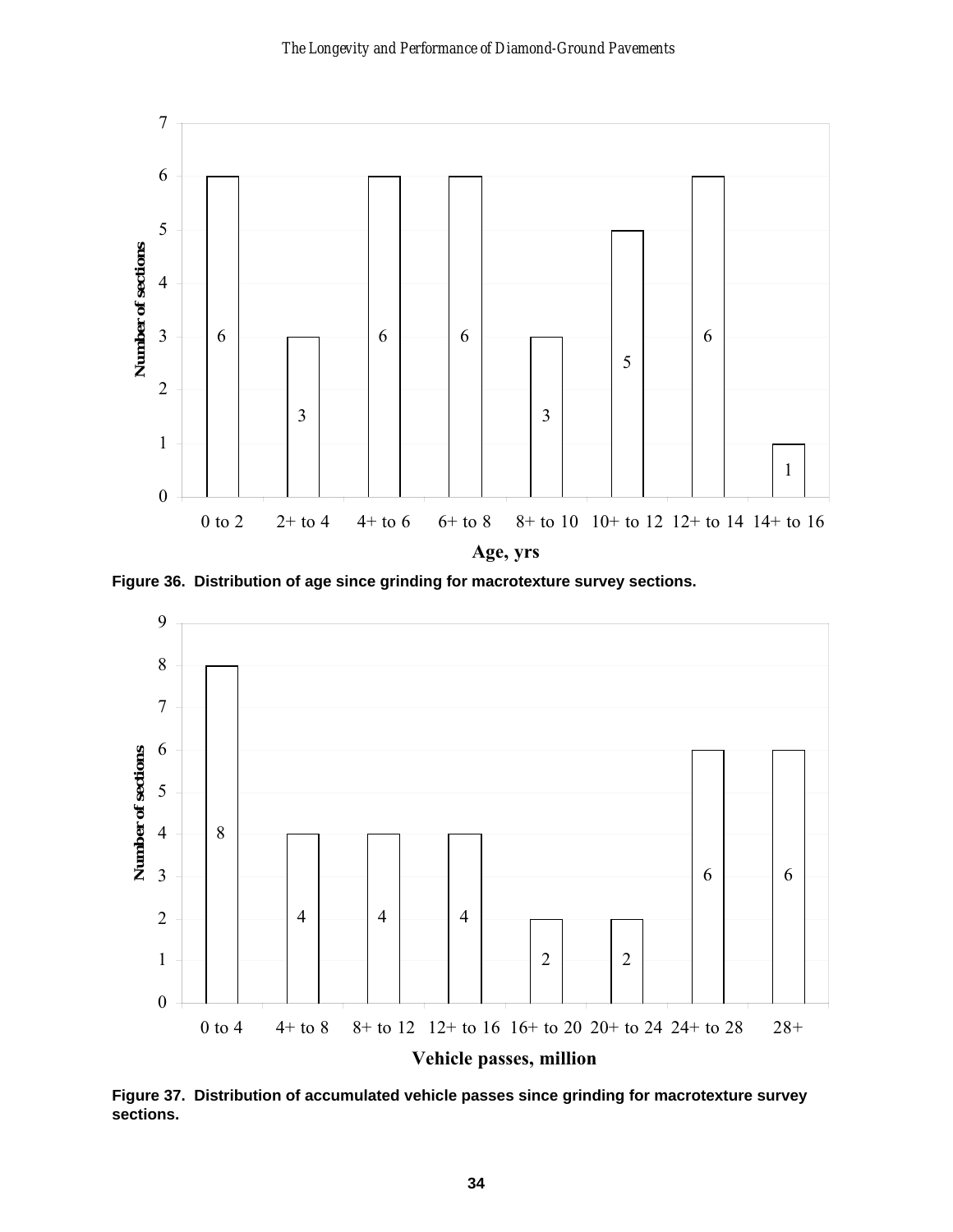

**Figure 38. Two-way average daily traffic distribution for macrotexture survey sections.**

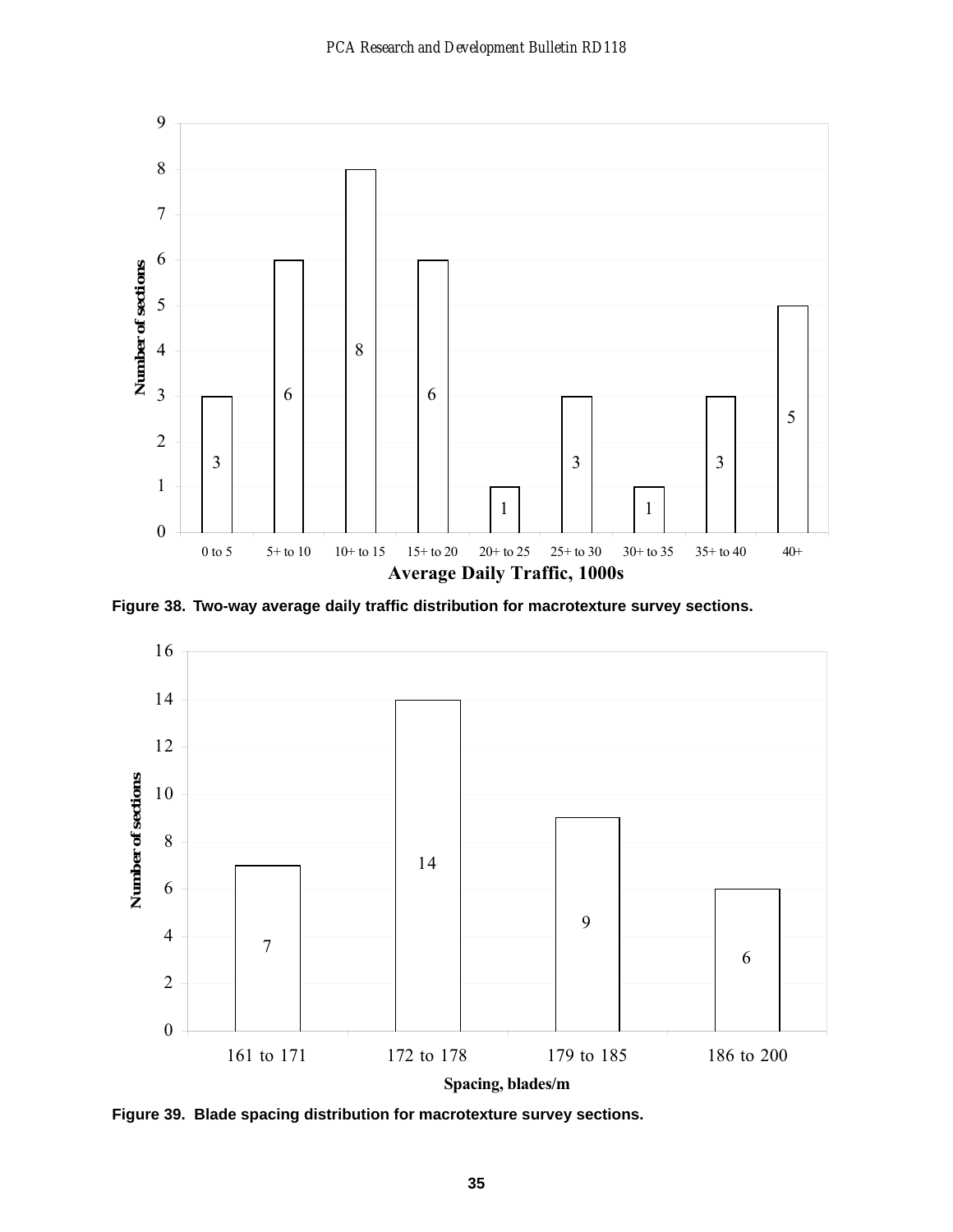



**Figure 41. Mean texture depth vs. traffic since grinding, sorted by climatic region.**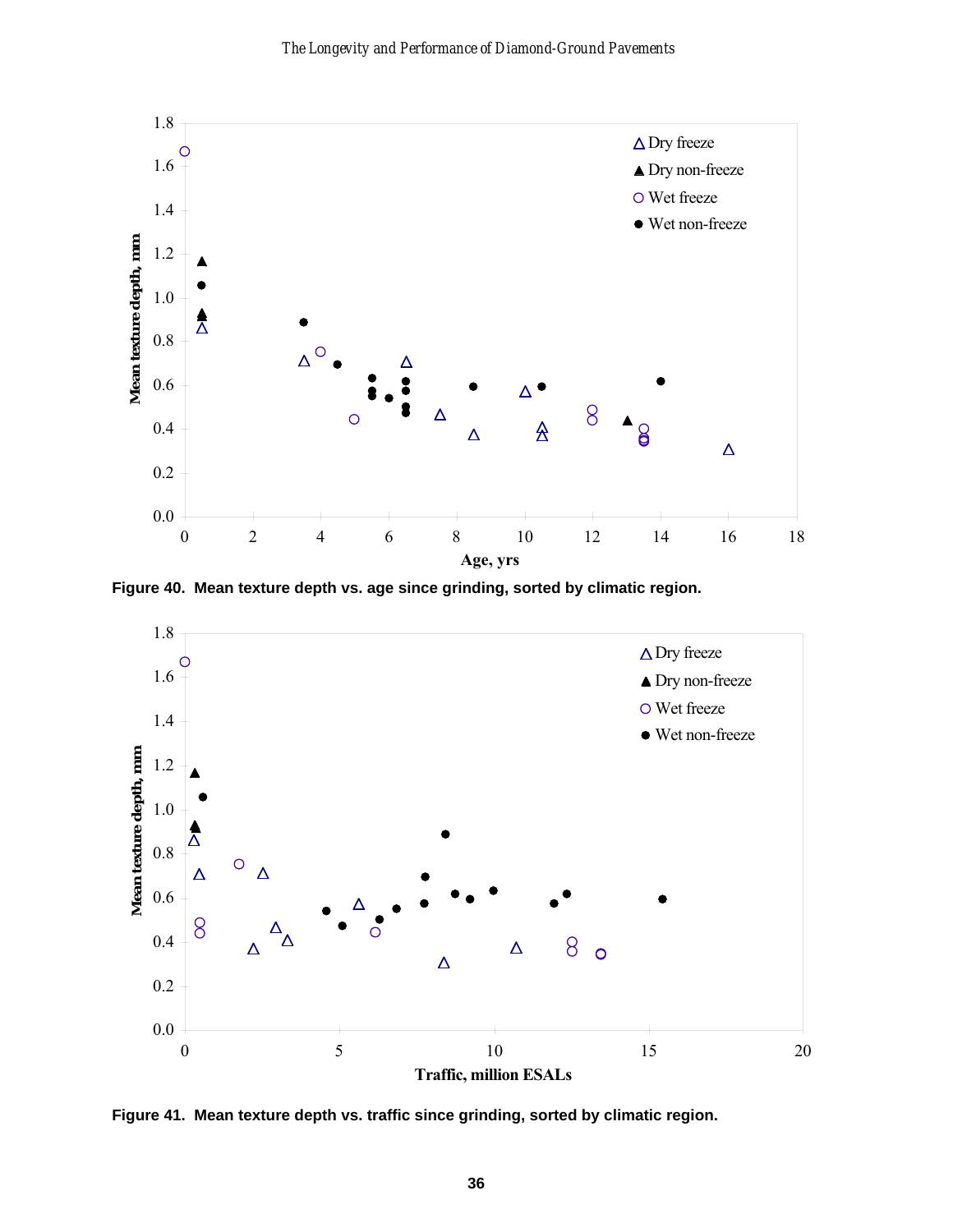

region. In a study conducted by Georgia DOT, Gulden and Thornton (1985) considered one truck pass to be equivalent to eight vehicle passes with respect to macrotexture wear. Figure 43 shows the measured mean texture depth versus cumulative vehicle passes since grinding where one truck pass is equivalent to eight vehicle passes. The measured mean texture depth, sorted by aggregate hardness, is shown in Figure 44. For this analysis, it was assumed that blade spacing less than or equal to 177 blades per m (54 blades per ft) corresponds to soft aggregates and blade spacing greater than or equal to 180 blades per m (55 blades per ft) corresponds to hard aggregates.

#### **Macrotexture Model**

Figures 40 through 44 suggest that mean texture depth is strongly dependent on age since grinding (and, to a lesser extent, traffic since grinding). The mean texture depth for diamond-ground pavements is also evenly distributed between wet and dry climatic regions. However, many diamond-ground pavements in both the wet freeze and dry freeze climatic regions seem to have lower macrotexture than those in the non-freeze climatic regions, especially for pavements with grinding more than 8 years old. The use of winter maintenance equipment such as snowplows could be responsible for the increased rate of wear in surface texture in the freeze regions.

The following factors were considered in developing the macrotexture model:

- Age since grinding.
- ESALs since grinding.
- Vehicle passes since grinding.
- Truck passes since grinding.
- Geographical latitude of pavement section.
- Average annual temperature.
- Average annual maximum temperature.
- Average annual minimum temperature.
- Average annual precipitation.
- Freezing index.
- Dummy variable for freeze climatic region  $(0 = w$ et non-freeze or dry non-freeze,  $1 =$  wet-freeze or dryfreeze).
- Blade spacing.
- Dummy variable for blade spacing  $(0 =$  blade spacing £178 blades/m [54 blades/ft],  $1 =$  blade spacing ≥179 blades/m [55 blades/ft]).

The traffic variables are correlated with each other and with age since grinding; therefore, only one of these variables was required for the regression model. The age since grinding was most strongly correlated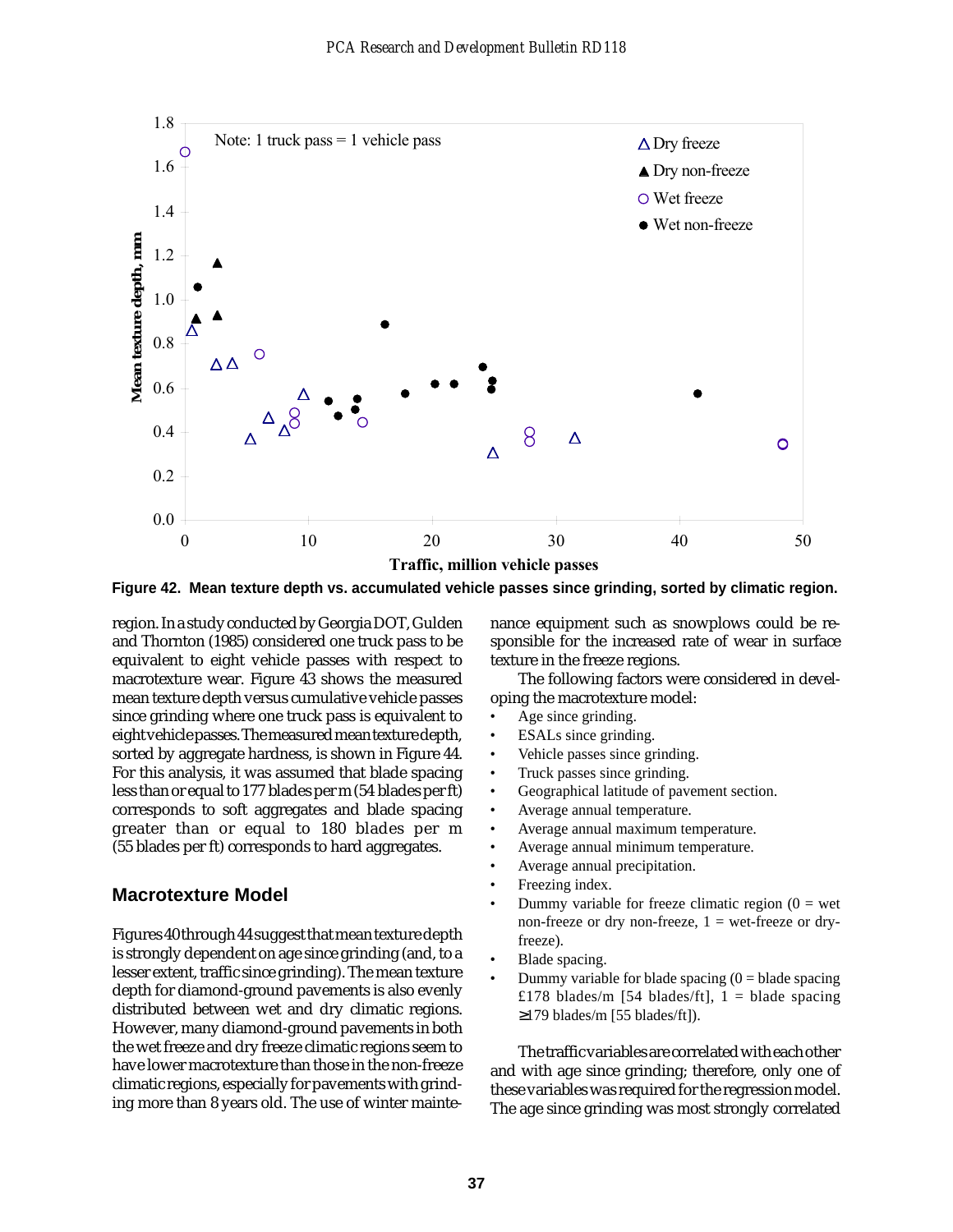

**Figure 43. Mean texture depth vs. accumulated vehicle passes since grinding, sorted by climatic region (one truck pass = eight vehicle passes).**

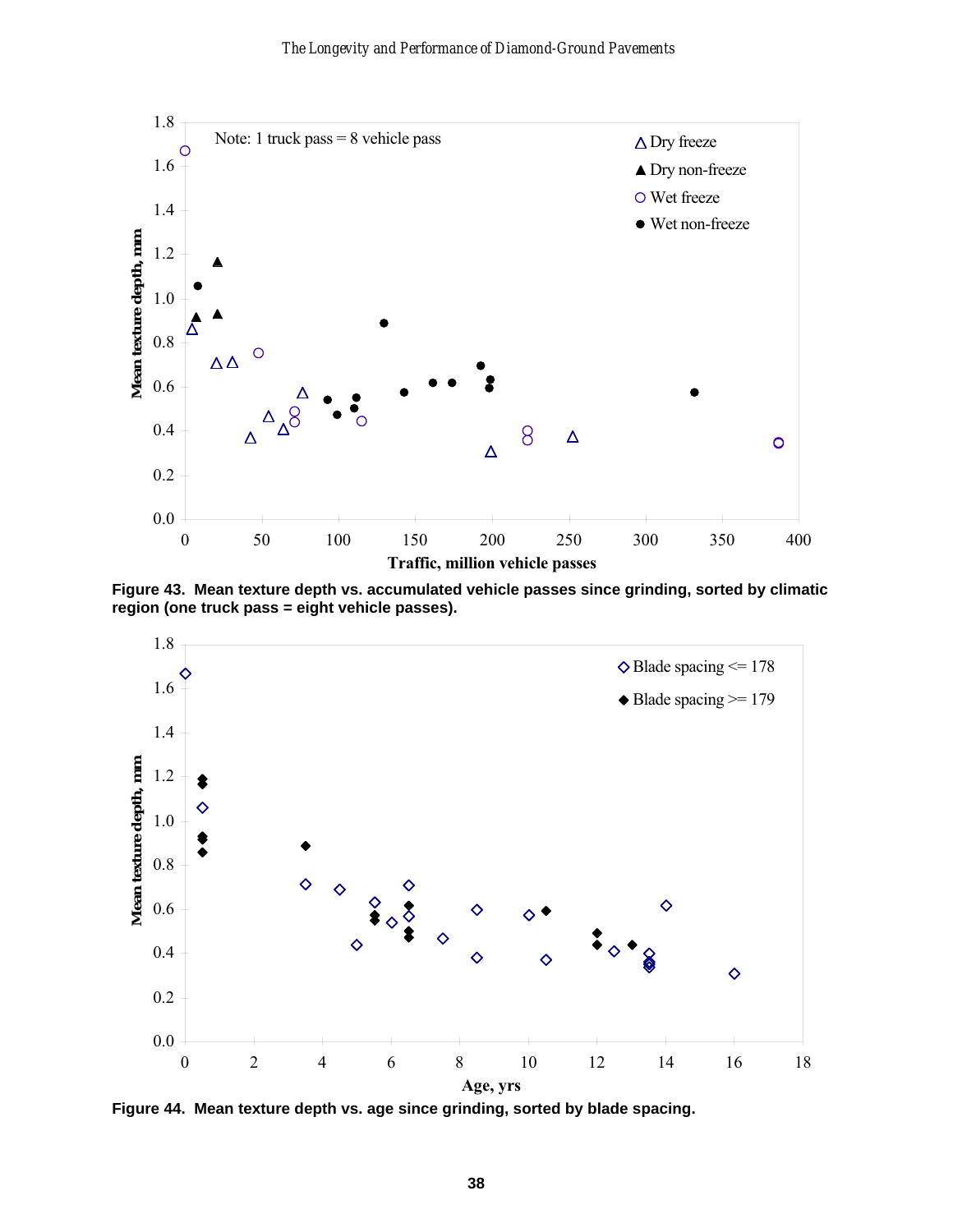with the mean texture depth and was therefore chosen to develop the model. Addition of traffic variables to the macrotexture model was not found to be significant, so these variables were not included in the final model. The correlation factors of most climatic variables and blade spacing variables were small, so these variables also were not included in the final model. The dummy variable for wet freeze and dry freeze climatic regions was found to improve the model goodness-of-fit. The final regression model is given by:

MTD = -0.152 (1 = 0.233 FREEZE) in (AGE) + 0.887 (10)<br> $R^2$  = 0.833  $= 0.833$ 

- SEE = 0.098 mm (0.0038 in.)
- $N = 35$  (the freshly ground pavement with zero age was not used in developing the regression equation)

where:

MTD = Mean texture depth, mm.

- AGE = Age since grinding, years (0.5 to 16 years).
- FREEZE = Dummy variable for freeze climatic region.  $(0 = \text{wet non-freeze or dry non-freeze})$ 1 = wet freeze or dry freeze)

The strong correlation with age rather than traffic may be because factors other than traffic have a strong influence on deterioration of the grinding texture. The other factors may include the use of snowplows, abrasion from ice in the freeze regions, and erosion by surface runoff of water in the non-freeze regions. Water can be shot out at very high velocities by moving traffic, resulting in "water blasting" type erosion. During field surveys, only about one in four sections exhibited any observable difference in macrotexture between wheelpath and non-wheelpath, suggesting that the influence of the factors other than traffic may be significant.

Because the database included sections with traffic levels ranging from two-way ADT less than 5,000 to ADT greater than 40,000 vehicles per day, the above regression equation is valid at all levels of traffic. No correlation was observed between blade spacing and mean texture depths. If, as assumed, blade spacing is related to aggregate hardness, then blade spacing is expected to be a factor affecting mean texture depth. The following factors may contribute to the poor correlation:

The lower blade spacing  $(\text{\textsterling}178 \text{ blades/m}$  [54 blades/ ft]) used to grind pavements with soft aggregates increases the land area and reduces wear, but softer aggregates are inherently more susceptible to wear. The reduced blade spacing compensates for the wear of soft aggregate pavement macrotexture.

- Macrotexture wear on a concrete pavement occurs on both the aggregate and the mortar. Although the rate of wear on aggregates is a function of aggregate hardness and blade spacing, the same is not true for the exposed mortar.
- Correlation of blade spacing with aggregate hardness is a very general approximation. Detailed analysis may show a greater effect of aggregate hardness on macrotexture survival.

Figure 45 shows a plot of predicted versus actual mean texture depth for the 35 pavements used to develop the model. Figure 46 shows a plot of the residuals for the regression equation. The plot is evenly distributed above and below the zero residual line, which implies that the regression equation is not biased. Figure 47 shows the variation of predicted macrotexture with age since grinding. A newly ground pavement has high macrotexture, which is typically greater than 1.65 mm (0.065 in.). Within the first 6 months after the ground pavement is opened to traffic, most of the ridges created by grinding are broken and the macrotexture falls to approximately 1.02 mm (0.04 in.). This is the starting point for the regression model. Within the first 2 to 2.5 years, the pavement macrotexture falls to 0.76 mm (0.03 in.). The rate of change of macrotexture decreases with time, and 8 years after grinding, the pavement in the freeze regions reaches a macrotexture of 0.51 mm (0.02 in.). This level is reached in the non-freeze climatic regions after 12 years. After 12 years, pavement surfaces in the freeze climatic regions have a mean texture depth of less than 0.4 mm (0.016 in.).

The mean texture depth of pavements in the freeze regions appears to be less than that of non-ground pavements. The diamond blades of the grinding machine tend to polish and level out the original macrotexture in the grooves, and the ridges eventually wear off with age, traffic, and winter maintenance equipment. This is especially true for soft aggregates that are susceptible to polishing. However, it is also possible for the original macrotexture to wear off after construction and reach low levels. Mean texture depth measured on non-textured PCC pavements in Pennsylvania varied from 0.33 to 0.51 mm (0.013 to 0.020 in.) 5 to 28 years after construction (Henry 1980).

#### **Skid Number**

A relationship between skid number and mean texture depth developed by Henry and Wambold (1992) was used to develop plots correlating macrotexture depth and skid number. Skid number, as measured with the blank tire, is a function of both microtexture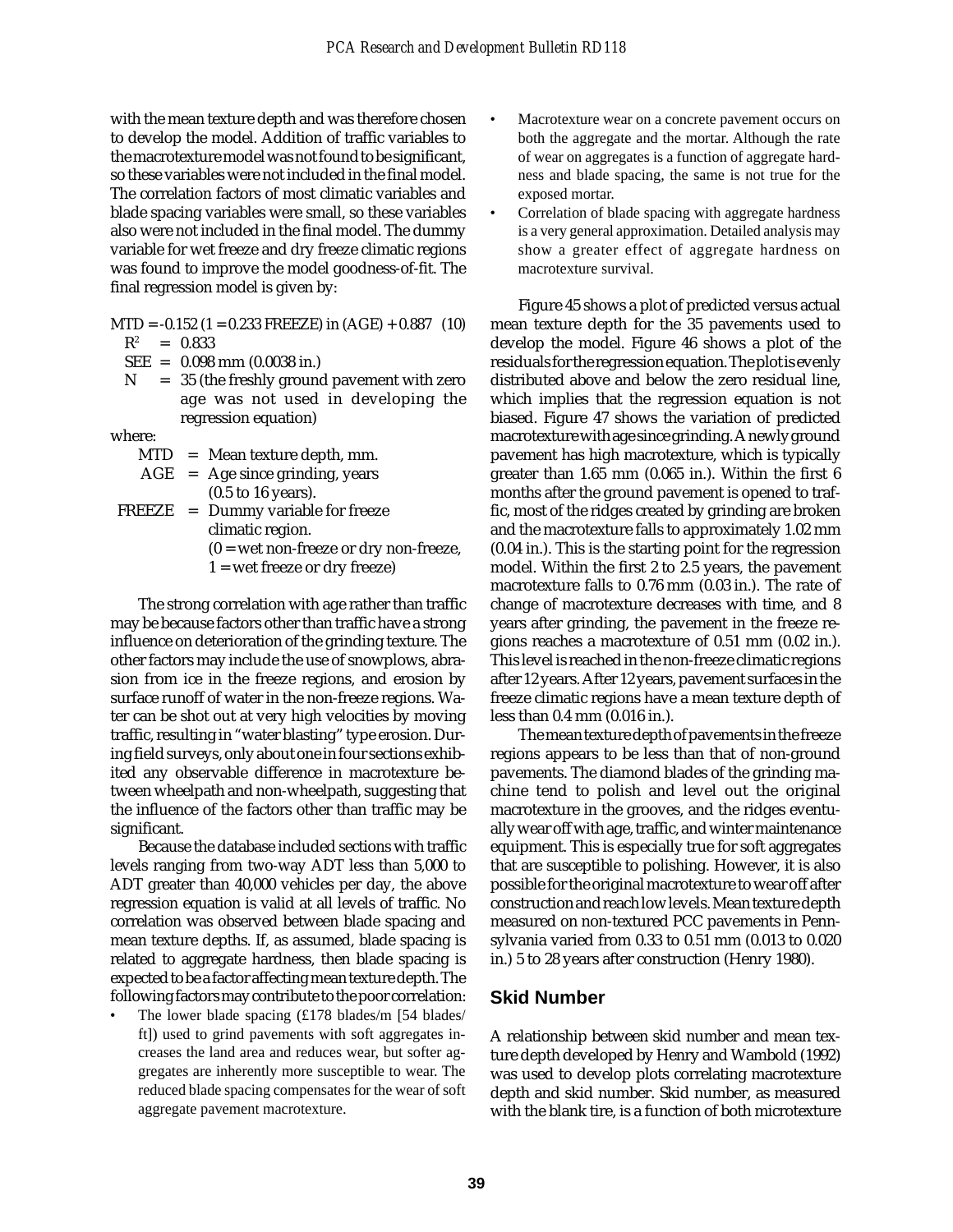

**Figure 45. Plot of predicted vs. actual mean texture depth for the macrotexture model.**



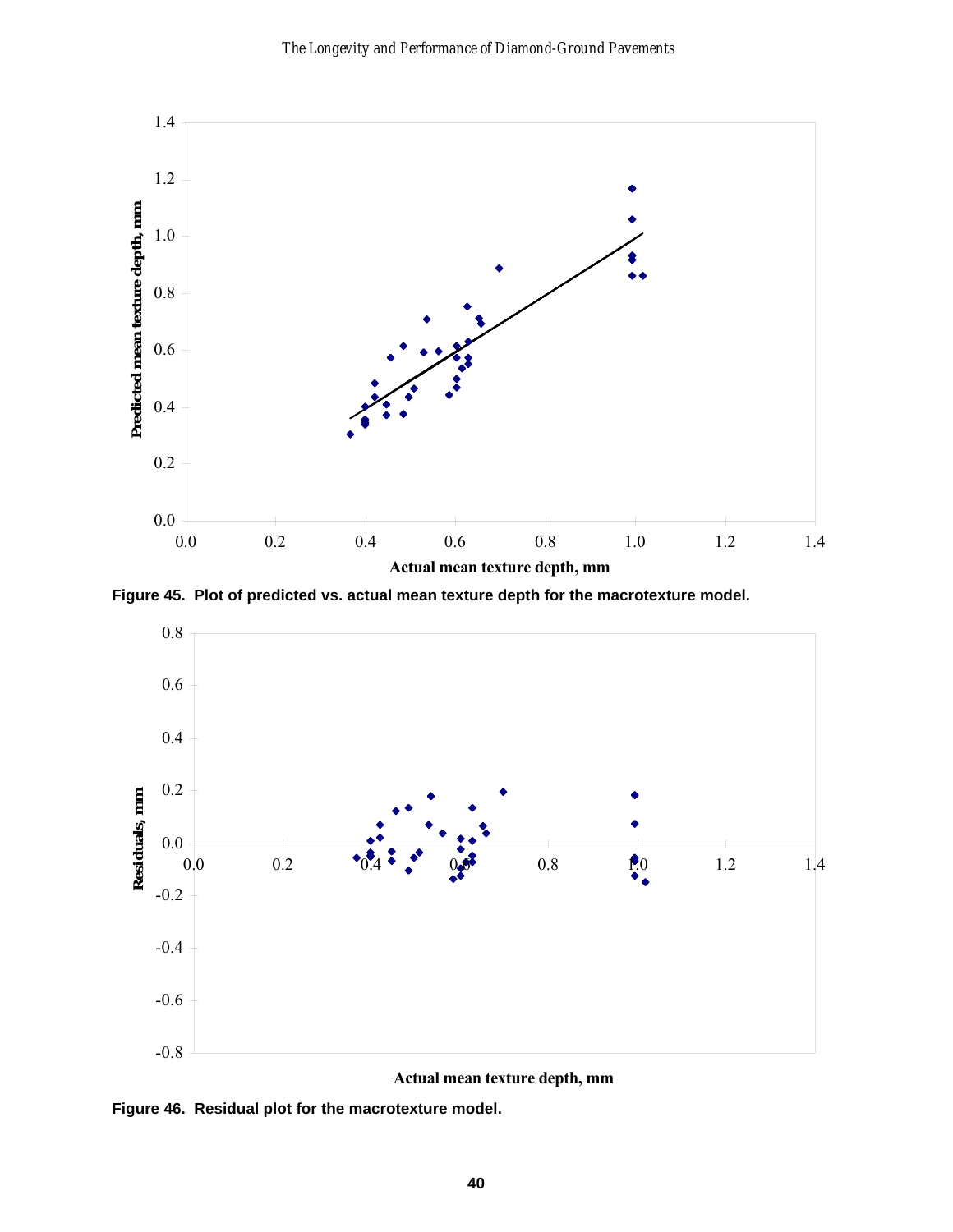

**Figure 47. Change in PCC surface macrotexture after diamond grinding for pavements in freeze**

and macrotexture. Microtexture is defined as the amplitudes of deviations from the plane with wavelengths less than or equal to 0.5 mm (0.02 in.) (Wu and Nagi 1995).

The microtexture of pavement surfaces is high immediately after initial construction. Over time, the microtexture wears off and the rate of wear of microtexture decreases. Grady and Chamberlin (1981) reported that new pavements wore rapidly but stabilized after about 2 million passes of traffic. Diamond grinding is typically performed on pavements that have aged and, consequently, have lower microtexture. The grinding process increases pavement microtexture, particularly on the land area, by weakening and dislodging sand particles in the mortar matrix, which are then vacuumed along with the slurry by the grinder. The high microtexture and high macrotexture immediately after grinding result in high skid numbers (Mosher 1985). Under the influence of weather and traffic, the increased microtexture may be expected to decrease rapidly and return to the levels exhibited prior to grinding within 1 or 2 years, as is the case of new pavements.

In the following analysis, to a first order of approximation, it is assumed that the pavement microtexture as characterized by the British Pendulum Number (BPN) does not change after grinding. For the first few years after grinding, this is a conservative assumption because the BPN can be expected to be higher after grinding than before grinding. The increased BPN is assumed to decrease rapidly and stabilize after the first few years. The skid number measured in the fall season at 64 km/hr (40 mph) using a smooth tire before grinding is given by:

 $\mathrm{SN40S}_{\mathrm{i}}$  = -20.5 + 0.65 BPN + 16.4 MTD<sub>i</sub> (11)

$$
SN40S_f = -20.5 + 0.65 BPN + 16.4 MTD_f
$$
 (12)

where:

|  | $MTD$ = Mean texture depth, mm.            |
|--|--------------------------------------------|
|  | $BPN = British Pendulum Number.$           |
|  | $SN40S$ = Skid number measured at 64 km/hr |
|  | (40 mph) using smooth tire.                |
|  | Suffix $i =$ Before grinding.              |
|  | Suffix $f =$ After grinding.               |

Therefore, the change in skid number after diamond grinding can be expressed as follows: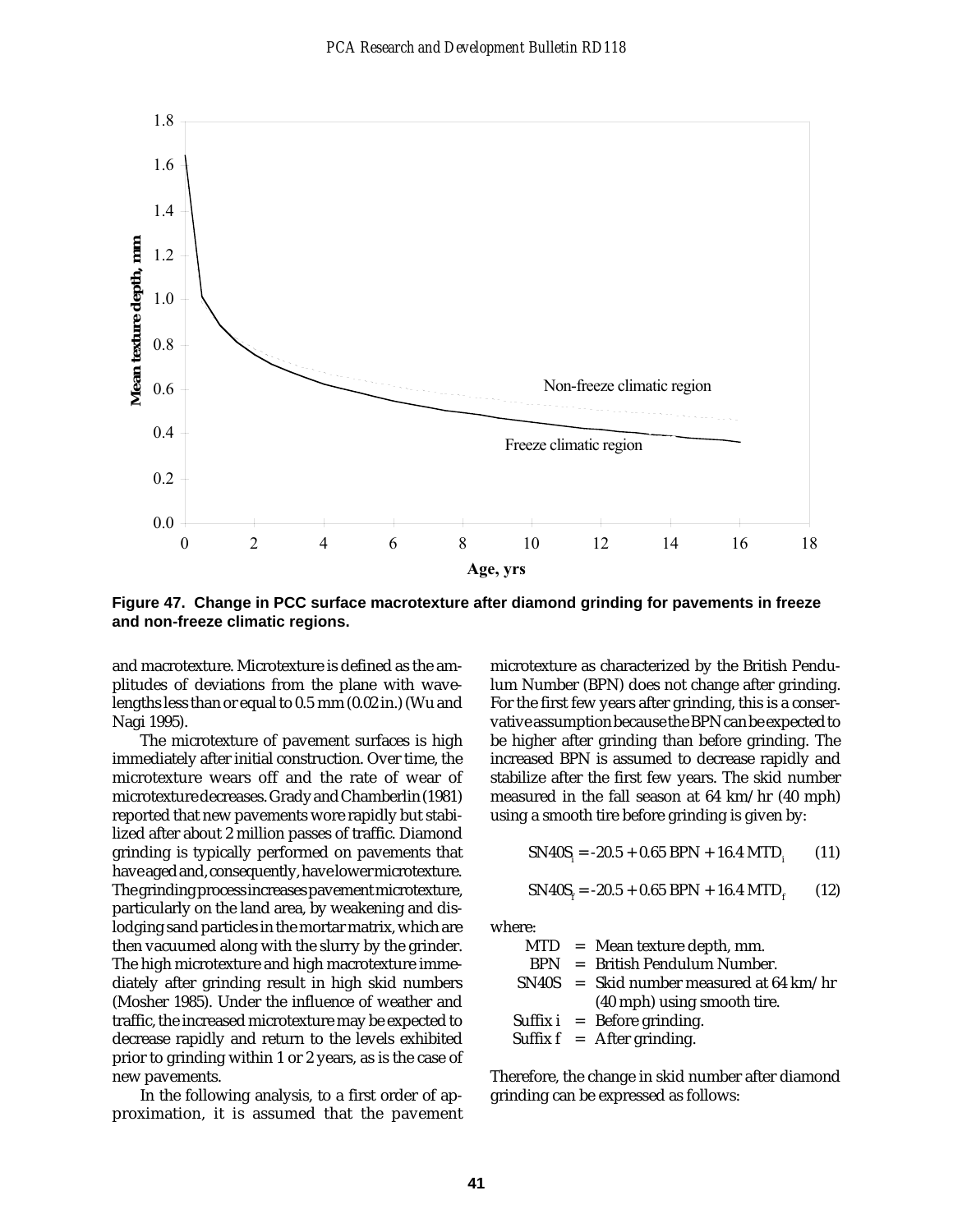

**Age, yrs Figure 48. Change in estimated SN40 after grinding for pavements in the non-freeze region.**



**Age, yrs**

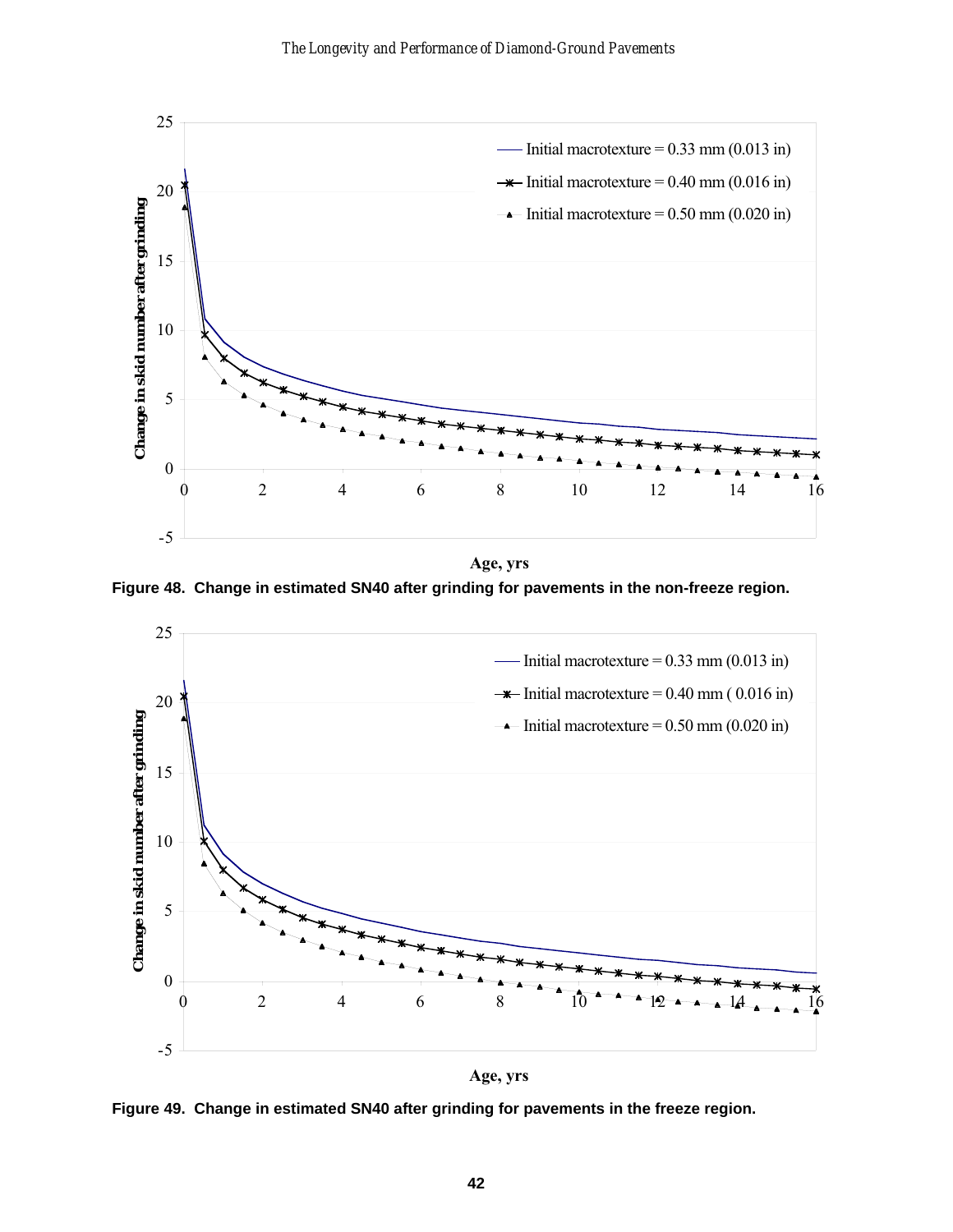

**Age, yrs**

**Figure 50. Change in SN50 after grinding for Highbury Avenue in City of London, Canada (Bradbury and Kazmierowski 1997).**

 $\Delta$ SN40S = SN40S<sub>f</sub> – SN40S<sub>i</sub> = 16.4 (MTD<sub>f</sub> – MTD<sub>i</sub>) (13) ∆SN40S = 16.4 {[-0.152 (1 + 0.233 FREEZE)  $ln (AGE) + 0.887$ ] – MTD<sub>i</sub>}  $(14)$ 

where:

 $MTD_i$  = Mean texture depth before grinding, mm. AGE = Age since grinding, years (0.5 to 16 years). FREEZE = Dummy variable for freeze climatic region  $(0 = w$ et non-freeze or dry non-freeze,  $1 =$  wet freeze or dry freeze).

Note that the equation 14 does not consider the change in BPN over time because it is assumed to stabilize and remain fairly constant 2 to 16 years after grinding. Between 0 to 2 years, the equation and figures are conservative because BPN values are higher after grinding than before grinding. Figure 48 shows the change in skid number after diamond grinding for three levels of macrotexture before grinding for the wet freeze and dry freeze climatic regions. Figure 49 shows the same for the wet non-freeze and the dry non-freeze climatic regions.

Using the above model, the improvement in skid number immediately after grinding is approximately 20. This is lower than the improvement reported by Mosher (1985). However, it should be noted that the equation and figures are conservative for the first 2 years because they do not account for the higher microtexture. The high BPN numbers immediately after grinding may be partially responsible for the higher friction numbers. Also, the Henry and Wambold equation (used to calculate skid numbers using mean texture depths) may not be appropriate for pavements with rough textures, such as those of a newly ground pavement. The surface texture is high (typically around 1.65 mm [0.065 in]) on newly ground pavement because of unbroken ridges. These sharp, unbroken ridges may be responsible for an increase in coefficient of friction and, consequently, high friction numbers. The relationship may be more accurate after the ridges are broken and the texture becomes more uniform.

The improvement in skid numbers following grinding is consistent with observations made by Bradbury and Kazmierowski (1997) in Canada. Skid numbers were measured at 80 km/hr (50 mph) on a diamondground section of the northbound lane on Highbury Avenue in the City of London. Prior to grinding, the average skid number measured was 25. Following grinding, the average skid number increased to 48. Data were collected each year from November 1989 to July 1996. Figure 50 shows the difference in skid numbers following grinding for this section. It should be noted that the skid numbers were measured at 80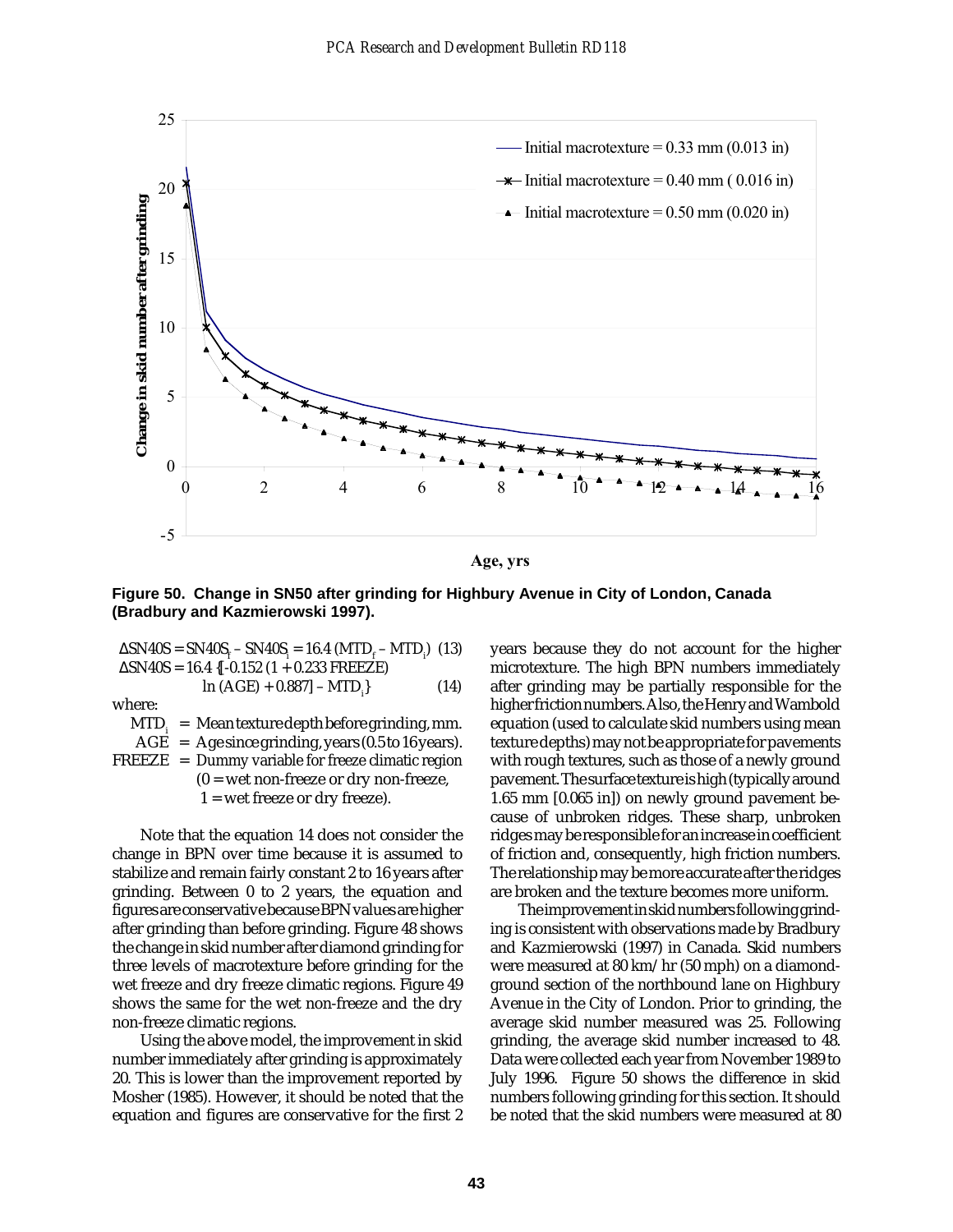

**Figure 51. Predicted SN40 after grinding for two values of BPN.**

km/hr (50 mph), whereas equations 13 and 14 and figures 48 and 49 are valid for skid numbers measured at 64 km/hr (40 mph). Nevertheless, the trend in figure 50 is consistent with the trend in Figure 49.

Knowing the BPN for a given pavement, the change in skid number of diamond-ground pavements over time can be calculated using equations 15 and 16. Since diamond grinding is primarily performed to reduce roughness, knowledge of the change in skid number over time for a given pavement can be used to decide whether concurrent grooving is required. This is particularly true for pavements with low microtexture or polished pavements in freeze climatic regions that exhibit faulting. For example, I-80 in Rapid City, South Dakota, was diamond ground in 1981 and transversely grooved in 1986. When this section was surveyed in 1997, the grooves had held up very well, even in the wheelpath. Figure 51 shows skid numbers as a function of age since grinding for BPN of 60 and 70 for both the freeze and the non-freeze climatic regions.

$$
SN40S_f = -20.5 + 0.65 BPN + 16.4 MTD_f
$$
 (15)

$$
SN40S_f = -20.5 + 0.65 BPN + 16.4[-0.152 (1 +0.233 FREEZE) ln (AGE) + 0.887]
$$
 (16)

where:

$$
AGE = Age since grinding, years
$$

$$
(0.5 to 16 years).
$$

FREEZE = Dummy variable for freeze climatic region (0 = wet non-freeze or dry non-freeze,  $1 =$  wet freeze or dry freeze).

Note: For AGE = 0,use MTD $_{\rm f}$  = 1.65 mm (0.065 in) in equation 15.

## **Diamond Grinding and Accident Rates**

The increased macrotexture of a diamond-ground pavement surface provides for improved drainage of water at the tire–pavement interface (especially for worn tires), thus reducing the potential for wet weather hydroplaning-related accidents. This is especially true for the first few years after grinding. The macrotexture wears off rapidly in the beginning, but significant texture remains for approximately 8 years for pavements in freeze areas and 12 years for pavements in non-freeze areas.

The longitudinal texture of grinding also helps to provide directional stability and reduce hydroplaning. This may be a very important factor controlling the accident rates, particularly 2 or more years after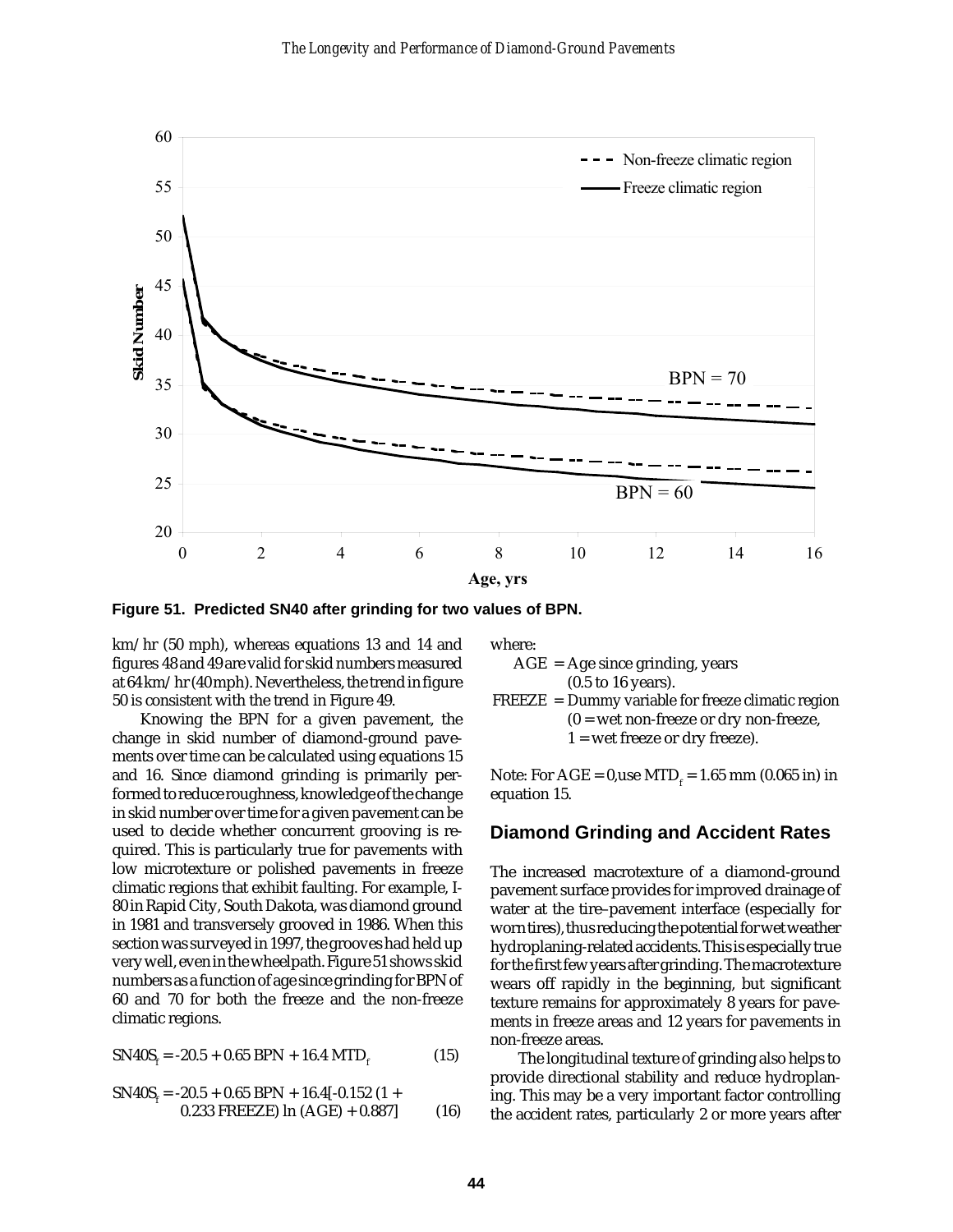

**Figure 52. Mechanical interlock between tread rubber and grooves in a diamond-ground pavement.**



**Figure 53. Shear force opposite to the direction of slip produced by tread rubber–pavement groove interaction.**

grinding, but neither of these effects can be measured using skid number or macrotexture measurements. Studies have shown the benefits of longitudinal grooving on accident rates (Farnsworth 1971; Walters 1979). However, it is not known whether the increased macrotexture due to grooving or the longitudinal direction of grooving (causing an increase in lateral stability) is responsible for the reduction in accident rates on these pavements.

In Wisconsin, Drakopoulos et al. (1998) found that the overall accident rate for diamond-ground surfaces was only 60 percent of the rate for the nonground surfaces. The diamond-ground pavements provided significantly reduced accident rates up to 6 years after grinding, although a major portion of the diamondground texture wears off within the first 2 years of grinding. This suggests that, in addition to

macrotexture depth, the direction of texture may be a significant factor affecting accident rate on diamondground pavements.

**Tire tread–pavement groove interlocking.** Under the action of a vehicle weight on a pneumatic rubber tire that is in contact with grooves in a pavement (such as those produced by diamond grinding), the tread rubber is extruded into the pavement grooves, as illustrated in Figure 52. A mechanical interlock is formed between the tread rubber extruded into the groove and the pavement (Horne). When the wheel starts to slip with respect to the pavement, during braking or yawed rolling, the tread rubber in the groove is deformed, producing a braking or cornering force, as illustrated in Figure 53. These shear forces that oppose the slip of the tire in the radial direction are independent of the adhesion-type shear forces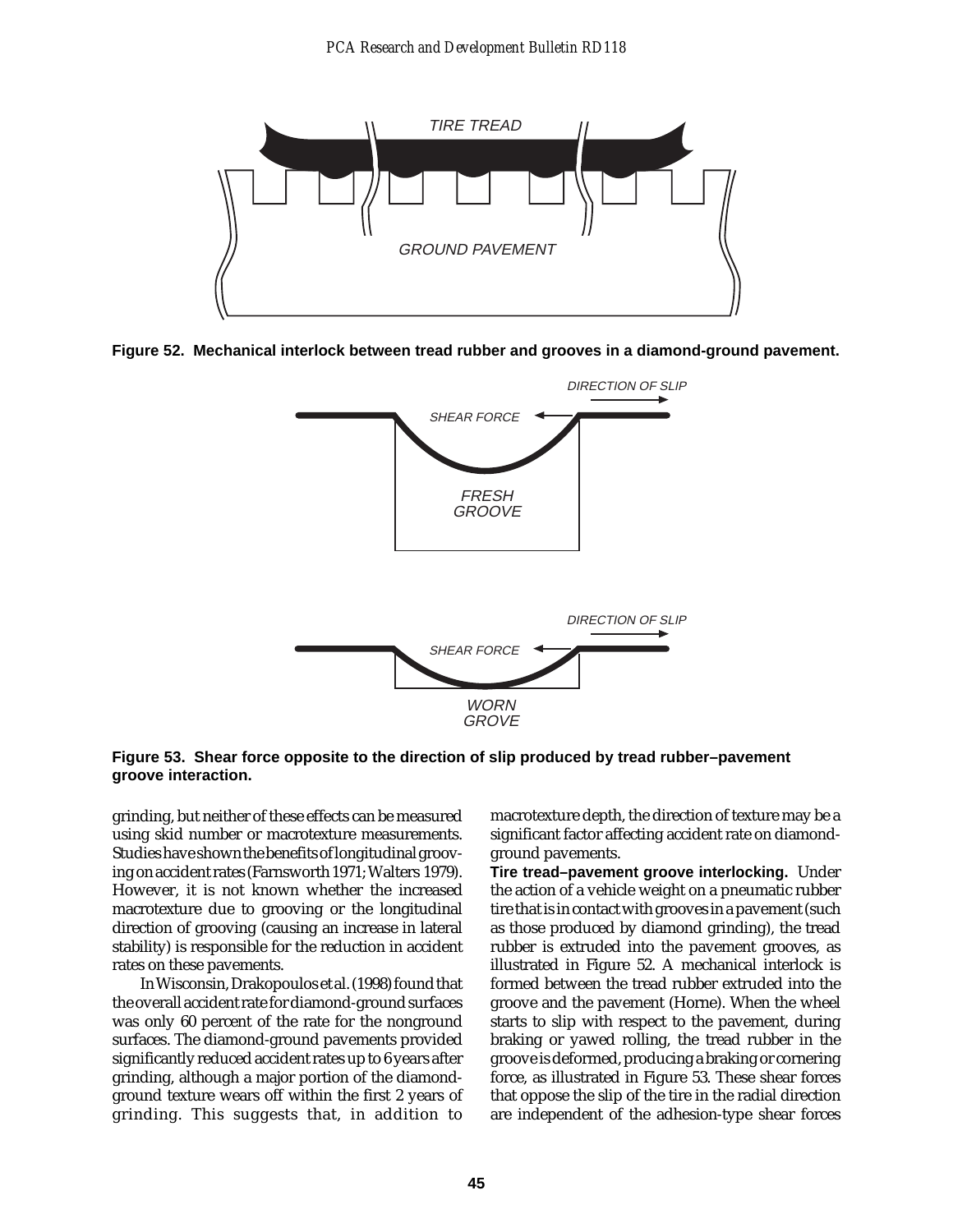

**Figure 54. Effect of pavement grooves on cornering friction (Horne 1969).**

measured during friction coefficient measurements in the direction of travel.

Tire tread extrusion into pavement grooves is a function of tire size, inflation pressure, and groove dimensions and can vary from 0.40 to 1.60 mm (1/64 to 1/16 in.) (Horne). The cumulative shear force due to tread rubber extrusion into the grooves can be a significant anti-skid component on curved roads and during side-slip, particularly on diamond-ground pavements, which typically have 160 to 200 grooves per m (50 to 60 grooves per ft). Although tire tread extrusions into grooves may decrease with macrotexture wear, it is likely that adequate shear forces are still produced at the groove–tire contact point.

To study the improvement in friction due to mechanical interlock, automobile spinout tests were performed on a 152.4-m (500-ft) radius highway curve (Horne 1969). To reduce the adhesion component of friction to very low values and make the pavement "very slippery," the longitudinal grooved and nongrooved highway curves were covered with "hydralube" mixed with water. Under these conditions, the tire tread design had very little effect on improving the friction coefficient on either the grooved or the nongrooved pavement, as shown in Figure 54. However, the grooved pavement had significantly increased vehicle spinout speed (from 26 km/hr nongrooved to 39 to 58 km/hr grooved [16 mph nongrooved to 24 to 36 mph grooved]). The cornering friction number for the grooved pavement was around 17 to 19, as compared to 4.5 for the nongrooved pavement. Thus the improvement in cornering friction

number due to tire tread–pavement groove interlock was approximately 14. The tire pressure in this study was 165 kPa (24 psi), and the grooves were 3.2 mm ¥ 3.2 mm  $(1/8$  in. ¥  $1/8$  in.) spaced at 19 mm  $(3/4$  in.).

Diamond-ground pavements have grooves that are typically spaced at 5 mm (0.2 in.), resulting in four times as many grooves in contact with the tire as longitudinally grooved pavements. The greater number of grooves in ground pavements may compensate for any decrease in tire extrusion due to shallower grooves. Therefore, a similar increase in cornering friction number can be expected on diamond-ground pavements as on longitudinally grooved pavements.

Conventional methods of measuring skid numbers using ASTM E274 specifications do not measure cornering or side-slip friction numbers. The improvement in cornering friction numbers caused by the grooves on a diamond-ground pavement may be responsible for the consistently lower accident rate. The cornering friction numbers may not be substantially affected by the decrease in surface texture of the pavement; hence, no significantly consistent increase in accident rate was observed at the diamond-ground pavements in Wisconsin.

#### **CRACKING**

The effects of diamond grinding on subsequent cracking performance of concrete pavements were evaluated based on both analytical results and field observations. Since slab thickness is one of the most sensitive factors affecting cracking performance of concrete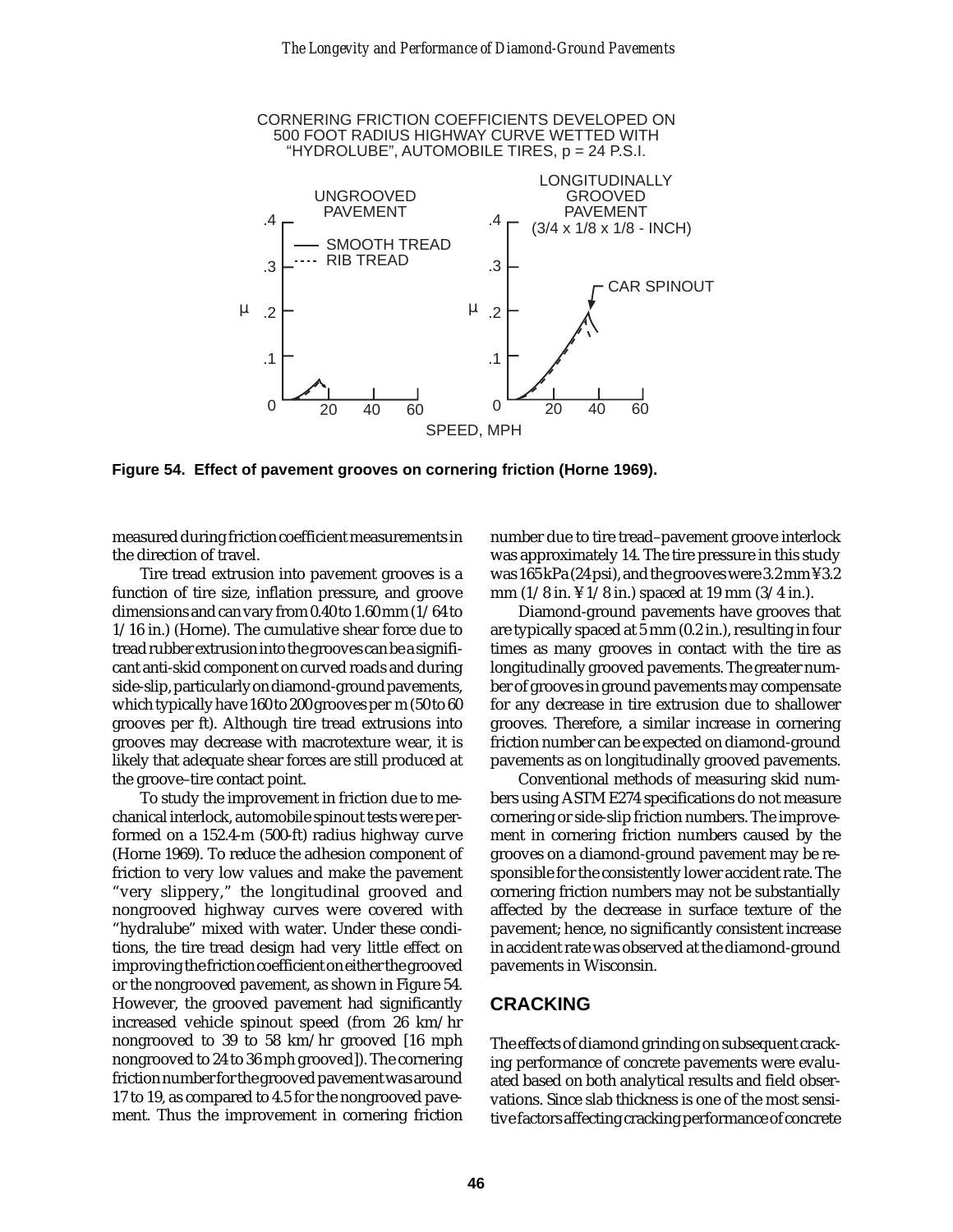

**Figure 55. Comparison of predicted and observed cracking for JPCP sections in wet freeze and wet non-freeze climatic regions.**

pavements, any reduction in slab thickness can be a concern. However, as discussed in the previous chapter, the analytical results showed that the removal of a thin layer from the pavement surface would not adversely affect cracking performance of concrete pavements because concrete strength increases with age and offsets the slight loss of slab thickness.

The field observations are consistent with the analytical evaluation results. None of the pavement sections evaluated exhibited an unusual level of cracking. Figure 55 shows the cracking data for the sections in wet freeze and wet non-freeze climatic regions, along with the predicted performance for typical sections in each climatic region. This figure shows significant scatter because the plot includes pavement sections with significantly different design features. For the wet freeze region, the model predictions represent the average case, which means the unusually high levels of cracking are not observed in the field data. For the wet non-freeze region, the predicted performance represents the upper bound of the cracking data, meaning that actual performance was better than predicted.

The results of the cracking evaluation clearly show that diamond grinding is not expected to cause increased slab cracking. These findings are consistent with the findings from a California study (Wells and Marsh 1993).

## **CONCLUSIONS**

The diamond-ground pavements evaluated under this study showed excellent performance. The results of this study show that CPR with diamond grinding is an effective means of extending service life of concrete pavements. The key findings of this study include the following:

- The immediate effect of diamond grinding is a smooth pavement surface with the desirable surface texture. The level of smoothness that can be achieved through diamond grinding is often better than that of a new pavement.
- Diamond grinding results in significant increase in surface texture and corresponding improvements in skid resistance. Studies have shown that diamond-ground surface texture can lead to significant improvement in safety, in terms of reduced accident rates.
- The diamond-ground texture lasts about 8 years in the freeze region and about 12 years in the nonfreeze region.
- Faulting redevelops at a relatively high rate initially on nondoweled diamond-ground pavements, but the rate of faulting levels off to a much lower rate after about 2 million ESALs.
- The amount of precipitation is a significant factor affecting faulting performance. In wet climates, faulting on diamond-ground pavements (nondoweled) becomes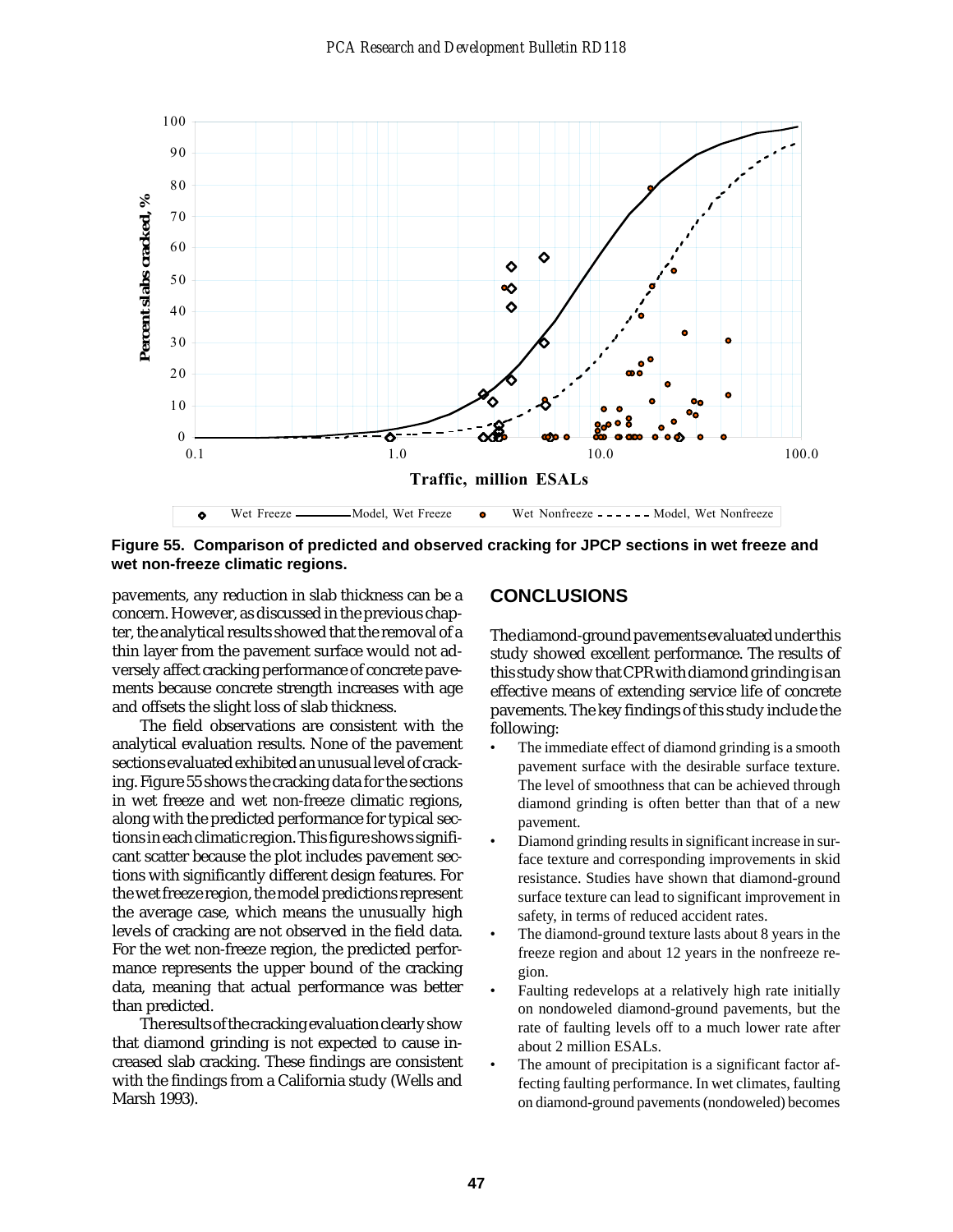excessive after 8 to 11 million ESALs. A similar pavement in a dry climate may sustain up to 20 million ESALs before reaching the same level of faulting.

- The average service life of diamond ground pavements based on survival analysis is 37 years or 35 million ESALs since initial construction. Some of these pavements were diamond ground two or more times, and many sections in the database have survived 40 or more years.
- The survival analysis results showed that the expected life of a diamond-ground surface (the time from grinding to regrinding, overlaying, or reconstruction) at different levels of reliability are as follows:
	- 50-percent reliability: 13.5 years or 12 million ESALs.
	- 75-percent reliability: 11 years or 8 million ESALs.
	- 85-percent reliability: 10.5 years or 7 million ESALs.
	- 90-percent reliability: 9.5 years or 6.5 million ESALs.
- Based on surface texture life, faulting performance, and survival trends, a diamond-ground surface may be expected to provide a minimum of 8 to 10 years of service with a high degree of reliability, depending on climatic conditions and traffic. At this time, the pavement may be reground to provide further extension to service life.
- Dowel bar retrofitting can be a highly effective method of extending service life of nondoweled PCC pavements with high traffic (more than 1,000,000 ESALs/ year), especially for pavements in wet climate.
- A concrete pavement may be ground up to three times without significantly compromising its fatigue life.
- No evidence of any deleterious effects of diamond grinding was observed at any of the field sites.

The long-term effectiveness of a diamond-ground pavement depends on numerous factors, but the most significant factors are the condition of the existing pavement structure and level of CPR applied. It is important to recognize that diamond grinding addresses serviceability problems. If the existing pavement is structurally deficient, an overlay or reconstruction may be more appropriate. Pavements with a material problem such as D-cracking or reactive aggregate are also not good candidates for diamond grinding. Inappropriate use of diamond grinding is likely to lead to premature failures. However, even for pavements in poor condition, it may be appropriate to consider diamond grinding as an economical shortterm (5 years) solution to a roughness problem until the pavement section can be overlaid or reconstructed.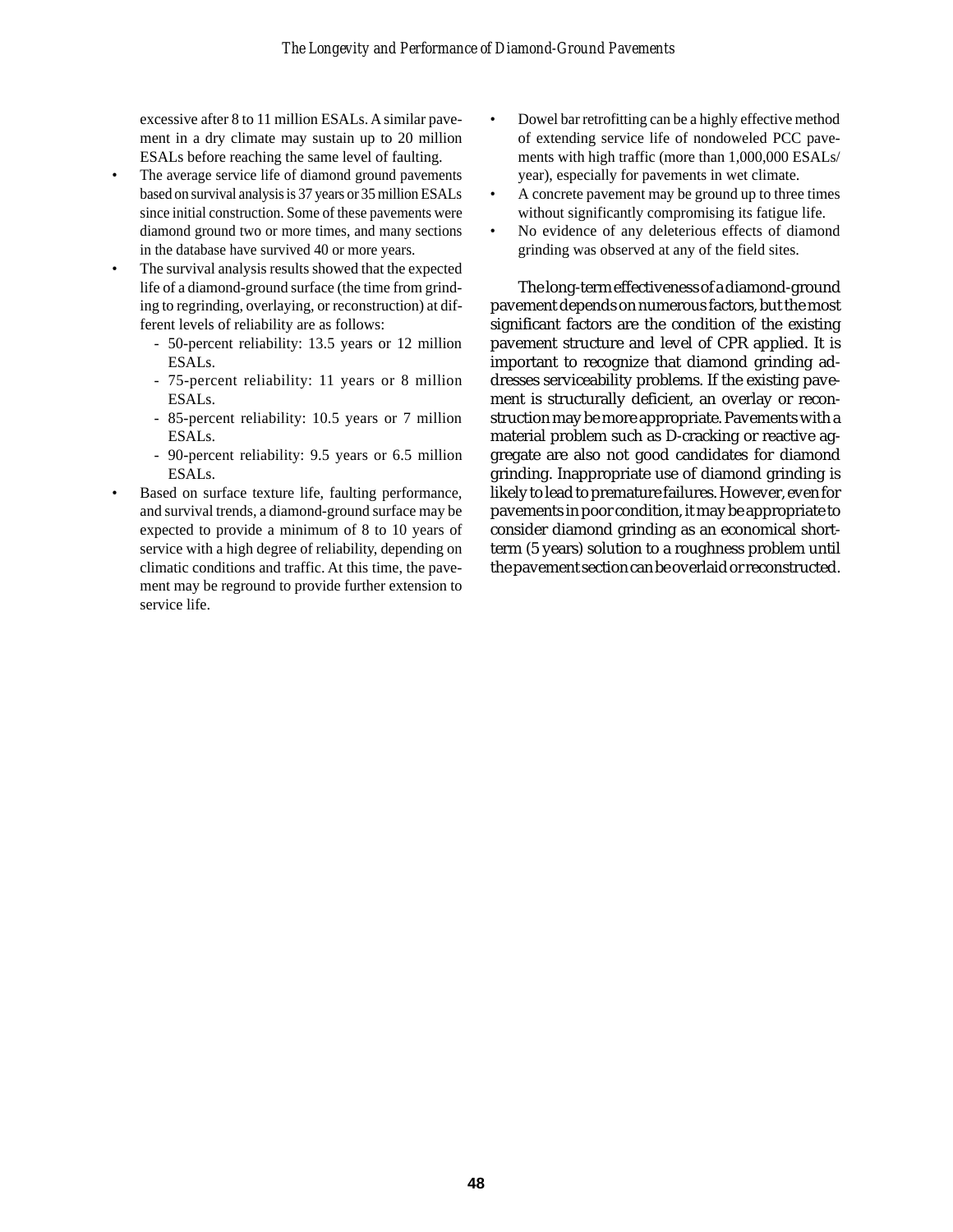# CHAPTER 3 **Case Studies**

#### **GEORGIA**

The Georgia Department of Transportation (GDOT) has been monitoring the conditions of its roads since its first comprehensive Interstate condition survey in 1971 (Banasiak 1996). By the mid-1970s, there was a growing concern over the rate of deterioration of the Interstate system in Georgia. In particular, Georgia had approximately 1,200 km (750 miles) of JCP in its Interstate system, much of which was paved in the 1960s.

In 1974, to counter the increasing rate of deterioration, GDOT began researching maintenance procedures for PCC pavements. Although many pavement repair methods were used in other states, Georgia was the first to combine multiple rehabilitation techniques into a comprehensive system of repairs. In 1976, the first CPR workshop with diamond grinding was held on a section of I-20 near Augusta, Georgia. Several member companies of ACPA, including IGGA, provided labor, material, and equipment for the demonstration. CPR involves the use of various combinations of one or more rehabilitation techniques, depending on the repair needs. The main philosophy of CPR is to attack the cause of the loss in serviceability of a pavement. Existing problems are repaired or their recurrence is prevented (ERES 1993; Snyder et al. 1989; IGGA 1989). Because CPR specifically addresses loss in serviceability and is performed to increase the service life of the pavement, it is usually more effective and economical than an overlay or reconstruction.

In 1977, distress survey procedures were modified by the GDOT so that observations and a record of distress were made for every slab and faulting measurements were made on every fourth joint (Thornton and Gulden 1980). These data were used for detailed planning of CPR and maintenance activities of individual projects and for evaluating the performance of rehabilitation projects. The data were then reduced to record faulting, pavement roughness, number of cracked slabs, and number of replaced slabs every year for each mile of concrete pavement in Georgia. The idea was to pinpoint damage in the early stages so that it could be repaired before the problem became too large. Based on this information, a priority ranking of restoration needs for projects was assigned.

Georgia has had excellent success with its CPR and diamond grinding programs. Most of the Interstate system in Georgia that was constructed in the 1960s has been rehabilitated with CPR and diamond grinding at least once in the last 30 years. Many of these pavements have been ground two or three times, thus maintaining a high level of serviceability through many years. In addition, the service life of many of the high-volume interstate roads in Georgia has been extended significantly by CPR and diamond grinding. Some Georgia roads have exceeded five times their design life through CPR maintenance (Banasiak 1996). Since the inception of CPR in 1976, Georgia has tightened the riding quality specification for diamond grinding five times. In the 1990s, Georgia was cited by the FHWA as having the smoothest concrete roads in the United States (Banasiak 1996).

#### **Interstate 75, Monroe County, GA1**

Based on the success of the CPR experiment, GDOT began equipping its maintenance force with the equip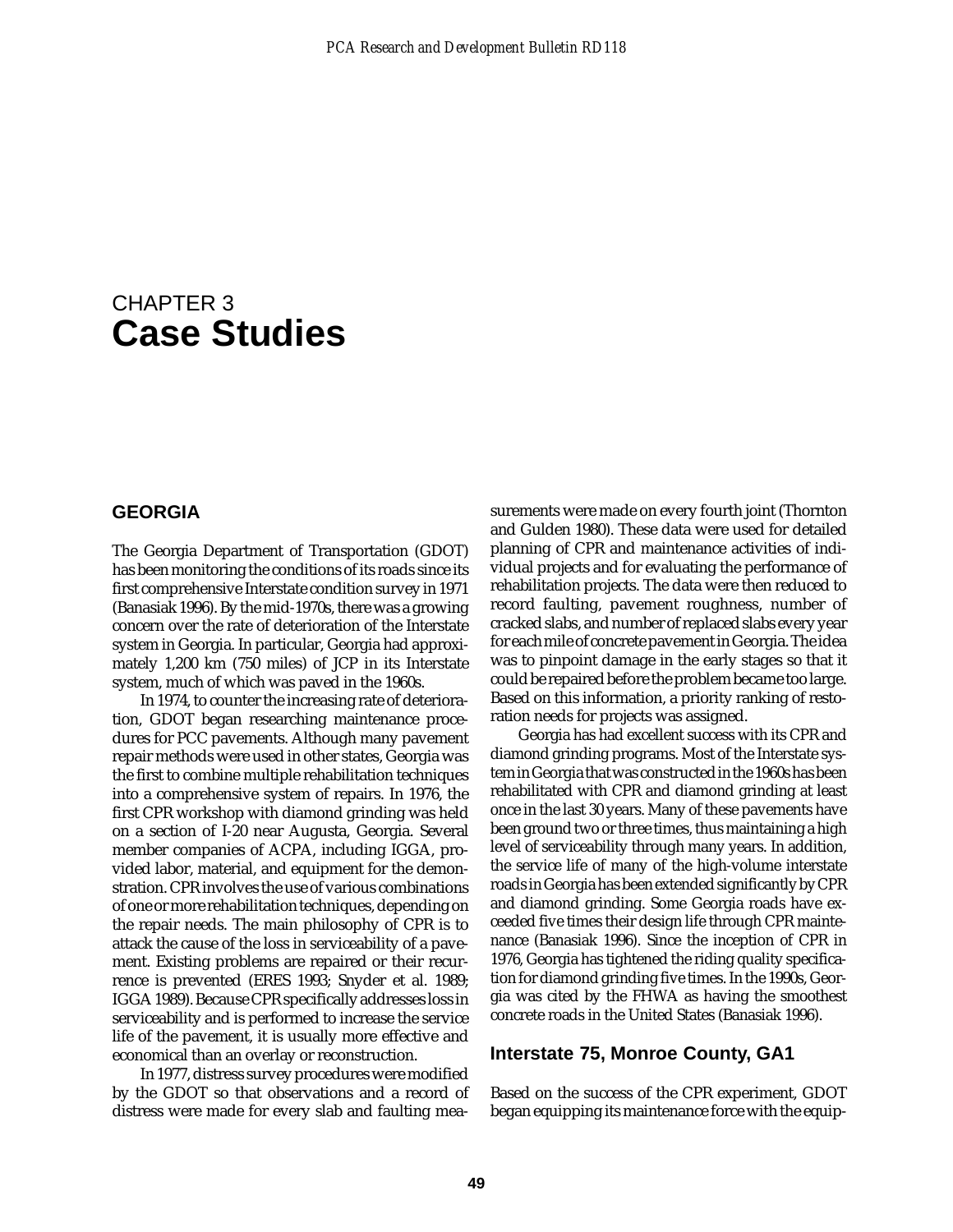ment necessary to perform CPR. In 1977, the very first CPR project was performed on I-75 between mileposts 205 and 188, near Forsyth, Georgia. Four sections between these mileposts in the southbound direction were surveyed for the 1986 FHWA project. The design information for GA1 is summarized in Table 5.

**Traffic, age, and rehabilitation history.** The first major rehabilitation on this pavement constructed in 1968 was performed in 1977 after 6 million ESALs in the truck lane. Some parts of the project were retrofitted with dowel bars and shear devices in 1981 on an experimental basis. When this pavement was surveyed in 1985, it had carried 8 million ESALs in the truck lane since rehabilitation. In 1986, one lane was added on the inside of each direction to extend the 4 lane highway to 6 lanes. The truck lane was ground for the second time in 1986. In 1993, this project was ground for the third time. This pavement has carried heavy traffic volumes, which have grown significantly over the past 10 years. The ADT in 1997 was 51,000, with roughly 24 percent heavy trucks. This represents more than 3 million ESALs per year in the truck lane and 10 million ESALs since being rehabilitated in 1993. By 1997, the truck lane had carried 35 million ESALs.

**Pavement condition.** In 1985, the average faulting for the four sections in this project was 1.3 mm (0.05 in.). All distresses had been addressed during CPR, and no cracks or spalls were observed.

Distress records obtained from GDOT of surveys conducted in 1996 indicate the average faulting over the 22-km (14-mile) range equals 1.8 mm (0.07 in.) in the southbound direction, 3 years and 8 million ESALs after grinding. Roughly one out of every three slabs had been replaced or had full-depth repairs, and 20 percent of the slabs were broken or cracked. Seven percent of the joints exhibited spalling, and 4 percent of the slabs exhibited longitudinal cracking at various levels of severity.

**Conclusion.** Twenty years after this first CPR project, the original concrete pavement surface still exists. Because this pavement has been diamond ground three times, faulting is low, and high ride quality has been maintained throughout the pavement's life. CPR and maintenance on this pavement have resulted in good service life (30 years and 35 million ESALs). Although this pavement has failed structurally, with many cracked and replaced slabs, further extension of service life is expected due to additional CPR using slab replacement. At the current high rate of traffic, this pavement could very well carry more than 50 million ESALs before the truck lane is reconstructed, which is many times its original design life.

# **Interstate 85, Fulton County, GA2**

GA2 is a project included in the 1986 FHWA study. This portion of Interstate 85 is a nondoweled JPCP in Fulton County, southwest of Atlanta. The design information for GA2 is summarized in Table 6. **Traffic, age, and rehabilitation history.** This project was constructed in 1968. Edgedrains were installed in 1978 and in 1982, after 20 million ESALs since construction on the truck lane, CPR with diamond grinding was performed. Other CPR activities included partialdepth repairs, full-depth repairs, slab stabilization, and joint resealing. When this project was surveyed in 1985, it had carried an additional 7 million ESALs. The ADT was approximately 43,000 with 16 percent trucks, corresponding to 2.25 million ESALs on the truck lane in 1985. By 1997, this pavement had carried 42 million ESALs since it was first ground in 1982, and has carried 62 million ESALs since construction.

**Pavement condition.** In 1985, average faulting for this section was 1.8 mm (0.07 in.) after 7 million ESALs and 3 years. One out of every three slabs surveyed exhibited transverse cracks at various levels of severity. No other distresses were observed.

| <b>Section ID</b> | <b>Basic Design</b>           | <b>Climatic Information</b>         | <b>Activity</b>           |
|-------------------|-------------------------------|-------------------------------------|---------------------------|
| GA1               | 229-mm (9-in.) JPCP           | Wet non-freeze                      | 1968 – Construction       |
| MP 205 to         | 76-mm (3-in.) soil cement     | Latitude = $33$ degrees             | 1977 – 6 million ESALs –  |
| 188 (SB)          | base                          | Freezing index = $0^{\circ}$ C-days | CPR with grinding         |
|                   | 127-mm (5-in.) gravel subbase | $(0^{\circ}$ F-days)                | 1986 - 16 million ESALs - |
|                   | 305-mm (12-in.) cement-       | Mean annual temperature =           | CPR with grinding         |
|                   | stabilized soil               | 18.2°C (64.7°F)                     | 1993 – 25 million ESALs – |
|                   | Nondoweled joints             | Mean annual precipitation $=$       | CPR with grinding         |
|                   | 9.1-m (30-ft) joint spacing   | 1139 mm (44.9 in.)                  | 1997 - 35 million ESALs   |
|                   | 3-m (10-ft) AC shoulder       |                                     |                           |
|                   | 4-lane highway extended to 6  |                                     |                           |
|                   | lanes in 1986                 |                                     |                           |

#### **Table 5. Design Summary for GA1**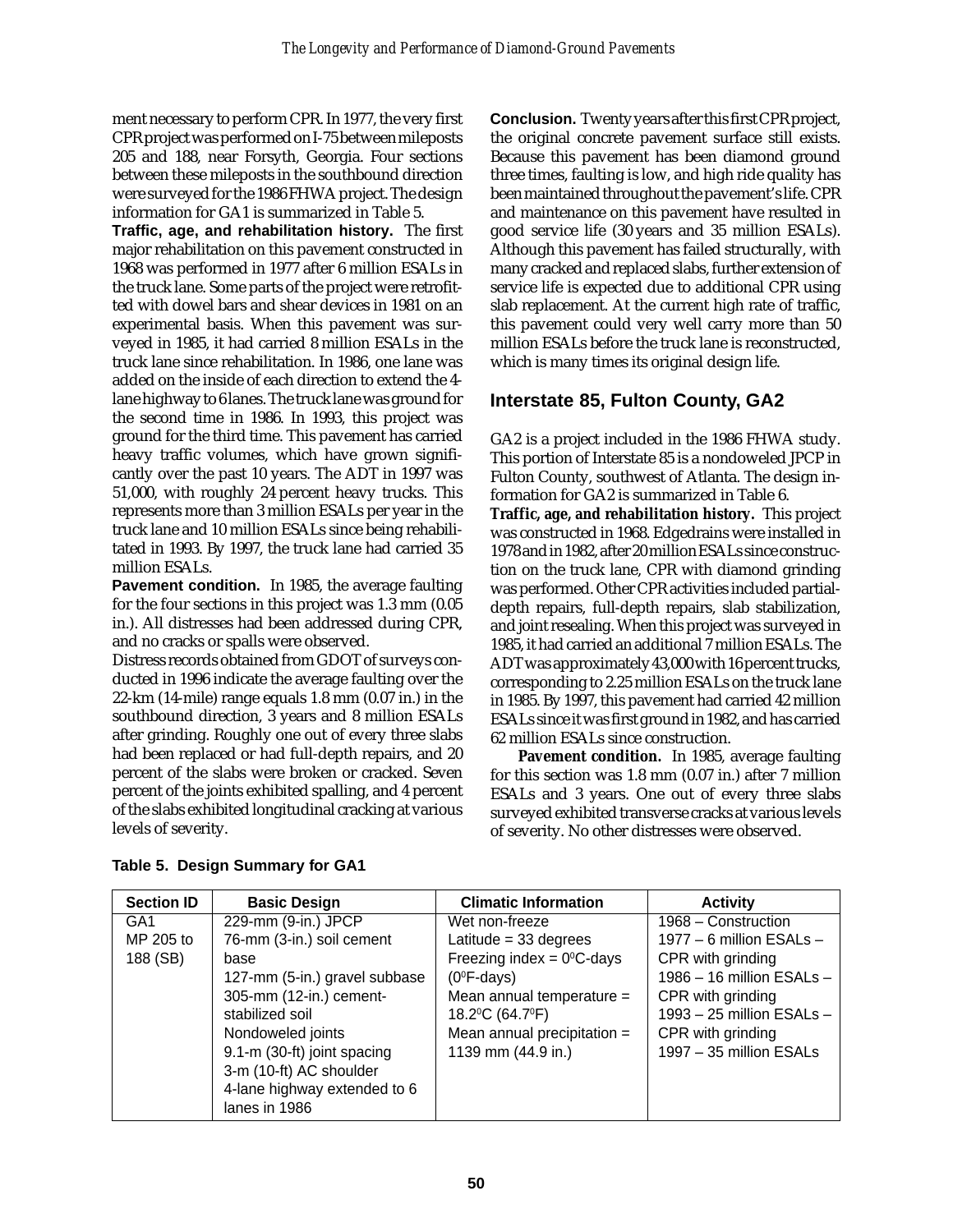| <b>Section ID</b> | <b>Basic Design</b>            | <b>Climatic Information</b>         | <b>Activity</b>           |
|-------------------|--------------------------------|-------------------------------------|---------------------------|
| GA <sub>2</sub>   | 229-mm (9-in.) JPCP            | Wet non-freeze                      | 1968 - Construction       |
| MP 58 to          | 76-mm (3-in.) soil cement base | Latitude = $34$ degrees             | 1982 – 20 million ESALs – |
| 69 (NB)           | 127-mm (5-in.) gravel subbase  | Freezing index = $0^{\circ}$ C-days | CPR with grinding         |
|                   | Nondoweled joints              | $(0^{\circ}$ F-days)                | 1985 to $1995 - 2$ more   |
|                   | 9.1-m (30-ft) joint spacing    | Mean annual temperature =           | CPR with grinding         |
|                   | AC shoulder                    | 16.2°C (61.2°F)                     | 1997 - 62 million ESALs   |
|                   | 6-lane highway                 | Mean annual precipitation $=$       |                           |
|                   |                                | 1235 mm (48.6 in.)                  |                           |

**Table 6. Design Summary for GA2**

**Table 7. Design Summary for AZ1-1**

| <b>Section ID</b> | <b>Basic Design</b>              | <b>Climatic Information</b>         | <b>Activity</b>           |
|-------------------|----------------------------------|-------------------------------------|---------------------------|
| $AZ1-1$           | 229-mm (9-in.) JPCP              | Dry non-freeze                      | 1961 - Construction       |
| MP 199.3          | 229-mm (9-in.) soil cement       | Latitude = $33$ degrees             | 1976 - 15 million ESALs - |
| to MP             | base                             | Freezing index = $0^{\circ}$ C-days | CPR with grinding         |
| 199.2 (SB)        | Nondoweled joints                | $(0^{\circ}$ F-days)                | 1991 - 45 million ESALs - |
|                   | $4.3 - 5.2 - 4.3 - 4.9 - m$      | Mean annual temperature =           | CPR with grinding         |
|                   | $(14-17-14-16-ft)$ joint spacing | 21.8°C (71.2°F)                     | 1997 - 60 million ESALs   |
|                   | 3-m (10-ft) AC shoulder          | Mean annual precipitation =         |                           |
|                   | Longitudinal pipe edgedrains     | 181 mm (7.11 in.)                   |                           |
|                   | 8-m (25-ft) cut section          |                                     |                           |

Distress records obtained from GDOT of surveys conducted in 1996 indicate the average faulting over the 16-km (10-mile) range equals 1.3 mm (0.05 in.) in the northbound direction. Roughly 37 percent of the original slabs had been replaced or had full-depth repairs, and 6 percent of the slabs were broken or cracked. Only 1 percent of the joints exhibited spalling. **Conclusion.** This pavement was first diamond ground in 1982, at which point it had already carried 20 million ESALs. CPR and grinding have significantly increased the life of this pavement, which has carried and additional 42 million ESALs since 1982. Replacing failed slabs and diamond grinding have resulted in good ride quality, with average faulting of 1.3 mm (0.05 in.). This project has already carried 62 million ESALs over the 29 years since initial construction, which is many times more traffic than that for which it was originally designed.

## **ARIZONA**

## **Interstate 17, SB, Maricopa County, AZ1-1**

AZ1-1 is a project included in the 1986 FHWA study. This portion of Interstate 17 is a nondoweled JPCP in Maricopa County in downtown Phoenix, Arizona. The design information for AZ1-1 is summarized in Table 7.

**Traffic, age, and rehabilitation history.** This pavement section was constructed in 1961. It was rehabilitated and diamond ground in 1976 after approximately 15 million ESALs on the truck lane. The primary rehabilitation performed on this pavement in 1976 included partial-depth (spall) repairs, full-depth repairs, diamond grinding, and joint sealing. The grinding contractor completed the job in approximately 60 days. In order to prevent disruption to traffic, the grinding was done between 9:00 p.m. and 6:00 a.m. When this pavement was surveyed in 1986, the truck lane had carried an additional 15 million ESALs.

The pavement was rehabilitated and ground for a second time in 1991. The second rehabilitation also consisted of partial-depth repairs, full-depth repairs, diamond grinding, and joint sealing. The 1997 2-way ADT for this 6-lane highway was 130,000, with roughly 10 percent trucks. This corresponds to more than 2.5 million ESALs per year in the driving lane and more than 15 million ESALs since being restored and ground in 1991.

The total traffic on this pavement in the 36 years since construction is approximately 60 million ESALs. It should be noted that only some sections within this project have been overlaid or reconstructed. One of the advantages of grinding is that only critical areas have to be treated, and most often no complete road closings are required. The alternative is to overlay all the lanes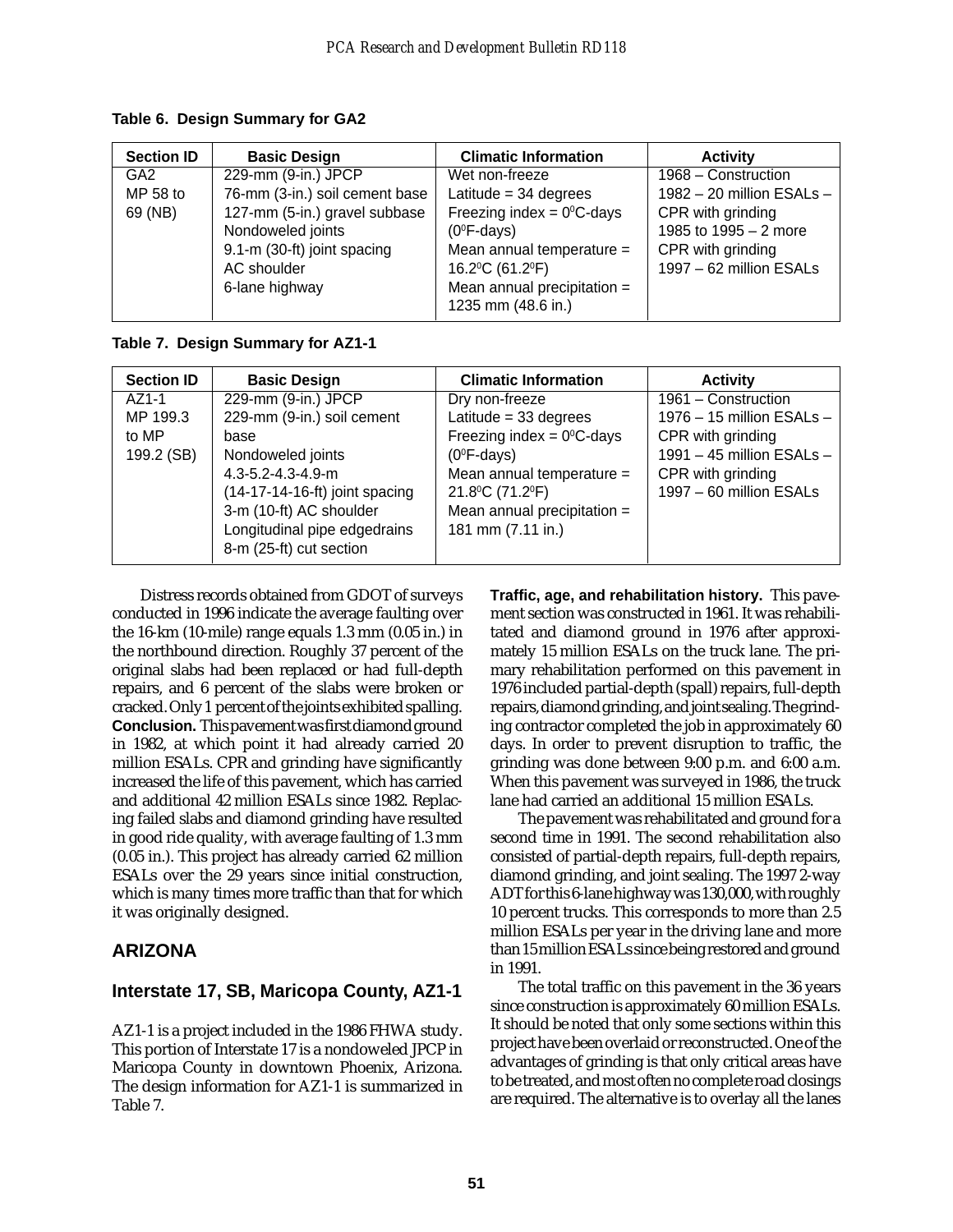| Year constructed             | 1961                        |
|------------------------------|-----------------------------|
| Year ground                  | 1976, 1991                  |
| Faulting, mm (in.)           |                             |
| Average                      | 1.3(0.05)                   |
| Range                        | -0.5 to 3.0 (-0.02 to 0.12) |
| Corner breaks, % slabs       | 0.0                         |
| Transverse cracking, % slabs |                             |
| Low-severity                 | 0.0                         |
| Moderate-severity            | 0.0                         |
| High-severity                | 0.0                         |
| Transverse joint spalling    | Many post- and pre-ground   |
|                              | partial-depth repairs       |
| PSR                          | 3.4                         |

**Table 8. Distress Summary for AZ1-1**

and the shoulder, which is far more expensive, more time-consuming, and also requires increased lane closures. Grinding the pavement also avoided the need to remove and replace the pavement beneath the overpasses to provide sufficient clearance for trucks.

**Pavement condition.** In 1986, 9 years and 15 million ESALs after diamond grinding, this pavement had an average faulting of 0.5 mm (0.02 in.). No other distresses were observed. The distress data for AZ1-1 is summarized in Table 8.

This pavement was rehabilitated and ground for the second time in 1991. In this time, the pavement has faulted to an average value of 1.3 mm (0.05 in.). In a 1997 survey, many longitudinal cracks were observed on this section. Although specific spalls were not observed, this section had partial- and full-depth repairs at roughly one out of every two joints. These have apparently been placed to rehabilitate the spalled joints. Ride quality was fair, with a Present Serviceability Rating (PSR) of 3.4 measured at a speed of 88 km/hr (55 mph). The pavement appears to be in fair to poor condition, and many of the partial-depth repairs are beginning to spall.

**Conclusions.** Diamond grinding with partial- and full-depth repairs was first performed on this section in 1976. This was done again in 1991 to increase the service life of the pavement and provide a smoother ride. This pavement section is scheduled for reconstruction in 1998. The second grinding with partial- and full-depth repairs seems to have added roughly 7 years to the service life of the pavement. The pavement has faulted to only an average value of 1.3 mm (0.05 in.) 6 years after the second grinding. Overall, this pavement has carried approximately 60 million ESALs and has had a service life of more than 36 years, many of which have been added by CPR and grinding. This pavement is a good example of the extension of service life due to CPR and diamond grinding.

## **CALIFORNIA**

## **Interstate 10, EB, San Bernardino County, CA6-1**

CA6-1 is a diamond-ground JPCP section in San Bernardino County, near Fontana. The pavement structure consists of a 203-mm (8-in.) slab on a 76-mm (3 in.) asphalt-treated base with a 4.6-m (15-ft) constant joint spacing. This is the historic project where continuous diamond grinding was used for the first time on a concrete pavement. CA6-1 is also part of historic Route 66 (now designated as I-10). The design information for CA6-1 is summarized in Table 9.

**Traffic, age, and rehabilitation history.** This is a 51 year-old concrete pavement that was constructed in 1946. In 1965, after 9 million ESALs on the truck lane, two lanes in each direction were added on the inside to widen the 4-lane highway to an 8-lane highway. The original truck lane was diamond ground as part of the very first CPR grinding project ever performed. By 1984, the 2-way ADT on this pavement was 84,000; the truck lane had carried more than 19 million ESALs since construction. The pavement was ground for a second time in 1984 and retrofit edgedrains were installed. Fifty-one years since it was constructed, this pavement was ground for the third time in 1997. At that time, the ADT on this freeway was 158,000, which corresponds to more than 2.25 million ESALs per year on the truck lane. The truck lane had carried more than 24 million ESALs since rehabilitation in 1984 and more than 43 million ESALs since construction.

**Pavement condition.** The part of the pavement surveyed was last ground in 1984. Average faulting on this section in 1997 (before grinding) was 2.5 mm (0.10 in.), which varied from 0.0 to 5.3 mm (0.00 to 0.21 in.). This section had low-severity spalling at many of the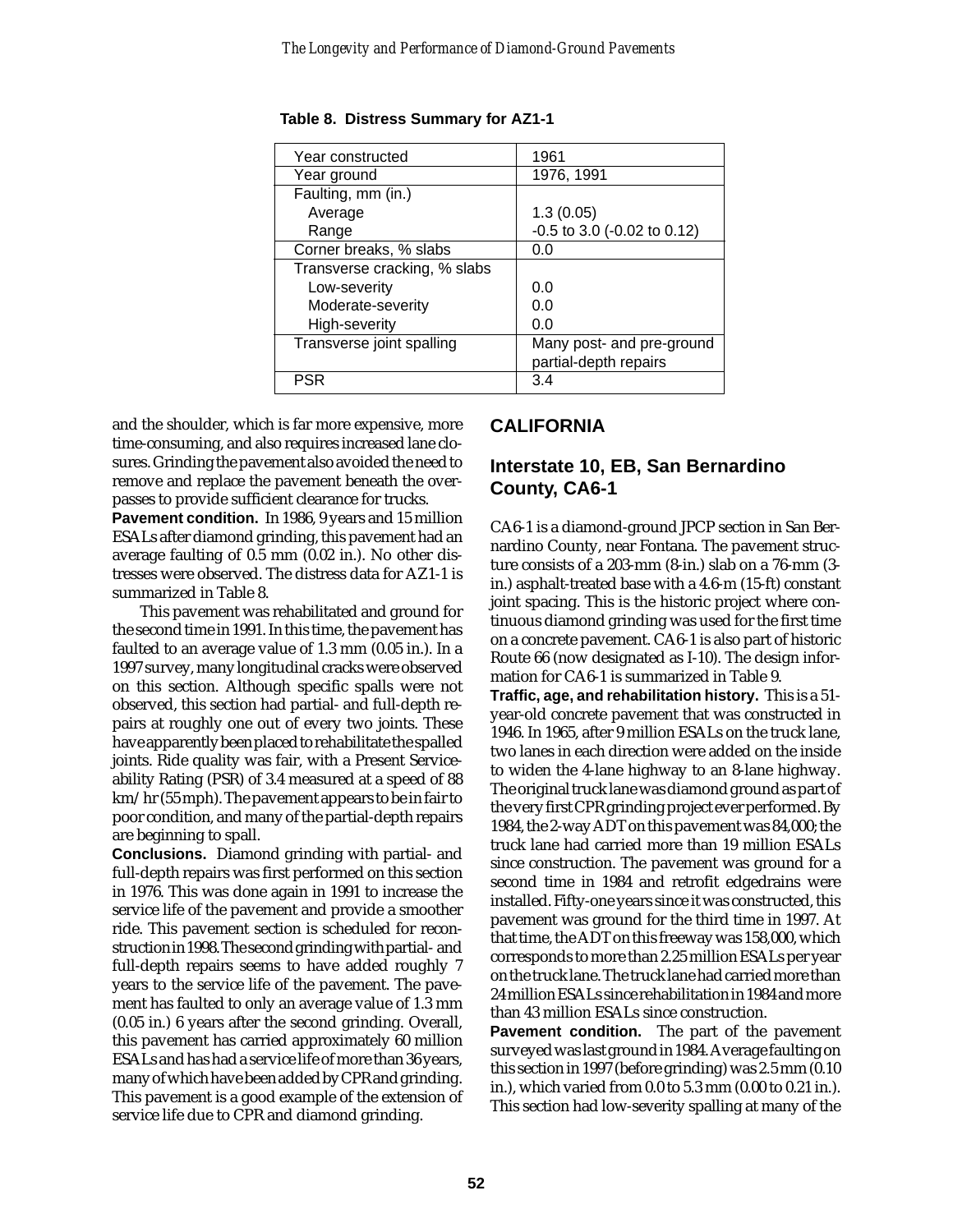| <b>Section ID</b> | <b>Basic Design</b>           | <b>Climatic Information</b>         | <b>Activity</b>           |
|-------------------|-------------------------------|-------------------------------------|---------------------------|
| CA6-1             | 203-mm (8-in.) JPCP           | Dry non-freeze                      | 1946 – Construction       |
| MP 17.4 to        | 76-mm (3-in.) asphalt-treated | Latitude = $34$ degrees             | 1965 - 9 million ESALs -  |
| MP 17.5           | base                          | Freezing index = $0^{\circ}$ C-days | CPR with grinding         |
| (EB)              | Nondoweled joints             | $(0^{\circ}$ F-days)                | 1984 - 19 million ESALs - |
|                   | 4.6-m (15-ft) joint spacing   | Mean annual temperature =           | CPR with grinding         |
|                   | 3-m (10-ft) AC shoulder       | 19.0°C (66.2°F)                     | 1997 - 43 million ESALs - |
|                   | Longitudinal pipe edgedrains  | Mean annual precipitation =         | CPR with grinding         |
|                   | Retrofitted in 1984           | 397 mm (15.63 in.)                  |                           |

**Table 9. Design Summary for CA6-1**

|  | Table 10. Distress Summary for CA6-1 |  |  |  |
|--|--------------------------------------|--|--|--|
|--|--------------------------------------|--|--|--|

| Year constructed                    | 1946                      |
|-------------------------------------|---------------------------|
| Year ground                         | 1965, 1984                |
| Faulting, mm (in.)                  |                           |
| Average                             | 2.5(0.10)                 |
| Range                               | 0.0 to 5.3 (0.00 to 0.21) |
| Corner breaks, % slabs              | 0.0                       |
| Transverse cracking, % slabs        |                           |
| Low-severity                        | 88.2                      |
| Moderate-severity                   | 0.0                       |
| High-severity                       | 0.0                       |
| Transverse joint spalling, % joints |                           |
| Low-severity                        | 41.2                      |
| Moderate-severity                   | 0.0                       |
| High-severity                       | 0.0                       |

joints, and most of the slabs exhibited low-severity transverse cracking. The distress summary for this project is shown in Table 10.

**Conclusions.** CA6-1 is an excellent showcase of the endurance and durability of concrete pavements and the effectiveness of CPR with diamond grinding. In 1997, this section had low-severity cracks on almost every slab and spalling at many joints. However, 14 years after the second grinding, this nondoweled 203 mm (8-in.) JPCP had average faulting of only 2.5 mm (0.10 in.) after 24 million ESALs. To date, CA6-1 has carried in excess of 43 million ESALs since construction and more than 34 million ESALs since it was first ground in 1965. The 1997 rehabilitation provided further extension of service life for this 51-year-old pavement. Ride quality on the newly ground pavement was very good.

## **MINNESOTA**

## **Trunk Highway 10, EB and WB, Elk River, MN1-1 and MN1-2**

MN1 and MN2 are also projects included in the 1986 FHWA study and were surveyed in 1985. This portion of TH10 is a nondoweled JPCP located near Elk River in Sherburne County, approximately 40 km (25 mi) northwest of Minneapolis. The design information for MN1-1 and MN1-2 is summarized in Table 11.

**Traffic, age, and rehabilitation history.** This pavement, constructed in 1946, was rehabilitated and diamond ground in 1982. The rehabilitation consisted of diamond grinding and joint sealing in the eastbound truck lane and grinding, joint sealing, and edge support installation in the westbound truck lane. This project had been subjected to relatively low levels of traffic, with ADT of 11,500 and 10 percent trucks. In 1982, this pavement had carried 2.7 million ESALs in the truck lane. When this pavement was surveyed for the FHWA study in 1985, it had carried an additional 900,000 ESALs since rehabilitation. In 1997, the truck lanes had carried approximately 2.5 million ESALs since rehabilitation and 5.2 million ESALs since construction.

**Pavement condition.** Approximately 3 years and 900,000 ESALs since grinding, MN1-1 and MN1-2 had average faulting of 1.3 mm (0.05 in.) and 1.8 mm (0.07 in.), respectively. Twenty-three percent of the slabs in MN1-1 and 36 percent of the slabs in MN1-2 had transverse cracks. Longitudinal cracking for MN1-1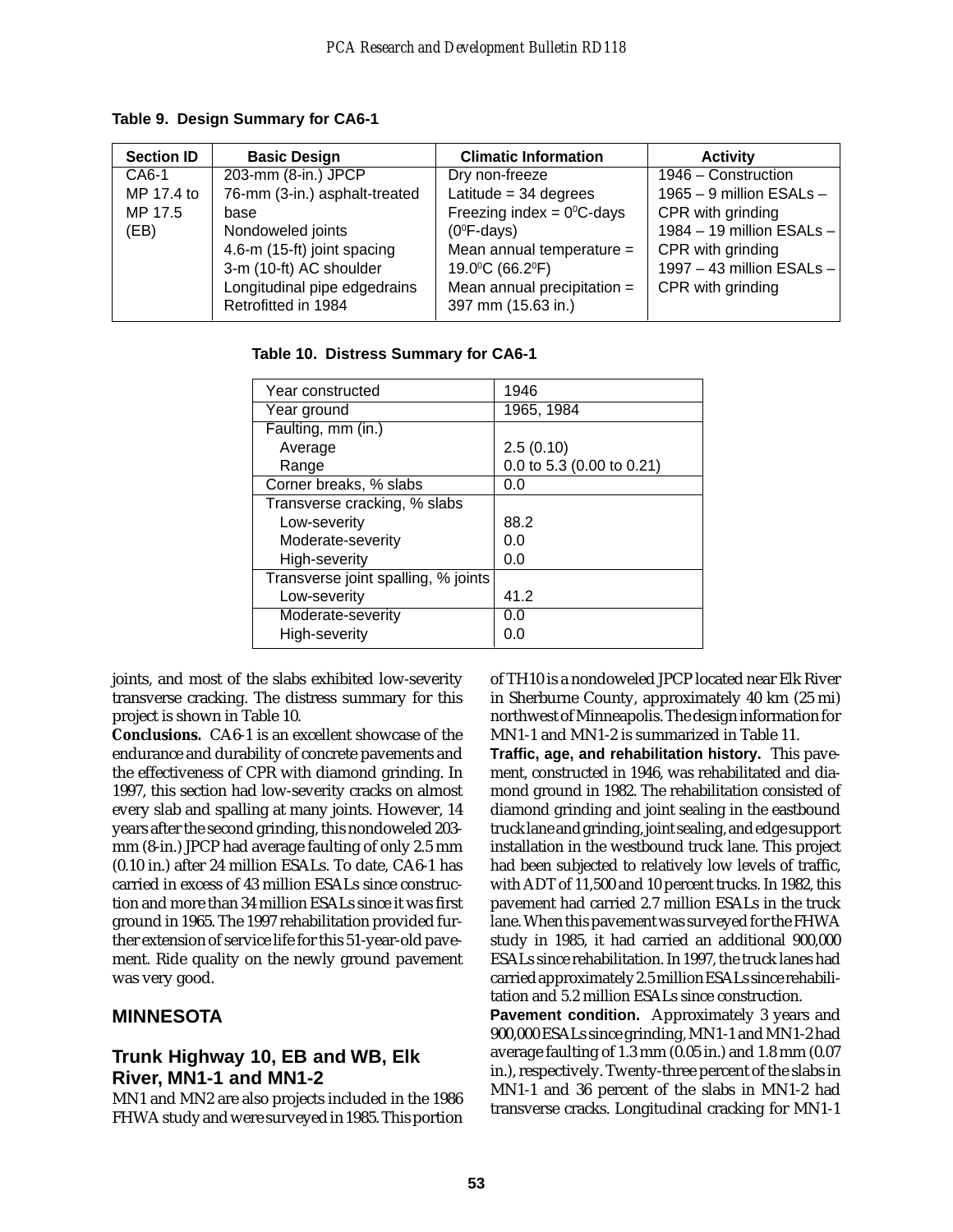#### **Table 11. Design Summary for MN1-1 and MN1-2**

| <b>Section ID</b> | <b>Basic Design</b>          | <b>Climatic Information</b>        | <b>Activity</b>            |
|-------------------|------------------------------|------------------------------------|----------------------------|
| <b>MN1-1</b>      | 203-mm (8-in.) JPCP          | Wet freeze                         | 1946 - Construction        |
| MP 208.0          | 76-mm (3-in.) aggregate base | Latitude = $45$ degrees            | 1982 – 2.7 million ESALs – |
| to MP             | Nondoweled joints            | Freezing index $=$                 | CPR with grinding          |
| 208.1 (EB)        | 4.6-m (15-ft) joint spacing  | 972°C-days (1750°F-days)           | 1997 - 5.2 million ESALs   |
| MN1-2             | 3-m (10-ft) AC shoulder for  | Mean annual temperature =          |                            |
| MP 205.5          | MN1-1                        | 6.4 $\degree$ C (43.6 $\degree$ F) |                            |
| to MP             | 0.5-m (1.5-ft) PCC edge      | Mean annual precipitation $=$      |                            |
| 205.4 (WB)        | support $+ 2.4$ -m (8-ft) AC | 716 mm (28.20 in.)                 |                            |
|                   | shoulder for MN1-2           |                                    |                            |

| Table 12. Distress Summary for MN1-1 and MN1-2 |  |  |  |
|------------------------------------------------|--|--|--|
|------------------------------------------------|--|--|--|

|                              | <b>MN1-1</b>              | MN1-2                     |
|------------------------------|---------------------------|---------------------------|
| Year constructed             | 1946                      | 1946                      |
| Year ground                  | 1982                      | 1982                      |
| Faulting, mm (in.)           |                           |                           |
| Average                      | 1.8(0.07)                 | 1.8(0.07)                 |
| Range                        | 0.5 to 3.3 (0.02 to 0.13) | 0.3 to 3.3 (0.01 to 0.13) |
| Corner breaks, % slabs       | 0.0                       | 0.0                       |
| Transverse cracking, % slabs |                           |                           |
| Low-severity                 | 0.0                       | 0.0                       |
| Moderate-severity            | 54.0                      | 27.0                      |
| High-severity                | 3.0                       | 3.0                       |
| Transverse joint spalling, % |                           |                           |
| joints                       | 0.0                       | 0.0                       |
| Low-severity                 | 0.0                       | 0.0                       |
| Moderate-severity            | 0.0                       | 0.0                       |
| High-severity                |                           |                           |
| <b>PSR</b>                   | 3.30                      | 3.35                      |

and MN1-2 was 14 percent and 23 percent, respectively, and many of these cracks may have existed prior to rehabilitation. The higher cracking and faulting in MN1-2 suggest differential directional distribution of traffic. Note that only MN1-2 was retrofitted with 0.45-m (1.5-ft) PCC edge support in 1982.

In 1985, two replicate sections were surveyed for MN1-1. One of these two sections had been overlaid. The surviving section had average faulting of 1.8 mm (0.07 in.), 57 percent of the slabs had transverse cracks, and 57 percent of the slabs had longitudinal cracks. Two replicate sections on MN1-2 were also surveyed in 1985 for the FHWA study. Both of these sections were still surviving; however, because of geometric constraints (side streets and traffic sight distance), a different section within the same project was surveyed. The section surveyed in the westbound direction with the retrofitted edge support had average faulting of 1.8 mm (0.07 in.), 30 percent of the slabs had transverse cracks, and none of the slabs had longitudinal cracks. The distress data for MN1-1 and MN1-2 are summarized in Table 12.

**Conclusion.** This is an example of a low-volume rural highway that has lasted more than 50 years since construction and more than 15 years since rehabilitation. Concrete pavements and rehabilitation with diamond grinding are as useful and effective on lowvolume roadways as on high-volume roadways. Other examples of 40+-year-old diamond ground pavements in Minnesota include TH10 near Wadena and TH23 in St. Cloud. TH10 is a rural low-volume two-way roadway near Wadena, constructed in 1948 and diamond ground in 1985. The diamond-ground TH23 section in St. Cloud is in an urban area with a high volume of passenger cars and low truck traffic. This project was constructed in 1958 and diamond ground in 1982.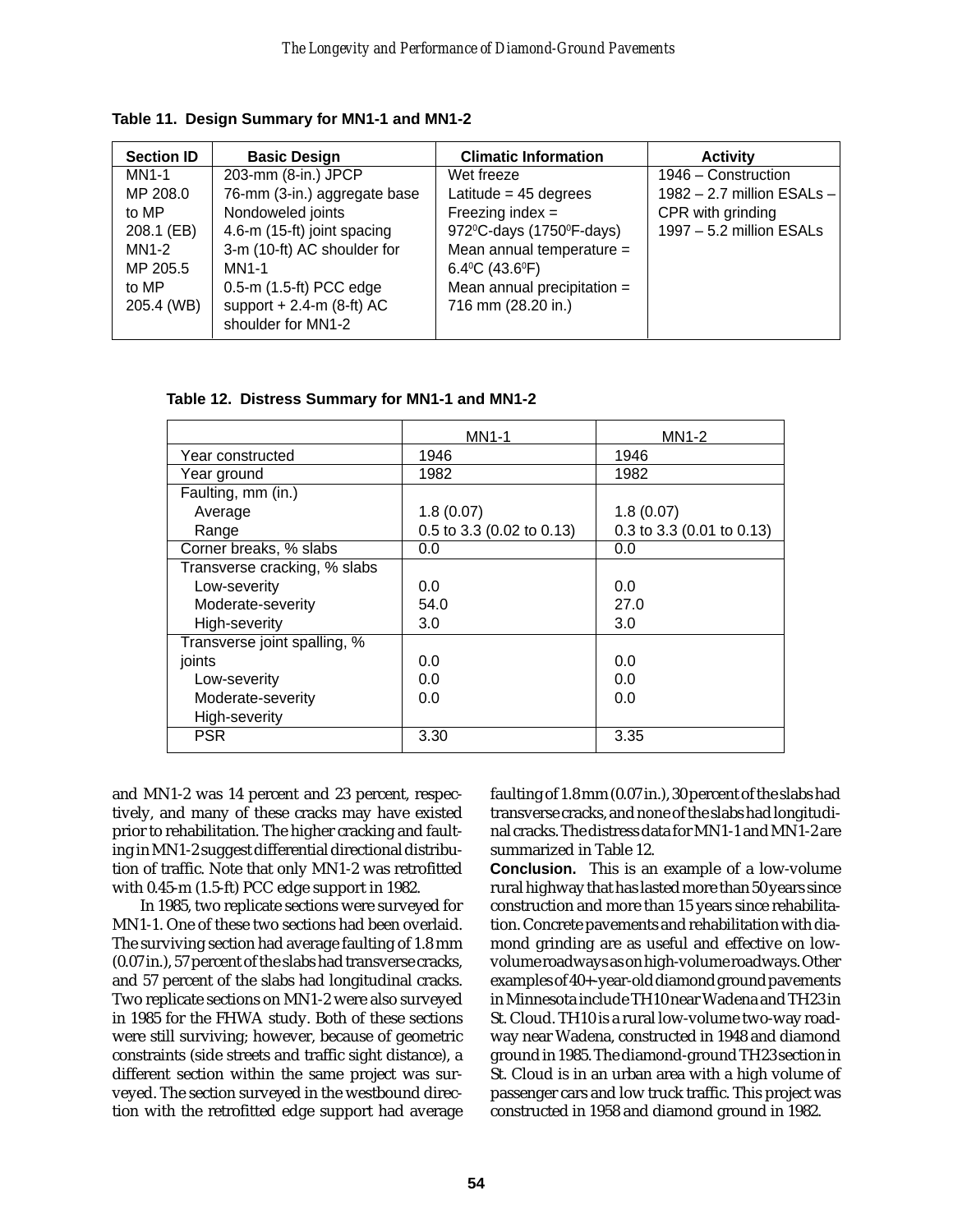## **SOUTH CAROLINA**

## **Interstate 85, NB, Anderson, SC1-1**

SC1 is also a project that was included in the 1986 FHWA study and was surveyed in 1985. This portion of I-85 in Anderson County is approximately 50 km (30 miles) from the Georgia border. The pavement is a nondoweled JPCP placed on a permeable asphalttreated base and a soil cement subbase. The design information for SC1-1 is summarized in Table 13.

**Traffic, age, and rehabilitation history.** This project was constructed in 1963. The first major rehabilitation on this pavement was performed in 1977 after 12 million ESALs in the truck lane. The 1977 rehabilitation of this project consisted of full-depth repairs, joint undersealing, diamond grinding, and joint resealing. Some parts of the project were also retrofitted with edgedrains. When this pavement was surveyed in 1985, it had carried 11 million ESALs since rehabilitation. In 1991, this project was rehabilitated again with full-depth repairs and was diamond ground for the second time to eliminate faulting. The ADT in 1997 was 26,000, with roughly 48 percent heavy trucks. This represents more than 2 million ESALs per year in the truck lane and more than 12 million ESALs since the 1991 rehabilitation. In 1997, the truck lane had carried more than 43 million ESALs since construction.

**Pavement condition.** This pavement was severely distressed in 1985, with average faulting values for the two replicate sections being 4.6 mm (0.18 in.) and 8.4 mm (0.33 in.), respectively. Roughly 29 percent of the slabs exhibited transverse cracking. The ride quality was very poor, with a PSR of 2.5.

In 1997, the average faulting at SC1-1a and SC1-1b was 3.8 mm (0.15 in.) and 4.8 mm (0.19 in.), respectively. The slabs at SC1-1b had been saw-cut at the

|  |  | Table 13. Design Summary for SC1-1 |  |  |
|--|--|------------------------------------|--|--|
|--|--|------------------------------------|--|--|

| <b>Basic Design</b>         | <b>Climatic Information</b>         | <b>Activity</b>           |
|-----------------------------|-------------------------------------|---------------------------|
| 229-mm (9-in.) JPCP         | Wet non-freeze                      | 1963 – Construction       |
| 102-mm (4-in.) permeable    | Latitude = $35$ degrees             | 1977 – 12 million ESALs – |
| asphalt-treated base        | Freezing index = $0^{\circ}$ C-days | CPR with grinding         |
| 203-mm (8-in.) soil cement  | $(0^{\circ}$ F-days)                | 1991 - 31 million ESALs - |
| Nondoweled joints           | Mean annual temperature =           | CPR with grinding         |
| 7.6-m (25-ft) joint spacing | 16.3°C (61.3°F)                     | 1997 - 43 million ESALs   |
| 3-m (10-ft) AC shoulder     | Mean annual precipitation $=$       |                           |
|                             | 1306 mm (51.40 in.)                 |                           |
|                             |                                     |                           |

|  |  | Table 14. Distress Summary for SC1-1a and SC1-1b |  |  |
|--|--|--------------------------------------------------|--|--|
|--|--|--------------------------------------------------|--|--|

|                              | $SC1-1a$                  | $SC1-1b$                   |
|------------------------------|---------------------------|----------------------------|
| Year constructed             | 1963                      | 1963                       |
| Year ground                  | 1977, 1991                | 1977, 1991                 |
| Faulting, mm (in.)           |                           |                            |
| Average                      | 3.8(0.15)                 | 4.8(0.19)                  |
| Range                        | 0.0 to 9.1 (0.00 to 0.36) | 0.0 to 11.9 (0.00 to 0.47) |
| Corner breaks, % slabs       | 8.7                       | 0.0                        |
| Transverse cracking, % slabs |                           |                            |
| Low-severity                 | 0.0                       | 0.0                        |
| Moderate-severity            | 4.3                       | 0.0                        |
| High-severity                | 26.1                      | 13.6                       |
| Transverse joint spalling, % |                           |                            |
| joints                       |                           |                            |
| Low-severity                 | 0.0                       | 0.0                        |
| Moderate-severity            | 0.0                       | 0.0                        |
| High-severity                | 0.0                       | 0.0                        |
| <b>PSR</b>                   | 3.75                      | 3.45                       |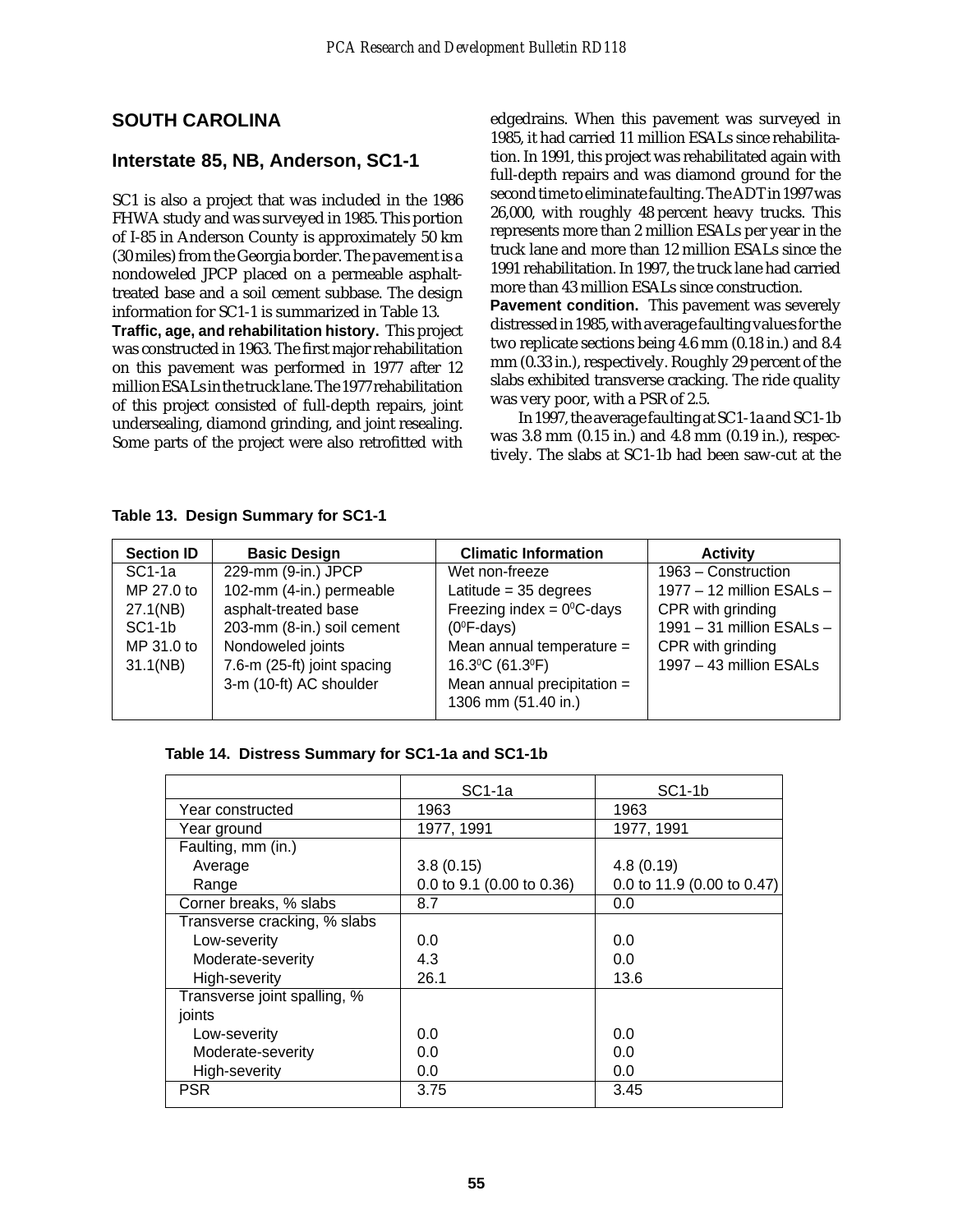|  | Table 15. Characteristics of Pavement Section 1 in Brussels Before and After Diamond Grinding |
|--|-----------------------------------------------------------------------------------------------|
|--|-----------------------------------------------------------------------------------------------|

|                  | <b>Before</b> | After         | <b>Note</b>             |
|------------------|---------------|---------------|-------------------------|
| APL (evenness)   |               |               |                         |
| 10 <sub>m</sub>  | 163           | 66            |                         |
| 2.5 <sub>m</sub> | 75            | 24            |                         |
| Friction         | $0.56 - 0.61$ | $0.89 - 0.90$ | Side Force Coefficients |
| Noise            | 99.4 dB(A)    | 94.8 dB(A)    | (unknown speed)         |

|  | Table 16. Characteristics of Pavement Section 2 in Brussels Before and After Diamond Grinding |  |  |  |  |  |  |  |  |  |  |
|--|-----------------------------------------------------------------------------------------------|--|--|--|--|--|--|--|--|--|--|
|--|-----------------------------------------------------------------------------------------------|--|--|--|--|--|--|--|--|--|--|

| <b>Before</b>                                         | After         | <b>Note</b>             |
|-------------------------------------------------------|---------------|-------------------------|
|                                                       |               |                         |
| 179                                                   | 107           |                         |
| 77                                                    | 37            |                         |
| $0.56 - 0.61$                                         | $0.87 - 0.91$ | Side Force Coefficients |
|                                                       |               | (unknown speed)         |
| 99.4 dB(A)                                            | 94.8 dB(A)    |                         |
| APL (evenness)<br>10 <sub>m</sub><br>2.5 <sub>m</sub> |               |                         |

**Table 17. Friction and Noise Characteristics for Bekkevoort Pavement Section Diamond Ground to 75 Percent of Transverse Groove Depth**

|          | <b>Before</b> | After    | <b>Note</b>             |
|----------|---------------|----------|-------------------------|
| Friction | ۰             |          | Side Force Coefficients |
|          |               |          | (unknown speed)         |
| Noise    | 101 $dB(A)$   | 94 dB(A) |                         |

**Table 18. Friction and Noise Characteristics for Bekkevoort Pavement Section Diamond Ground to 50 Percent of Transverse Groove Depth**

| <b>Before</b> | After    | <b>Note</b>             |
|---------------|----------|-------------------------|
| 0.63          | 0.98     | Side Force Coefficients |
|               |          | (unknown speed)         |
| 102 $dB(A)$   | 94 dB(A) |                         |
|               |          |                         |

center of the slab, presumably to decrease transverse cracking. Although none of the joints had any spalling, there was visible seal damage at roughly 20 percent of the transverse joints. Many of the original transverse cracks had been repaired when the pavement was rehabilitated in 1991. Thirty percent of the slabs in SC1-1a and 13 percent of the slabs in SC1-1b had medium- to high-severity transverse cracks. The ride quality was fair to good, with PSR of 3.75 and 3.45 for SC1-1a and SC1-1b, respectively. The southbound portion of this project had less faulting, repairs, and distresses than the northbound portion, the direction in which the survey was conducted. The distress data for SC1-1 are summarized in Table 14.

**Conclusion.** This is a good example of a section that was diamond ground for a second time to extend service life. CPR was first performed on this pavement in 1977, after 12 million ESALs in the truck lane. When this project was surveyed in 1985, after an additional 11 million ESALs, it had severe faulting, many transverse cracks, and a very poor ride. This pavement was rehabilitated in 1991 with full-depth repairs and diamond grinding, resulting in a second extension of life. This project is scheduled for reconstruction in 1998, 35 years after initial construction, at which point the pavement would have carried 30 million ESALs since the first grind, 12 million ESALs since the second grind, and more than 43 million ESALs since initial construction.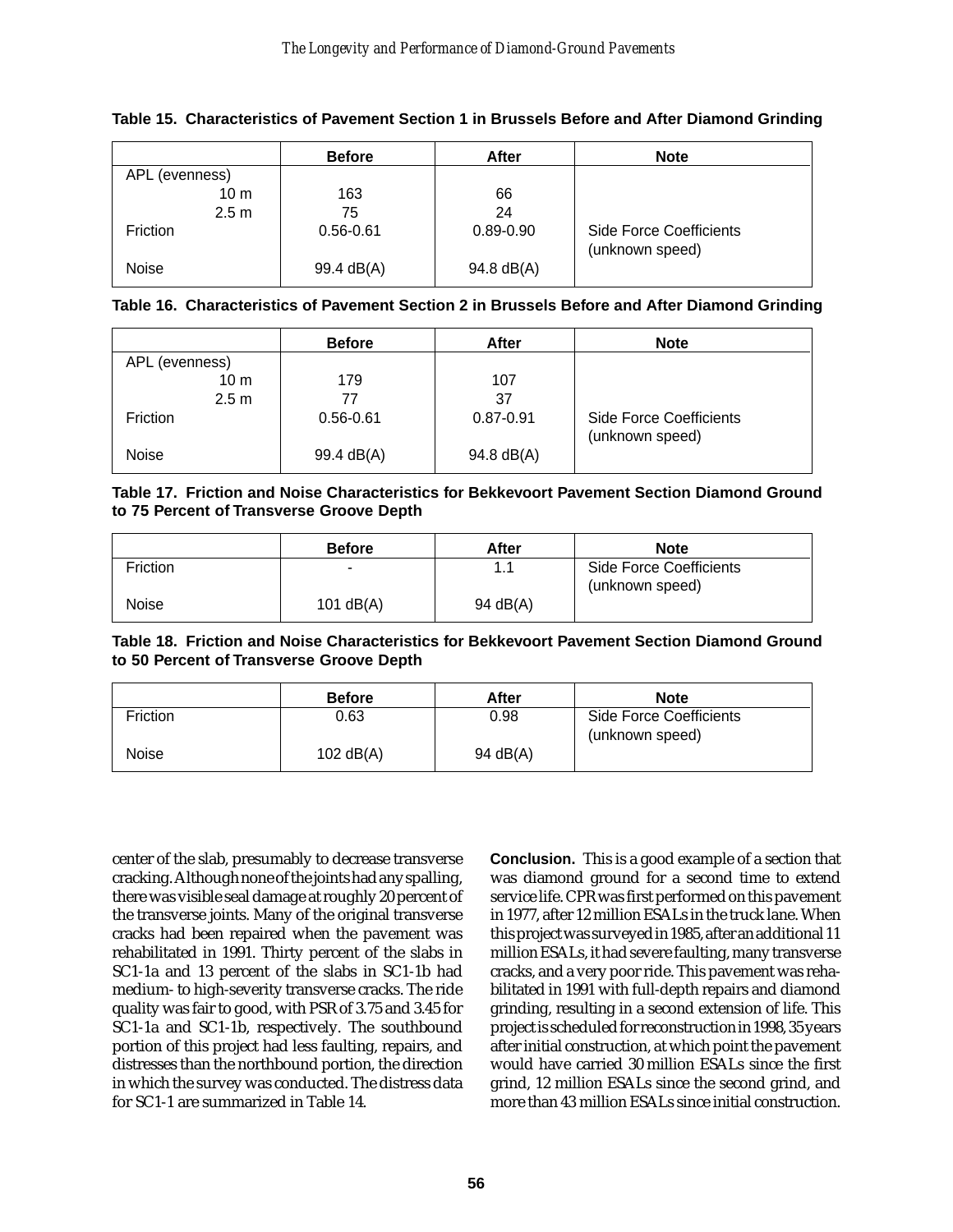|                           | <b>Before</b> | After | <b>Note</b>                    |
|---------------------------|---------------|-------|--------------------------------|
| Direction Liège           |               |       | Side Force Coefficients at 50  |
| Slow lane                 | 0.54          | 0.98  | km/hr (31 mph) and 20°C (68°F) |
| central lane              | 0.58          | 1.04  | Yaw angle-20 degrees           |
| fast lane                 | 0.70          | 1.00  | PIARC smooth tire              |
| <b>Direction Brussels</b> |               |       | Side Force Coefficients at 50  |
| slow lane                 | 0.54          | 0.84  | km/hr (31 mph) and 20°C (68°F) |
| central lane              | 0.64          | 1.01  | Yaw angle-20 degrees           |
| fast lane                 | 0.72          | 1.04  | PIARC smooth tire              |

#### **Table 19. Friction Characteristics Before and After Diamond Grinding on E40 in Bierbeek**

# **BELGIUM (EUROPE)**

## **Brussels (A12)**

Two test sections were prepared in 1990 with different texture depths. Tables 15 and 16 summarize the measurements carried out before and after grinding on these sections. Both roughness and noise decreased greatly while friction increased.

# **Bekkevoort (A2)**

The pavement had been previously grooved in the transverse direction. In 1991, the existing grooves were ground away for 75 percent of the groove depth in one test section and for 50 percent of the groove depth in the other test section. Tables 17 and 18 summarize the friction and noise measurements before and after grinding for the two sections. Noise level decreased greatly after diamond grinding.

# **Bierbeek (E40)**

This pavement had been transversely grooved previously. These grooves were completely ground off when this pavement section was diamond ground around 1992. Table 19 shows friction characteristics measured before and after diamond grinding (Caesteker and Heleven 1993). The Belgium experience shows significant improvements in both ride quality and side force friction numbers immediately after diamond grinding. However, no time history data for these sections are available. Significant reduction in noise was also documented.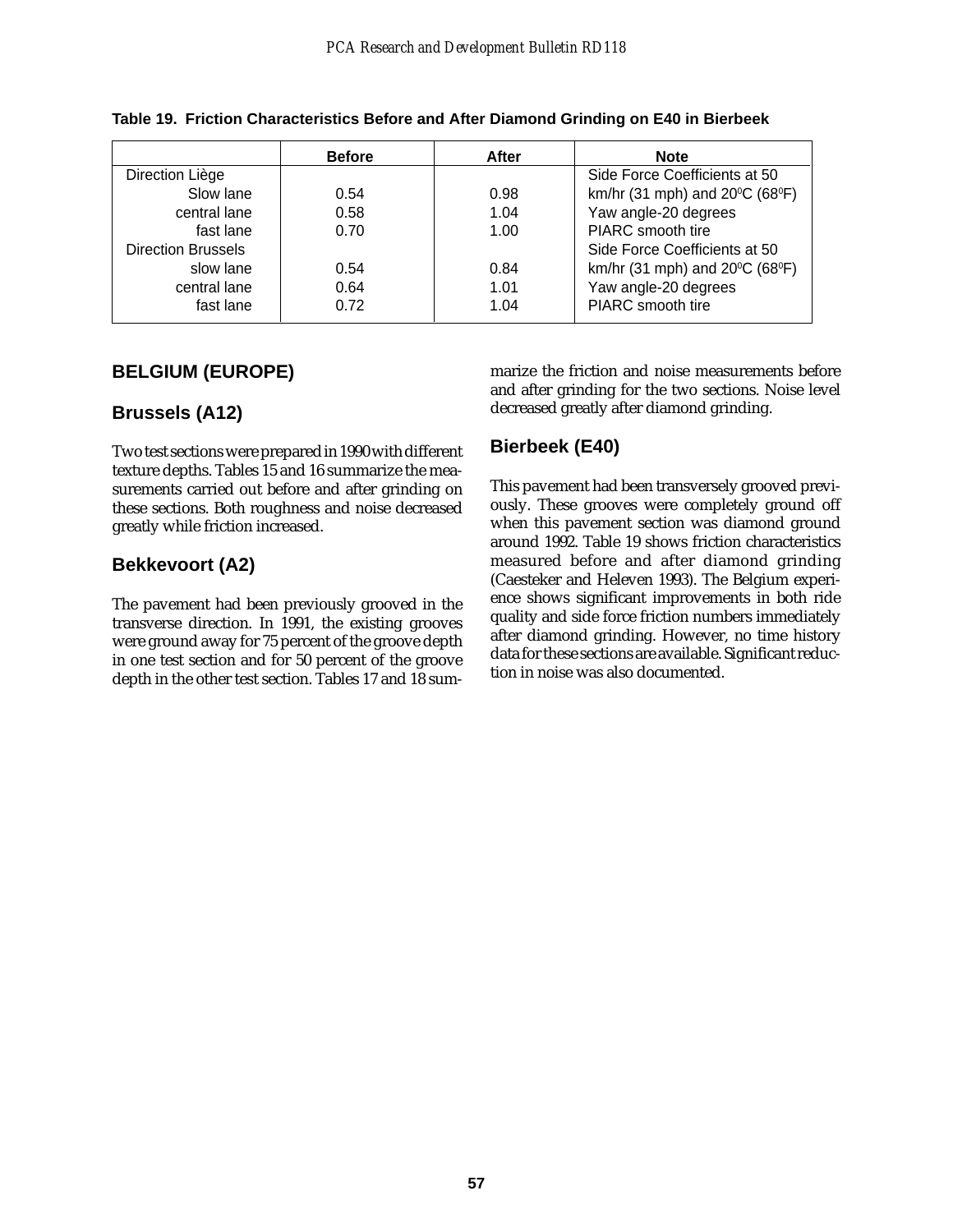*The Longevity and Performance of Diamond-Ground Pavements*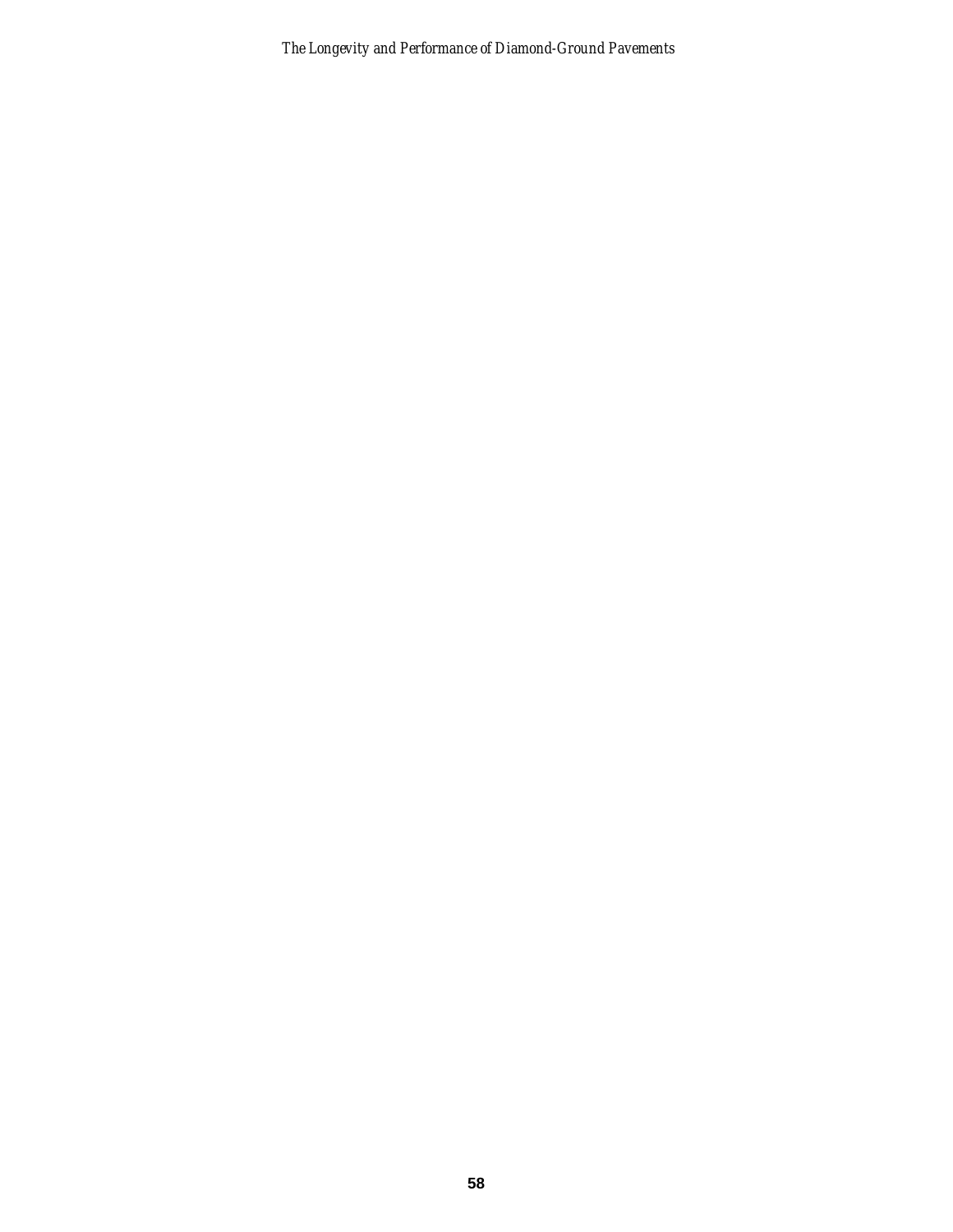## CHAPTER 4 **Guidelines**

#### **NEED FOR GRINDING**

Diamond grinding is a viable option for the following distress types:

- Removal of transverse joint and crack faulting.
- Smoothing out built-in or construction roughness.
- Texturing of a polished concrete surface exhibiting inadequate macrotexture.
- Removal of wheelpath rutting caused by studded tire wear.
- Reducing noise level caused by tire-pavement interaction.
- Removal of permanent upward slab warping at joints.
- Improvement of transverse slope to improve surface drainage.

#### **Removal of Transverse Faulting**

The most common use of diamond grinding is to improve pavement ride quality through the removal of faulting. A typical vehicle operator can discern faulting of 5.1 mm (0.2 in.) and feels a level of discomfort as faulting approaches 6.4 mm (0.25 in.)(ACPA 1990). Grinding should be conducted prior to reaching these critical levels of vehicle ride discomfort.

Several approaches have been used to quantify a ride quality performance threshold to indicate the most beneficial time to perform diamond grinding. The present serviceability index (PSI) of a pavement, used in the American Association of State Highway and Transportation Officials (AASHTO) design approach, is typically used as a trigger for restoration work (AASHTO 1993). Roughness measurements using pavement profile data can also be used to set trigger values for diamond grinding projects. A faulting index, similar to that developed by Georgia, or average faulting data can be useful in establishing threshold values for diamond grinding (Snyder et al. 1989). The following guidelines are recommended to determine the need for diamond grinding to remove joint and crack faulting (ACPA 1997):

- If the PSR drops within a range of 3.4 to 3.8, a thorough evaluation of the cause of this loss in serviceability should be conducted. After addressing any functional deficiencies, diamond grinding should be conducted to restore the serviceability to a higher level. The following trigger values can be used to determine need for grinding:
	- High traffic volume  $(ADT > 10,000) PSR = 3.8$ ,  $IRI = 1.0$  m/km (63 in./mi)
	- Medium traffic volume  $(3,000 < ADT < 10,000)$   $PSR = 3.6$ , IRI = 1.2 m/km (76 in./mi)
	- Low traffic volume  $(ADT < 3,000) PSR = 3.4$ , IRI  $= 1.4$  m/km (89 in./mi)
- Grinding should be conducted before faulting reaches critical levels. Such levels are dependent upon many factors. For example, less faulting is tolerable for pavements with short joint spacing. Highway agencies should establish threshold values of faulting for various pavement configurations.

The faulting index developed by Georgia has been proven a reliable indicator for scheduled diamond grinding. Each faulting index value of 5 represents 0.8 mm (1/32 in.) of faulting (ACPA 1990). For example, a faulting index of 25 represents an average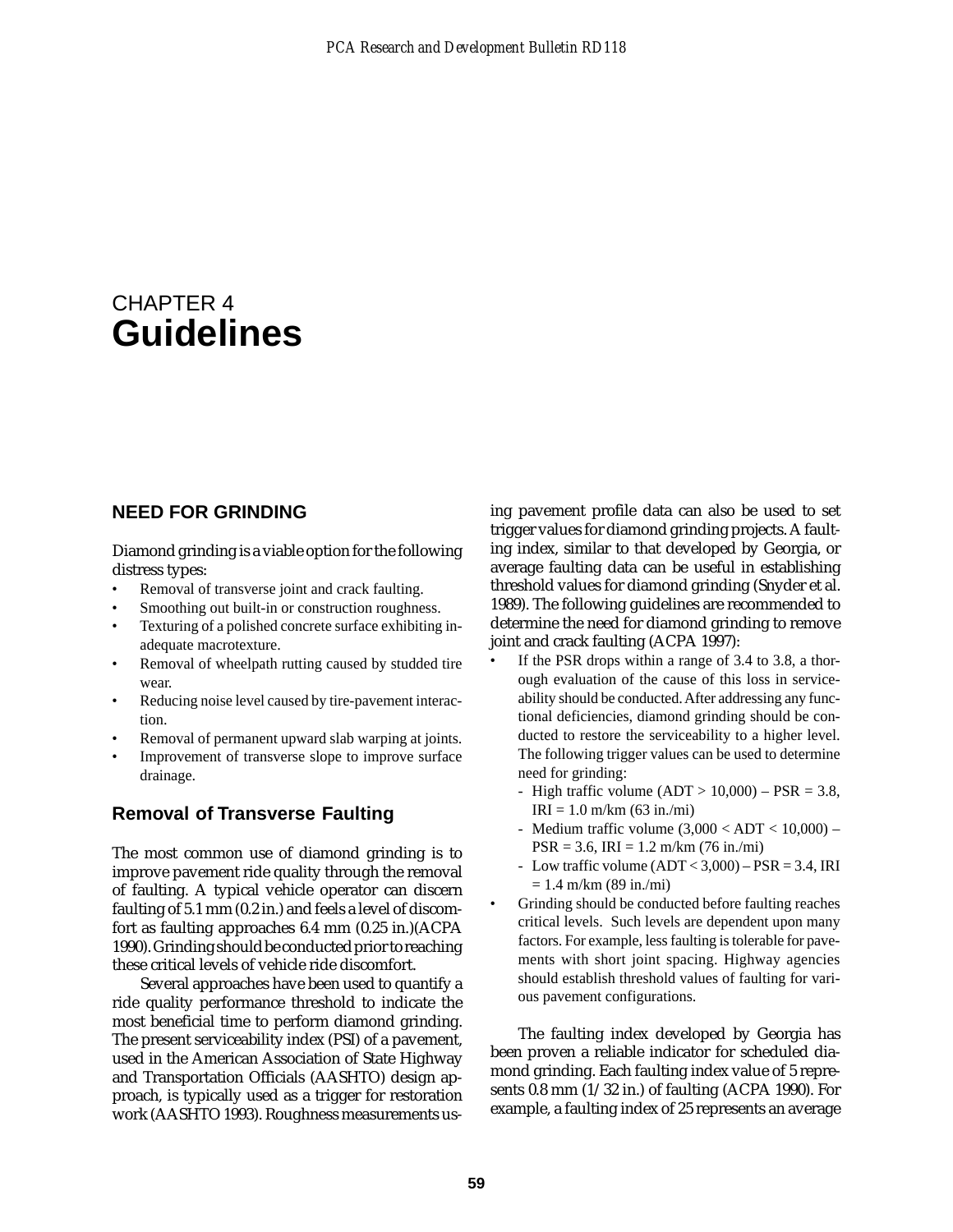fault of 4.0 mm (5/32 in.), as shown in Table 20. The representative numbers of joints that need to be measured to accurately characterize the degree of faulting are shown in Table 21. The average of all fault measurements is used to develop a faulting index value. Diamond grinding is performed at a faulting index of 15 based on the average fault measurements. At a faulting index of 15, which represents average faulting of 2.4 mm (3/32 in.), typically some joints are faulted to the critical level of a  $6.4$  mm  $(1/4$  in.). Most of the joints were spaced at 9.1 m (30 ft). Shorter joint spacing would have a lower criterion.

#### **Removal of Wheelpath Rutting Caused by Studded Tire Wear**

Studded tires and tire chains, typically used in northern and mountainous areas with high snowfall, can wear down the surface of a concrete pavement. This rutting increases the depth of water in the wheelpaths during rainy weather, thereby creating more hazardous conditions that involve larger splash volume and a greater possibility of hydroplaning. The severity of studded tire wear is a function of the hardness of the mortar and the coarse aggregate used in the concrete (ACPA 1990).

In flexible pavements, 12.7 mm (0.5 in.) is considered a tolerable amount of rutting. The same criterion can be used as a trigger value to consider diamond grinding on concrete pavements that have rutted due to studded tire wear. Diamond grinding removes wheelpath ruts caused by studded tires, improves drainage in wet weather by eliminating pooling of water in the ruts, and reduces the possibility of hydroplaning. Removal of ruts also reduces splash volume, thereby creating safer driving conditions. The longitudinal direction of grooves in a diamond-ground pavement also enhances braking and vehicle directional stability, particularly on highway curves. The alternative to diamond grinding is an overlay. An overlay may be the appropriate choice if the existing pavement is structurally deficient. On structurally sound pavements, the overlay option will likely be less economical.

In Sweden, where extensive use of studded tires is common during winters, the increase in surface texture measured using sand-patch tests and surface friction as measured using the SAAB friction tester at 70 km/hr (44 mph) was short-lived. However, the smoothness and rut reduction convinced Sweden to construct new PCC pavements 10 to 20 mm (0.4 to 0.8 in.) thicker to allow for future grinding (Hultqvist and Carlsson 1994).

#### **Texturing of Polished Concrete Surface**

Pavement skid resistance is improved through diamond grinding by increasing the macrotexture of the

| <b>Faulting Index</b> | <b>Comments</b>   |
|-----------------------|-------------------|
| 5                     | No roughness      |
| 10                    | Minor faulting    |
| 15                    | Grinding project  |
| 20                    | Expedite project  |
| 25                    |                   |
| 30                    | Discomfort begins |
| 35                    |                   |
| 40                    | Grind immediately |
|                       |                   |

#### **Table 20. Faulting Index**

**Table 21. Recommended Number of Fault Measurements Needed (ACPA 1990)**

| Joint Spacing, m (ft)  | <b>Measure</b><br><b>Cracks</b> | <b>Measurement</b><br><b>Interval</b> | No. of Fault Measurements per<br>lane-km (lane-mile) |
|------------------------|---------------------------------|---------------------------------------|------------------------------------------------------|
| $<$ 3.65 ( $<$ 12)     | No                              | every 9th joint                       | $>32$ ( $>50$ )                                      |
| $3.65 - 4.57(12 - 15)$ | No                              | every 7th joint                       | $32-40(50-63)$                                       |
| $4.57 - 6.10(15 - 20)$ | No                              | every 5th joint                       | $33-44(53-70)$                                       |
| $6.10 - 9.14(20 - 30)$ | Yes                             | every 4th joint                       | 28-42 (44-66)*                                       |
| $>9.14$ ( $>30$ )      | Yes                             | every 4th joint                       | $>19$ ( $>30$ )*                                     |

\* Include transverse cracks with joint fault measurements.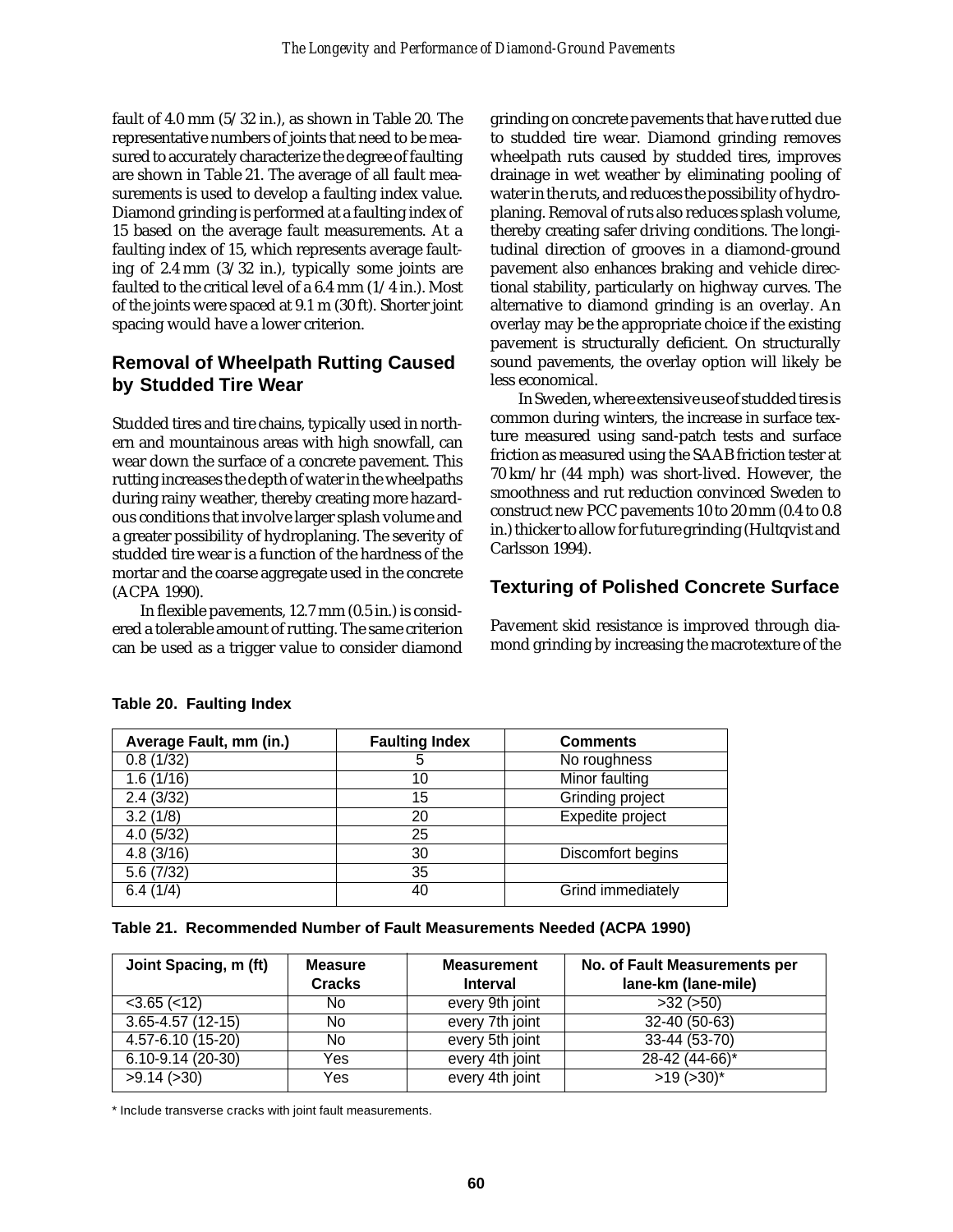concrete surface. The increased macrotexture initially provides high skid numbers that decrease quickly over the first few years. However, adequate macrotexture is typically maintained for 8 years in freeze climatic regions and 12 years in non-freeze climatic regions. Spacing of diamond saw blades could be changed to offset the higher rate of wear of aggregates that are susceptible to polishing.

The relative benefits of increased macrotexture and friction are greater for pavements that exhibit very poor surface texture and skid characteristics. The increased macrotexture of the pavement surface provides for improved drainage of water at the tire– pavement interface, especially with the use of worn tires, thus reducing the potential for wet weather accidents. Pavements with polished concrete surface also have poor cornering friction characteristics. Diamond grinding improves cornering friction numbers, providing directional stability by tire tread–pavement groove interlock. Although aggregates susceptible to polishing may exhibit a high rate of wear of macrotexture after grinding, the tire tread–pavement groove interlock can still be expected to maintain higher cornering friction numbers and, consequently, greater directional stability than a polished nonground pavement surface.

#### **Removal of Slab Warping**

In very dry climates, slabs can get permanently warped at the joints. Long joint spacing and stiff base support result in curled slabs that are higher at the panel ends (joints) than midpanel, resulting in a bumpy ride. Diamond grinding can be used to restore smoothness and level off the surface of a warped pavement. As in the case of faulted pavements, roughness measurements using pavement profile data can be used to set trigger values. The difference in elevation between the center of the slab and joints can also be used.

#### **Improvement of Transverse Slope**

Good surface drainage is required to minimize the infiltration of surface water into the pavement. All tangent sections of highways usually have a transverse slope to facilitate surface drainage of water. Typical transverse slopes for newly constructed pavements range from 1.5 to 3 percent, which corresponds to 15 to 30 mm/m (3/16 to 3/8 in./ft) (Huang 1993). Minor changes in the pavement cross slope are also facilitated by diamond grinding. Proper cross slope facilitates transverse drainage and reduces the potential for hydroplaning, especially if studded tire wear has produced ruts in the pavement.

#### **EFFECTIVENESS AND LIMITATIONS**

For concrete pavements that have developed excessive roughness, diamond grinding can be an effective means of restoring smoothness and extending service life. The survival analysis results show that a diamond-ground surface can provide 8 to 10 years of service, after which the pavement can be reground to further extend its service life. Diamond grinding can remove faulting and surface irregularities and can restore a smooth riding surface with desirable surface texture on concrete pavements that have developed excessive roughness. Excessive roughness is the most common reason for diamond grinding, and smoothness that is generally better than that of a new pavement can be achieved through diamond grinding.

Diamond grinding is used frequently in conjunction with other CPR techniques, such as full-depth repairs, partial-depth repairs, retrofit edgedrains, and slab stabilization, as part of a comprehensive pavement restoration program.

Diamond grinding offers numerous advantages over other rehabilitation alternatives, including the following:

- Typically costs substantially less than an overlay (Pierce 1995; McGovern 1995).
- Enhances surface friction and safety of an old pavement surface.
- Can be performed during off-peak hours with short lane closures.
- Eliminates the need for taper, which is required with the overlay alternative at highway entrances, exits, and at side streets.
- Does not affect overhead clearances underneath bridges or hydraulic capacities of curbs and gutters on municipal streets.
- Grinding of one lane does not require grinding of the adjacent lane, which may have perfectly acceptable surface characteristics.
- Provides at least 8 to 10 years of service life.

For concrete pavements with predominantly roughness problems, diamond grinding can be a highly effective and economical rehabilitation alternative, especially if the pavement is in good structural condition. It may also be appropriate to consider diamond grinding as an economical short-term (less than 5 years) solution for pavements with structural problems to address roughness problems until a more comprehensive rehabilitation can be applied.

However, not all concrete pavements that have developed excessive roughness are good candidates for diamond grinding, and grinding alone may not be enough to address the existing problems. Structural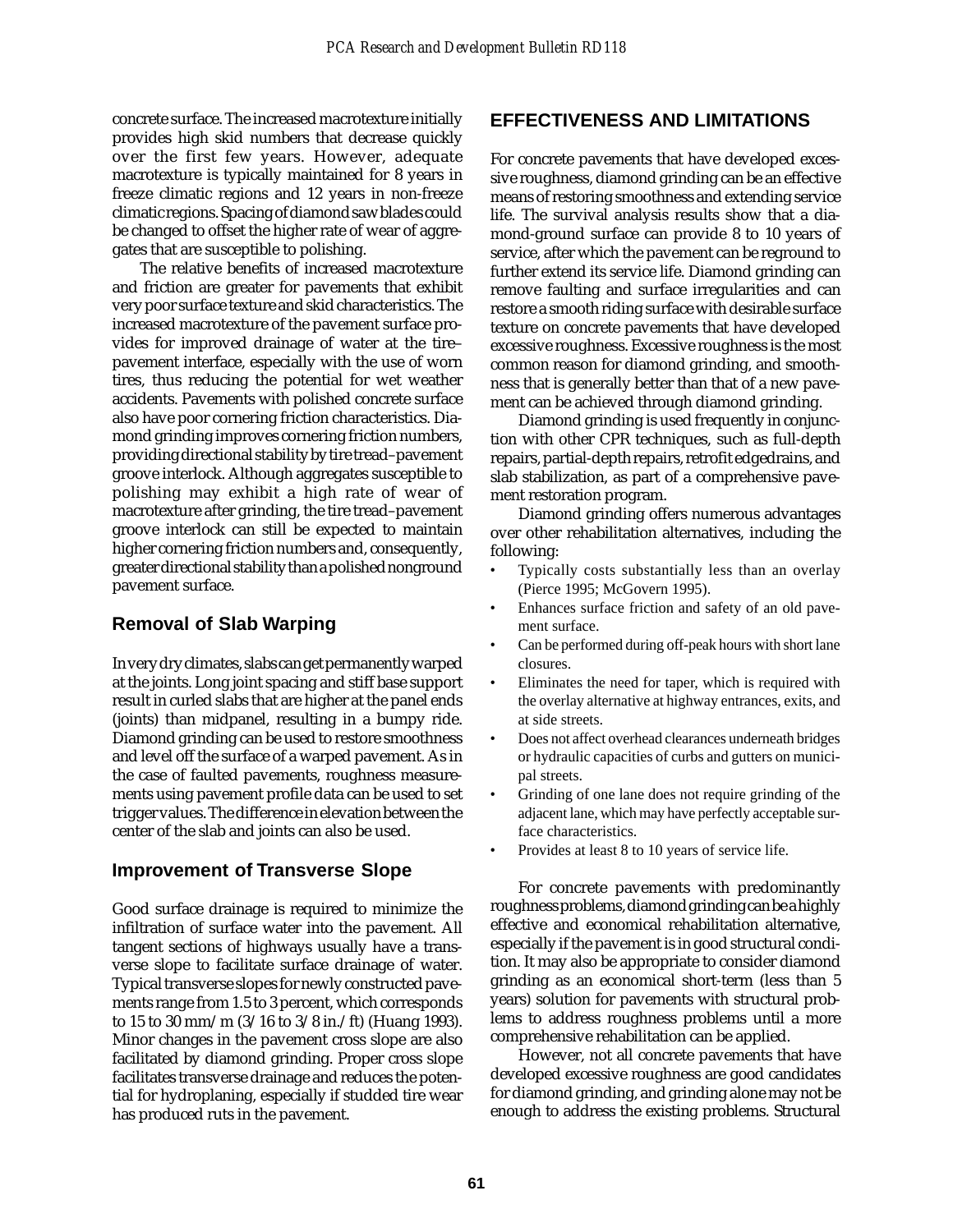distresses such as pumping, loss of support, corner breaks, working transverse cracks, and shattered slabs will require repair before grinding is conducted. If the cause of roughness is not treated prior to grinding, quick redevelopment of the roughness is likely. Widespread material problems such as D-cracking, reactive aggregate, or freeze-thaw damage indicate that diamond grinding may not be a suitable restoration technique and that a more comprehensive rehabilitation approach needs to be considered.

## **ASSESSING FEASIBILITY**

Feasibility of diamond grinding should be assessed based on the collection and analysis of pavement condition and roughness data. The most important factor in determining the cost-effectiveness of the repair strategy is a thorough evaluation of the collected pavement condition data (Roman et al. 1985). Structural distresses such as pumping, loss of support, corner breaks, working transverse cracks, and shattered slabs will require repair before grinding is conducted. The presence of widespread distress related to concrete durability, such as D-cracking, reactive aggregate, or freeze-thaw damage, may indicate that diamond grinding is not a suitable restoration technique. The following factors should be considered in determining the feasibility of diamond grinding for a particular project (ERES 1993):

- If there is evidence that a severe drainage or erosion problem exists, as indicated by significant faulting (> 3.3 mm [0.13 in.]) or pumping, appropriate restoration should be performed to alleviate the problem prior to diamond grinding. Concurrent CPR such as fulldepth repairs, load transfer restoration, edgedrain installation, slab stabilization, retrofit PCC shoulders, and joint/crack sealing could be used to address pumping/ erosion problems.
- The presence of progressive transverse slab cracking (all severity levels for JPCP and only deteriorated cracks for JRCP) and corner breaks indicates a structural deficiency in the pavement. Slab cracking—and the faulting of these cracks—will continue after grinding and will reduce the life of the restoration project, resulting in a rapid development of roughness. Even in such cases, however, it may be appropriate to consider diamond grinding as an economical short-term solution to a roughness problem until the pavement section can be overlaid or reconstructed. For example, California DOT has used diamond grinding on highly cracked pavements to extend the service life of existing pavements before complete reconstruction of the pavement is warranted.
- The hardness of the aggregate has a direct relationship

on the cost of the grinding project. Grinding of pavements with extremely hard aggregate (quartzite) takes more time and effort than grinding of PCC produced with a softer aggregate (limestone). If an extremely hard aggregate is present on a project, grinding costs may be very high.

- Concrete experiencing medium- to high-severity durability problems, such as D-cracking or alkali-aggregate reactivity, should not be rehabilitated through grinding. If the extent and severity of durability distresses are very low, then significant and cost-effective life extension can be attained by full-depth replacement of deteriorated areas, followed by grinding to restore rideability.
- Significant slab replacement and repairs may indicate continuing progressive deterioration that grinding would not remedy, resulting in a decrease in cost-effectiveness of the CPR project.
- Any significant depressions should be corrected by slab jacking before diamond grinding. It is not cost-effective to remove depressions by diamond grinding.

Table 22 lists the information that is needed and desirable to assess the feasibility and make decisions regarding the use of diamond grinding as a rehabilitation strategy for a given project.

## **CONCURRENT WORK**

Diamond grinding does not address structural problems that may have caused the decrease in ride quality. If structural and durability problems are addressed solely by diamond grinding, the ride quality improvement will be short-lived because the cause of the distress has not been remedied. Therefore, diamond grinding is often combined with at least one other CPR procedure that addresses the structural problems. Table 23 shows a list of common CPR techniques and the distresses that they address.

## **Full-Depth Repairs**

Full-depth repairs are placed at deteriorated joints and cracks in concrete pavements to restore ride quality, repair isolated structural defects, and prevent further deterioration of distressed areas. Full-depth repairs are cast-in-place repairs that extend the full depth of the existing slab and are typically a minimum of 1.8 m (6 ft) long and a full lane-width wide. The severity and extent of the overall deterioration of the pavement will determine whether the full-depth repairs will be cost-effective. It is generally more costeffective to replace an entire slab if a significant portion is highly distressed.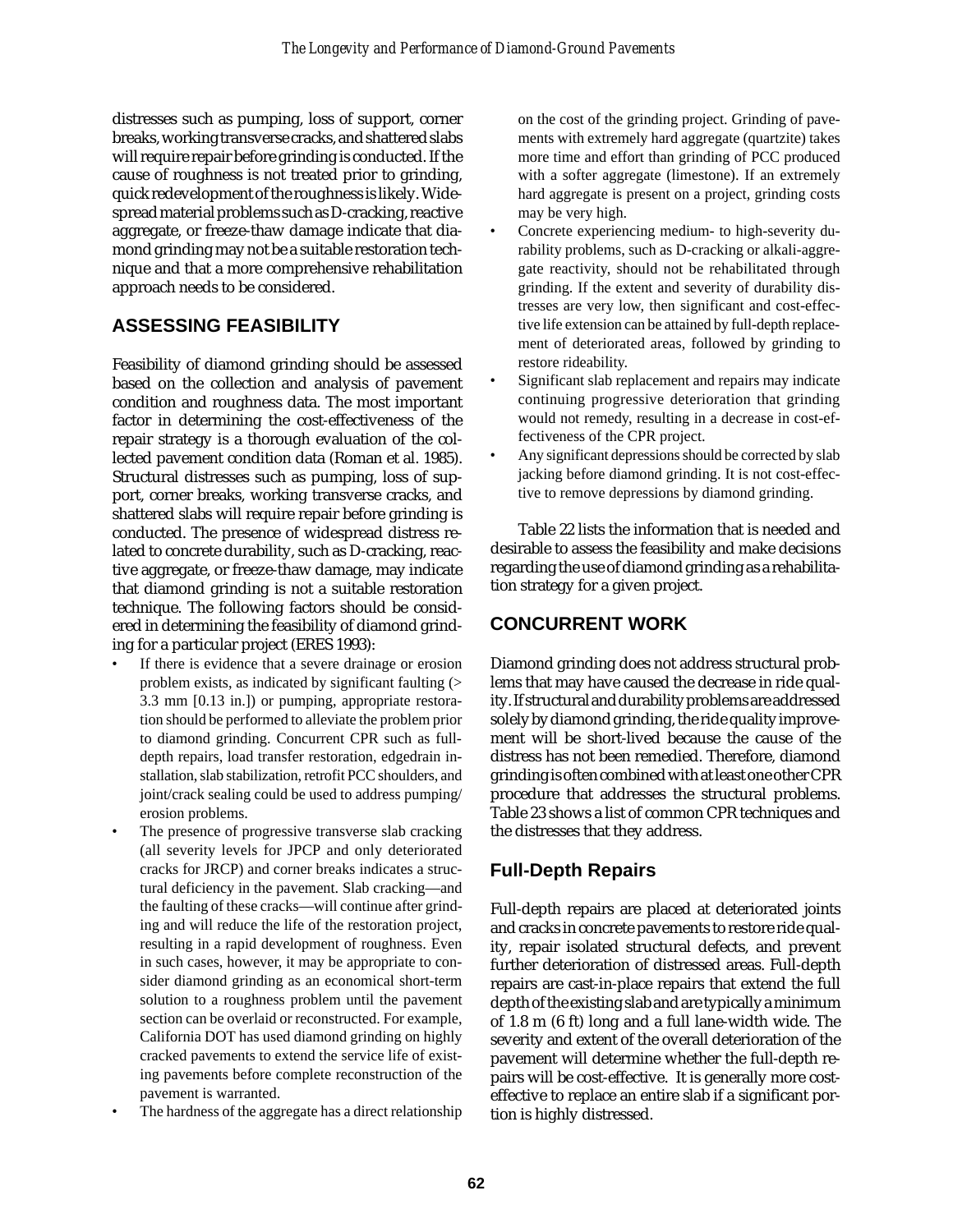| <b>Pavement Factor</b><br><b>Information</b> | <b>Necessary</b><br><b>Information</b> | <b>Additional</b> | <b>Typically Used</b>                                                                                              |
|----------------------------------------------|----------------------------------------|-------------------|--------------------------------------------------------------------------------------------------------------------|
| Pavement design                              |                                        |                   | Overall rehabilitation strategy,<br>future performance prediction,<br>grinding costs/plans                         |
| Original construction data                   |                                        |                   | <b>Construction-related distresses</b><br>(e.g., misaligned dowels, steel<br>placement in reinforced<br>pavements) |
| Age                                          |                                        | ✓                 | Cracking performance                                                                                               |
| <b>Materials</b> properties                  |                                        |                   | Grinding costs (aggregate<br>hardness)                                                                             |
| Traffic loadings and volumes                 |                                        |                   | Future performance prediction                                                                                      |
| <b>Distress</b>                              |                                        |                   | Concurrent rehabilitation,<br>grinding costs                                                                       |
| <b>Skid</b>                                  |                                        | ✓                 | Texture                                                                                                            |
| Accidents                                    |                                        |                   | Texture                                                                                                            |
| Destructive testing/sampling                 |                                        |                   | Durability distresses (D-cracking,<br>ASR)                                                                         |
| Roughness                                    |                                        |                   | Grinding costs, specifications                                                                                     |
| Surface profile                              |                                        |                   | Grinding costs, specifications                                                                                     |
| Drainage                                     |                                        |                   | Future performance prediction                                                                                      |
| Previous maintenance                         |                                        | ✓                 | Rehabilitation strategy                                                                                            |
| Traffic control options                      |                                        |                   | Grinding costs/plans                                                                                               |

**Table 22. Suggested Data Collection Needs for Designing and Construction of Diamond Grinding Rehabilitation Alternative**

## **Partial-Depth Repairs**

Partial-depth repair entails the removal of shallow areas of deteriorated concrete and replacement with a suitable repair material that is comparable in both strength and volume stability to the concrete of the existing slab. Partial-depth repairs extend the life of PCC pavements by restoring ride quality to pavements exhibiting spalled joints or other shallow distressed areas. Partial-depth repairs also result in welldefined, uniform joint sealant reservoirs that facilitate joint resealing.

## **Load Transfer Restoration**

Load transfer is defined as the ability of a joint or a crack in a concrete pavement to transfer load from one slab to another. Good load transfer results in a reduction in:

- Deflections across transverse joints or cracks and corner deflections which, in turn, results in a reduction in pavement deterioration due to joint pumping, faulting, spalling, and subsequent cracking.
- Tensile stresses in concrete, thus reducing potential for cracking and corner breaks.

• Differential deflections, thus reducing reflection crack deterioration in overlays.

Load transfer restoration, also known as dowel bar retrofit, consists of retrofitting load transfer devices in JCP to improve load transfer. The ability of a joint or crack to transfer load from the approach side to the leave side is referred to as the *load transfer efficiency*. LTE is a major factor in the structural performance of a joint or crack and has a profound effect on the smoothness and longevity of the overall pavement structure. Load transfer restoration followed by diamond grinding results in a smooth pavement with good load transfer capabilities and, consequently, lower faulting over the future life of the pavement. Dowel bar retrofit is a very cost-effective, long-term solution for increasing service life and maintaining good ride quality on an existing pavement.

## **Edgedrain Installation**

The optimum time to address subsurface drainage is during construction, when effective and long-lasting subdrainage systems can be built for minimal added cost over conventional designs. However, in some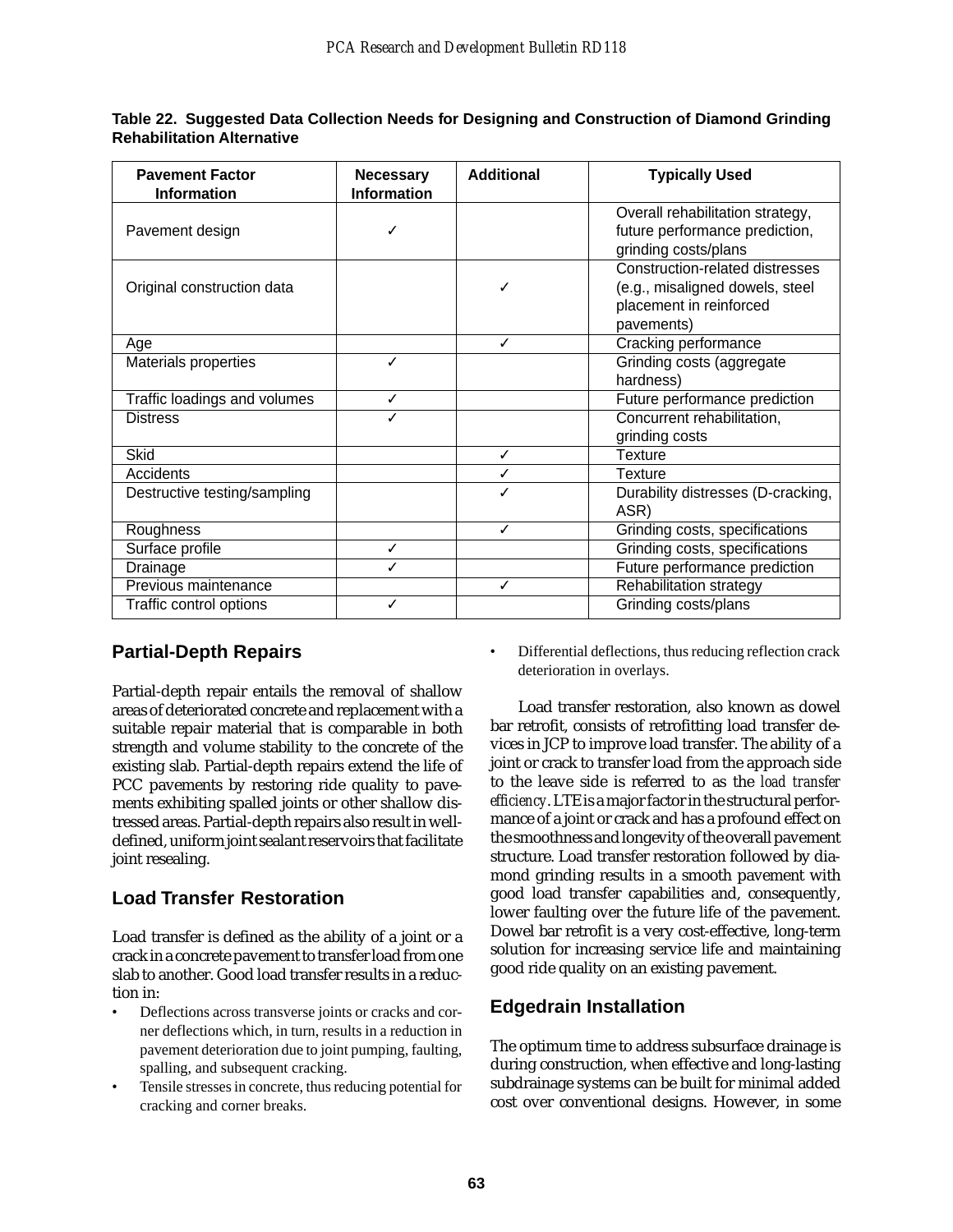|  | Table 23.  CPR Techniques and Distresses Addressed (ACPA 1990) |  |  |  |  |
|--|----------------------------------------------------------------|--|--|--|--|
|--|----------------------------------------------------------------|--|--|--|--|

| <b>Procedure</b>              | <b>Distresses Addressed</b><br><b>Measure</b> | <b>Repair or Preventive</b> |
|-------------------------------|-----------------------------------------------|-----------------------------|
| Diamond grinding              | Faulting                                      | Repair                      |
|                               | Curling roughness                             | Repair                      |
|                               | Polishing                                     | Preventive                  |
|                               | Studded tire wear                             | Repair                      |
|                               | Poor drainage slope                           | Preventive                  |
| Full-depth repair             | Faulting                                      | Repair                      |
| Slab replacement              | Joint spalling                                | Repair                      |
|                               | Pumping                                       | Repair                      |
|                               | Transverse cracking                           | Repair                      |
|                               | Longitudinal cracking                         | Repair                      |
|                               | Shattered slab                                | Repair                      |
|                               | Blow-up                                       | Repair                      |
|                               | D-cracking                                    | Repair                      |
| Partial-depth repair          | Joint spalling                                | Repair                      |
|                               | Crack spalling                                | Repair                      |
|                               | Slab spalling                                 | Repair                      |
| Load transfer restoration     | Faulting                                      | Preventive                  |
|                               | Pumping                                       | Preventive                  |
|                               | Transverse cracking                           | Preventive                  |
| <b>Cross stitching</b>        | Faulting                                      | Preventive                  |
|                               | Longitudinal cracking                         | Repair                      |
| <b>Edgedrain installation</b> | Faulting                                      | Preventive                  |
|                               | Pumping                                       | Preventive                  |
| Slab stabilization            | Faulting                                      | Preventive                  |
|                               | Pumping                                       | Repair                      |
|                               | Transverse cracking                           | Preventive                  |
| <b>Retrofit PCC shoulders</b> | Faulting                                      | Preventive                  |
|                               | Pumping                                       | Preventive                  |
| Joint/crack resealing         | Faulting                                      | Preventive                  |
|                               | Joint spalling                                | Repair                      |
|                               | Pumping                                       | Preventive                  |
|                               | Blow-up                                       | Preventive                  |
|                               | Transverse cracking                           | Repair                      |
|                               | Longitudinal cracking                         | Repair                      |

cases, older pavements without effective drainage can be modified to improve drainage conditions by installing retrofitted edgedrains.

Moisture beneath pavements contributes significantly to pavement deterioration and the prevalence of moisture-related distress. The main effect of excess moisture in the pavement structure and subgrade on PCC pavement response is greatly increased deflections. Deflections at both slab edge and corner are substantially greater under saturated conditions than under dry conditions. Therefore, subsurface drainage may be expected to have the most significant influence on the development of deflection-related distresses on PCC pavements, such as faulting and crack deterioration. Free water within the pavement structure can also act as a source of water for frost activity and aggravate material-related problems such as D-cracking. Therefore, reduction of moisture in pavements can be expected to improve pavement performance. The important question, however, is whether edgedrains (particularly retrofit edgedrains) are effective in removing water from beneath the pavements.

Proper construction and routine maintenance are critical for obtaining the benefits associated with retrofitted edgedrains. Nonfunctional edgedrains can adversely affect pavement performance, rather than providing any benefit. An edgedrain that is practically never maintained becomes almost totally inoperative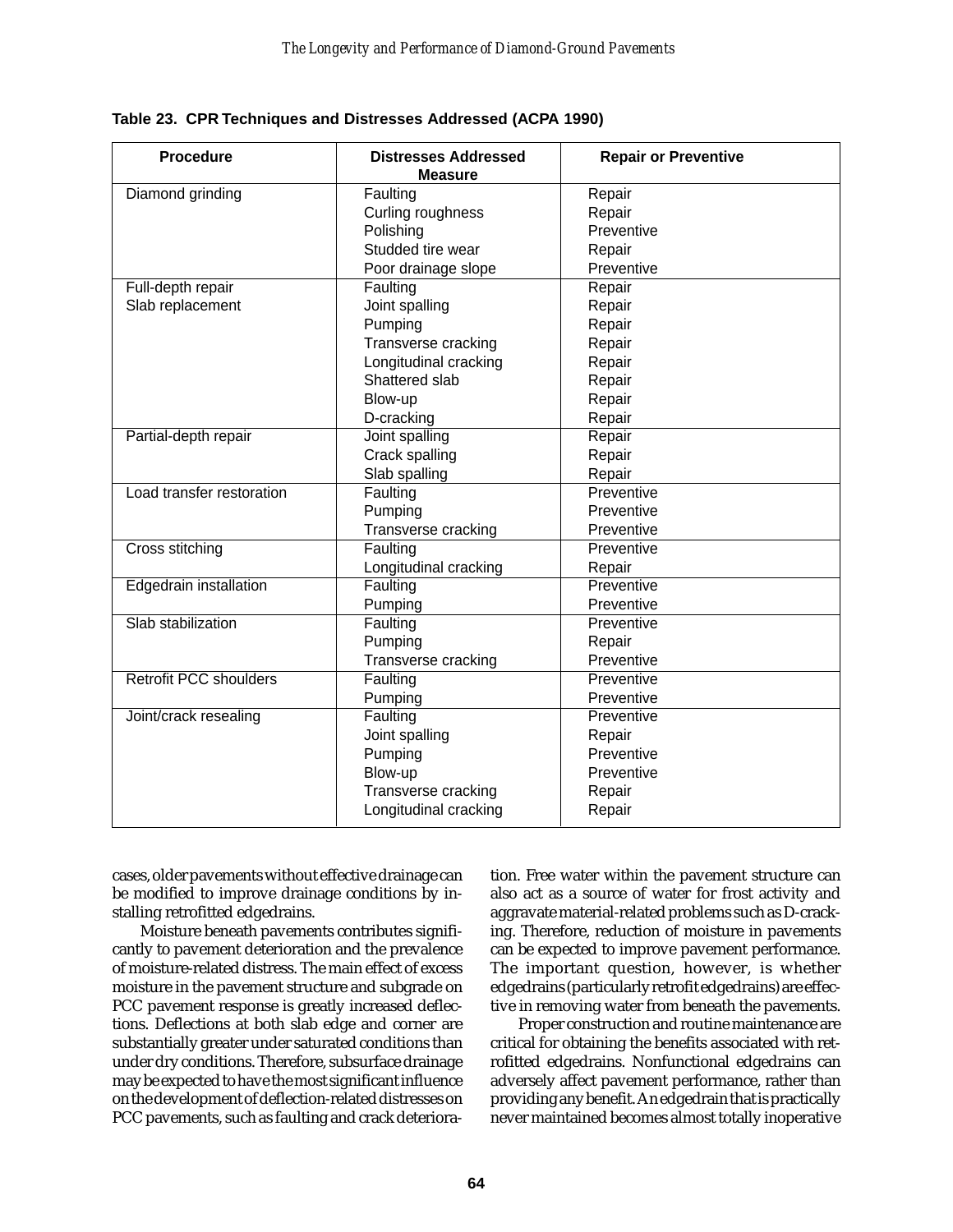after about 10 years (Christory 1990). Even edgedrains that are maintained can get partially clogged when fines from beneath the pavement are pumped into the edgedrain. Video inspections show that only about 30 percent of edgedrains in in-service pavements are fully functional (Sawyer 1995; Daleiden 1998). The leading cause of this problem is poor maintenance, but improper design and construction also contribute to the problem (ERES 1998). This study found that the short-term benefits of edgedrains (5 years) did not continue with time.

#### **Slab Stabilization**

Voids under PCC pavements result in rapid development of various distresses and a loss in ride quality. Voids generally occur near cracks or joints, or along the pavement edge, and are partly a function of intruded moisture. The depth of the voids generally is not greater than 6.4 mm (0.25 in.), but voids are extremely detrimental to the serviceability of the pavement (ERES 1993). Distresses that are commonly associated with voids include pumping, faulting, and cracking. Slab stabilization is the preferred restoration method for correcting voids if full-depth repairs are not warranted. Within the past 10 years, slab stabilization techniques have become highly specialized, with improved materials and equipment.

Slab stabilization is the pressure insertion of material beneath the slab or stabilized base to restore slab support. The material injected beneath the slab is intended to fill voids and prevent further migration of water and support layer fines. Slab stabilization is also referred to as pressure grouting, undersealing, or subsealing. Slab jacking is a similar procedure, but it should not be confused with slab stabilization. Slab jacking involves injecting material beneath a slab to raise the profile of the pavement surface to remove a depression and improve ride quality.

#### **Retrofit PCC Shoulders**

PCC shoulders address many of the problems associated with bituminous shoulders adjacent to PCC pavements. The tied PCC lane–shoulder joint is easily sealed and maintained, and the PCC shoulder provides edge support to the mainline pavement. A tied shoulder reduces critical edge stresses and can increase the life of the mainline pavement substantially, as shown in a 1979 study that analyzed the stresses in a PCC shoulder/pavement and the influence on the fatigue life of the mainline pavement (Crovetti and Darter 1985). A shoulder/pavement load transfer of zero indicates a free edge condition or a condition where a bituminous shoulder would exist contiguous to the mainline pavement. When the load transfer is low, the edge stresses produced in the slab are high. If good load transfer exists between the slab and shoulder, the stresses in the slab will be decreased. However, it is very difficult to retrofit good load transfer between the slab and the shoulder, thus retrofit shoulders should not be relied upon for significant reduction in edge stresses.

#### **Joint/Crack Resealing**

Joint and crack sealing are common pavement maintenance and restoration activities. The primary objective of joint or crack sealing is to reduce the amount of moisture that can infiltrate into the pavement, thereby reducing moisture-related distresses. Free water entering a joint or crack can accumulate beneath the slab, causing distresses such as loss of support, faulting, and corner breaks.

A second objective of joint and crack sealing is to prevent the intrusion of incompressible materials so that pressure-related distresses (such as spalling) are prevented. Incompressible materials that infiltrate poorly sealed joints or cracks in PCC pavements interfere with normal opening and closing movements, thus creating compressive stresses in the slab and increasing the potential for spalling. If the compressive stress exceeds the compressive strength of the deteriorated pavement, blowups or buckling may occur. Even if blowups do not occur, continued intrusion of incompressibles may cause significant longitudinal expansion of the pavement. This expansion may result in movement of nearby bridge abutments, thereby necessitating expensive bridge rehabilitation.

Full-depth repair and partial-depth repair are the most common CPR procedures performed concurrent to diamond grinding. All CPR procedures except for joint and crack routing and sealing are performed prior to diamond grinding. Grinding is performed after all the structural repairs are completed, resulting in a smooth pavement. Joint resealing follows grinding because the cutting action of the diamond saw blades can wear joint sealant material.

## **CONSTRUCTION**

Diamond grinding equipment uses diamond saw blades that are gang-mounted on a cutting head. Diamond grinding equipment can significantly affect the efficiency and rate of grinding (and, therefore, time required to complete a grinding project). The three most important machine-related factors in the diamond grinding process are (ACPA 1990):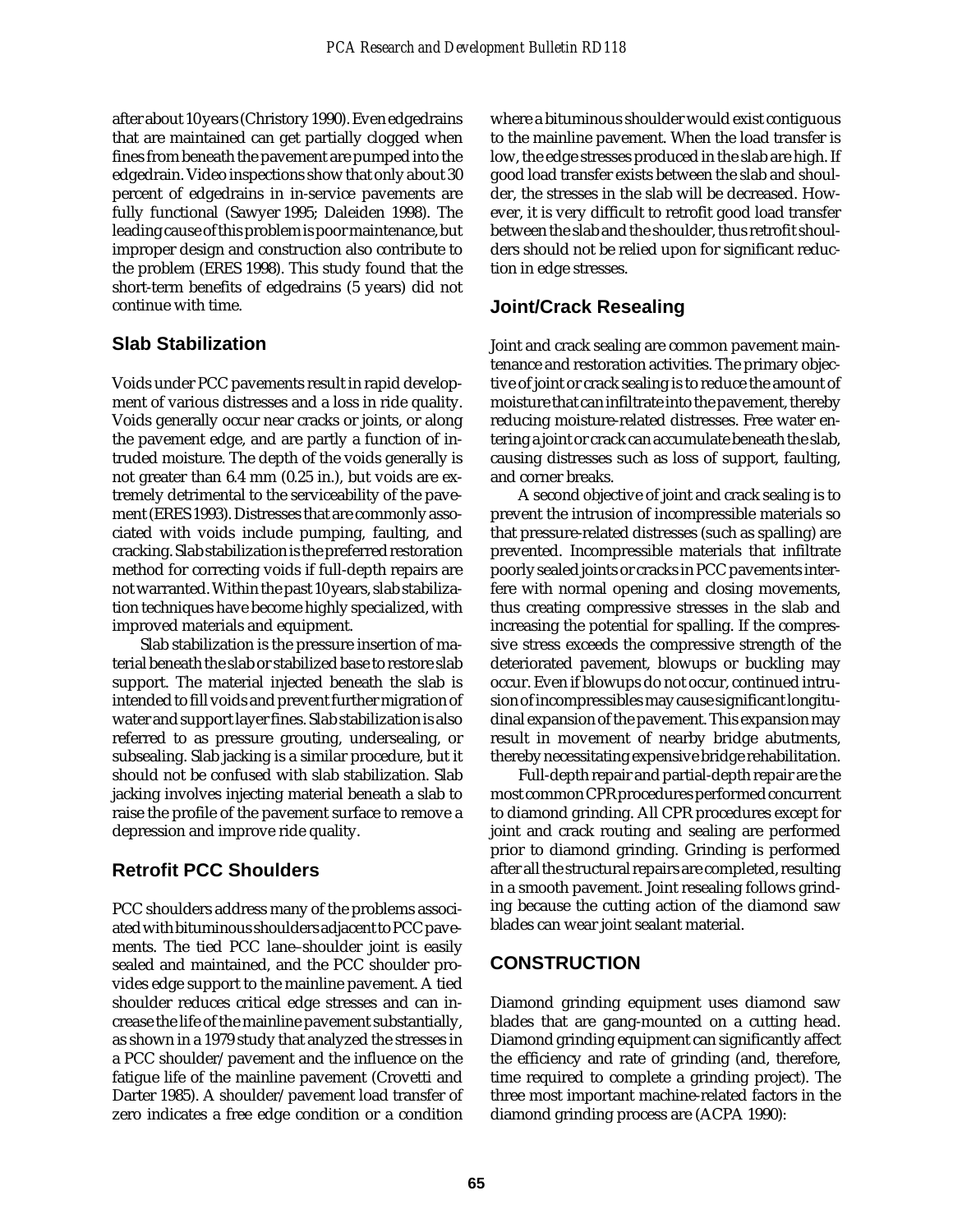|           | Range of Values, mm (in.) |                          | <b>Aggregate Type</b>    |
|-----------|---------------------------|--------------------------|--------------------------|
|           |                           | Hard, mm (in.)           | Soft, mm (in.)           |
| Grooves   | $2.3 - 3.8(0.09 - 0.15)$  | $2.5 - 3.8(0.10 - 0.15)$ | $2.5 - 3.8(0.10 - 0.15)$ |
| Land area | $1.5 - 3.3(0.06 - 0.13)$  | 2.0(0.08)                | 2.5(0.10)                |
| Height    | 1.6(0.0625)               | 1.6(0.0625)              | 1.6(0.0625)              |
| Blade     | 164 to 197 per m          | 174 to 184 per m         | 164 to 177 per m         |
| spacing   | (50 to 60 per ft)         | (53 to 57 per ft)        | (50 to 54 per ft)        |

**Table 24. Recommended Dimensions for Grinding Texture (ACPA 1990)**

Weight of the grinding machine.

• Horsepower available to the grinding head.

The grinding head itself.

The weight of the equipment and the horsepower available to the cutting head influence the depth of cut possible and the grinding effort required to compensate for the varying degrees of hardness of the aggregate in the PCC. The grinding head that cuts the concrete typically has a width ranging from 0.91 to 0.97 m (36 to 38 in.). Usually, from 160 to 195 blades per m (54 to 59 blades per ft) are required to produce a level surface with a corduroy-type texture (IGGA 1989). As the grinding machine moves over the pavement, the grinding head rotates and removes from 1.5 to 19.0 mm (0.06 to 0.75 in.) of the surface (Banasiak 1996). The cutting head can be adjusted to the desired depth, width, cross slope, and textural pattern, depending on the type of equipment used.

Before beginning a grinding project, a contractor must make the proper blade selection. The bond hardness, diamond size, and diamond concentration affect productivity, cost, and quality of the ground surface. Bond hardness determines the rate at which support provided by a metal matrix that is responsible for holding the diamonds is lost as the diamonds become worn. This is why bond hardness affects the cutting speed and life of a grinding head. It is important to match the proper bond hardness to the aggregate being ground in order to maintain maximum cutting efficiency. Diamond size also effects the life and cutting speed of the grinding head. When grinding soft aggregates, choose large diamond particles. For harder aggregates, use smaller diamonds. Diamond concentration is the most important factor because it can disguise or overshadow the effects of bond hardness or diamond size. More diamonds make a harder grinding head and allow for more efficient cutting.

Frictional resistance provided by diamond grinding can be altered by varying the land area, or the raised area between the sawed grooves, by increasing the saw blade spacing. The groove is defined as the recessed area created by the saw blade. The height is defined as the depth from the top of the land area to the bottom of the groove. Table 24 displays the recommended dimensions for hard and soft aggregate.

A key factor in successful grinding is depth control. If grinding is too deep, more concrete than necessary is removed. That is costly and unnecessarily reduces slab thickness. If grinding is too shallow, many of the low spots are missed, resulting in a pavement with a non-uniform texture (IGGA 1989).

Diamond grinding should begin and end at lines normal to the pavement centerline. Grinding is always longitudinal. The direction of grinding does not affect smoothness or quality of texture or joints, so no directional requirements should be imposed; specifications for grinding projects should allow the contractor to grind in either direction. This will give a contractor the flexibility to sequence grinding and CPR work in the most efficient manner to enable the pavement to be fully opened for peak traffic. Several machines can be used together to allow a lane to be completed in one pass, improving productivity and minimizing lane closures on large projects. On smaller projects, it may not be cost-effective to use multiple machines. The contractor would then need to make several passes with one machine to cover the entire width of the lane.

The grinding operation produces a slurry of ground concrete and water used to cool the blades. Modern grinding equipment contains on-board wet vacuums, which vacuum out the slurry from the ground surface. This slurry is chemically inert, poses no chemical threat to vegetation, and can be discarded onto shoulder areas or vacuumed into dishrag trucks, depending on the location of the project and the local governing legislation regarding grinding waste (IGGA 1990). The slurry should be prevented from flowing across lanes occupied by traffic or into gutters or other drainage facilities.

#### **PLANS AND SPECIFICATIONS**

To develop an effective plan for CPR with grinding, the agency must provide information necessary for the contractor to prepare a bid. Many factors affect the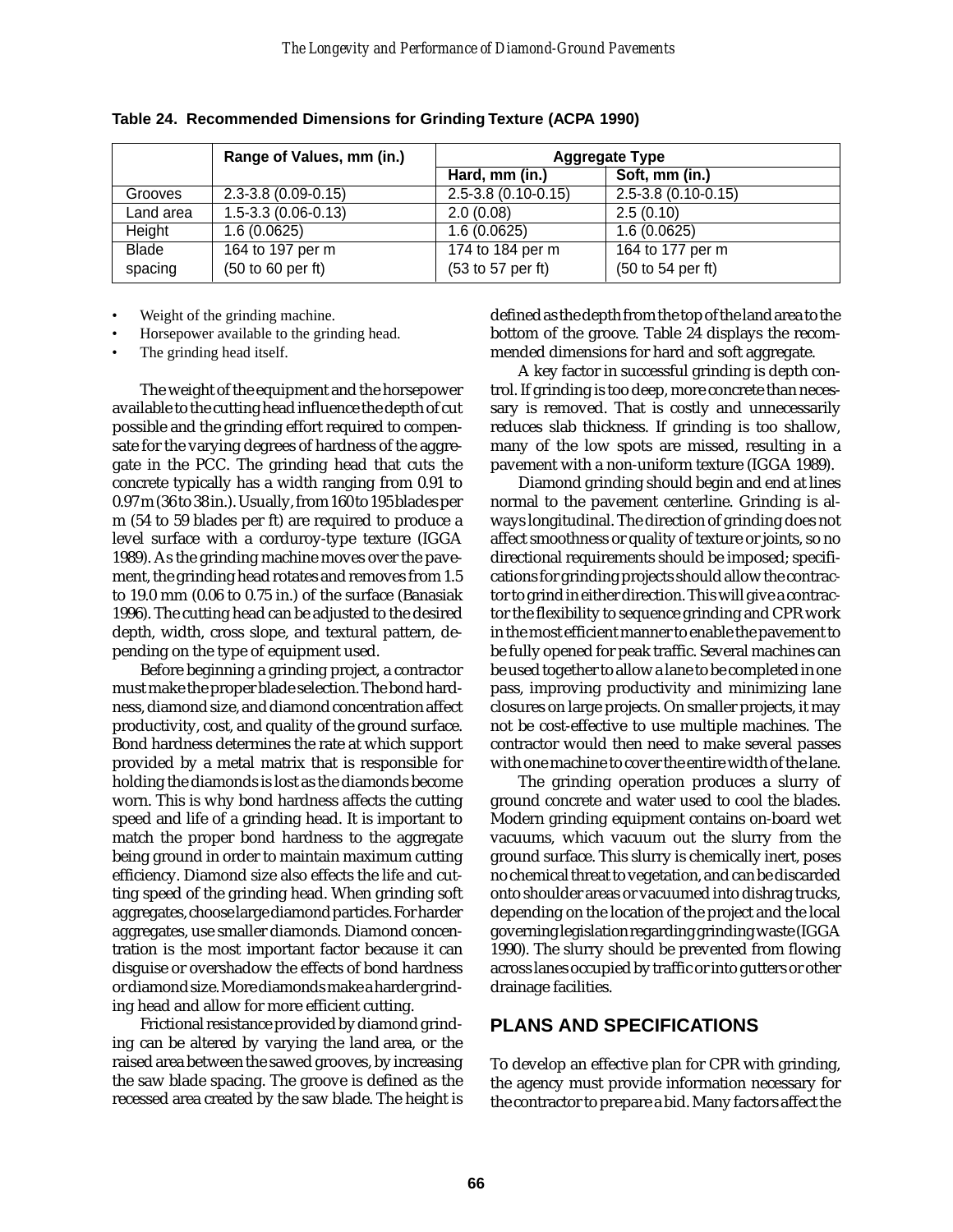| <b>Type</b>     | <b>Pavement Factor</b>                              | <b>Necessary</b><br><b>Information</b> | <b>Additional</b><br><b>Information</b> |
|-----------------|-----------------------------------------------------|----------------------------------------|-----------------------------------------|
|                 | Year the pavement was built                         |                                        |                                         |
| Design          | Pavement type (plain, reinforced)                   |                                        |                                         |
|                 | Transverse joint spacing                            |                                        |                                         |
|                 | Aggregate sources                                   |                                        |                                         |
| Aggregate       | Aggregate hardness                                  |                                        |                                         |
|                 | Aggregate/sand abrasiveness                         |                                        |                                         |
|                 | Aggregate size and amount of exposure               |                                        |                                         |
|                 | Faulting index (average faulting)                   |                                        |                                         |
| <b>Distress</b> | Existing pavement profile (roughness)               |                                        |                                         |
|                 | Studded tire rut depth                              | $\mathcal{N}^{\star}$                  |                                         |
|                 | Amount of warping                                   | $J^{\star\star}$                       |                                         |
|                 | Partial- and full-depth repair quantities/locations |                                        |                                         |
| Other           | Average depth of removal                            |                                        |                                         |
| information     | Slurry disposal regulations                         |                                        |                                         |
|                 | Traffic control options                             |                                        |                                         |

**Table 25. Pavement Information Required for Preparing an Accurate Bid and Effective Grinding Plan**

\*For removal of rutting due to studded tire wear.

\*\*For restoration of smoothness to warped pavements.

mechanical effort required to diamond grind the pavement. Table 25 lists the information that is necessary and useful for a contractor to prepare an accurate bid and an effective CPR plan. This information is used to estimate grinding head life, grinding machine speed (productivity), and repair quantities.

Diamond grinding is typically used concurrently with other CPR techniques, so plans for diamond grinding should be made so that the entire CPR process is done in the most cost-effective and efficient manner with a minimum amount of annoyance (lane closures) to the road user. In addition, grinding effort and costs can vary significantly depending on aggregate size and hardness. Therefore, this information, along with information on partial- and full-depth repair quantities/locations, is useful for a contractor to plan the most appropriate time and location to start diamond grinding after placement of the patches.

Grinding should be performed across the entire lane surface to achieve the highest degree of ride quality, uniform skid resistance, and uniform appearance. Spot grinding is not recommended. Grinding specifications may allow for some isolated low areas that were built into the concrete pavement during construction. Isolated low spots that measure less than 0.2 m $^{2}$  (2 sq ft) need not be retextured. Generally, it is required that a minimum of 95 percent of the area within any 0.9 m x 30.5 m (3 ft x 100 ft) test area be textured by the grinding operation.

Typically, four passes of one or more grinding machines are made to cover the entire width of a lane. The maximum overlap between passes should be 50 mm (2 in.) (Snyder et al. 1989). If not all the pavement lanes are to be ground, the machine should feather the adjacent lane to level with the depth of cut within approximately 0.9 m (3 ft) of the construction joint.

Transverse slope is also important and should be specified to obtain the desired grade. In general, a transverse slope of 1.7 percent, or 6.4 mm (0.25 in.) over 3.66 m (12 ft), is recommended. Grinding limits and transitions or stop lines at bridges and ramps should be marked clearly on the plans.

The quality acceptance criteria for diamond grinding vary between agencies, but there are some generally accepted criteria. The smoothness specified for newly constructed PCC pavements should be used as the criterion for assessing the ride quality of diamond grinding projects (Snyder et al. 1989; ERES 1993). AASHTO recommends 0.11 to 0.16 m/km (7 to 10 in./ mi) on new construction. Roughness can be measured using a variety of devices, such as K.J. Law Profilometer, California Profilograph, or Mays Meter. Profile traces obtained prior to grinding can be compared to profiles obtained after grinding to determine and document improvements in ride quality.

Diamond grinding lends itself to the use of an incentive-type specification for pavement smoothness. Modern equipment and experienced contractors have enabled smoother grinding projects to be obtained in recent years. The level of smoothness required has a great effect on the cost of the grinding operation. The setting of unrealistic levels that require extensive removal or additional grinding will cause a large increase in cost with limited returns. An incen-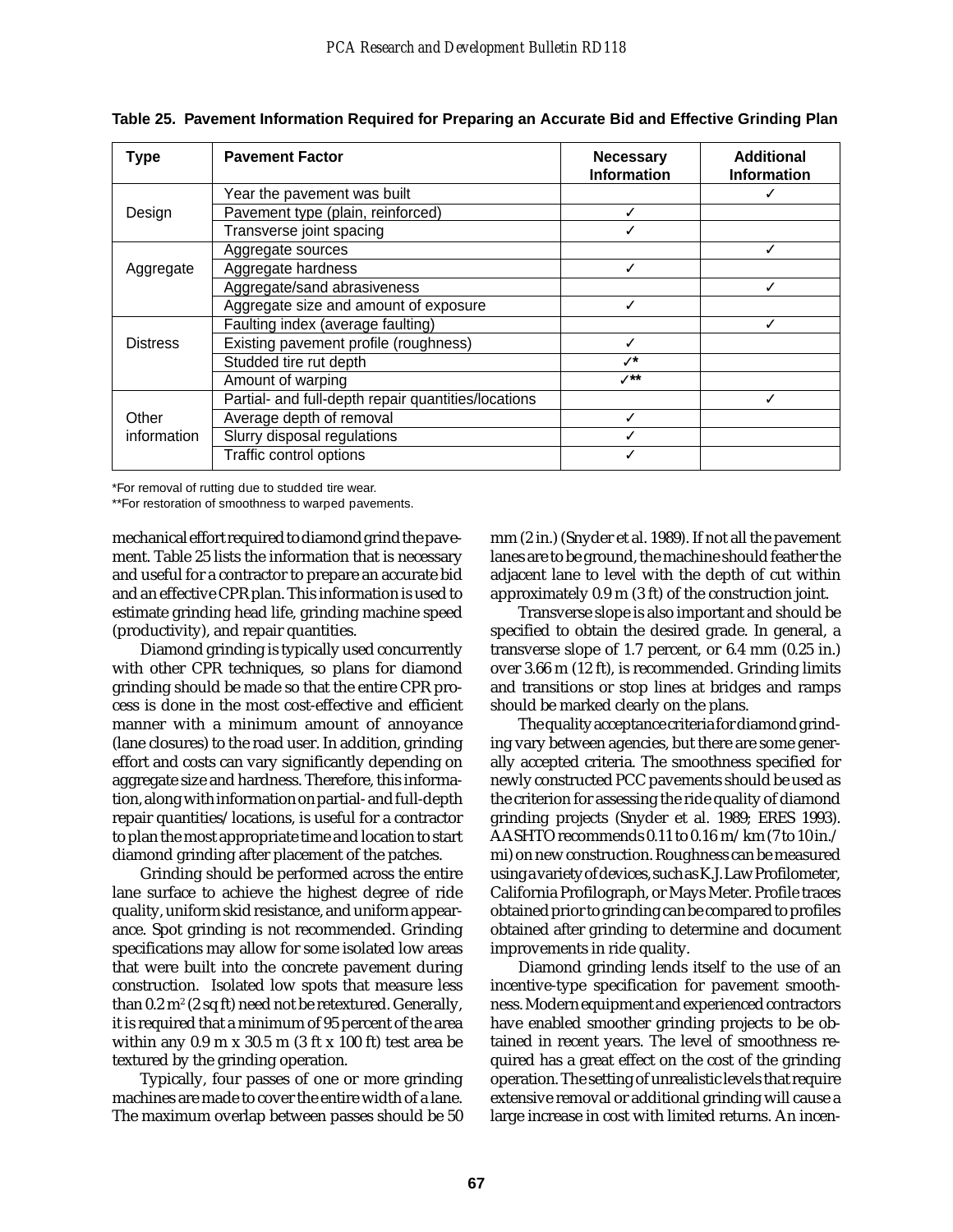tive approach to smoothness specifications will help assure that the smoothest possible result will be achieved for a given set of conditions. The thrust of the contractors concern will not be just to meet the minimum specification requirement but to fine-tune grinding operation and equipment to earn the incentive payments that are available. However, all sudden

changes in elevation (e.g., joint faulting, crack faulting, full-depth and partial-depth repair joints) should be eliminated to comply with the smoothness specifications. Since smoother pavements are expected to have a longer life, there is a direct payoff in performance to be realized by the incentive payment.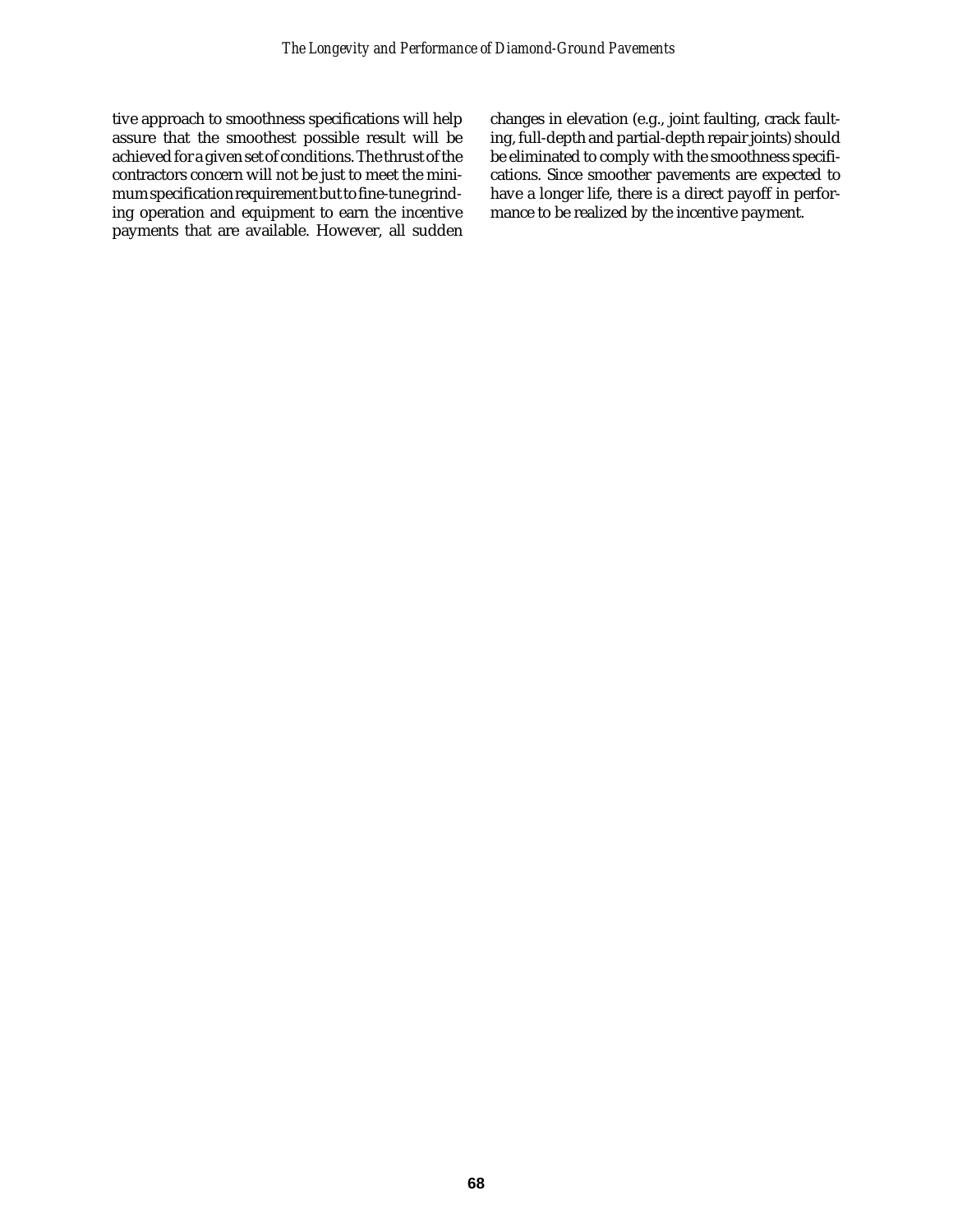# **Acknowledgment**

The funding for this study was provided by the Portland Cement Association (PCA Project Index No. 97- 02). Technical oversight was provided jointly by the American Concrete Pavement Association and International Grinding and Grooving Association. Mr. James Mack from the ACPA served as the Project Manager. Mr. Larry Mosher from IGGA provided valuable information about diamond grinding projects and references and provided guidance throughout this study. Angel Correa from the Federal Highway Administration also provided helpful information and useful references. Dr. Francesca La Torre, Mr. James Woodstrom, and Mr. Gary Aamold were the consultants on this study. Dr. La Torre provided technical guidance on surface texture and roughness, Mr. Woodstrom provided assistance with project information and reviewed the report, and Mr. Aamold provided guidance on construction issues.

This study would not have been possible without the assistance and cooperation of the State departments of transportation in providing project information and allowing the project team to conduct field surveys. The states involved are too numerous to name individually, but they are shown in Figure 1. Special thanks are due to Mr. Wouter Gulden and Georgia Department of Transportation for sharing their experience and data and providing assistance with field surveys of numerous sites in Georgia. Special thanks are also due to Mr. Curt Gillette, Pen Hall Company, and California Department of Transportation for allowing the project team to visit the project site during rehabilitation of the historic I-10 site in San Bernardino, California.

The contents of this paper reflect the views of the author, who is responsible for the facts and the accuracy of the data presented. The contents do not necessarily reflect the views of the Portland Cement Association.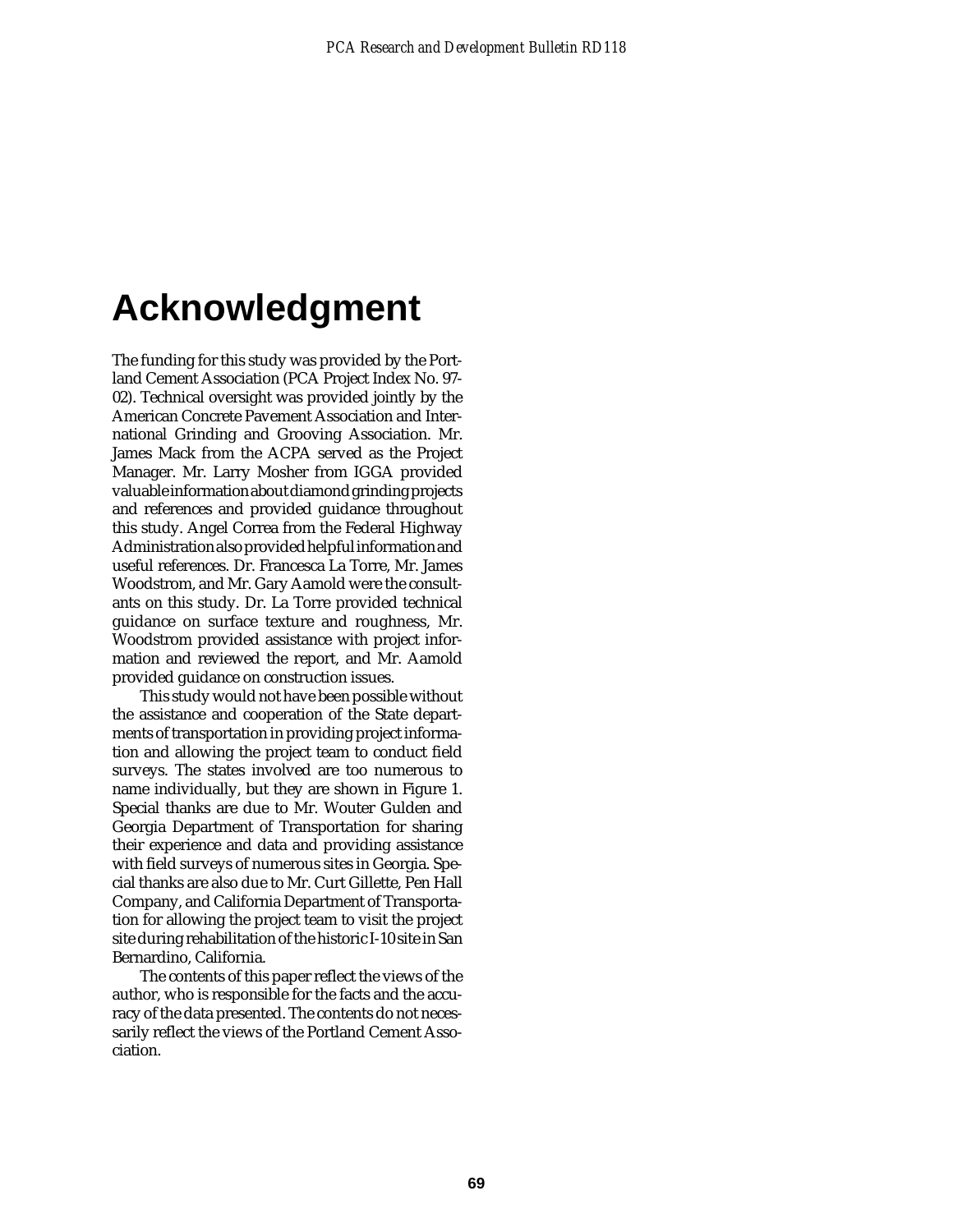#### **REFERENCES**

AASHTO, *AASHTO Guide for Design of Pavement Structures*, American Association of State Highway and Transportation Officials, Washington, D.C., 1993.

ACPA, *The Concrete Pavement Restoration Guide – Procedures for Preserving Concrete Pavements,* Technical Bulletin TB020P, American Concrete Pavement Association, Skokie, Ill., 1997.

ACPA, *Diamond Grinding and Concrete Pavement Restoration 2000*, Technical Bulletin TB-008.0, American Concrete Pavement Association, Arlington Heights, Ill., and International Grooving and Grinding Association, Westlake, Texas, 1990.

Ardani, A., "Portland Cement Concrete Pavement Texturing Methods," *Transportation Research Record 1544*, TRB, National Research Council, Washington, D.C., 1996.

Banasiak, D., "Georgia Boasts Smoothest Roads," *Roads & Bridges,* Vol. 34, Issue 4, Scantron-Gillette, Des Plaines, Ill., 1996, pp. 32-34.

Bradbury, A. and Kazmierowski, T. J., "Seven Year Performance Evaluation of a CPR Project in Canada," *Proceedings, Sixth International Purdue Conference on Concrete Pavement Design and Materials for High Performance*, Purdue University, West Lafayette, Ind., 1997.

Caestecker, C. and Heleven, L., "Grinding of a Transversely Grooved Cement Concrete Pavement of the European Motorway E40 at Bierbeek," *Proceedings, Fifth International Conference on Concrete Pavement Design and Rehabilitation*, Purdue University, West Lafayette, Ind., 1993.

Christory, J. P., "Assessment of PIARC Recommendation on the Combating of Pumping in Concrete Pavements," *Sixth International Symposium on Concrete Roads*, The European Cement Association, Madrid, Spain, 1990.

Crovetti, J. A. and Darter, M. I., "Void Detection for Jointed Concrete Pavements," *Transportation Research Record 1041,* TRB, National Research Council, Washington, D.C., 1985.

Daleiden, J. F., *Video Inspection of Highway Edgedrain Systems*, Report FHWA-SA-98-044, Federal Highway Administration, Washington, D.C., 1998.

Defrain, L., *Noise Analysis of Ground Surface on I-69 WB Near Lowell Road C.S. 19043 – Research Project 88 TI-1342*, Office Memorandum, Michigan Department of Transportation, Lansing, Mich., 1989.

Drakopoulos, A., Wenzel, T. H., Shober, S. F., and Schmiedlin, R. B., "Comparison of Accident Experience Between Tined and Continuously Ground Portland Cement Concrete Pavements," Presented at the 77th Annual TRB Meeting Committee on Surface Properties – Vehicle Interaction (A2B07), TRB, National Research Council, Washington, D.C., 1998.

ERES Consultants, *Techniques for Pavement Rehabilitation*, Participant's manual for NHI training course, 5th ed., National Highway Institute, Washington, D.C., 1993.

ERES Consultants, *Pavement Subsurface Drainage Design*, Draft participant's manual for NHI training course, National Highway Institute, Washington, D.C., 1998.

Farnsworth, E. E., "Continuing Studies of Pavement Grooving in California," *Improving Pavement and Bridge Deck Performance*, Highway Research Board Special Report 116, HRB, National Research Council, Washington, D.C., 1971.

Grady, J. E. and Chamberlin, W. P., "Groove-Depth Requirements for Tine-Textured Pavements," *Transportation Research Record 836*, Transportation Research Board, Washington, D.C., 1981.

Gulden, W., (Unpublished) Presentation, CPR3 National Workshop, Harrisburg, Pa., 1996.

Gulden, W. and Thornton, J. B., *Restoration Methods for Jointed Concrete Pavements*, Research Report 7504, Georgia Department of Transportation, Forest Park, Ga., 1985.

Henry, J. J., "Use of Blank and Ribbed Test Tires for Evaluating Wet-Pavement Friction," *Transportation Research Record 788*, Transportation Research Board, Washington, D.C., 1980.

Henry, J. J. and Saito, K., "Skid-Resistance Measurements with Blank and Ribbed Test Tires and Their Relationship to Pavement Texture," *Transportation Research Record 946*, Transportation Research Board, Washington, D.C., 1983.

Henry, J. J. and Wambold, J. C., "Use of Smooth-Treaded Test Tire in Evaluating Skid Resistance," *Transportation Research Record 1348*, Transportation Research Board, Washington, D.C., 1992.

Horne, W. B., "Results From Studies of Highway Grooving and Texturing at NASA Wallops Station," NASA SP-5073, 1969, pp. 425-464.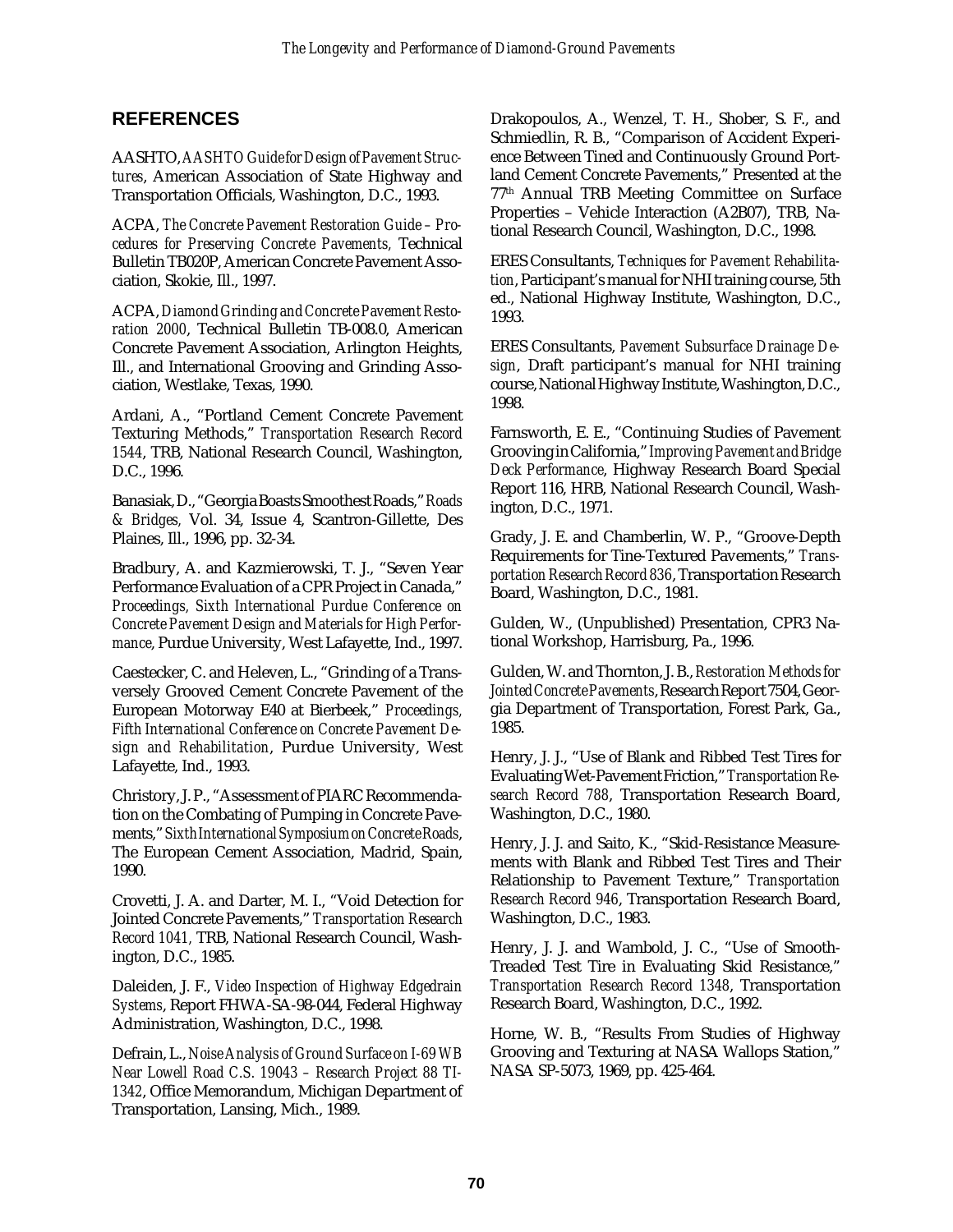Horne, W. B., *Safety Grooving, Hydroplaning and Friction*, Technical report prepared for the International Grooving and Grinding Association, International Grinding and Grooving Association, New York, N.Y.

Huang, Y. H., *Pavement Analysis and Design*, Prentice-Hall, Inc., Englewood Cliffs, N.J., 1993.

Hultqvist, B-A. and Carlsson, B., *Maintenance of Concrete Roads – Diamond Grinding on the Malmo-Vellinge Section of the E6*, Report VTI Meddelande N. 736, 1994.

IGGA, *A Level Road Rides Better, Lasts Longer*, International Grooving and Grinding Association, New York, N.Y., 1989.

Janssen, D.J. and Snyder, M.B., *Resistance of Concrete to Freezing and Thawing,* Report SHRP-C-391, TRB, National Research Council, Washington, D.C., 1994.

Korynata, A., "Dowel Retrofit Cuts Rehab Costs in Washington," *Better Roads,* Vol. 64, Number 8, Park Ridge, Ill., 1994, pp. 16-18.

Mack, J. W., "Dowel Retrofit Restores Pavement Load Transfer," *Concrete Repair Digest*, The Aberdeen Group, Addison, Ill., 1995.

Marquette University, *Noise and Texture on PCC Pavements – Results of a Multi-State Study*, Copy distributed as ACPA Technorandum, American Concrete Pavement Association, Skokie, Ill., 1998.

McGovern, M. S., "CPR Breathes New Life into North Carolina Pavement," *Concrete Repair Digest,* The Aberdeen Group, Addison, Ill., 1995.

Mindess, S. and Young, J.F., *Concrete*, Prentice-Hall, Inc., Englewood Cliffs, N.J., 1981.

Mosher, L. G., "Restoration of Final Surface to Concrete Pavement by Diamond Grinding," *Proceedings, Third International Conference on Concrete Pavement Design and Rehabilitation*, Purdue University, West Lafayette, Ind., 1985.

Neal, B. F. and Woodstrom, J. H., *Rehabilitation of Faulted Pavements by Grinding*, Report No. CA-DOT-TL-5167-4- 76-18, California Department of Transportation, Sacramento, Calif., 1976.

Perenchio, W., "Effect of Surface Grinding and Joint Sawing on the Durability of Paving Concrete," *Journal of the PCA Research and Development Laboratories*, Vol. 6, No.1, Portland Cement Association, Skokie, Ill., 1964.

Pierce, L. M., "Portland Cement Concrete Pavement Rehabilitation in Washington State: Case Study," *Transportation Research Record 1449*, Transportation Research Board, Washington, D.C., 1995.

Roman, R. J., Darter, M. I., and Snyder, M. B., *Procedures to Determine the Optimum Time* to *Restore Jointed Concrete Pavements*, American Concrete Pavement Association/General Electric Company, Arlington Heights, Ill., 1985.

Sawyer, S., *Establishment of Underdrain Maintenance Procedure*, Report FHWA/OK95(04), Federal Highway Administration, Oklahoma City, Okla., 1995.

Snyder, M. B., Reiter, M. J., Hall, K. T., and Darter, M. I., *Rehabilitation of Concrete* Pavements*, Volume I : Repair Rehabilitation Techniques*, Report FHWA-RD-88- 071, Federal Highway Administration, Washington, D.C., 1989.

Thornton, J. B. and Gulden, W., "Pavement Restoration Measures to Precede Joint Resealing," *Transportation Research Record 752*, Transportation Research Board, Washington, D.C., 1980.

Tyner, H. L., "Concrete Pavement Rehabilitation: Georgia Methodology," *Proceedings,* National *Seminar on PCC Pavement Recycling and Rehabilitation,* Report FHWA-TS-82-208, Federal Highway Administration, Washington, D.C., 1981.

Walters, W. C., *Investigation of Accident Reduction by Grooved Concrete Pavement*, Report FHWA/LA-79/ 133, Louisiana Department of Transportation, Baton Rouge, La., and Federal Highway Administration, Washington, D.C., 1979.

Wells, G.K. and Marsh, R., *Evaluate Performance of Grinding PCCP,* Minor Research Report 65332-638005- 32135, California Department of Transportation, Sacramento, Calif., 1993.

Wu, C. and Nagi, M. A., *Optimizing Surface Texture of Concrete Pavement,* PCA Research and Development Bulletin RD111T, Portland Cement Association, Skokie, Ill., 1995.

Yu, H.T., Smith, K.D., Darter, M.I., Jiang, J., and Khazanovich, L., *Performance of Concrete Pavements Volume III—Improving Concrete Pavement Performance*, Report FHWA-RD-95-111, Federal Highway Administration, Washington, D.C., 1997.

Yu, H. T., Khazanovich, L., Rao, S., Darter, M. I., and Von Quintus, H., *Guidelines for Subsurface Drainage Based on Performance*, Final Report Prepared for National Cooperative Highway Research Program Project 1-34. NCHRP, TRB, National Research Council, Washington, D.C., 1998.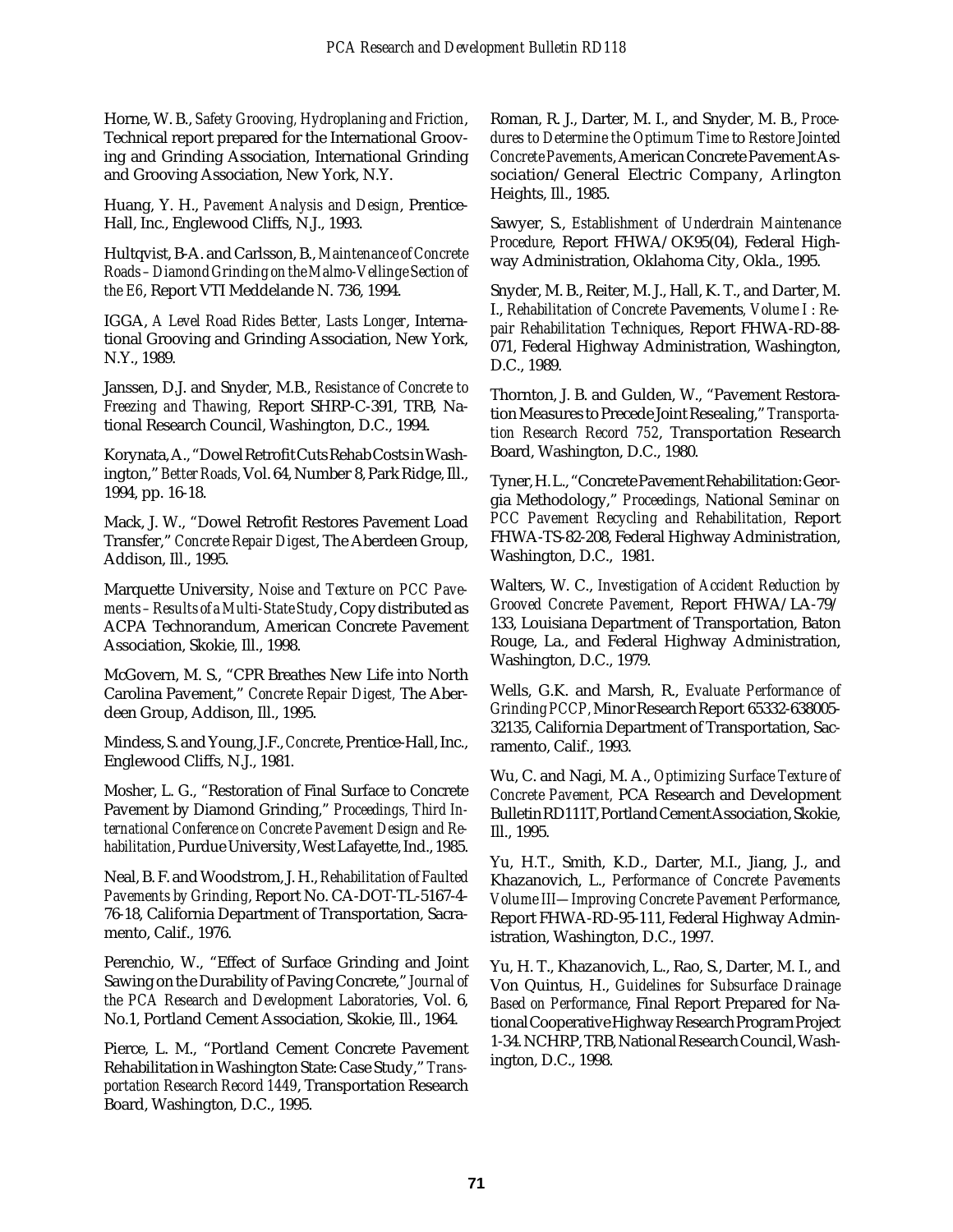*The Longevity and Performance of Diamond-Ground Pavements*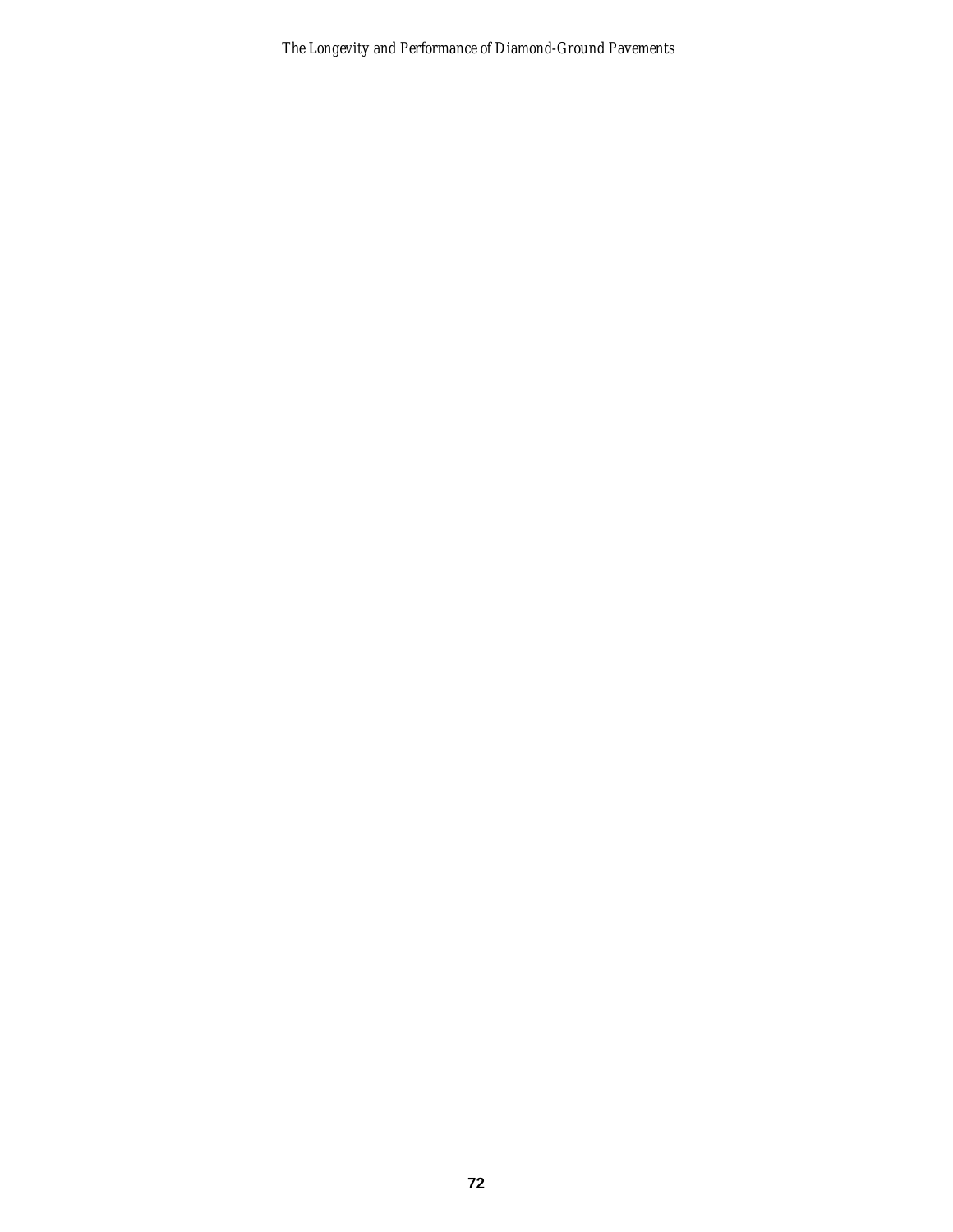## APPENDIX A **Faulting Model**

#### **Faulting**

Transverse joint faulting is a difference in slab elevations across the joint and is the result of a combination of heavy axle loads, insufficient load transfer between adjacent slabs, free moisture beneath the pavement, and erosion of the supporting base or subgrade material from beneath the slab. Erosion occurs when excess moisture is ejected from beneath the leave slab corner under the influence of a vehicle load. The moisture that is ejected carries base and/or subgrade fines with it, resulting in the development of a void beneath the pavement at the leave slab corner. In addition, there is a corresponding deposition of this material under the approach slab corner. Due to the build-up of material beneath the approach corner and the loss of support under the leave corner, faulting and corner cracking can develop (Simpson et al. 1994).

Transverse joint faulting is an important deterioration mechanism for JCP because of its highly negative impact on ride quality. Significant joint faulting has a major impact on the life cycle costs of the pavement in terms of rehabilitation and vehicle operating costs.

The objective of this part of the study was to quantify the long-term effects of diamond grinding of JCP. The ability to quantify the effectiveness of subsurface drainage would enable objective determination of the cost-effectiveness of this rehabilitation alternative. This was accomplished by developing a faulting prediction model based on performance data collected from in-service pavement sections.

This section begins with a review of the existing faulting models for new pavements, followed by the presentation of the proposed faulting model. Model calibration is presented, along with an example calculation and a brief sensitivity analysis. The mechanistic-based faulting model was developed by performing an iterative nonlinear regression analysis to minimize the error between the field faulting data and the predicted faulting data.

#### **Previous Studies**

Several faulting models are available for new pavements. These models can be categorized as either empirical or mechanistic-empirical. Empirical models predict JCP faulting based on observations taken from a database. The range of variables and number of cases in the database limit the usefulness of empirical models. Furthermore, model applications outside of the database inference space may be inaccurate. Thus, the best empirical distress models are often those that are derived from large, nationwide databases.

Several empirical models were derived from national databases under the NCHRP 1-19 study (COPES), LTPP Data Analysis Study, and a recently completed FHWA-sponsored project on jointed concrete pavements (RIPPER)(Darter et al. 1985; Simpson et al. 1994; Yu et al. 1997). These models identified several pavement design features and site conditions that affect transverse joint faulting. For example, the RIPPER models developed for nondoweled JPCP and doweled JCP, respectively, are: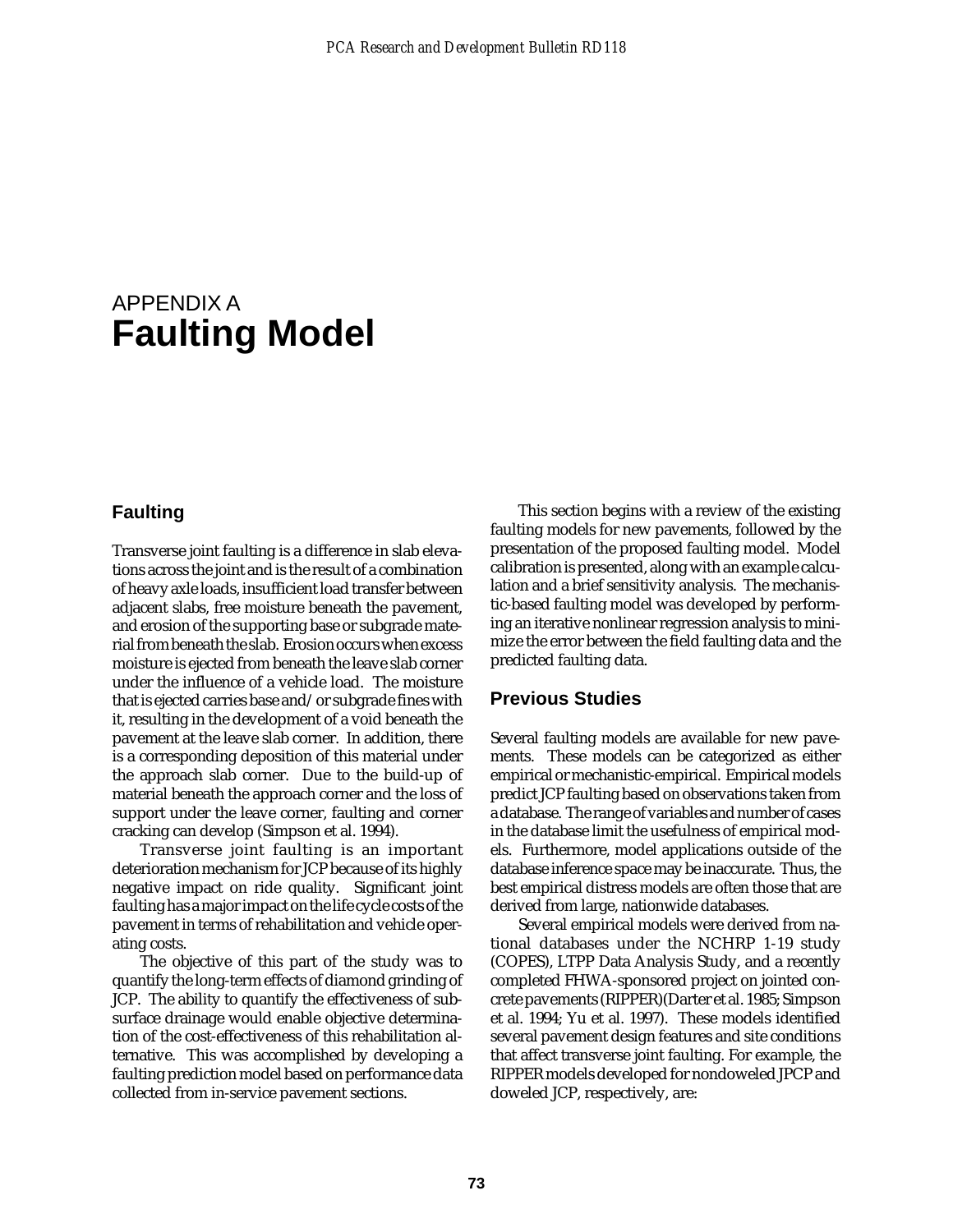FullND = 
$$
\text{CESAL}^{0.25 \times 0.2347 - 0.1516 \times C_d} - 0.000250 \times \text{Hpc}^2/\text{JTSPACE}^{0.25} - 0.0115 \times \text{BASE} + 0.7784 \times 10^7 \times \text{FI}^{1.5 \times} \text{PRECIP}^{0.25} - 0.002478 \times \text{DAYS90}^{0.5} - 0.0415 \times \text{WIDENLANE}
$$
\n(A-1)

N=131  $R^2=0.45$ RSE=0.034 in(0.86 mm)

FullD = CESAL 
$$
^{0.25}
$$
 \*  $[0.0628 - 0.0628 \times C_{d} + 0.3673 \times 10^{8} \times \text{BSTRESS}^{2} + 0.4116 \times 10^{5} \times \text{JTSPACE}^{2} + 0.7466 \times 10^{9} \times \text{F1}^{2} \times \text{PRECIP0.5 - 0.009503 * BASE - 0.01917 \times \text{WIDENLANE} + 0.0009217 * Age]$ \n(A-2)

$$
N=146
$$
  
R<sup>2</sup>=0.60  
DEF, 0.022 in (0.56 mm)

RSE=0.022 in (0.56 mm)

where:

| Age                |     | = Pavement age, years.               |
|--------------------|-----|--------------------------------------|
| <b>BASE</b>        | $=$ | Base type $(0 =$ nonstabilized base; |
|                    |     | $1 =$ stabilized base).              |
| <b>BSTRESS</b>     |     | = Maximum dowel/concrete             |
|                    |     | bearing stress, $lb/in^2$ .          |
| $C_{d}$            |     | = Modified AASHTO drainage           |
|                    |     | coefficient, calculated from         |
|                    |     | database information.                |
| CESAL              |     | $=$ Cumulative 18-kip (80-kN)        |
|                    |     | equivalent single axle loads,        |
|                    |     | millions.                            |
| DAYS <sub>90</sub> |     | = Average number of days with        |
|                    |     | maximum temperature above            |
|                    |     | 90 °F (32 °C).                       |
| FI                 | $=$ | Mean annual freezing index,          |
|                    |     | degree-days.                         |
| <b>JTSPACE</b>     |     | = Mean transverse joint spacing, ft. |
| Hpcc               | $=$ | PCC slab thickness, in.              |
| WIDENLANE          |     | $=$ Widened lane $(0 = not$ widened, |
|                    |     | $1 =$ widened).                      |
| <b>PRECIP</b>      |     | = Mean annual precipitation, in.     |
|                    |     |                                      |

These models generally agree with the LTPP Early Analysis and NCHRP 1-19 models (Darter et al. 1985; Simpson et al. 1994). All of these models predict faulting as a function of site conditions and pavement design features. The parameter with the greatest effect on joint faulting is the presence and configuration of dowels. The models show that heavy traffic loading is strongly correlated with faulting (i.e., increases in the number of heavy axle loads correspond to increased joint faulting). The models also suggest that pavement design features such as drainage, joint spacing, base type, and the presence of a widened lane have significant effects on faulting. Climatic conditions, such as precipitation and freeze-thaw (characterized by the Freezing Index and measures of annual precipitation) also influence faulting significantly.

The faulting of nondoweled and doweled concrete pavements has also been modeled using M-E procedures for several years. Faulting models for doweled concrete pavements typically consider computed dowel/concrete bearing stress as the critical response output from a structural pavement model and relates that to joint faulting through correlation with field data (Yu et al. 1997). Faulting models for nondoweled pavements typically utilize corner deflection or load transfer across the joint as the critical pavement response.

Two M-E faulting models were developed by the ACPA (Wu et al. 1993). These models are extensions of the PCA faulting models developed by Packard (1977) and use erodibility as the main factor influencing faulting. Using Miner's linear damage hypothesis, the percent of erosion damage occurring at the slab corner was defined as:

$$
EROSION = 100*C2*\Sigma(n1/N1)
$$
 (A-3)

where:

|    | $EROSION$ = Percent erosion damage.    |
|----|----------------------------------------|
| n, | = Expected number of axle load         |
|    | repetitions for axle group "i."        |
| N, | = Allowable number of repetitions for  |
|    | axle group "i."                        |
| Ċ, | = Constant that varies with the degree |
|    | of edge support provided (0.06 for     |
|    | pavements without a shoulder and       |
|    | 0.94 for pavements with a tied         |
|    | concrete shoulder).                    |
|    |                                        |

The allowable number of load applications for a given axle group,  $N_{i}$ , was related to the power or rate of work, P, of each axle pass at the corner of the slab as:

$$
\log N = 14.524 - 6.777 * (C_1 * P - 9.0)^{0.103} \tag{A-4}
$$

where:

| N            | = Allowable load repetitions to end of |
|--------------|----------------------------------------|
|              | design period.                         |
| $\mathbf{P}$ | $=$ Power.                             |
| C,           | $= 1 - (KSTATIC/2000*4/Hpec t)^2$ .    |
|              |                                        |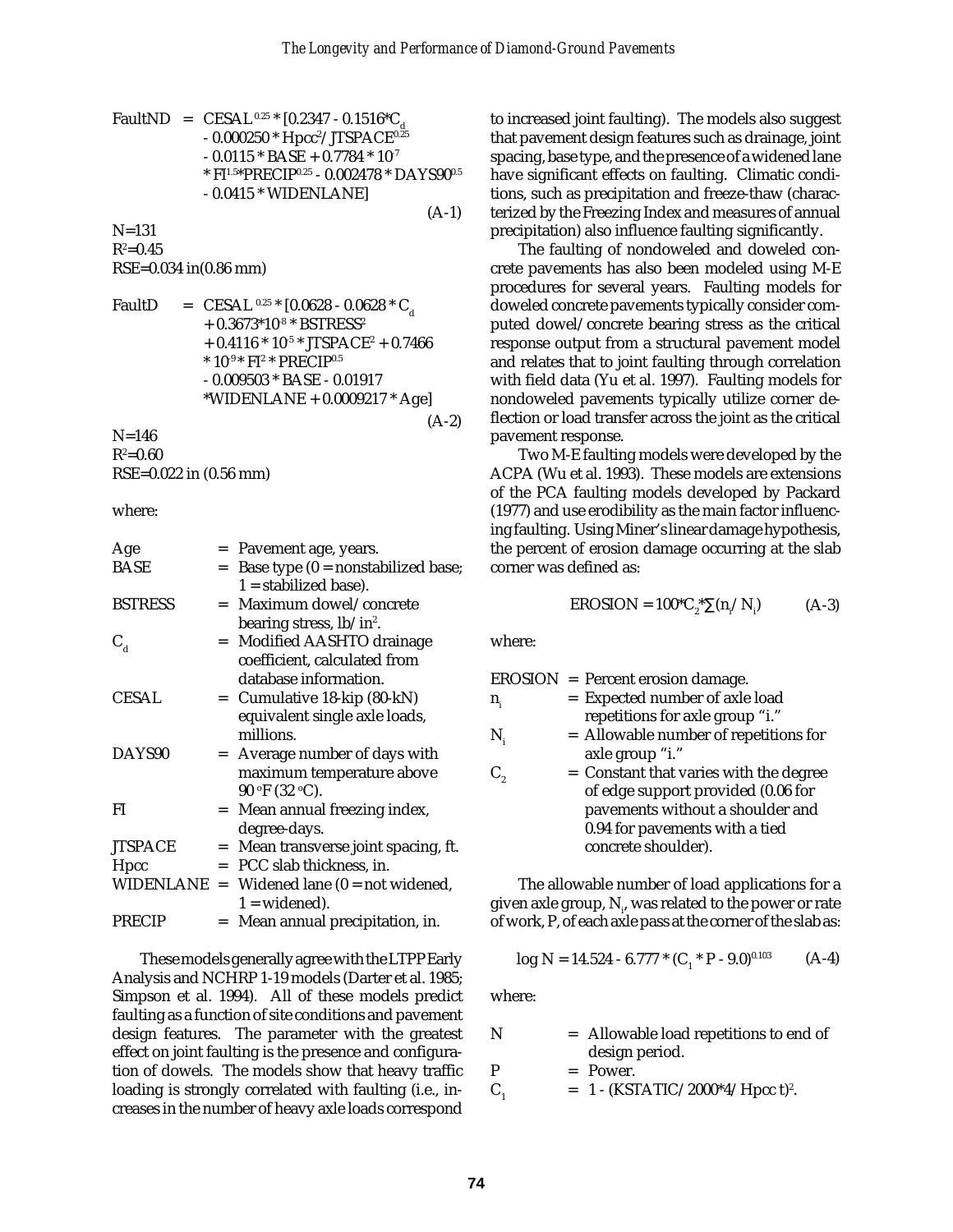The following equation was used to calculate the power of each axle pass at the corner of the slab:

$$
P = 268.7 * p2/Hpcc/KSTATIC0.73
$$
 (A-5)

where:

| P    | $=$ Power (rate of work).                          |
|------|----------------------------------------------------|
| p    | = Pressure at slab-foundation interface, psi.      |
| Hpcc | $=$ Slab thickness, in.                            |
|      | KSTATIC = Modulus of subgrade reaction, $psi/in$ . |

The following models were then developed through regression techniques for predicting faulting of undoweled and doweled pavements, respectively:

 $FAULTND = EROSION^{0.25}$  [9.75873x10<sup>-4\*</sup>(PRECIP)<sup>0.91907</sup> +  $0.0060291*JTSPACE<sup>0.54428</sup> - 0.016799*DRAIN]$ N=582  $R^2 = 0.743$ RSE=0.055 in(0.86 mm) (A-6)

$$
FAULTD = EROSION^{0.25} [0.0038332*(PRECIP/10)^{1.84121} + 0.0057763*JTSPACE^{0.38274}]
$$
\n(A-7)

 $N=281$  $R^2 = 0.703$ RSE=0.047 in (0.86 mm)

where:

|               | FAULTND = Faulting at undoweled transverse  |
|---------------|---------------------------------------------|
|               | pavement joints, in.                        |
|               | FAULTD = Faulting at doweled transverse     |
|               | pavement joints, in.                        |
|               | $EROSION = Calculated accumulated erosion.$ |
| <b>PRECIP</b> | $=$ Annual precipitation, in.               |
|               | $JTSPACE = Joint spacing, ft.$              |
| <b>DRAIN</b>  | = Dummy variable for the presence of        |
|               | edge drains (0 when edge drains are         |
|               | not present, 1 when edge drains are         |

present).

These models generally agree with the RIPPER and LTPP Early Analysis faulting models. In addition, they identify the PCC thickness as a significant parameter that is negatively correlated with faulting.

In the recent Nationwide Pavement Cost Model (NAPCOM) refinement study (Owusu-Antwi et al. 1997), the following M-E faulting model was developed:

$$
FAULT = DAMAGE0.23(0.35-0.0277
$$
  
\*BASE – 0.25C<sub>d</sub> + 2.17E-5\*FI) (A-8)

N=101  $R^2 = 0.52$ RSE=0.03 in (0.86 mm)

where:

|                           | $FAULT$ = Mean transverse joint faulting, in. |
|---------------------------|-----------------------------------------------|
| Damage = $\sum n_i/N_i$ . |                                               |
| n,                        | = Number of applications for each axle        |
|                           | group, i.                                     |
| N,                        | = Allowable number of load repetitions        |
|                           | for each axle group, i.                       |
| $C_{\rm d}$               | $=$ Drainage coefficient.                     |
| <b>BASE</b>               | $=$ Base type $(0 =$ nonstabilized base;      |
|                           | $1 =$ stabilized base).                       |
| FI                        | $=$ Freezing index                            |
|                           |                                               |

The allowable number of load repetitions is defined as follows:

$$
Log N = 4.27 - 1.6*Log(DE - 0.002)
$$
 (A-9)

where:

| N  | = Allowable number of load repetitions.   |
|----|-------------------------------------------|
| DE | = Differential of subgrade elastic energy |
|    | density.                                  |

The model predicts faulting for doweled and nondoweled pavements and illustrates that the presence of dowels significantly reduces faulting through reduction of DE. In addition, it indicates that a stabilized base, stiff subgrade, and improved drainage are negatively correlated with faulting.

In the recent LTPP study (Titus-Glover et al. 1997), the NAPCOM faulting model was recalibrated using data from the LTPP database. The following model was obtained:

$$
FAULT=DAMAGE0.3*[0.05+0.0004*WETDAYS-0.0024*DOWNDA-0.025*Cd*(0.5+BASE)]
$$
\n(A-10)

N=120  $R^2=0.56$ RSE=0.03 in (0.86 mm)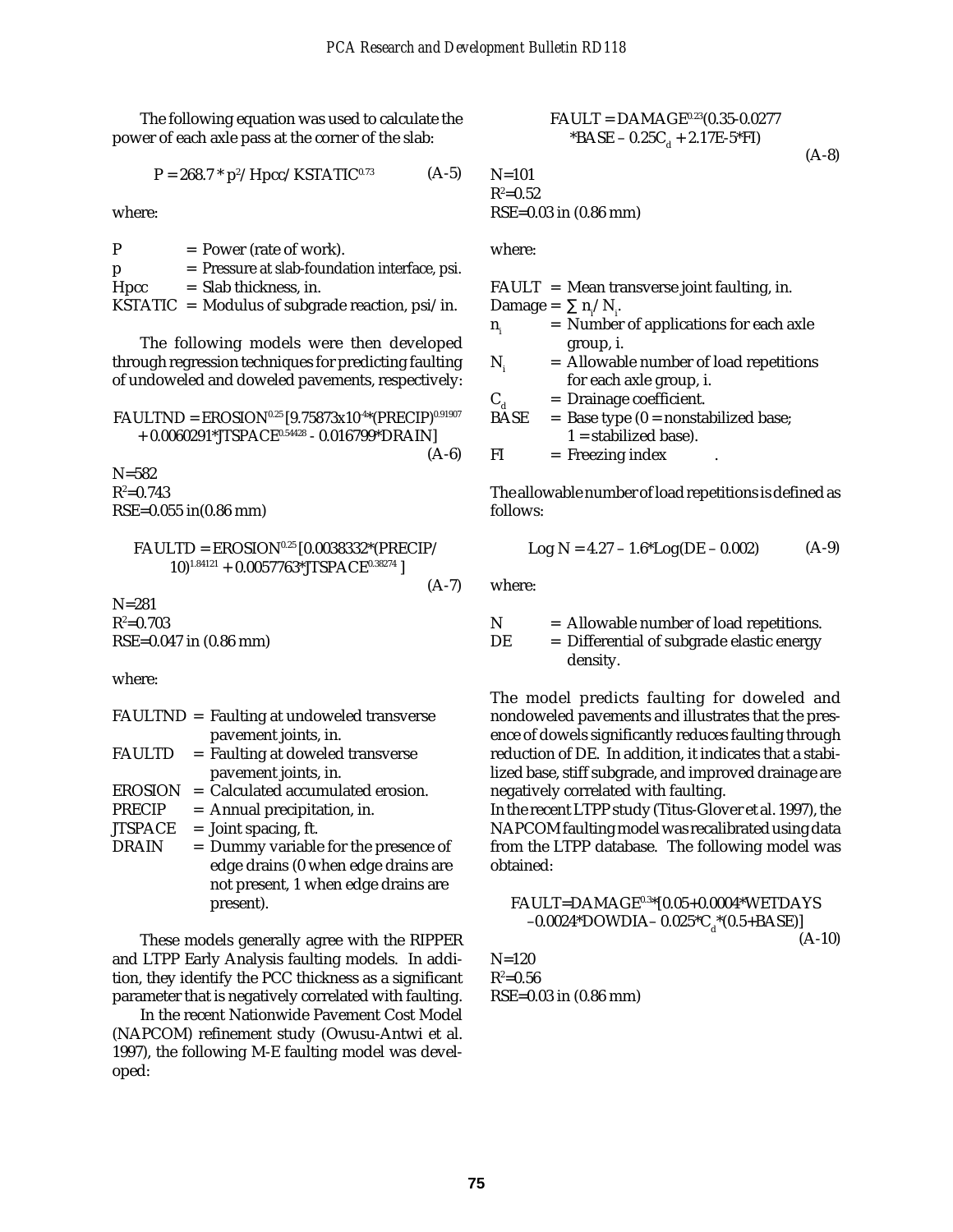where:

| Damage        | $=$ CESAL/N.                                   |
|---------------|------------------------------------------------|
| <b>CESAL</b>  | $=$ Cumulative ESALs.                          |
| N             | $=$ Allowable number of 80-kN (18-kip)         |
|               | load repetitions.                              |
|               | = Drainage coefficient.                        |
| $C_d$<br>BASE | $=$ Base type (0 = nonstabilized base; 1 =     |
|               | stabilized base).                              |
|               | WETDAYS = Average number of wet days per year. |
|               | DOWDIA = Dowel diameter.                       |

The main difference in these last two models is that the LTPP model characterizes traffic in terms of ESALs, whereas the NAPCOM model uses actual axle loads. In addition, the NAPCOM model considers the freezing index to be an important climatic parameter, whereas the LTPP model identifies the number of wet days per year as positively correlated with faulting.

The most recent modification of the NAPCOM model was developed under the NCHRP 1-34 study (Yu et al. 1998). In this study, it was postulated that an increase in differential energy leads to a reduction in the number of allowable load applications for any given level of faulting. However, the presence of a drainage system may increase the allowable number of load applications by keeping the base/subgrade dry, thereby making the system more erosion-resistant and significantly reducing the rate of base/ subgrade deterioration. This effect was significant only for nondoweled pavements; the dowel load transfer mechanism is apparently less affected by drainage effects.

The following model was proposed for estimating the allowable number of ESAL applications:

Log N = 0.785983 – 0.9291\*Log(DE) \*(1 + 0.4\*PERM\*(1-DOWEL)) (A-11)

where:

| N           | = Allowable number of ESAL applications.          |
|-------------|---------------------------------------------------|
| DE          | = Differential energy density.                    |
|             | $DOWEL = Dummy variable (= 1 if doubles present;$ |
|             | $= 0$ otherwise).                                 |
| <b>PERM</b> | $=$ Base permeability (0 = not permeable,         |
|             | $1 =$ permeable).                                 |

The final model developed under NCHRP 1-34 for joint faulting was:

#### $FAULT = DAMAGE<sup>0.2475*</sup>[0.2405 - 0.00118*DAYS90]$ + 0.001216\*WETDAYS-0.04336\*BASE – (0.004336 + 0.007059\*(1 – DOWEL))\*LCB)

(A-12)

N=391  $R^2=0.50$ RSE=0.035 in

where:

| <b>FAULT</b>       | = Mean transverse joint faulting, in.        |
|--------------------|----------------------------------------------|
| <b>BASE</b>        | $=$ Base type $(=0$ if nonstabilized or lean |
|                    | concrete base; $= 1$ otherwise).             |
| LCB                | $=$ Lean concrete base $(= 1$ if lean        |
|                    | concrete base, $= 0$ otherwise).             |
| WETDAYS            | = Average number of wet days per year.       |
| DAYS <sub>90</sub> | $=$ Average number of days with the          |
|                    | maximum temperature above                    |
|                    | 90 °F (32 °C)                                |
| <b>DOWEL</b>       | $=$ Presence of dowels $(=0$ if no dowels    |
|                    | $present, =1 otherwise$ .                    |
| Damage             | $= n/N$ .                                    |
| n                  | $=$ Number of cumulative equivalent          |
|                    | single axle load applications,               |
|                    | millions.                                    |
| N                  | = Allowable number of 18-kip (80-kN)         |
|                    | load applications.                           |
|                    |                                              |

#### **Model Development**

#### General Description of Data Used in Model **Development**

The pavement sections analyzed in this study are located throughout the United States, with the majority located in the upper Midwest. A variety of design features (slab thickness, joint spacing, load transfer, and so on) are present on these pavement sections. The range of design features encountered in these projects is summarized in table A-1. This table shows that a significant range of variables exists, although often these ranges occur over different projects located in different climates. The inference space (factorial matrix) of the 89 pavement sections is also shown in table A-1.

#### Explanatory Variables Initially Selected

The dependent variable in the nondoweled joint faulting model is the mean transverse joint faulting measured about 1 ft (0.3 m) from the slab edge on each section. Based on the previous studies of joint faulting modeling, a set of variables was selected. The explanatory variables that were initially considered are as follows: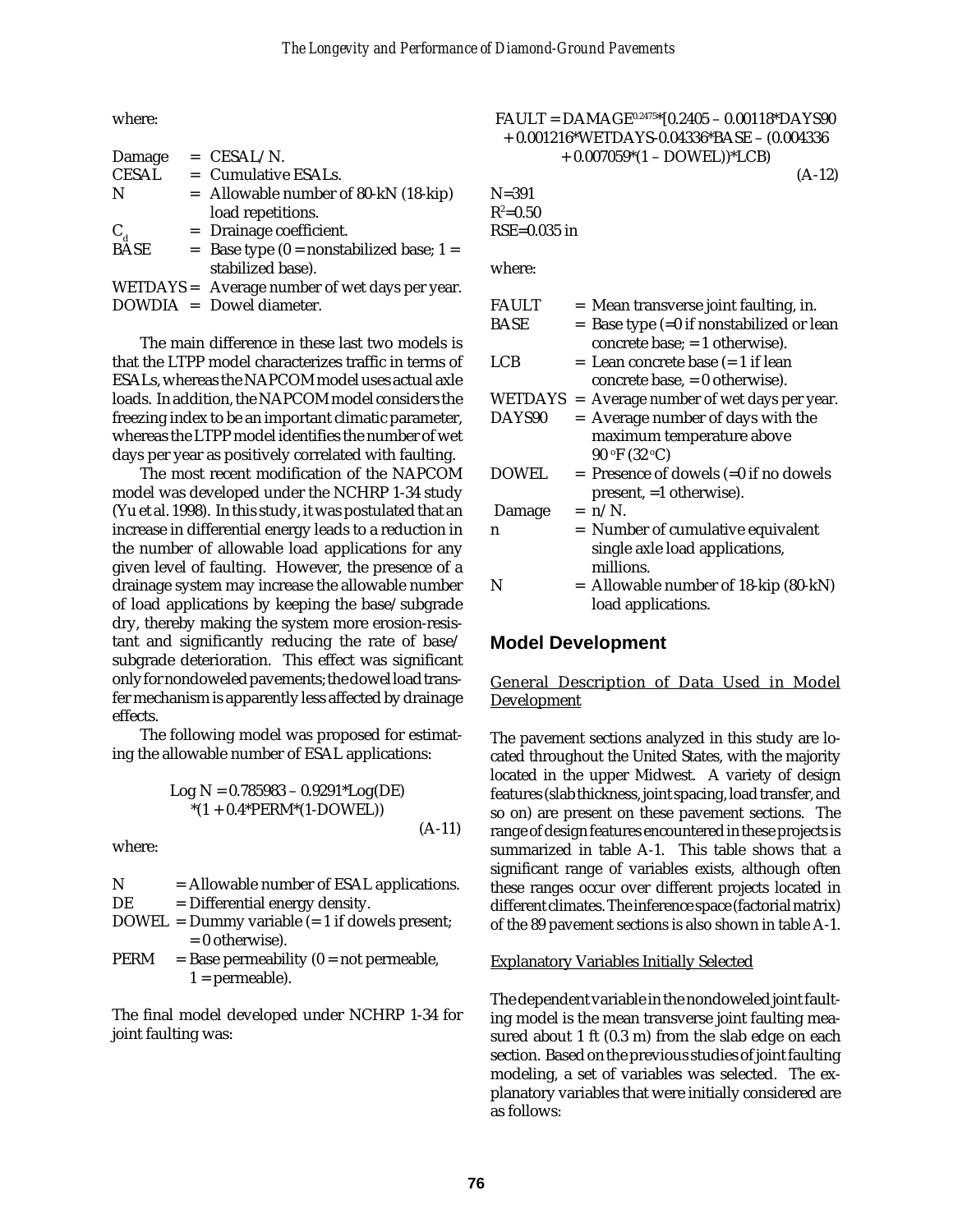| <b>CESAL:</b> | Cumulative 18-kip (80-kN) equivalent                   |
|---------------|--------------------------------------------------------|
|               | single axle loads, millions.                           |
| Jointspace:   | Mean transverse joint spacing, ft.                     |
| Slabthick:    | PCC slab thickness, in.                                |
| Base:         | Base type $(0 =$ nonstabilized base;                   |
|               | 1 = stabilized [asphalt, cement] base                  |
| PERM:         | Base permeability $(0 = not$ permeable,                |
|               | $1 =$ permeable).                                      |
| DRAIN:        | Drainage provisions $(0 = no$ edge                     |
|               | drains; $1 =$ edge drains).                            |
| Soiltype:     | Subgrade soil type $(0 =$ fine grained;                |
|               | $1 = \text{coarse grained}.$                           |
| Kstatic:      | Static backcalculated k-value, lb/in <sup>2</sup> /in. |
| FI:           | Mean annual freezing index, degree-days.               |
| Precip:       | Mean annual precipitation, in.                         |
|               |                                                        |

In this study, the NCHRP 1-34 model for new was pavements was modified and recalibrated using the database of faulting data for nondoweled diamond grounded pavements. The new model also employs the differential subgrade energy parameters, DE, as the main mechanistic response parameters. The DE parameter can be calculated using the following stepby step procedure (Yu et al. 1998):

Step 1. Calculate the radius of relative stiffness, l.

$$
1 = \left(\frac{Epc c^* \ Hpc c^3}{12 (i - \mu^2) k}\right)^{0.25}
$$
\n(A-13)

where:

Hpcc = PCC slab thickness, in.

Epcc = PCC modulus of elasticity, psi.

$$
\mu = PCC Poisson = s ratio (usually assumedto be equal to 0.15).
$$

 $k = Modulus of subgrade reaction, psi/in.$ 

Step 2. Calculate the nondimensional effective aggregate interlock stiffness.

$$
AGG^* = 2.3 \text{ Exp}(1-1.987 \text{ JTSPACE}/1) \qquad (A-14)
$$

where:

| $\mathrm{AGG}^*$ | = Nondimensional aggregate load |
|------------------|---------------------------------|
|                  | transfer factor.                |
| k                | - Modulus of subgrade reaction  |

$$
1 = Slab = radius of relative stiffness.
$$

JTSPACE = Slab length.

| Design                | Range of              | <b>Distribution of Design Feature</b>                      |                                  |  |  |  |
|-----------------------|-----------------------|------------------------------------------------------------|----------------------------------|--|--|--|
| <b>Feature</b>        | <b>Design Feature</b> | <b>Categories</b>                                          | <b>Number in Category</b>        |  |  |  |
| <b>Slab Thickness</b> | 7 to 15 in            | < 9<br>9 to 9.9 in<br>10 to 11.9 in<br>$\geq$ 12 in        | 35<br>40<br>12<br>$\overline{2}$ |  |  |  |
| Joint Spacing         | 5 to 70 ft            | £15 $ft$<br>15.1 to 20 ft<br>20.1 to 25 ft<br>$\geq$ 25 ft | 24<br>33<br>10<br>22             |  |  |  |
| Joint Orientation     |                       | Non-skewed Joints<br><b>Skewed Joints</b>                  | 79<br>10                         |  |  |  |
| Base Type             |                       | Non-stabilized<br>Stabilized                               | 45<br>44                         |  |  |  |
| Drainage              |                       | Edgedrains<br>Permeable Base                               | 17<br>19                         |  |  |  |

**Table A-1. Range of design features included in study.**

Note:1 in = 25.4 mm; 1 ft = 0.305 m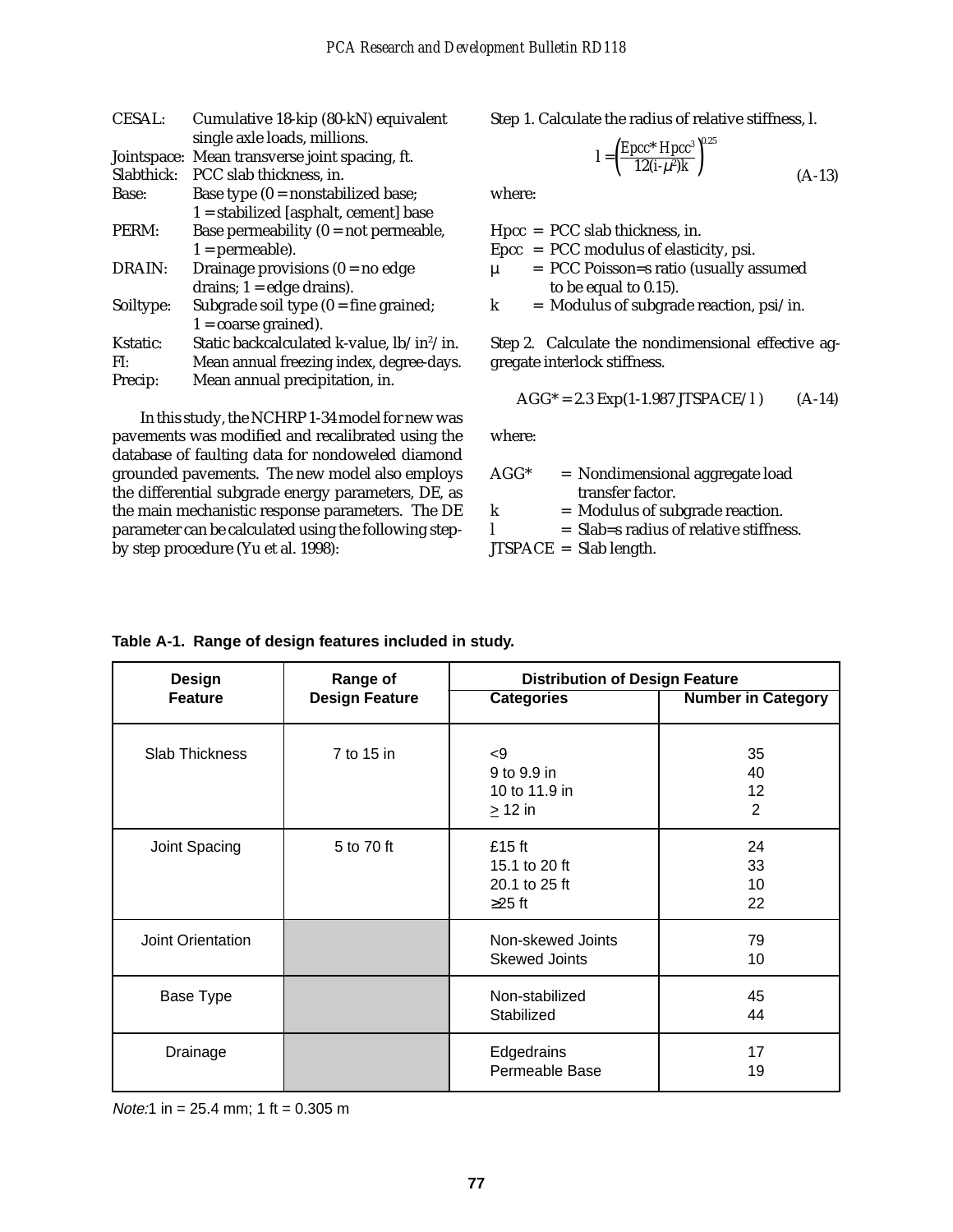Step 3. Calculate maximum corner deflections of the loaded and unloaded slabs assuming that the 18-kip single axle loaded is located 12 in from the corner (36 in from the corner if widened slab is used). A finite element program such as ILLI-SLAB can be used for this purpose, or the following simplified equations might be used:

Step 3.1. Calculate free edge corner deflection (no load transfer to the adjacent slab), $w_{fe,0}$ , assuming that the load is placed right at the slab corner using the following equation:

$$
w_{fe,0} = (0.0000864*12 + 0.002824*1 + 0.2953)*18000/k12
$$
 (A-15)

Step 3.2. Calculate free edge corner deflection (no load transfer to the adjacent slab), $w_{f_{\text{e}},36}$ , assuming that the load is placed at the transverse joint 36 in away from the slab corner:

$$
w_{fe} = (0.0000648*12 + 0.003934*1 - 0.02548)
$$
  
\*18000/k1<sup>2</sup> (A-16)

Step 3.3. Using an equation developed by Crovetti (1995), calculate LTE for a load placed at the slab corner:

$$
LTE_{x=0}(\%) = 1 / [0.01 + 0.012*(AGG/KI)^{-0.849}]
$$
\n(A-17)

Step 3.4. Using the following modified Crovetti's equation, calculate LTE at the slab corner for a load placed 36 in away from the slab corner:

$$
LTE_{x=36}(\%) = 1 / [0.01 + 0.003483*(AGG/KI)^{-1.13677}]
$$
  
(A-18)

Step 3.5. Using the corresponding LTE and corner deflections, calculate the corner deflection of the unloaded slab for a load placed at 0 and 36 in from the slab corner,  $W_{UL,0}$  or  $W_{UL,36}$ , respectively, using the following relationship:

$$
w_{UL,0 or 36} = w_{fe,0 or 36} * (LTE_{x=0 or 36})/(1 + LTE_{x=0 or 36})
$$
  
(A-19)

Step 3.6. Calculate the corner deflection of the unloaded slab,  $W_{\text{UL}}$ , for an axle load located at the transverse joint in the wheelpath (12 in from the slab corner for a non-widened slab) by interpolating between the unloaded slab deflections at  $x = 0$  and 36 in.

$$
w_{UL} = w_{UL,0} + (w_{UL,36} - w_{UL,0}) \cdot x / 36
$$
 (A-20)

where x is the distance from the wheelpath to the slab corner.

Step 3.6. Calculate the LTE at the slab corner for an axle load located at the transverse joint in the wheelpath (12 in from the slab corner for a non-widened slab) by interpolating between the LTEs at  $x = 0$  and 36 in.

$$
LTE = LTE_{0} + (LTE_{36} - LTE_{0})*x/36
$$
 (A-21)

Step 3.7. Calculate the loaded corner deflection,  $w_{\mu}$ , for the load located in the wheelpath using the following relationship:

$$
w_{\rm L} = w_{\rm UL} / \text{LTE} \tag{A-22}
$$

Step 3.8 Calculate the differential energy density, DE:

$$
DE=1/2 k (wL2 - wUL2)
$$
 (A-23)

Step 4. Calculate the allowable number of ESAL applications using equation A-24.

The model for estimating the allowable number of ESAL applications remained intact; however, no credit was given to permeable bases. Indeed, since the pavement was ground before it exhibited significant faulting, it reasonable to assume that the base could be clogged or poorly compacted and, therefore, malfunctioning. Therefore, the following model was proposed for estimating the allowable number of ESAL applications:

$$
Log N = 0.785983 - 0.9291^*Log(DE)
$$
 (A-24)

where:

N = Allowable number of ESAL applications.

DE = Differential energy density.

The faulting final model for diamond-ground pavements has the following form:

$$
FAULT = DAMAGE0.35*}[0.31 + 0.00474*PRECIP]
$$
  
(A-25)  
N=89

 $R^2=0.53$ RSE=0.042 in

where:

**PRECIP** = Annual precipitation, in.

\n
$$
DAMAGE = CESAL / N.
$$
\n**CESAL** = Cumulative 18,000-lb (80-kN) ESALS in traffic lane, millions.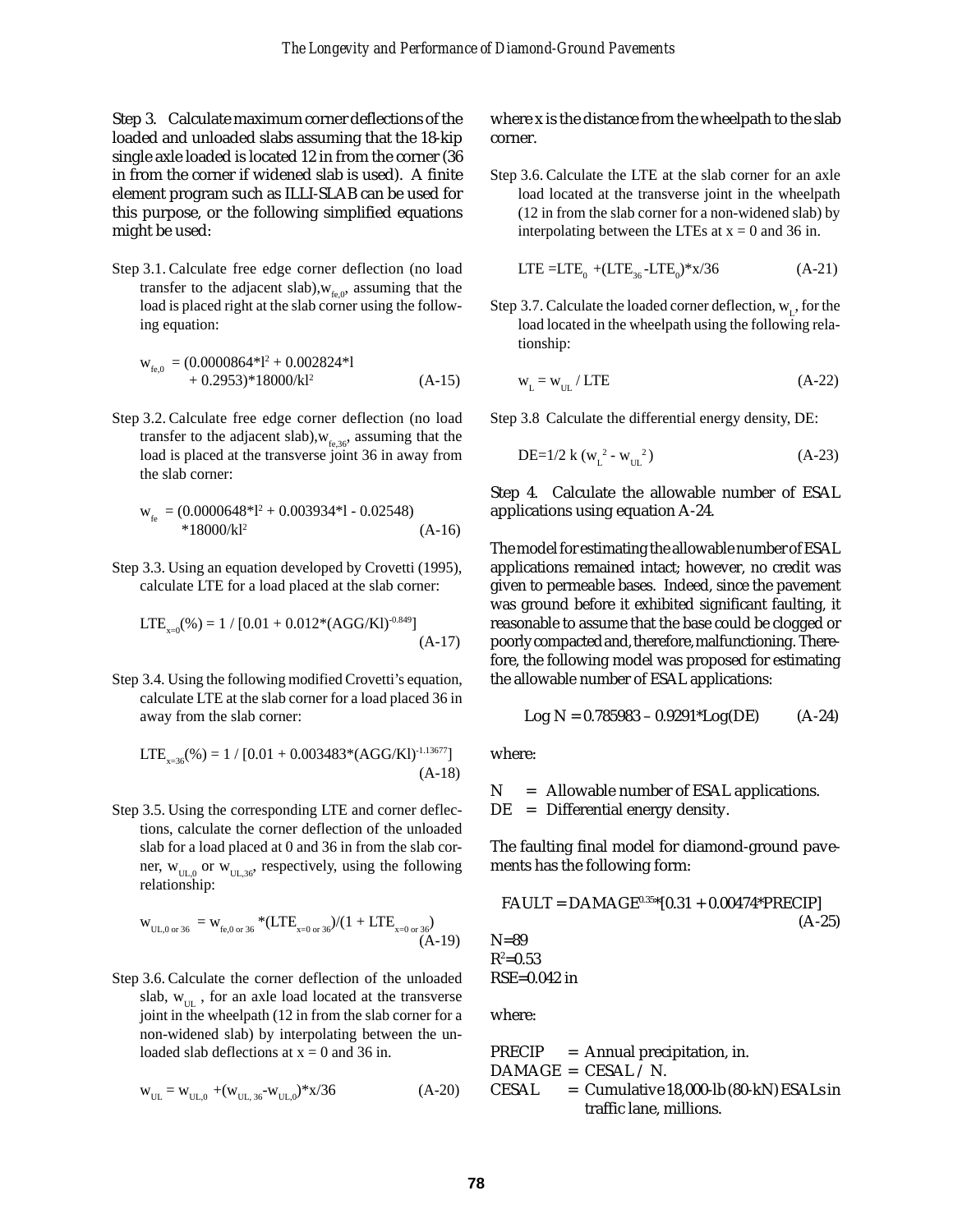Figure A-1 provides a plot of the predicted versus actual measured faulting. The residual versus predicted faulting plot (goodness-of-fit) is given in figure A-2. These figures show that prediction errors are fairly symmetrically distributed around zero, with a few apparent outliers.

- Fifty-three percent of the total variation of joint faulting can be explained by the included variables.
- Some of the unexplained variation is caused by errors in the independent variables used to develop the model, such as the traffic estimates.
- The Aaverage  $\omega$  error in predicting faulting is 0.042 in (1.0 mm).
- There are no discernible patterns in the residuals.
- Data from 89 JCP sections across the United States were used to develop the model.
- Each independent variable and the overall model were significant at a level of significance of 5 percent or lower.
- The sensitivity analysis shows that all of the explanatory variables have a plausible effect on faulting that agrees with theoretical expectations and previous empirical field results.

Figures A-3 through A-6 show sensitivity analyses of key variables in the faulting model for diamondground pavements. The plots show that faulting always increases with traffic; an increase in PCC thickness decreases predicted faulting, whereas increases in joint spacing and precipitation increase faulting.

It should be noted that edgedrains were not found to significantly affect faulting. This contradicts the conclusion of the study conducted by the University of Illinois (Snyder et al. 1989). To resolve this issue, the model was recalibrated using the University of Illinois data only. It was confirmed that for those sections, the presence of edgedrains was indeed a significant factor reducing faulting. However, the edgedrains on these sections were newly installed; with time, they could be clogged and may actually increase faulting by trapping water inside the pavement system and increasing erodibility of the base and subgrade. This observation would be more in line with the findings from the NCHRP 1-34 study.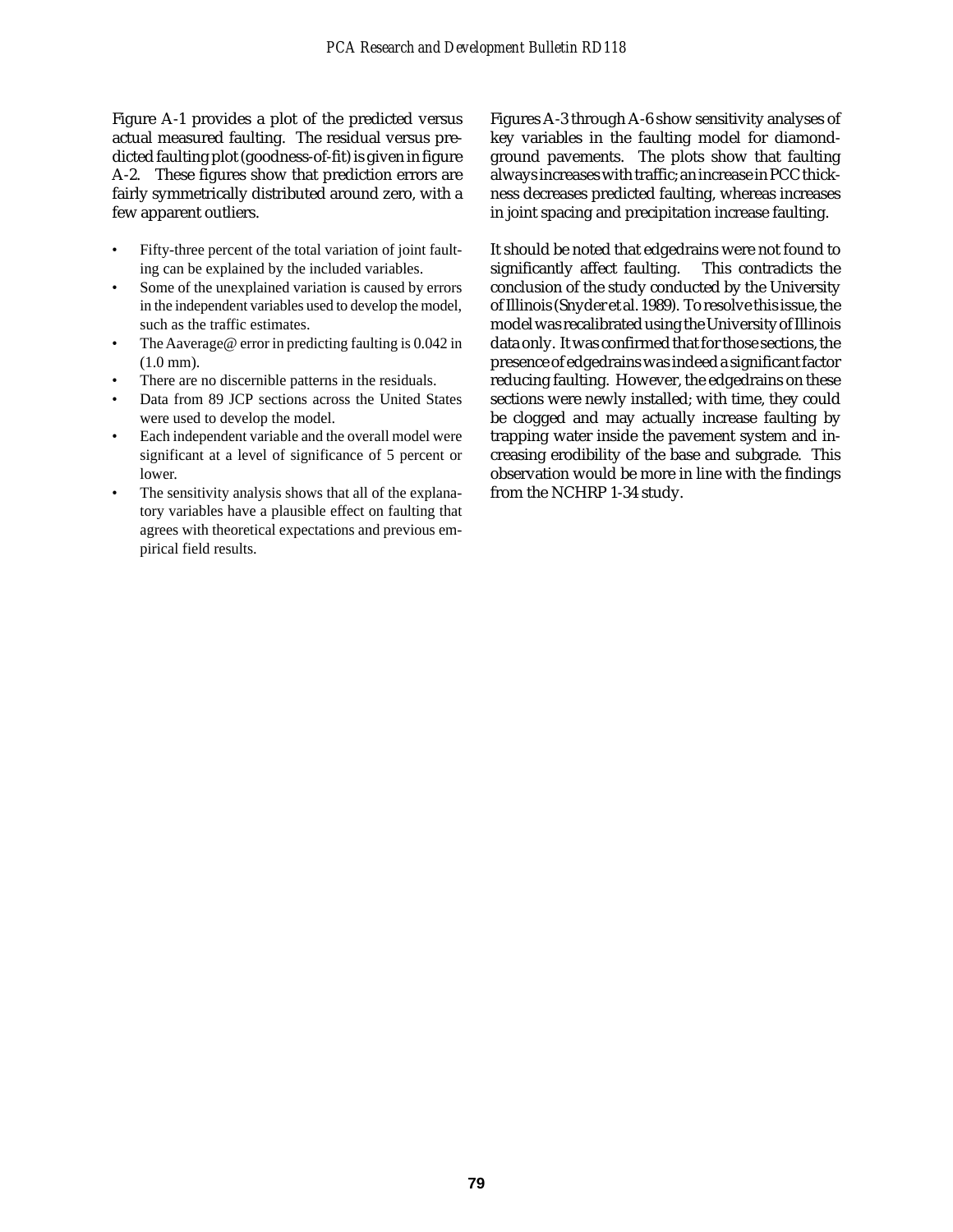*The Longevity and Performance of Diamond-Ground Pavements*



**Figure A-1. Predicted faulting vs. measured faulting for nondoweled diamond-ground pavements.**



#### **Predicted Faulting, in**

**Figure A-2. Residual plot vs. predicted faulting for diamond-ground pavements.**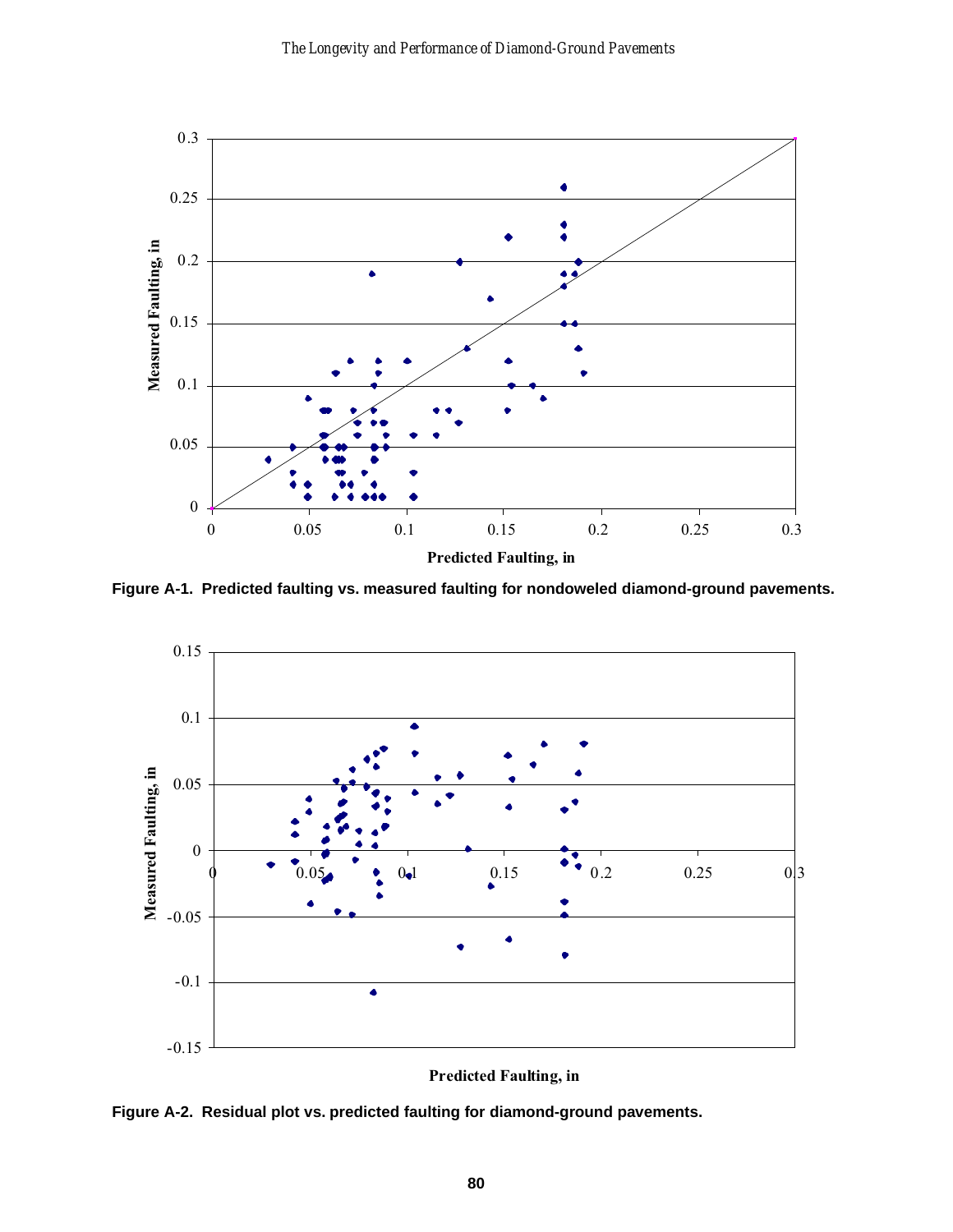

**Figure A-3. Effect of traffic and PCC thickness on joint faulting.**



**Figure A-4. Effect of traffic and joint spacing on joint faulting.**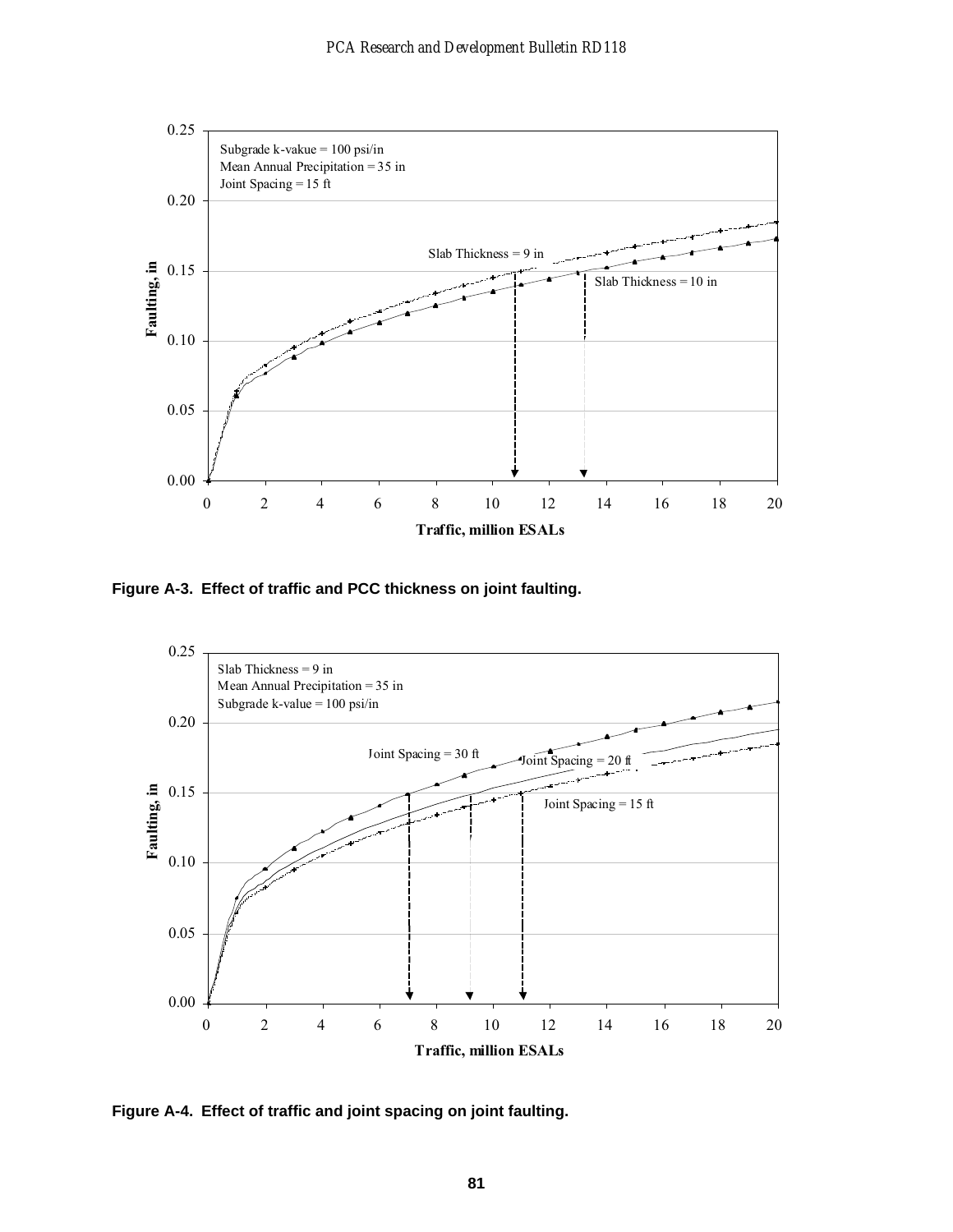

**Figure A-5. Effect of traffic and precipitation on joint faulting (fine subgrade).**



**Figure A-6. Effect of traffic and precipitation on joint faulting (coarse subgrade).**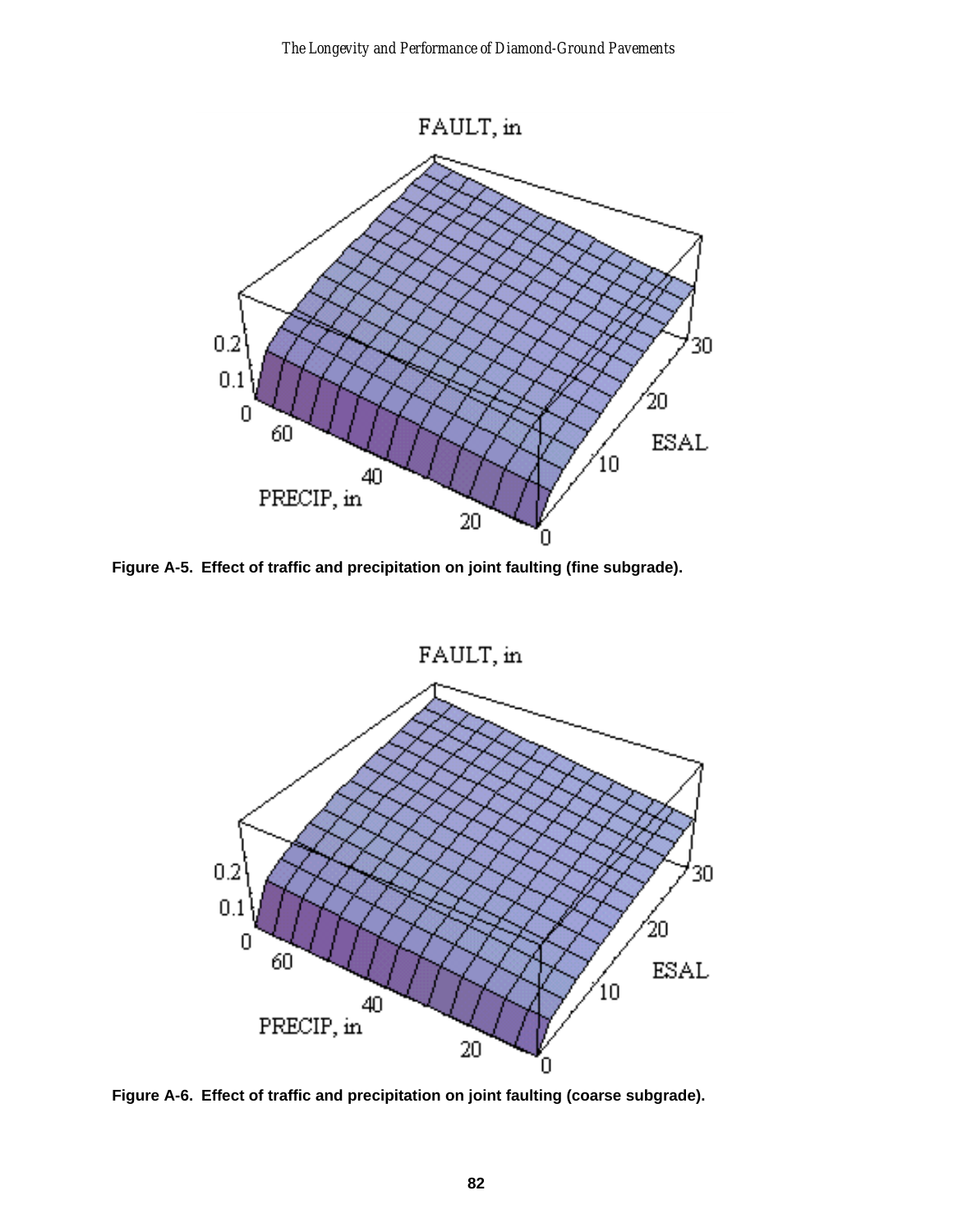#### **REFERENCES**

Crovetti, J. A. 1995. *Analysis of Support Conditions Under Jointed Concrete Slabs Along USH 18/151*. Report WI/SPR-01-95. Madison, WI: Wisconsin Department of Transportation.

Darter, M. I., J. M. Becker, M. B. Snyder, and R. E. Smith. 1985. *Concrete Pavement Evaluation System (COPES).* NCHRP Report 277. Washington, DC: Transportation Research Board.

Owusu-Antwi, E. et al. 1997. *Development and Calibration of Mechanistic-Empirical Distress Models for Cost Allocation*. Draft Final Report. Washington, DC: Federal Highway Administration.

Packard, R.G. 1977. "Design Considerations for Control of Joint Faulting of Undoweled Pavements." *Proceeding, First International Conference on Concrete Pavement Design.* West Lafayette, IN: Purdue University.

Simpson, A. L., Owusu-Antwi, E. O., Pendelton, O. J., and Y. Lee. 1994. *Sensitivity Analysis for Selected Pavement Distresses*. SHRP Report No. SHRP-P-393. Washington, DC: Strategic Highway Research Program, National Research Council.

Titus-Glover, L., E. Owusu-Antwi, and T. E. Hoerner. 1997. *Long Term Pavement Performance Data Analysis. Volume II: Design and Construction of PCC Pavements— Improved PCC Performance Models*. Washington, DC: Federal Highway Administration.

Snyder, M. B., M. J. Reiter, K. T. Hall, and M. I. Darter. 1989. *Rehabilitation of Concrete Pavements, Volume I : Repair Rehabilitation Techniques*. Report FHWA-RD-88-071. Washington, DC: Federal Highway Administration.

Wu, C. L., J. W. Mack, P. A. Okamoto, and R. G. Packard. 1993. "Prediction of Faulting of Joints in Concrete Pavements." *Proceedings, Third International Conference on Concrete Pavement Design and Rehabilitation*. West Lafayette, IN: Purdue University.

Yu, H.T., K.D. Smith, M.I. Darter, J. Jiang, and L. Khazanovich. 1997. *Performance of Concrete Pavements Volume III—Improving Concrete Pavement Performance*. Report FHWA-RD-95-111. Washington, DC: Federal Highway Administration.

Yu, H. T., L. Khazanovich, S. Rao, M. I. Darter, and H Von Quintus. 1998. *Guidelines for Subsurface Drainage Based on Performance*. Final Report Prepared for National Cooperative Highway Research Program Project 1-34. Washington, DC: NCHRP, TRB, National Research Council.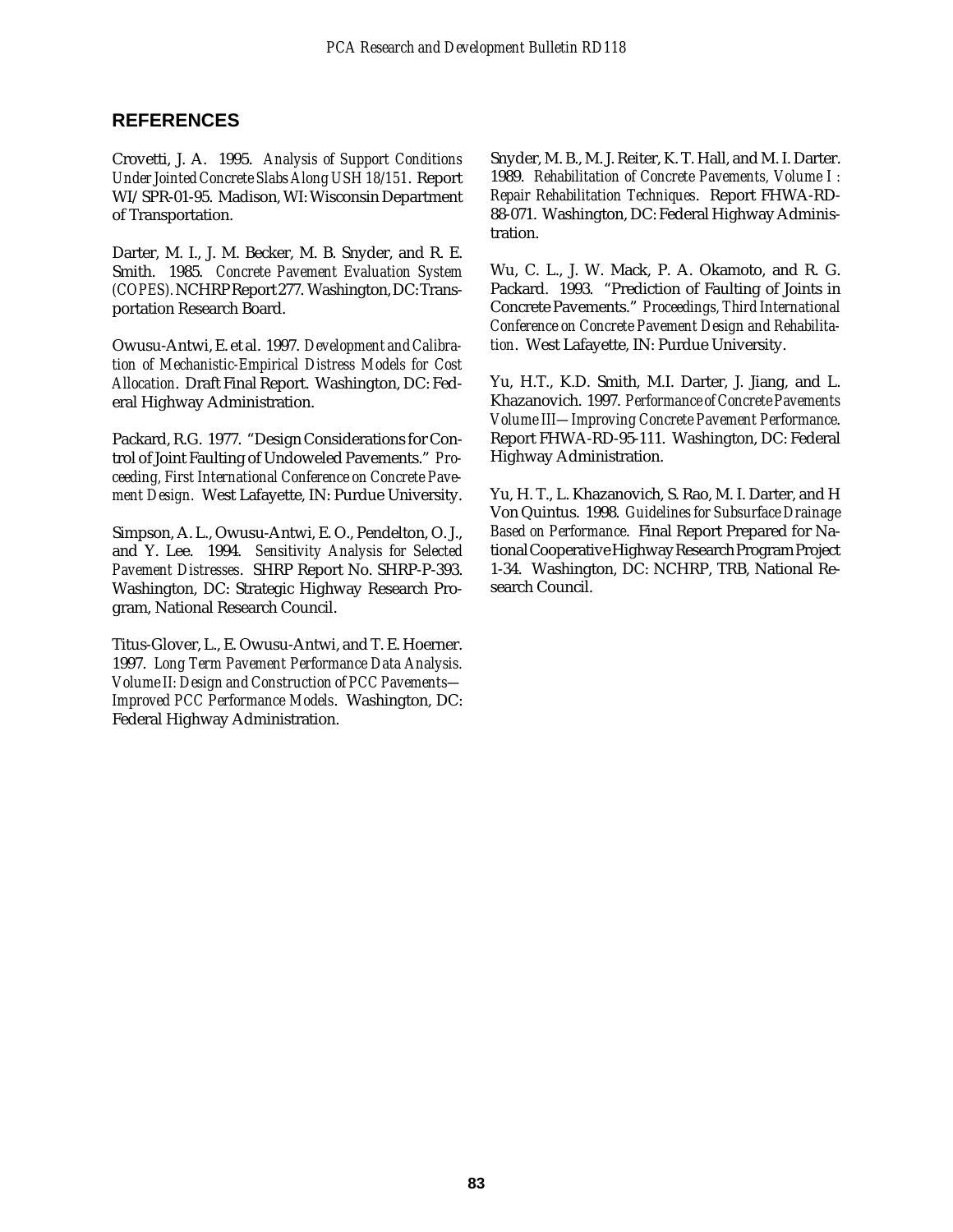*The Longevity and Performance of Diamond-Ground Pavements*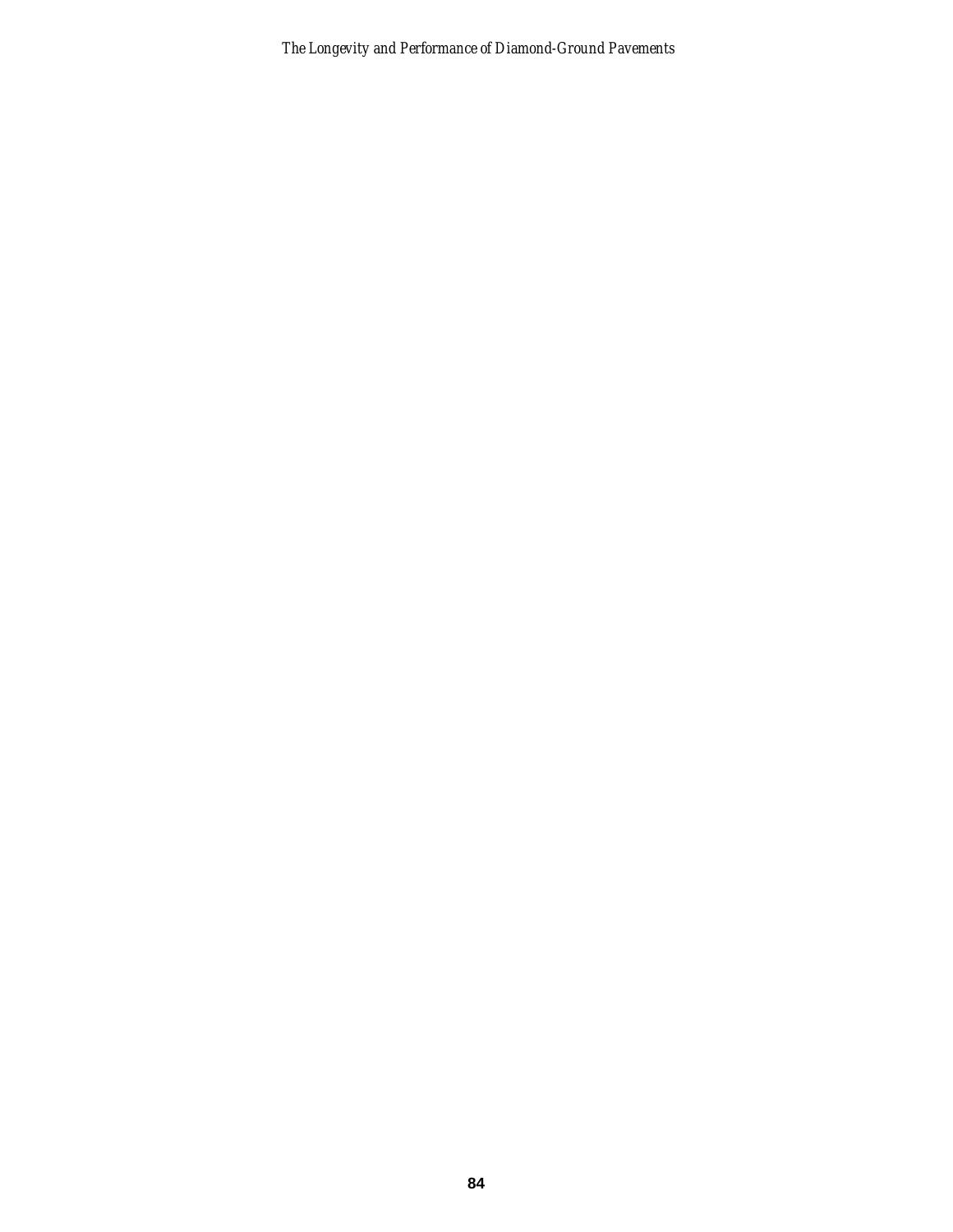## APPENDIX B **Summary Tables**

The tables included in this appendix are listed below:

- Table B-1. Project identification and location information for survey sections.
- Table B-2. Climatic information for survey sections.
- Table B-3. Traffic information for survey sections.
- Table B-4. Design information for survey sections.
- Table B-5. Distress information for survey sections.
- Table B-6. Other survey information.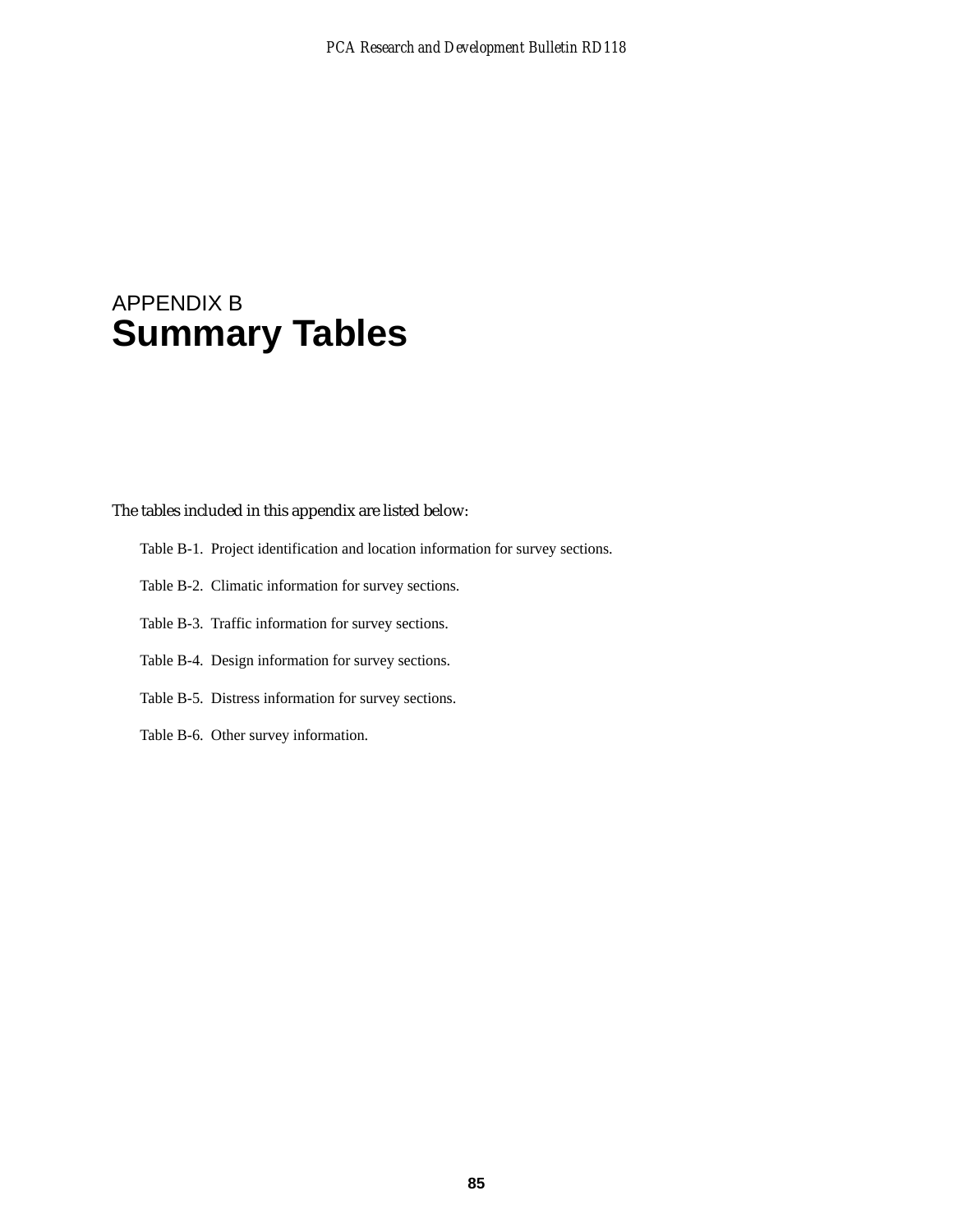| Sect. ID (Long)*  | County          | Begin<br>MP | End<br>MP   | Hwy.<br><b>Type</b> | Hwy.<br>No. | Dir.        | No. of<br>Lanes         | Sample<br>Unit<br>No. | Sample<br>Unit<br>Length, ft | Year<br>Ground | <b>FHWA</b><br><b>Study</b><br>Section? |
|-------------------|-----------------|-------------|-------------|---------------------|-------------|-------------|-------------------------|-----------------------|------------------------------|----------------|-----------------------------------------|
| ALABAMA           |                 |             |             |                     |             |             |                         |                       |                              |                |                                         |
| AL-IH-20E-157.5   | St. Clair       | 157.5       | 157.6       | $I\!H$              | 20          | $\mathbf E$ | $\overline{c}$          | $\mathbf{1}$          | 560                          | 85             | No                                      |
| AL-IH-20E-183.0   | Calhoun         | 183.0       | 183.1       | I <sub>H</sub>      | 20          | $\mathbf E$ | $\overline{c}$          | $\mathbf{1}$          | 480                          | 86             | No                                      |
| AL-IH-59N-185.1   | Etowah          | 185.1       | 185.2       | $\mathbb{H}$        | 59          | N           | $\overline{c}$          | $\mathbf{1}$          | 500                          | 91             | No                                      |
| AL-IH-59N-235.5   | Dekalb          | 235.5       | 235.6       | $H$                 | 59          | N           | $\overline{2}$          | 1                     | 500                          | 83             | No                                      |
| ARIZONA           |                 |             |             |                     |             |             |                         |                       |                              |                |                                         |
| AZ-IH-17S-199.3   | Maricopa        |             | 199.3 199.2 | Ш                   | 17          | S           | 3                       | 1                     | 310                          | 91             | Yes                                     |
| <b>CALIFORNIA</b> |                 |             |             |                     |             |             |                         |                       |                              |                |                                         |
| CA-IH-80W-9.0     | Nevada/Placer   |             |             | ΙН                  | 80          | W           | $\overline{2}$          | 1                     | 540                          | 97             | N <sub>o</sub>                          |
| CA-IH-80W-37.9    | Solano          | 37.9        | 37.8        | $\mathbb{H}$        | 80          | W           | 3                       | 1                     | 560                          | 91             | No                                      |
| CA-IH-80W-37.8    | Solano          | 37.8        | 37.7        | $I\!H$              | 80          | W           | $\overline{\mathbf{3}}$ | $\mathbf{1}$          | 430                          | 91             | No                                      |
| CA-US-101N-84.9   | Monterey        | 84.9        | 85.0        | <b>US</b>           | 101         | N           | $\overline{2}$          | $\mathbf{1}$          | 510                          | 80             | Yes                                     |
| CA-US-101S-56.7   | Monterey        | 56.7        | 56.6        | <b>US</b>           | 101         | S           | $\overline{2}$          | $\mathbf{1}$          | 510                          | 80             | No                                      |
| CA-US-101N-39.2   | San Luis Obispo | 39.2        | 39.3        | <b>US</b>           | 101         | N           | $\overline{2}$          | 1                     | 530                          | 97             | Yes                                     |
| CA-US-101S-39.5   | San Luis Obispo | 39.5        | 39.4        | <b>US</b>           | 101         | S           | $\overline{c}$          | $\mathbf{1}$          | 510                          | 97             | Yes                                     |
| CA-IH-10E-17.4    | San Bernardino  | 17.4        | 17.5        | $I\!H$              | 10          | E           | 4                       | $\mathbf{1}$          | 500                          | 84             | No                                      |
| CA-IH-8E-43.4     | Imperial        | 43.4        | 43.6        | $I\!H$              | 8           | E           | $\overline{c}$          | $\mathbf{1}$          | 1010                         | 97             | No                                      |
| <b>FLORIDA</b>    |                 |             |             |                     |             |             |                         |                       |                              |                |                                         |
| FL-IH-95N-358.3   | Duval           | 358.3       | 358.4       | $I\!H$              | 95          | N           | 2                       | 1                     | 500                          | 96             | No                                      |
| FL-IH-10W-230.8   | Jefferson       | 230.8       | 230.7       | $H$                 | 10          | W           | $\overline{c}$          | $\mathbf{1}$          | 500                          | 92             | No                                      |
| FL-IH-10E-214.7   | Leon            | 214.7       | 214.8       | I <sub>H</sub>      | 10          | $\mathbf E$ | 2                       | $\mathbf{1}$          | 540                          | 92             | No                                      |
| FL-IH-10W-106.5   | Washington      | 106.5       | 106.4       | I <sub>H</sub>      | 10          | W           | $\overline{c}$          | $\mathbf{1}$          | 500                          | 91             | No                                      |
| FL-IH-10E-99.0    | Holmes          | 99.0        | 99.2        | $\mathbb{H}$        | 10          | E           | 2                       | 1                     | 1000                         | 91             | N <sub>o</sub>                          |
| FL-IH-10W-1.2     | Escambia        | 1.2         | 1.0         | $\mathbb{H}$        | 10          | W           | $\overline{2}$          | 1                     | 1000                         | 94             | Yes                                     |
| <b>GEORGIA</b>    |                 |             |             |                     |             |             |                         |                       |                              |                |                                         |
| GA-IH-75S-66.4    | Tift            | 66.4        | 66.2        | $I\!H$              | 75          | S           | $\overline{c}$          | 1                     | 780                          | 94             | Yes                                     |
| GA-IH-16W-59.9    | Laurens         | 59.9        | 59.8        | $I\!H$              | 16          | W           | $\overline{c}$          | $\mathbf{1}$          | 600                          | 97             | Yes                                     |
| GA-IH-75N-193.6   | Monroe          | 193.6       | 193.7       | $\mathbb{H}$        | 75          | N           | 3                       | $\mathbf{1}$          | 600                          | 92             | Yes                                     |
| GA-IH-75N-227.7   | Clayton         | 227.7       | 227.8       | $I\!H$              | 75          | N           | 3                       | $\mathbf{1}$          | 300                          | 91             | Yes                                     |
| GA-IH-985S-6.7    | Gwinnet         | 6.7         | 6.6         | $\mathbb{H}$        | 985         | S           | $\overline{2}$          | $\mathbf{1}$          | 720                          | 81             | Yes                                     |
| <b>IOWA</b>       |                 |             |             |                     |             |             |                         |                       |                              |                |                                         |
| IA-IH-80W-87.7    | Adair           | 87.7        | 87.6        | $\mathbb{H}$        | 80          | W           | $\overline{2}$          | $\mathbf{1}$          | 500                          | 84             | N <sub>0</sub>                          |
| <b>ILLINOIS</b>   |                 |             |             |                     |             |             |                         |                       |                              |                |                                         |
| IL-IH-72W-168.9   | Champaign       |             | 168.8 169.0 | IH                  | 72          | W           | $\overline{c}$          | $\mathbf{1}$          | 1000                         | 97             | $\sqrt{N}$                              |
| IL-IH-74E-8.0     | Henry           | 8.0         | 8.2         | Ш                   | 74          | E           | $\overline{c}$          | $\mathbf{1}$          | 1000                         | 84             | Yes                                     |
| IL-IH-74W-9.0     | Henry           | 9.0         | 9.2         | $I\!H$              | 74          | W           | $\overline{c}$          | 1                     | 1000                         | 84             | Yes                                     |
| IL-IH-280E-16.0   | Rock Island     | 16.0        | 16.2        | $I\!H$              | 280         | E           | $\overline{c}$          | $\mathbf{1}$          | 1000                         | 84             | Yes                                     |
| IL-IH-280E-17.0   | Rock Island     | 17.0        | 17.2        | $I\!H$              | 280         | E           | $\overline{c}$          | $\overline{c}$        | 1000                         | 84             | Yes                                     |
| <b>MINNESOTA</b>  |                 |             |             |                     |             |             |                         |                       |                              |                |                                         |
| MN-US-10E-208.0   | Sherburne       | 208.0 208.1 |             | <b>US</b>           | 10          | E           | $\overline{c}$          | $\mathbf{1}$          | 500                          | 82             | Yes                                     |
| MN-US-10W-205.5   | Sherburne       |             | 205.5 205.4 | US                  | 10          | W           | $\overline{c}$          | $\mathbf{1}$          | 500                          | 82             | Yes                                     |
| MN-US-10W-88.4    | Wadena          | 88.4        | 88.3        | US                  | 10          | W           | $\mathbf{1}$            | $\mathbf{1}$          | 480                          |                | 85 No                                   |
| MN-US-10W-87.8    | Wadena          | 87.8        | 87.7        | US                  | 10          | W           | $\mathbf{1}$            | $\overline{c}$        | 480                          |                | 85 No                                   |

Table B-1. Project identification and location information for survey sections.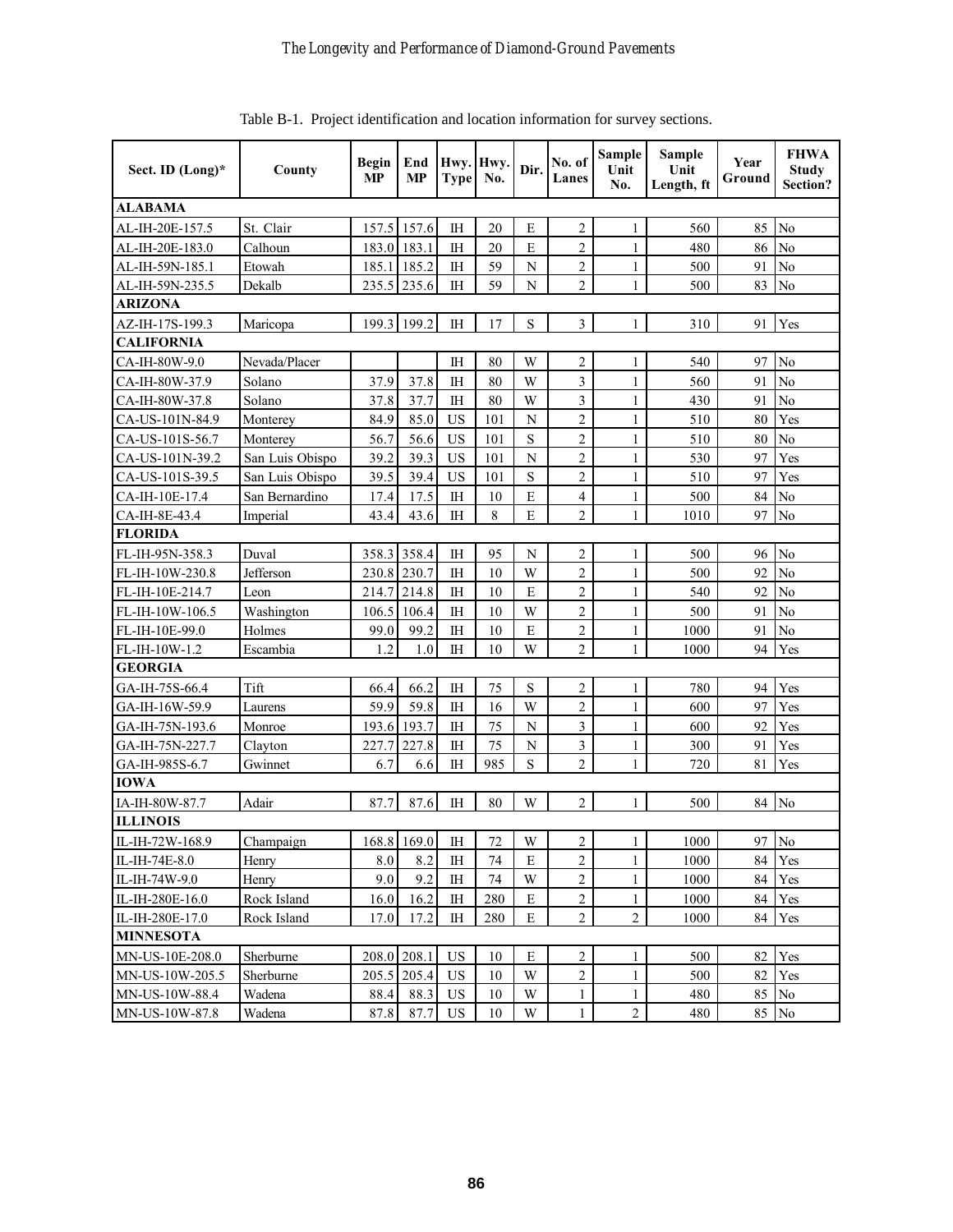| Sect. ID (Long)*      | County     | <b>Begin</b><br><b>MP</b> | End<br><b>MP</b> | Hwy.<br><b>Type</b> | Hwy.<br>No.    | Dir.      | No. of<br>Lanes         | <b>Sample</b><br>Unit<br>No. | Sample<br>Unit<br>Length, ft | Year<br>Ground | <b>FHWA</b><br>Study<br>Section? |
|-----------------------|------------|---------------------------|------------------|---------------------|----------------|-----------|-------------------------|------------------------------|------------------------------|----------------|----------------------------------|
| <b>MISSISSIPPI</b>    |            |                           |                  |                     |                |           |                         |                              |                              |                |                                  |
| MS-IH-55N-11.7        | Pike       | 11.7                      | 11.8             | IΗ                  | 55             | N         | $\sqrt{2}$              | $\mathbf{1}$                 | 500                          | 87             | No                               |
| MS-IH-55N-9.8         | Pike       | 9.8                       | 9.9              | $\mathbb{H}$        | 55             | N         | $\sqrt{2}$              | $\overline{c}$               | 500                          | 87             | No                               |
| MS-IH-59S-158.4       | Lauderdale | 158.4                     | 158.2            | $\mathbb{H}$        | 59             | S         | $\overline{2}$          | $\mathbf{1}$                 | 1020                         | 86             | No                               |
| <b>NORTH CAROLINA</b> |            |                           |                  |                     |                |           |                         |                              |                              |                |                                  |
| NC-IH-26E-19.0        | Henderson  | 19.0                      | 19.2             | Ш                   | 26             | E         | $\overline{2}$          | 1                            | 1020                         | 93             | No                               |
| <b>NEBRASKA</b>       |            |                           |                  |                     |                |           |                         |                              |                              |                |                                  |
| NE-IH-80W-420.1       | Cass       | 420.1                     | 420.0            | <b>IH</b>           | 80             | W         | $\overline{2}$          | 1                            | 510                          | 89             | N <sub>0</sub>                   |
| <b>NEVADA</b>         |            |                           |                  |                     |                |           |                         |                              |                              |                |                                  |
| NV-IH-80E-179.7       | Humboldt   | 179.7                     | 179.9            | <b>IH</b>           | 80             | E         | $\overline{2}$          | 1                            | 930                          | 87             | $\rm No$                         |
| NV-IH-80W-111.9       | Pershing   | 111.9                     | 111.7            | $\rm I\!H$          | 80             | W         | $\overline{2}$          | 1                            | 930                          | 94             | N <sub>o</sub>                   |
| <b>OHIO</b>           |            |                           |                  |                     |                |           |                         |                              |                              |                |                                  |
| OH-CONTECH            | Lorain     | 2.8                       | 2.6              | <b>SR</b>           | $\overline{2}$ | W         | $\overline{2}$          | 1                            |                              | 92             | N <sub>o</sub>                   |
| <b>SOUTH CAROLINA</b> |            |                           |                  |                     |                |           |                         |                              |                              |                |                                  |
| SC-IH-85N-27.0        | Anderson   | 27.0                      | 27.1             | $I\!H$              | 85             | N         | $\overline{2}$          | $\mathbf{1}$                 | 570                          | 91             | Yes                              |
| SC-IH-85N-31.0        | Anderson   | 31.0                      | 31.1             | $I\!H$              | 85             | N         | $\overline{2}$          | $\overline{2}$               | 570                          | 91             | Yes                              |
| SC-IH-20E-2.0         | Aiken      | 2.0                       | 2.1              | $I\!H$              | 20             | ${\bf E}$ | $\overline{2}$          | $\mathbf{1}$                 | 570                          | 84             | Yes                              |
| SC-IH-20E-4.0         | Aiken      | 4.0                       | 4.1              | $\mathbbm{H}$       | 20             | ${\bf E}$ | $\sqrt{2}$              | $\overline{c}$               | 600                          | 84             | Yes                              |
| SC-IH-20E-55.6        | Lexington  | 55.6                      | 55.7             | $I\!H$              | 20             | E         | $\sqrt{2}$              | $\mathbf{1}$                 | 570                          | 97             | No                               |
| SC-IH-95N-162.3       | Florence   | 162.3                     | 162.5            | $\mathbb H$         | 95             | N         | $\overline{2}$          | $\mathbf{1}$                 | 950                          | 93             | No                               |
| <b>SOUTH DAKOTA</b>   |            |                           |                  |                     |                |           |                         |                              |                              |                |                                  |
| SD-US-14W-402.6       | Kingsbury  | 402.6                     | 402.4            | <b>US</b>           | 14             | W         | $\mathbf{2}$            | 1                            | 1040                         | 91             | N <sub>0</sub>                   |
| SD-IH-29S-174.0       | Codington  | 174.0                     | 173.8            | $\mathbb{H}$        | 29             | S         | $\overline{2}$          | 1                            | 930                          | 90             | No                               |
| SD-IH-29S-168.5       | Hamin      | 168.5                     | 168.3            | $I\!H$              | 29             | S         | $\overline{c}$          | $\overline{c}$               | 930                          | 90             | No                               |
| SD-IH-90E-290.0       | Brule      | 290.0                     | 290.2            | I <sub>H</sub>      | 90             | E         | $\overline{c}$          | $\mathbf{1}$                 | 1020                         | 97             | Yes                              |
| SD-IH-90E-61.0        | Pennington | 61.0                      | 61.2             | $I\!H$              | 90             | E         | $\sqrt{2}$              | $\mathbf{1}$                 | 1170                         | 81             | Yes                              |
| SD-IH-90W-42.5        | Meade      | 42.5                      | 42.3             | <b>IH</b>           | 90             | W         | $\overline{c}$          | $\mathbf{1}$                 | 980                          | 81             | Yes                              |
| <b>TENNESSEE</b>      |            |                           |                  |                     |                |           |                         |                              |                              |                |                                  |
| TN-IH-65S-91.9        | Davidson   | 91.9                      | 91.8             | IΗ                  | 65             | S         | $\overline{\mathbf{3}}$ | $\mathbf{1}$                 | 600                          | 89             | No                               |
| <b>WISCONSIN</b>      |            |                           |                  |                     |                |           |                         |                              |                              |                |                                  |
| WI-US-61N-0           | Boscobel   |                           |                  | US                  | 61             | ${\bf N}$ | $\mathbf{1}$            | $\mathbf{1}$                 | 580                          | 81             | Yes                              |
| WI-IH-43N-2.7         | Rock       | 2.7                       | 2.9              | $\mathbb{H}$        | 43             | ${\bf N}$ | $\overline{c}$          | $\mathbf{1}$                 | 900                          | 94             | No                               |
| <b>WYOMING</b>        |            |                           |                  |                     |                |           |                         |                              |                              |                |                                  |
| WY-IH-90W-191.2       | Crook      | 191.2                     | 191.0            | IΗ                  | 90             | W         | $\overline{c}$          | 1                            | 930                          | 87             | No                               |
| WY-IH-90W-131.2       | Campbell   | 131.2                     | 131.0            | $\mathbb H$         | 90             | W         | $\overline{2}$          | 1                            | 930                          | 85             | $\overline{N}$                   |

Table B-1. Project identification and location information for survey sections.

\* Note: Section ID (Long) format - "State-Highway Type-Highway Number and Direction-Starting Milepost."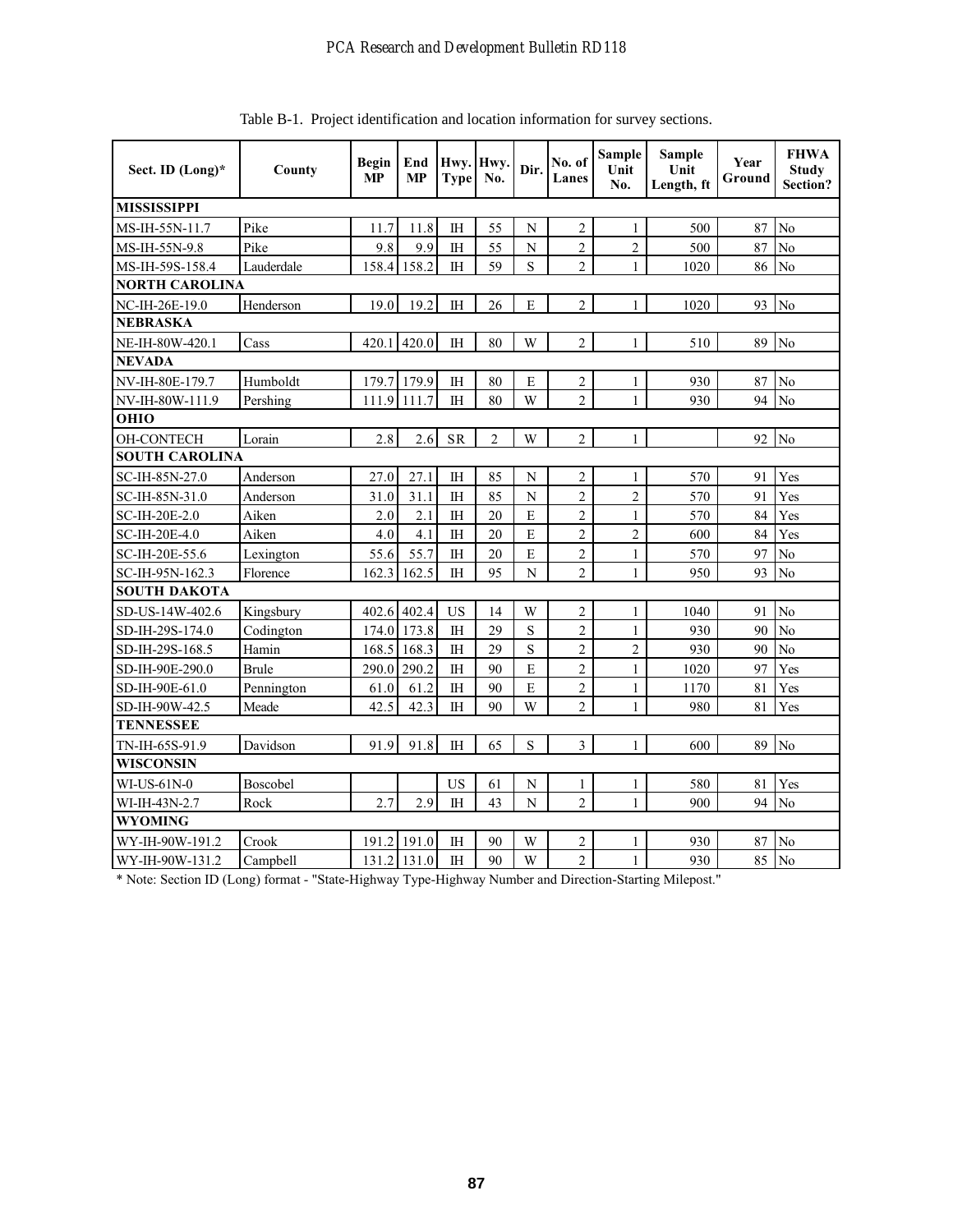| Sect. ID          | Climatic<br>Region | Latitude | FI               | Average<br>Annual<br>Temp. | Average<br>Annual<br>Max.<br>Temp. | Average<br>Annual<br>Min.<br>Temp. | Average<br>Annual<br>Precip. |
|-------------------|--------------------|----------|------------------|----------------------------|------------------------------------|------------------------------------|------------------------------|
| <b>ALABAMA</b>    |                    |          |                  |                            |                                    |                                    |                              |
| AL-IH-20E-157.5   | WN                 | 34       | 0                | 62.0                       | 73.4                               | 50.5                               | 52.8                         |
| AL-IH-20E-183.0   | WN                 | 34       | $\boldsymbol{0}$ | 62.0                       | 73.4                               | 50.5                               | 52.8                         |
| AL-IH-59N-185.1   | WN                 | 34       | $\boldsymbol{0}$ | 60.7                       | 72.2                               | 49.3                               | 54.8                         |
| AL-IH-59N-235.5   | WN                 | 35       | $\mathbf{0}$     | 56.7                       | 69.5                               | 43.9                               | 58.3                         |
| <b>ARIZONA</b>    |                    |          |                  |                            |                                    |                                    |                              |
| AZ-IH-17S-199.3   | DN                 | 33       | $\boldsymbol{0}$ | 71.2                       | 85.1                               | 57.3                               | 7.1                          |
| <b>CALIFORNIA</b> |                    |          |                  |                            |                                    |                                    |                              |
| CA-IH-80W-9.0     | DF                 | 39       | $\boldsymbol{0}$ | 42.6                       | 58.7                               | 26.5                               | 39.5                         |
| CA-IH-80W-37.9    | DN                 | 39       | $\boldsymbol{0}$ | 59.8                       | 73.5                               | 46.1                               | 18.1                         |
| CA-IH-80W-37.8    | DN                 | 39       | $\mathbf{0}$     | 59.8                       | 73.5                               | 46.1                               | 18.1                         |
| CA-US-101N-84.9   | DN                 | 36       | $\boldsymbol{0}$ | 57.7                       | 68.3                               | 47.1                               | 14.1                         |
| CA-US-101S-56.7   | DN                 | 36       | $\boldsymbol{0}$ | 58.5                       | 74.0                               | 42.8                               | 11.4                         |
| CA-US-101N-39.2   | DN                 | 35       | $\boldsymbol{0}$ | 59.1                       | 77.2                               | 40.9                               | 30.9                         |
| CA-US-101S-39.5   | DN                 | 35       | $\boldsymbol{0}$ | 59.1                       | 77.2                               | 40.9                               | 30.9                         |
| CA-IH-10E-17.4    | DN                 | 34       | $\boldsymbol{0}$ | 66.2                       | 79.6                               | 52.7                               | 15.6                         |
| CA-IH-8E-43.4     | DN                 | 33       | $\boldsymbol{0}$ | 72.0                       | 88.4                               | 55.6                               | 2.7                          |
| <b>FLORIDA</b>    |                    |          |                  |                            |                                    |                                    |                              |
| FL-IH-95N-358.3   | WN                 | 31       | $\boldsymbol{0}$ | 68.0                       | 78.7                               | 57.2                               | 52.8                         |
| FL-IH-10W-230.8   | WN                 | 30       | $\mathbf{0}$     | 68.3                       | 79.8                               | 56.7                               | 52.2                         |
| FL-IH-10E-214.7   | WN                 | 30       | $\boldsymbol{0}$ | 68.3                       | 79.8                               | 56.7                               | 52.2                         |
| FL-IH-10W-106.5   | WN                 | 31       | $\boldsymbol{0}$ | 66.2                       | 78.0                               | 54.4                               | 56.9                         |
| FL-IH-10E-99.0    | WN                 | 31       | $\boldsymbol{0}$ | 66.2                       | 78.0                               | 54.4                               | 56.9                         |
| FL-IH-10W-1.2     | WN                 | 30       | $\boldsymbol{0}$ | 68.0                       | 76.8                               | 59.1                               | 61.2                         |
| <b>GEORGIA</b>    |                    |          |                  |                            |                                    |                                    |                              |
| GA-IH-75S-66.4    | WN                 | 31       | $\boldsymbol{0}$ | 65.6                       | 76.8                               | 54.4                               | 46.6                         |
| GA-IH-16W-59.9    | WN                 | 33       | $\boldsymbol{0}$ | 64.5                       | 77.7                               | 51.2                               | 45.9                         |
| GA-IH-75N-193.6   | WN                 | 33       | $\boldsymbol{0}$ | 64.7                       | 76.5                               | 52.9                               | 44.9                         |
| GA-IH-75N-227.7   | WN                 | 34       | $\bf{0}$         | 61.2                       | 71.3                               | 51.1                               | 48.6                         |
| GA-IH-985S-6.7    | WN                 | 34       | $\boldsymbol{0}$ | 59.4                       | 70.3                               | 48.6                               | 55.8                         |
| <b>IOWA</b>       |                    |          |                  |                            |                                    |                                    |                              |
| IA-IH-80W-87.7    | WF                 | 41       | 700              | 50.3                       | 61.2                               | 39.3                               | 34.4                         |
| <b>ILLINOIS</b>   |                    |          |                  |                            |                                    |                                    |                              |
| IL-IH-72W-168.9   | WF                 | 40       | 100              | 51.5                       | 61.1                               | 41.9                               | 39.7                         |
| IL-IH-74E-8.0     | WF                 | 41       | 550              | 49.6                       | 59.7                               | 39.5                               | 39.1                         |
| IL-IH-74W-9.0     | WF                 | 41       | 550              | 49.6                       | 59.7                               | 39.5                               | 39.1                         |
| IL-IH-280E-16.0   | WF                 | 41       | 550              | 49.6                       | 59.7                               | 39.5                               | 39.1                         |
| IL-IH-280E-17.0   | WF                 | 41       | 550              | 49.6                       | 59.7                               | 39.5                               | 39.1                         |
| <b>MINNESOTA</b>  |                    |          |                  |                            |                                    |                                    |                              |
| MN-US-10E-208.0   | WF                 | 45       | 1750             | 43.6                       | 54.3                               | 32.9                               | 28.2                         |
| MN-US-10W-205.5   | WF                 | 45       | 1750             | 43.6                       | 54.3                               | 32.9                               | 28.2                         |
| MN-US-10W-88.4    | WF                 | 46       | 2100             | 39.3                       | 50.4                               | 28.2                               | 26.2                         |
| MN-US-10W-87.8    | WF                 | 46       | 2100             | 39.3                       | 50.4                               | 28.2                               | 26.2                         |

|  |  | Table B-2. Climatic information for survey sections. |  |  |
|--|--|------------------------------------------------------|--|--|
|--|--|------------------------------------------------------|--|--|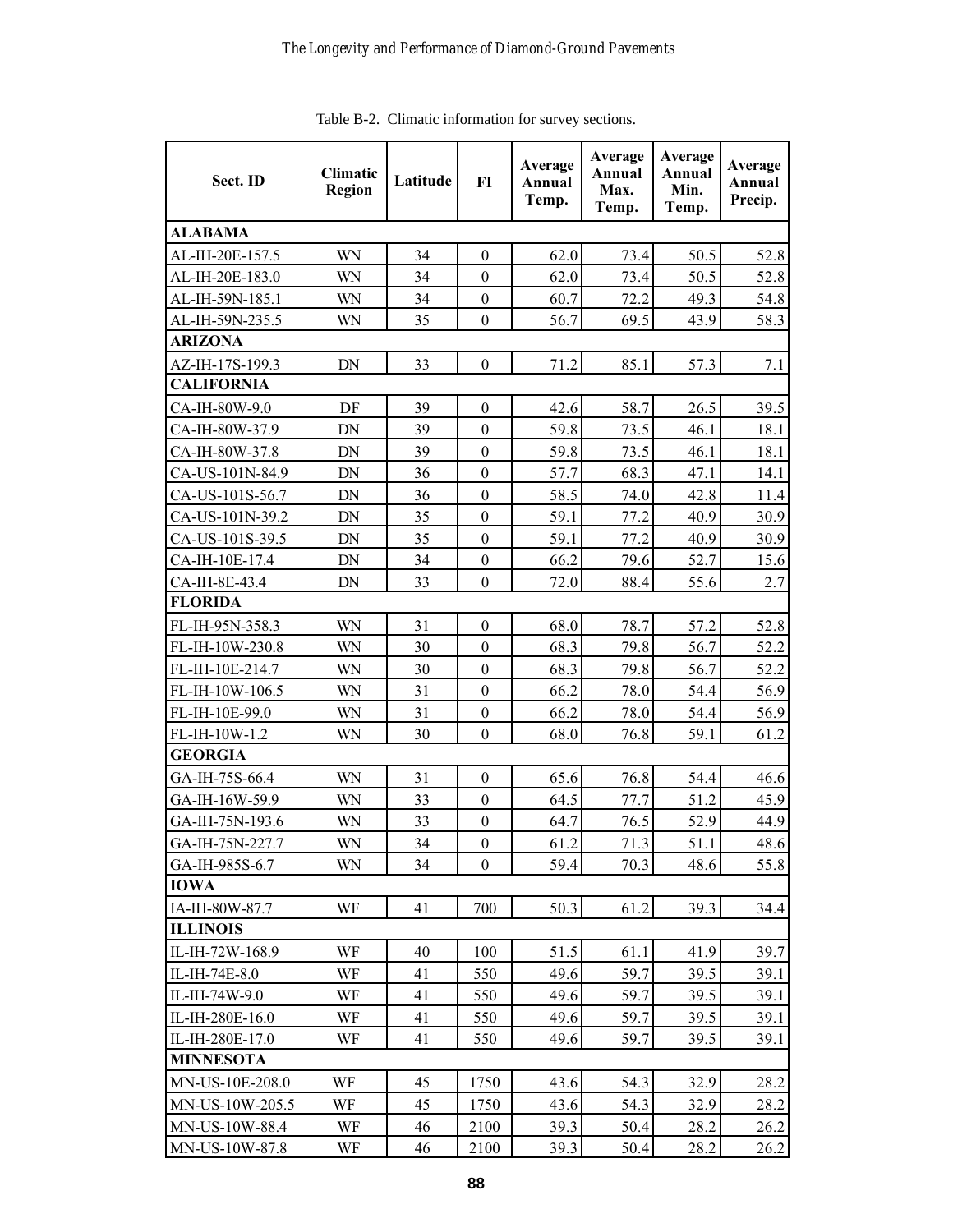| Sect. ID              | <b>Climatic</b><br>Region | Latitude | FI               | Average<br>Annual<br>Temp. | Average<br>Annual<br>Max.<br>Temp. | Average<br>Annual<br>Min.<br>Temp. | Average<br>Annual<br>Precip. |
|-----------------------|---------------------------|----------|------------------|----------------------------|------------------------------------|------------------------------------|------------------------------|
| <b>MISSISSIPPI</b>    |                           |          |                  |                            |                                    |                                    |                              |
| MS-IH-55N-11.7        | WN                        | 31       | $\boldsymbol{0}$ | 66.1                       | 78.3                               | 53.8                               | 63.4                         |
| MS-IH-55N-9.8         | WN                        | 31       | $\boldsymbol{0}$ | 66.1                       | 78.3                               | 53.8                               | 63.4                         |
| MS-IH-59S-158.4       | WN                        | 32       | $\boldsymbol{0}$ | 64.0                       | 76.2                               | 51.7                               | 56.7                         |
| <b>NORTH CAROLINA</b> |                           |          |                  |                            |                                    |                                    |                              |
| NC-IH-26E-19.0        | WN                        | 35       | $\boldsymbol{0}$ | 55.6                       | 67.5                               | 43.8                               | 55.8                         |
| <b>NEBRASKA</b>       |                           |          |                  |                            |                                    |                                    |                              |
| NE-IH-80W-420.1       | DF                        | 41       | 550              | 50.6                       | 62.7                               | 38.4                               | 29.3                         |
| <b>NEVADA</b>         |                           |          |                  |                            |                                    |                                    |                              |
| NV-IH-80E-179.7       | DF                        | 41       | 200              | 49.1                       | 66.0                               | 32.2                               | 8.2                          |
| NV-IH-80W-111.9       | DF                        | 40       | 150              | 52.2                       | 68.0                               | 36.4                               | 5.8                          |
| <b>OHIO</b>           |                           |          |                  |                            |                                    |                                    |                              |
| <b>OH-CONTECH</b>     | WF                        | 41       | 350              | 51.1                       | 61.4                               | 40.7                               | 36.0                         |
| <b>SOUTH CAROLINA</b> |                           |          |                  |                            |                                    |                                    |                              |
| SC-IH-85N-27.0        | WN                        | 35       | $\boldsymbol{0}$ | 61.3                       | 72.9                               | 49.7                               | 51.4                         |
| SC-IH-85N-31.0        | WN                        | 35       | $\boldsymbol{0}$ | 61.3                       | 72.9                               | 49.7                               | 51.4                         |
| SC-IH-20E-2.0         | WN                        | 33       | $\mathbf{0}$     | 63.2                       | 75.5                               | 50.9                               | 43.1                         |
| SC-IH-20E-4.0         | WN                        | 33       | $\boldsymbol{0}$ | 63.2                       | 75.5                               | 50.9                               | 43.1                         |
| SC-IH-20E-55.6        | WN                        | 34       | $\boldsymbol{0}$ | 63.1                       | 75.2                               | 51.0                               | 49.8                         |
| SC-IH-95N-162.3       | WN                        | 34       | $\boldsymbol{0}$ | 62.3                       | 73.5                               | 51.1                               | 45.7                         |
| <b>SOUTH DAKOTA</b>   |                           |          |                  |                            |                                    |                                    |                              |
| SD-US-14W-402.6       | DF                        | 44       | 1350             | 42.5                       | 54.4                               | 30.6                               | 21.7                         |
| SD-IH-29S-174.0       | DF                        | 45       | 1500             | 43.3                       | 56.0                               | 30.5                               | 22.4                         |
| SD-IH-29S-168.5       | DF                        | 45       | 1500             | 43.3                       | 56.0                               | 30.5                               | 22.4                         |
| SD-IH-90E-290.0       | DF                        | 44       | 1100             | 47.0                       | 59.8                               | 34.1                               | 21.0                         |
| SD-IH-90E-61.0        | DF                        | 44       | 800              | 46.7                       | 59.3                               | 34.0                               | 16.3                         |
| SD-IH-90W-42.5        | DF                        | 44       | 800              | 46.7                       | 59.3                               | 34.0                               | 16.3                         |
| <b>TENNESSEE</b>      |                           |          |                  |                            |                                    |                                    |                              |
| TN-IH-65S-91.9        | WN                        | 36       | $\boldsymbol{0}$ | 59.0                       | 69.7                               | 48.3                               | 47.3                         |
| <b>WISCONSIN</b>      |                           |          |                  |                            |                                    |                                    |                              |
| WI-US-61N-0           | WF                        | 43       | 1000             | 48.1                       | 59.1                               | 37.1                               | 30.9                         |
| WI-IH-43N-2.7         | WF                        | 42       | 800              | 47.0                       | 57.2                               | 36.7                               | 33.1                         |
| <b>WYOMING</b>        |                           |          |                  |                            |                                    |                                    |                              |
| WY-IH-90W-191.2       | DF                        | 44       | 1000             | 43.9                       | 56.1                               | 31.7                               | 17.8                         |
| WY-IH-90W-131.2       | DF                        | 44       | 950              | 44.2                       | 56.7                               | 31.7                               | 16.6                         |

Table B-2. Climatic information for survey sections.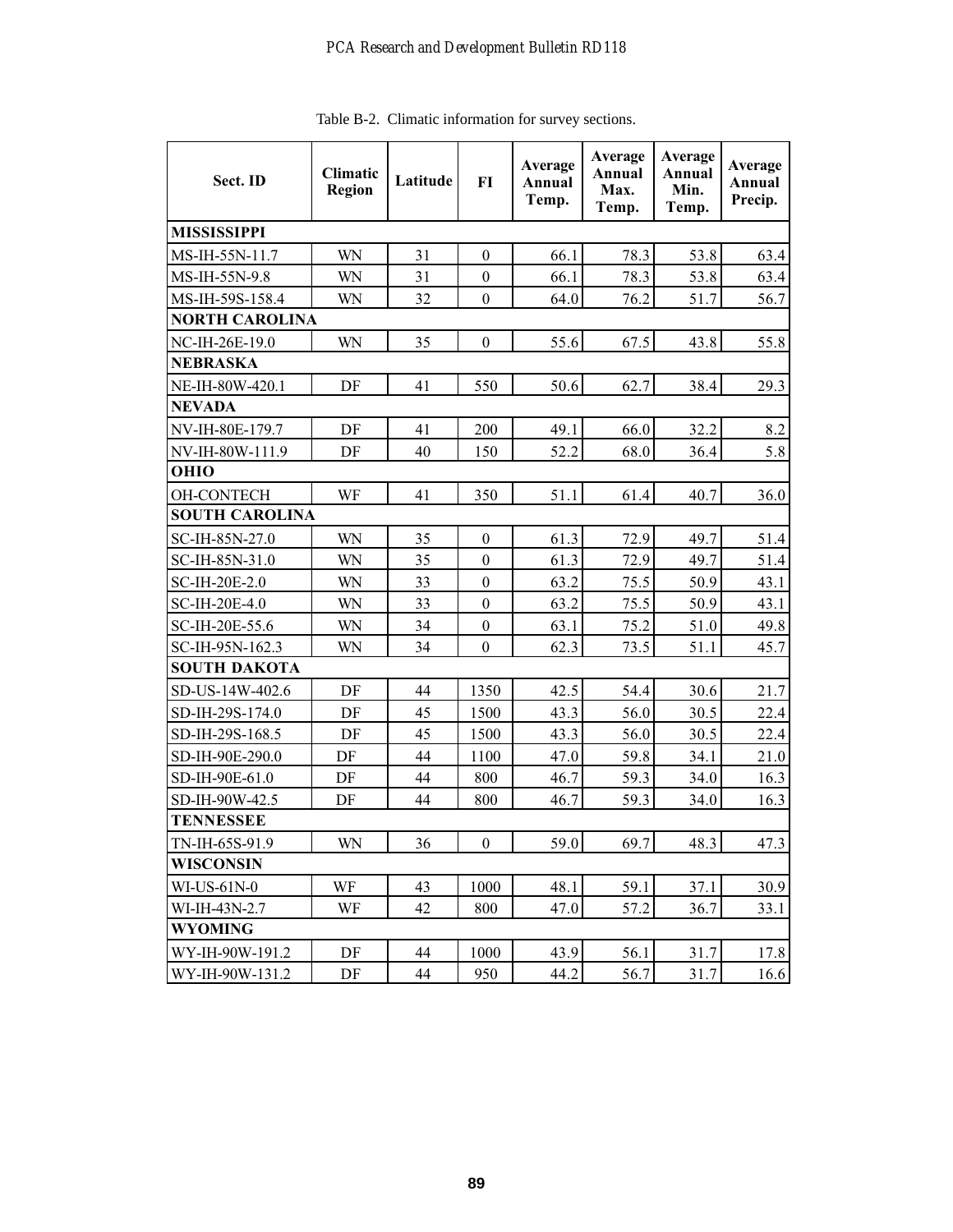| Sect. ID          | <b>ADT</b> (Year<br>Surveyed) | Percent<br><b>Trucks</b><br>(Year<br>Surveyed) | Cumulative<br><b>Outer Lane</b><br>million<br>vehicles<br>(CPR to<br>Survey) | <b>Cumulative</b><br><b>Outer Lane</b><br>million<br>to Survey) | Cumulative<br><b>Outer Lane</b><br>million<br>trucks (CPR ESALs (CPR<br>to Survey) | Cumulative<br><b>Outer Lane</b><br>million<br><b>ESALs</b><br>(Const. to<br>CPR) | Cumulative<br><b>Outer Lane</b><br>million<br><b>ESALs</b><br>(Const. to<br>Survey) |
|-------------------|-------------------------------|------------------------------------------------|------------------------------------------------------------------------------|-----------------------------------------------------------------|------------------------------------------------------------------------------------|----------------------------------------------------------------------------------|-------------------------------------------------------------------------------------|
| <b>ALABAMA</b>    |                               |                                                |                                                                              |                                                                 |                                                                                    |                                                                                  |                                                                                     |
| AL-IH-20E-157.5   | 37769                         | 28.0                                           | 54.8                                                                         | 15.4                                                            | 18.4                                                                               | 13.5                                                                             | 31.9                                                                                |
| AL-IH-20E-183.0   | 29400                         | 36.0                                           | 40.9                                                                         | 14.7                                                            | 17.7                                                                               | 10.5                                                                             | 28.1                                                                                |
| AL-IH-59N-185.1   | 12345                         | 33.0                                           | 11.6                                                                         | 3.8                                                             | 4.6                                                                                | 9.9                                                                              | 14.5                                                                                |
| AL-IH-59N-235.5   | 10962                         | 36.0                                           | 20.2                                                                         | 7.3                                                             | 8.7                                                                                | 5.2                                                                              | 13.9                                                                                |
| <b>ARIZONA</b>    |                               |                                                |                                                                              |                                                                 |                                                                                    |                                                                                  |                                                                                     |
| AZ-IH-17S-199.3   | 130000                        | 10.0                                           | 87.9                                                                         | 8.8                                                             | 15.9                                                                               | 44.8                                                                             | 60.7                                                                                |
| <b>CALIFORNIA</b> |                               |                                                |                                                                              |                                                                 |                                                                                    |                                                                                  |                                                                                     |
| CA-IH-80W-9.0     |                               |                                                |                                                                              |                                                                 |                                                                                    |                                                                                  |                                                                                     |
| CA-IH-80W-37.9    |                               |                                                |                                                                              |                                                                 |                                                                                    |                                                                                  |                                                                                     |
| CA-IH-80W-37.8    |                               |                                                |                                                                              |                                                                 |                                                                                    |                                                                                  |                                                                                     |
| CA-US-101N-84.9   | 30000                         | 12.0                                           | 69.4                                                                         | 8.3                                                             | 13.7                                                                               | 11.4                                                                             | 25.1                                                                                |
| CA-US-101S-56.7   | 21000                         | 8.0                                            | 38.6                                                                         | 3.1                                                             | 5.1                                                                                | 3.1                                                                              | 8.2                                                                                 |
| CA-US-101N-39.2   | 35500                         | 9.0                                            | 2.6                                                                          | 0.2                                                             | 0.3                                                                                | 11.8                                                                             | 12.1                                                                                |
| CA-US-101S-39.5   | 35500                         | 9.0                                            | 2.6                                                                          | 0.2                                                             | 0.3                                                                                | 11.8                                                                             | 12.1                                                                                |
| CA-IH-10E-17.4    | 158300                        | 14.1                                           | 165.3                                                                        | 23.2                                                            | 24.3                                                                               | 19.3                                                                             | 43.6                                                                                |
| CA-IH-8E-43.4     | 11000                         | 23.0                                           | 0.9                                                                          | 0.2                                                             | 0.3                                                                                | 8.7                                                                              | 9.0                                                                                 |
| <b>FLORIDA</b>    |                               |                                                |                                                                              |                                                                 |                                                                                    |                                                                                  |                                                                                     |
| FL-IH-95N-358.3   | 58000                         | 7.6                                            | 9.8                                                                          | 0.7                                                             | 0.8                                                                                | 21.6                                                                             | 22.3                                                                                |
| FL-IH-10W-230.8   | 16800                         | 32.1                                           | 14.0                                                                         | 4.4                                                             | 6.9                                                                                | 13.7                                                                             | 20.5                                                                                |
| FL-IH-10E-214.7   | 19000                         | 28.6                                           | 17.8                                                                         | 4.9                                                             | 7.7                                                                                | 16.3                                                                             | 24.0                                                                                |
| FL-IH-10W-106.5   | 13000                         | 27.2                                           | 12.4                                                                         | 3.2                                                             | 5.1                                                                                | 8.8                                                                              | 13.8                                                                                |
| FL-IH-10E-99.0    | 12600                         | 30.9                                           | 13.8                                                                         | 4.0                                                             | 6.3                                                                                | 8.9                                                                              | 15.2                                                                                |
| FL-IH-10W-1.2     | 24900                         | 15.3                                           | 11.2                                                                         | 1.7                                                             | 2.2                                                                                | 18.1                                                                             | 20.3                                                                                |
| <b>GEORGIA</b>    |                               |                                                |                                                                              |                                                                 |                                                                                    |                                                                                  |                                                                                     |
| GA-IH-75S-66.4    | 35800                         | 24.2                                           | 16.2                                                                         | 3.6                                                             | 8.4                                                                                | 21.1                                                                             | 29.5                                                                                |
| GA-IH-16W-59.9    | 12600                         | 25.1                                           | 1.0                                                                          | 0.3                                                             | 0.6                                                                                | 13.7                                                                             | 14.3                                                                                |
| GA-IH-75N-193.6   | 48500                         | 23.4                                           | 24.8                                                                         | 5.6                                                             | 10.0                                                                               | 21.5                                                                             | 31.5                                                                                |
| GA-IH-75N-227.7   | 69000                         | 11.6                                           | 41.5                                                                         | 5.1                                                             | 11.9                                                                               | 29.1                                                                             | 41.0                                                                                |
| GA-IH-985S-6.7    | 37200                         | 8.2                                            | 43.5                                                                         | 3.9                                                             | 8.9                                                                                | 2.2                                                                              | 11.1                                                                                |
| <b>IOWA</b>       |                               |                                                |                                                                              |                                                                 |                                                                                    |                                                                                  |                                                                                     |
| IA-IH-80W-87.7    | 17700                         | 30.0                                           | 59.6                                                                         | 17.9                                                            | 21.2                                                                               | 3.5                                                                              | 24.7                                                                                |
| <b>ILLINOIS</b>   |                               |                                                |                                                                              |                                                                 |                                                                                    |                                                                                  |                                                                                     |
| IL-IH-72W-168.9   | 12384                         | 21.0                                           | 0.0                                                                          | 0.0                                                             | 0.0                                                                                | 9.2                                                                              | 9.2                                                                                 |
| IL-IH-74E-8.0     | 16332                         | 23.3                                           | 27.9                                                                         | 6.8                                                             | 12.5                                                                               | 7.2                                                                              | 19.7                                                                                |
| IL-IH-74W-9.0     | 16332                         | 23.3                                           | 27.9                                                                         | 6.8                                                             | 12.5                                                                               | 7.2                                                                              | 19.7                                                                                |
| IL-IH-280E-16.0   | 25526                         | 17.8                                           | 48.3                                                                         | 8.5                                                             | 13.5                                                                               | 7.3                                                                              | 20.7                                                                                |
| IL-IH-280E-17.0   | 25526                         | 17.8                                           | 48.3                                                                         | 8.5                                                             | 13.5                                                                               | 7.3                                                                              | 20.7                                                                                |
| <b>MINNESOTA</b>  |                               |                                                |                                                                              |                                                                 |                                                                                    |                                                                                  |                                                                                     |
| MN-US-10E-208.0   | 11550                         | 10.0                                           | 25.1                                                                         | 3.7                                                             | 2.5                                                                                | 2.7                                                                              | 5.2                                                                                 |
| MN-US-10W-205.5   | 11550                         | 10.0                                           | 25.1                                                                         | 3.7                                                             | 2.5                                                                                | 2.7                                                                              | 5.2                                                                                 |
| MN-US-10W-88.4    | 5300                          | 13.0                                           | 8.9                                                                          | 1.0                                                             | 0.5                                                                                | 0.5                                                                              | 0.9 <sub>0</sub>                                                                    |
| MN-US-10W-87.8    | 5300                          | 13.0                                           | 8.9                                                                          | $1.0\,$                                                         | 0.5                                                                                | 0.5                                                                              | 0.9                                                                                 |

|  |  | Table B-3. Traffic information for survey sections. |  |  |
|--|--|-----------------------------------------------------|--|--|
|--|--|-----------------------------------------------------|--|--|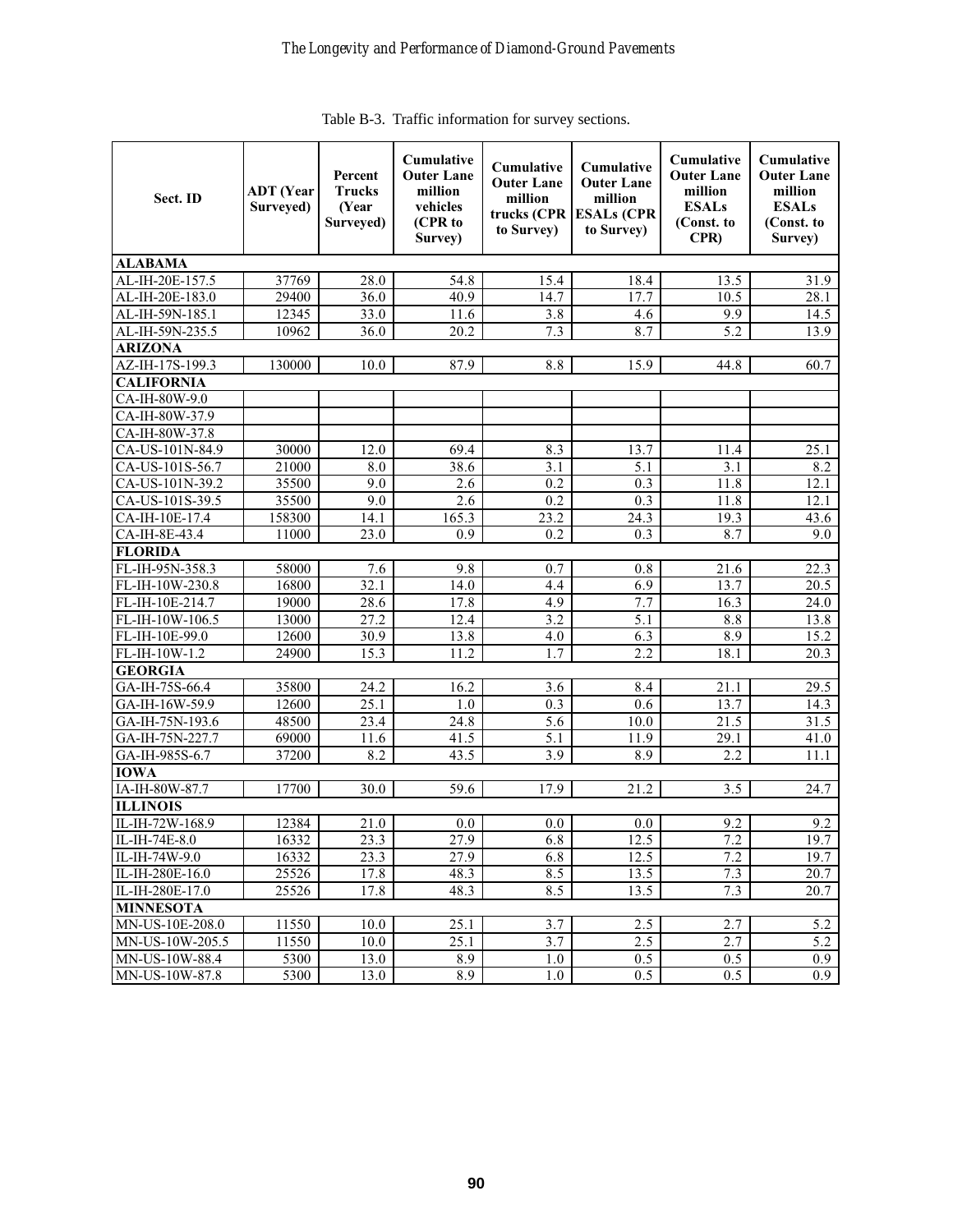| Sect. ID              | <b>ADT</b> (Year<br>Surveyed) | <b>Percent</b><br>Trucks<br>(Year<br>Surveyed) | Cumulative<br><b>Outer Lane</b><br>million<br>vehicles<br>(CPR to<br>Survey) | <b>Cumulative</b><br><b>Outer Lane</b><br>million<br>trucks (CPR<br>to Survey) | Cumulative<br><b>Outer Lane</b><br>million<br><b>ESALs (CPR</b><br>to Survey) | Cumulative<br><b>Outer Lane</b><br>million<br><b>ESALs</b><br>(Const. to<br>CPR) | Cumulative<br><b>Outer Lane</b><br>million<br><b>ESALs</b><br>(Const. to<br>Survey) |
|-----------------------|-------------------------------|------------------------------------------------|------------------------------------------------------------------------------|--------------------------------------------------------------------------------|-------------------------------------------------------------------------------|----------------------------------------------------------------------------------|-------------------------------------------------------------------------------------|
| <b>MISSISSIPPI</b>    |                               |                                                |                                                                              |                                                                                |                                                                               |                                                                                  |                                                                                     |
| MS-IH-55N-11.7        | 16800                         | 31.0                                           | 24.8                                                                         | 7.7                                                                            | 9.2                                                                           | 12.5                                                                             | 21.7                                                                                |
| MS-IH-55N-9.8         | 16800                         | 31.0                                           | 24.8                                                                         | 7.7                                                                            | 9.2                                                                           | 12.5                                                                             | 21.7                                                                                |
| MS-IH-59S-158.4       | 32420                         | 24.0                                           | 44.6                                                                         | 10.7                                                                           | 12.8                                                                          | 9.3                                                                              | 22.1                                                                                |
| <b>NORTH CAROLINA</b> |                               |                                                |                                                                              |                                                                                |                                                                               |                                                                                  |                                                                                     |
| NC-IH-26E-19.0        | 42270                         | 19.5                                           | $\overline{23.8}$                                                            | 4.4                                                                            | 6.4                                                                           | 13.8                                                                             | 20.2                                                                                |
| <b>NEBRASKA</b>       |                               |                                                |                                                                              |                                                                                |                                                                               |                                                                                  |                                                                                     |
| NE-IH-80W-420.1       | 32500                         | 19.0                                           | 31.5                                                                         | 6.1                                                                            | 10.7                                                                          | 16.7                                                                             | 27.4                                                                                |
| <b>NEVADA</b>         |                               |                                                |                                                                              |                                                                                |                                                                               |                                                                                  |                                                                                     |
| NV-IH-80E-179.7       | 7280                          | 36.8                                           | 9.5                                                                          | 3.4                                                                            | 5.6                                                                           | 2.4                                                                              | $\!\!\!\!\!8.0$                                                                     |
| NV-IH-80W-111.9       | 7380                          | 46.0                                           | 3.8                                                                          | 1.7                                                                            | 2.5                                                                           | 6.4                                                                              | 8.9                                                                                 |
| OHIO                  |                               |                                                |                                                                              |                                                                                |                                                                               |                                                                                  |                                                                                     |
| <b>OH-CONTECH</b>     | 20260                         | 22.0                                           | 14.4                                                                         | 3.2                                                                            | 6.2                                                                           |                                                                                  |                                                                                     |
| <b>SOUTH CAROLINA</b> |                               |                                                |                                                                              |                                                                                |                                                                               |                                                                                  |                                                                                     |
| SC-IH-85N-27.0        | 25900                         | 48.0                                           | 21.7                                                                         | 10.1                                                                           | 12.4                                                                          | 30.8                                                                             | 43.2                                                                                |
| SC-IH-85N-31.0        | 25900                         | 48.0                                           | $\overline{21.7}$                                                            | 10.1                                                                           | 12.4                                                                          | 30.8                                                                             | 43.2                                                                                |
| SC-IH-20E-2.0         | 20700                         | 15.0                                           | 39.6                                                                         | 5.8                                                                            | 7.1                                                                           | 5.3                                                                              | 12.4                                                                                |
| SC-IH-20E-4.0         | 20700                         | 15.0                                           | 39.6                                                                         | 5.8                                                                            | 7.1                                                                           | 5.3                                                                              | 12.4                                                                                |
| SC-IH-20E-55.6        | 39000                         | 15.0                                           | 4.3                                                                          | 0.6                                                                            | 0.6                                                                           | 14.3                                                                             | 14.8                                                                                |
| SC-IH-95N-162.3       | 42000                         | 25.0                                           | 24.1                                                                         | 6.0                                                                            | 7.8                                                                           | $22.\overline{2}$                                                                | 30.0                                                                                |
| <b>SOUTH DAKOTA</b>   |                               |                                                |                                                                              |                                                                                |                                                                               |                                                                                  |                                                                                     |
| SD-US-14W-402.6       | 2452                          | 13.9                                           | 2.5                                                                          | 0.3                                                                            | 0.4                                                                           | 1.1                                                                              | 1.5                                                                                 |
| SD-IH-29S-174.0       | 5896                          | 20.1                                           | 6.7                                                                          | 1.4                                                                            | 2.9                                                                           | $\overline{5.0}$                                                                 | 7.9                                                                                 |
| SD-IH-29S-168.5       | 6046                          | $\overline{22.3}$                              | 6.8                                                                          | 1.5                                                                            | 3.0                                                                           | $\overline{5.2}$                                                                 | 8.2                                                                                 |
| SD-IH-90E-290.0       | 6384                          | $\overline{24.0}$                              | 0.5                                                                          | 0.1                                                                            | 0.3                                                                           | 8.3                                                                              | 8.5                                                                                 |
| SD-IH-90E-61.0        | 23470                         | 8.0                                            | 41.6                                                                         | $4.\overline{0}$                                                               | 8.3                                                                           | 2.8                                                                              | 11.1                                                                                |
| SD-IH-90W-42.5        | 15124                         | 12.0                                           | 24.9                                                                         | 4.9                                                                            | 8.4                                                                           | 2.7                                                                              | 11.0                                                                                |
| <b>TENNESSEE</b>      |                               |                                                |                                                                              |                                                                                |                                                                               |                                                                                  |                                                                                     |
| TN-IH-65S-91.9        | 97190                         | 17.0                                           | 76.6                                                                         | 10.9                                                                           | 15.5                                                                          | 16.4                                                                             | 31.9                                                                                |
| <b>WISCONSIN</b>      |                               |                                                |                                                                              |                                                                                |                                                                               |                                                                                  |                                                                                     |
| WI-US-61N-0           | 7850                          | 12.6                                           | 20.0                                                                         | 2.3                                                                            | 2.9                                                                           | 2.5                                                                              | 5.4                                                                                 |
| WI-IH-43N-2.7         | 11860                         | 24.5                                           | 6.0                                                                          | 1.5                                                                            | 1.8                                                                           | 4.0                                                                              | $\overline{5.7}$                                                                    |
| <b>WYOMING</b>        |                               |                                                |                                                                              |                                                                                |                                                                               |                                                                                  |                                                                                     |
| WY-IH-90W-191.2       | 3500                          | 20.0                                           | 5.3                                                                          | 1.1                                                                            | 2.2                                                                           | 1.4                                                                              | 3.7                                                                                 |
| WY-IH-90W-131.2       | 4600                          | $\overline{20.0}$                              | $\overline{8.0}$                                                             | 1.6                                                                            | $\overline{3.3}$                                                              | $\overline{1.3}$                                                                 | $\overline{4.6}$                                                                    |

Table B-3. Traffic information for survey sections.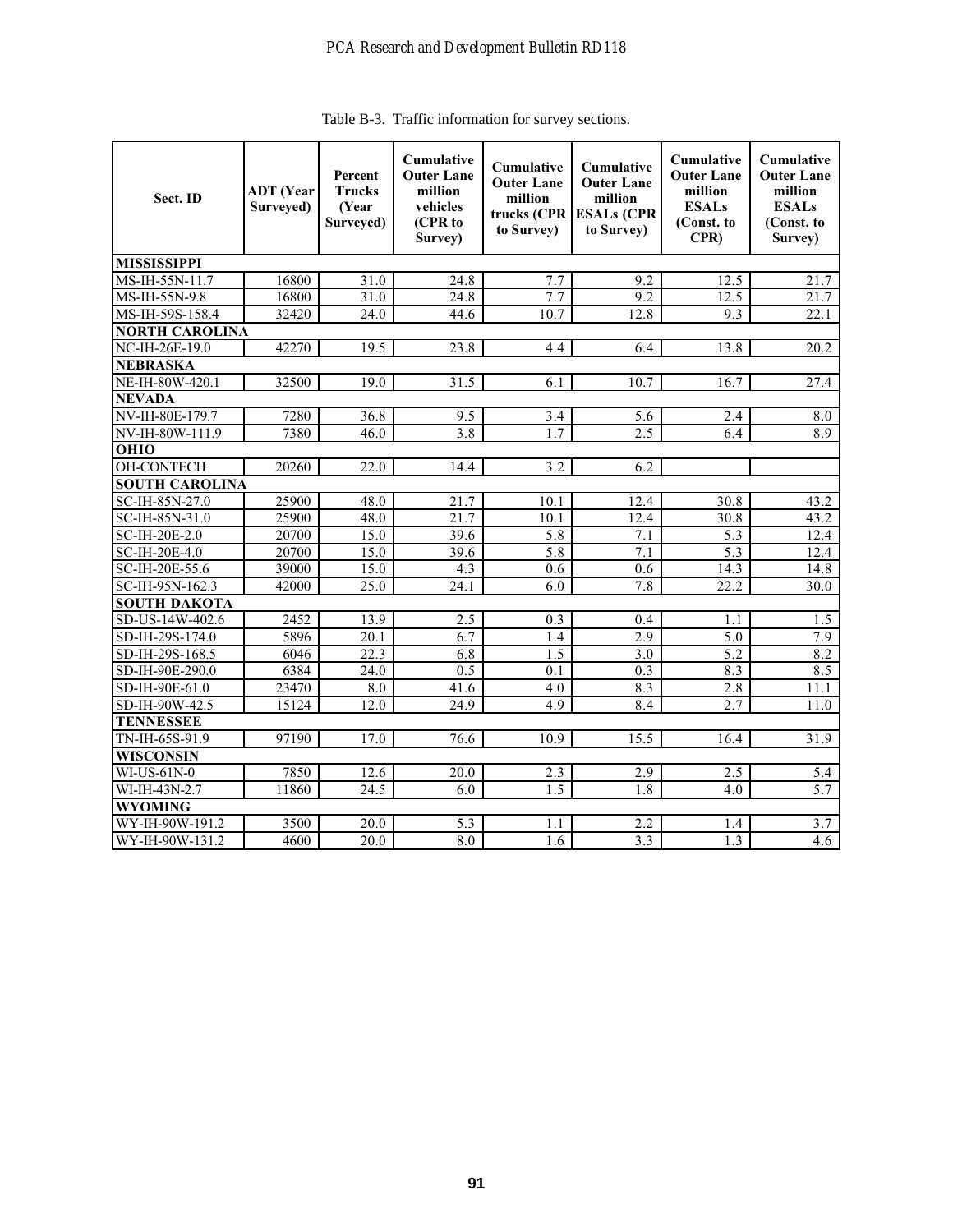| Sect. ID          | Const.<br>Year          | Pymt<br>Type | Slab<br>Thick,<br>Ξ. | <b>Base Type</b>        | Thick,<br>Base<br>$\Xi$ | Subbase Type   | Thick, in<br>Subbase | Spacing, ft<br>Joint |                | <b>Skew</b> Dowel | Dowel<br>Dia.,<br>Ξ. |             |               | Drain Type    |
|-------------------|-------------------------|--------------|----------------------|-------------------------|-------------------------|----------------|----------------------|----------------------|----------------|-------------------|----------------------|-------------|---------------|---------------|
| <b>ALABAMA</b>    |                         |              |                      |                         |                         |                |                      |                      |                |                   |                      |             |               |               |
| AL-IH-20E-157.5   |                         | 60 JPCP      | 10.0                 |                         |                         |                |                      | $\overline{c}$       | $\blacksquare$ | $\geq$            | 1.50                 | Fine        | $\mathsf{AC}$ | Long. Pipe    |
| AL-IH-20E-183.0   | $\mathcal{L}$           | <b>JPCP</b>  | 10.0                 | Stone                   | 6.0                     | Soil Aggregate | 12.0                 | $\overline{c}$       | Ξ              | Ξ                 |                      | Fine        | $\mathsf{AC}$ | Long. Pipe    |
| AL-IH-59N-185.    | 63                      | JPCP         | 10.0                 |                         |                         |                |                      | $\Omega$             | n              | Ħ                 |                      | Fine        | AC            | Pipe<br>Long. |
| AL-IH-59N-235.5   | $\%$                    | <b>JPCP</b>  | 10.0                 | Soil Aggregate          | 6.0                     | Soil Aggregate | 6.0                  | $20\,$               | Ħ              | >                 | $\frac{13}{2}$       | Fine        | AC            | None          |
| ARIZONA           |                         |              |                      |                         |                         |                |                      |                      |                |                   |                      |             |               |               |
| AZ-IH-17S-199.3   | $\Omega$                | <b>JPCP</b>  | 9.0                  | Soil Cement             | 3.0                     | Soil Cement    | 6.0                  | 14-17-14-16          | Ħ              | Ħ                 |                      | Fine        | AC            | Long. Pipe    |
| <b>CALIFORNIA</b> |                         |              |                      |                         |                         |                |                      |                      |                |                   |                      |             |               |               |
| CA-IH-80W-9.0     |                         | <b>JPCP</b>  | 8.0                  |                         |                         |                |                      | $13 - 15 - 12 - 14$  | $\rightarrow$  | Ħ                 |                      | Coarse      | AC            | None          |
| CA-IH-80W-37.9    |                         | <b>JPCP</b>  | 8.0                  |                         |                         |                |                      | 14-15-17-16          | ά              | п                 |                      | Coarse      | AC            | None          |
| CA-IH-80W-37.8    |                         | JPCP         | 8.0                  |                         |                         |                |                      | 14-15-17-16          | n              | Ħ                 |                      | Coarse      | <b>AC</b>     | None          |
| CA-US-101N-84.9   | 54                      | <b>JPCP</b>  | 8.0                  | Soil Cement             | 4.0                     | Soil Aggregate | 6.0                  | $\tilde{\bm{c}}$     | n              | п                 |                      | Coarse      | AC            | None          |
| CA-US-101S-56.7   | 54                      | JPCP         | 8.0                  | Open Asphalt Base       | 4.0                     |                |                      | 5                    | $\blacksquare$ | Ξ                 |                      | Coarse      | $\mathsf{AC}$ | None          |
| CA-US-101N-39.2   | 54                      | JPCP         | 8.0                  | sphalt Base<br>Open A   | 4.0                     |                |                      | $\overline{15}$      | Ħ              | Ħ                 |                      | Fine        | AC            | None          |
| CA-US-101S-39.5   | 54                      | <b>JPCP</b>  | 8.0                  | sphalt Base<br>Open $A$ | 4.0                     |                |                      | $\overline{\Omega}$  | 티              | n                 |                      | Fine        | $\Delta C$    | None          |
| CA-IH-10E-17.4    | $\frac{4}{6}$           | <b>JPCP</b>  | $\,8.0$              | Asphalt-Treated Base    | $\ddot{ }$              | Soil Aggregate | 12.0                 | $\overline{2}$       | n              | п                 |                      | Coarse      | AC            | Long. Pipe    |
| CA-IH-8E-43.4     | 69                      | <b>JPCP</b>  | 8.4                  |                         |                         |                |                      | $13 - 12 - 17 - 21$  | ≻              | Ħ                 |                      | Coarse      | AC            | None          |
| FLORIDA           |                         |              |                      |                         |                         |                |                      |                      |                |                   |                      |             |               |               |
| FL-IH-95N-358.3   | $\overline{6}$          | <b>IDCP</b>  | 9.0                  | sphalt Base<br>Open A   | 12.0                    |                |                      | $\overline{c}$       | ц              | ≻                 | 1.25                 | Fine        | AC            | None          |
| FL-IH-10W-230.8   | 73                      | <b>JPCP</b>  | 0.6                  | Stabilized Soil         | 12.0                    |                |                      | $\Omega$             | $\blacksquare$ | Ξ                 |                      | Fine        | AC            | Long. Pipe    |
| FL-IH-10E-214.7   | $\overline{73}$         | <b>JPCP</b>  | 0.6                  | Cement-Treated Base     | 6.0                     |                |                      | $20 \,$              | Ξ              | Ħ                 |                      | Fine        | $\mathsf{AC}$ | Long. Pipe    |
| FL-IH-10W-106.5   | 73                      | <b>JPCP</b>  | 9.0                  | Cement-Treated Base     | 6.0                     |                |                      | $20 \,$              | Ħ              | Ξ                 |                      | Fine        | $\Delta C$    | Long. Pipe    |
| FL-IH-10E-99.0    | $\overline{7}$          | <b>JPCP</b>  | 9.0                  | Cement-Treated Base     | 6.0                     |                |                      | $20 \,$              | п              | Ħ                 |                      | Fine        | AC            | Pipe<br>Long. |
| L,<br>FL-IH-10W-1 | $\$$                    | JPCP         | 9.0                  | sphalt Base<br>Open A   | 12.0                    |                |                      | $\overline{c}$       | Ξ              | ➢                 | 25                   | Fine        | AC            | Pipe<br>Long. |
| <b>GEORGIA</b>    |                         |              |                      |                         |                         |                |                      |                      |                |                   |                      |             |               |               |
| GA-IH-75S-66.4    | $\overline{6}$          | <b>JPCP</b>  | 9.0                  | Soil Cement             | 3.0                     | Stone          | 5.0                  | $\overline{30}$      | п              | Ħ                 |                      | Fine        | AC            | Long. Pipe    |
| GA-IH-16W-59.9    | $\overline{\frac{8}{}}$ | <b>JPCP</b>  | 10.0                 | Asphalt-Treated Base    | 3.0                     | Gravel         | 5.0                  | $30\,$               | $\blacksquare$ | Ξ                 |                      | Fine        | <b>AC</b>     | Long. Pipe    |
| GA-IH-75N-193.6   | $\frac{68}{ }$          | <b>JPCP</b>  | 9.0                  | Soil Cement             | 3.0                     | Gravel         | 5.0                  | 30 <sub>1</sub>      | Ħ              | Ξ                 |                      | Coarse      | AC            | None          |
| GA-IH-75N-227.7   | $\overline{69}$         | <b>IPCP</b>  | 0.6                  | Soil Cement             | $\overline{3.0}$        | <b>Stone</b>   | 5.0                  | 30 <sub>1</sub>      | $\blacksquare$ | Ξ                 |                      | Fine        | $\mathsf{AC}$ | None          |
| GA-IH-985S-6.7    | 69                      | <b>JPCP</b>  | 9.0                  | Soil Cement             | 3.0                     | Gravel         | 5.0                  | 30 <sub>1</sub>      | Ξ              | Ξ                 |                      | Fine        | AC            | None          |
| <b>IOWA</b>       |                         |              |                      |                         |                         |                |                      |                      |                |                   |                      |             |               |               |
| IA-IH-80W-87.7    |                         | 81 JPCP      | 10.0                 | Concrete<br>Asphalt     |                         | 3.0 Stone      | 12.0                 | $\overline{20}$      | $\geq$         | $\geq$            |                      | 1.38 Coarse | AC            | Long. Pipe    |

Table B-4. Design information for survey sections. Table B-4. Design information for survey sections.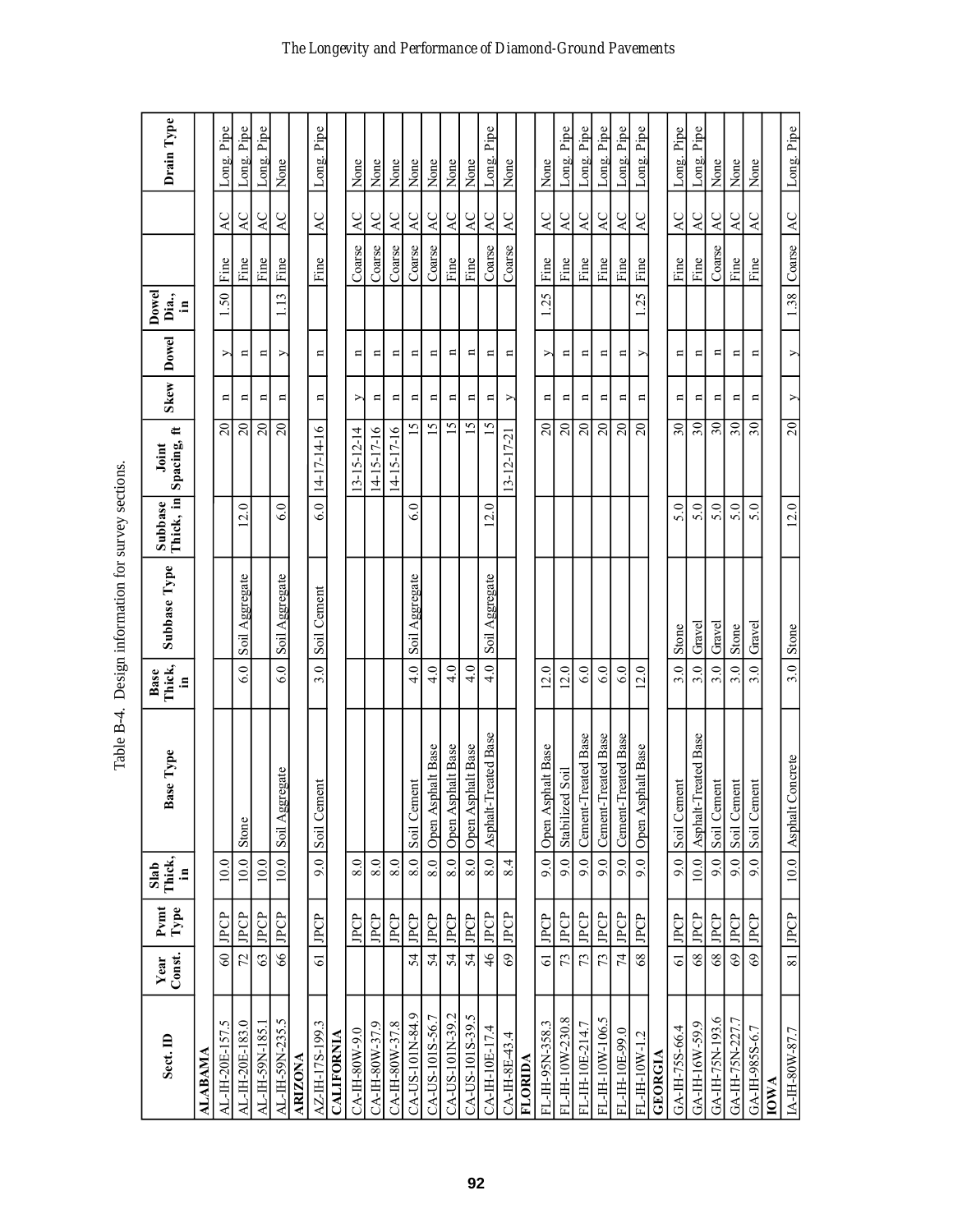| Sect. ID              | Const.<br>Year      | Pymt<br>${\bf Type}$ | Thick,<br>Slab<br>$\Xi$ | <b>Base Type</b>        | Base<br>Thick,<br>$\Xi$ | Subbase Type | Subbase<br>Thick, in | Spacing, ft<br>Joint | <b>Skew</b>    | Dowel          | Dowel<br>Dia.,<br>E. |        |               | Drain Type |
|-----------------------|---------------------|----------------------|-------------------------|-------------------------|-------------------------|--------------|----------------------|----------------------|----------------|----------------|----------------------|--------|---------------|------------|
| <b>ILLINOIS</b>       |                     |                      |                         |                         |                         |              |                      |                      |                |                |                      |        |               |            |
| IL-IH-72W-168.9       | $\mathcal{O}$       | <b>JRCP</b>          | 10.0                    |                         |                         |              |                      | 100                  | Ξ              | Ξ              |                      | Coarse | AC            | None       |
| IL-IH-74E-8.0         | $\Omega$            | <b>JRCP</b>          | 10.0                    | Stone                   | 6.0                     |              |                      | 100                  | Ħ              | $\geq$         | 25                   | Coarse | $\mathcal{L}$ | Long. Pipe |
| IL-IH-74W-9.0         | $\overline{6}$      | <b>JRCP</b>          | 10.0                    | Stone                   | 6.0                     |              |                      | 100                  | Ч              | ≻              | 1.25                 | Coarse | AC            | Long. Pipe |
| IL-IH-280E-16.0       | $\overline{6}$      | <b>JRCP</b>          |                         | $10.0$ Stone            | 6.0                     |              |                      | 100                  | Ξ              | ≻              | 1.25                 | Coarse | AC            | Long. Pipe |
| IL-IH-280E-17.0       | $\overline{6}$      | <b>JRCP</b>          | 10.0                    | Stone                   | 6.0                     |              |                      | 100                  | Ħ              | ≻              | 1.25                 | Coarse | <b>AC</b>     | Long. Pipe |
| MINNESOTA             |                     |                      |                         |                         |                         |              |                      |                      |                |                |                      |        |               |            |
| MN-US-10E-208.0       | $\frac{46}{5}$      | JPCP                 | 8.0                     | Stone                   | 3.0                     |              |                      | $\overline{15}$      | Ħ              | Ħ              |                      | Fine   | <b>AC</b>     | None       |
| MN-US-10W-205.5       | $\frac{46}{5}$      | JPCP                 | 8.0                     | Stone                   | 3.0                     |              |                      | $\overline{5}$       | n              | n              |                      | Fine   | PCC           | None       |
| MN-US-10W-88.4        | 48                  | JPCP                 | 9.0                     |                         |                         |              |                      | $\tilde{\bm{\zeta}}$ | $\blacksquare$ | n              |                      | Coarse | AC            | None       |
| MN-US-10W-87.8        | $rac{1}{48}$        | <b>JPCP</b>          | 9.0                     |                         |                         |              |                      | $\overline{15}$      | n              | n              |                      | Coarse | AC            | None       |
| NISSISSIPPI           |                     |                      |                         |                         |                         |              |                      |                      |                |                |                      |        |               |            |
| MS-IH-55N-11.7        | $\overline{6}$      | <b>JPCP</b>          | 9.0                     | Cement-Treated Base     | $\overline{6.0}$        | Gravel       | 6.0                  | $\overline{21}$      | n              | n              |                      | Fine   | $\sf AC$      | None       |
| MS-IH-55N-9.8         | $\overline{6}$      | <b>JPCP</b>          | 9.0                     | Cement-Treated Base     | 6.0                     | Gravel       | 6.0                  | $\overline{c}$       | Ξ              | n              |                      | Fine   | AC            | None       |
| MS-IH-59S-158.4       | 63                  | <b>JRCP</b>          | 9.0                     | Cement-Treated Base     | 6.0                     | Gravel       | $\frac{6}{6}$        | $\overline{6}$       | n              | ⋋              | 1.00                 | Coarse | PCC           | None       |
| NORTH CAROLINA        |                     |                      |                         |                         |                         |              |                      |                      |                |                |                      |        |               |            |
| NC-IH-26E-19.0        | 67                  | <b>JPCP</b>          |                         | 9.0 Stone               | 4.0                     |              |                      | 30 <sub>l</sub>      | H              | n              |                      | Fine   | <b>AC</b>     | None       |
| NEBRASKA              |                     |                      |                         |                         |                         |              |                      |                      |                |                |                      |        |               |            |
| NE-IH-80W-420.        | $\frac{1}{8}$       | <b>JPCP</b>          | 10.0                    | ed Base<br>Stabiliz     | 4.0                     |              |                      | $\overline{1}$       | $\blacksquare$ | п              |                      | Fine   | AC            | None       |
| <b>NEVADA</b>         |                     |                      |                         |                         |                         |              |                      |                      |                |                |                      |        |               |            |
| NV-IH-80E-179.7       | $\overline{\infty}$ | JPCP                 | $\overline{8.0}$        | Cement-Treated Base     | 6.0                     | Gravel       | 3.0                  | 12-13-19-18          | >              | Ħ              |                      | Fine   | AC            | None       |
| NV-IH-80W-111.9       | $\overline{8}$      | <b>JPCP</b>          | 8.0                     | -Treated Base<br>Cement | $\frac{6}{6}$           |              |                      | 12-13-19-18          | ≻              | Ħ              |                      | Coarse | AC            | None       |
| OHIO                  |                     |                      |                         |                         |                         |              |                      |                      |                |                |                      |        |               |            |
| <b>OH-CONTECH</b>     |                     |                      |                         |                         |                         |              |                      | $30\vert$            | n              |                |                      |        |               |            |
| <b>SOUTH CAROLINA</b> |                     |                      |                         |                         |                         |              |                      |                      |                |                |                      |        |               |            |
| SC-IH-85N-27.0        | $\mathcal{C}$       | <b>JPCP</b>          | 9.0                     | Open Asphalt Base       | 4.0                     | Soil Cement  | 8.0                  | 25                   | n              | n              |                      | Fine   | <b>AC</b>     | None       |
| SC-IH-85N-31.0        | 63                  | <b>JPCP</b>          | 9.0                     | Open Asphalt Base       | $\frac{4}{1}$           | Soil Cement  | 8.0                  | 25                   | Ħ              | ц              |                      | Fine   | AC            | None       |
| <b>SC-H-20E-2.0</b>   | 67                  | <b>JPCP</b>          |                         | 9.0 Open Asphalt Base   | 4.0                     | Soil Cement  | 8.0                  | 25                   | $\blacksquare$ | Ħ              |                      | Coarse | PCC           | None       |
| <b>SC-IH-20E-4.0</b>  |                     | 67 JPCP              |                         | 9.0 Open Asphalt Base   | 4.0                     | Soil Cement  | $\circ$<br>$\infty$  | 25                   | $\blacksquare$ | $\blacksquare$ |                      | Coarse | PCC           | None       |
| SC-IH-20E-55.6        | $\overline{5}$      | <b>JPCP</b>          |                         | $9.0$ Stone             | $\ddot{6}$ .0           |              |                      | 25                   | $\blacksquare$ | $\blacksquare$ |                      | Fine   | <b>AC</b>     | Long. Pipe |
| SC-IH-95N-162.3       |                     | 68 JPCP              | 9.0                     | Cement-Treated Base     | 6.0                     |              |                      | 19-18-24-25          | $\geq$         | $\blacksquare$ |                      | Fine   | <b>AC</b>     | None       |

Table B-4. Design information for survey sections. Table B-4. Design information for survey sections.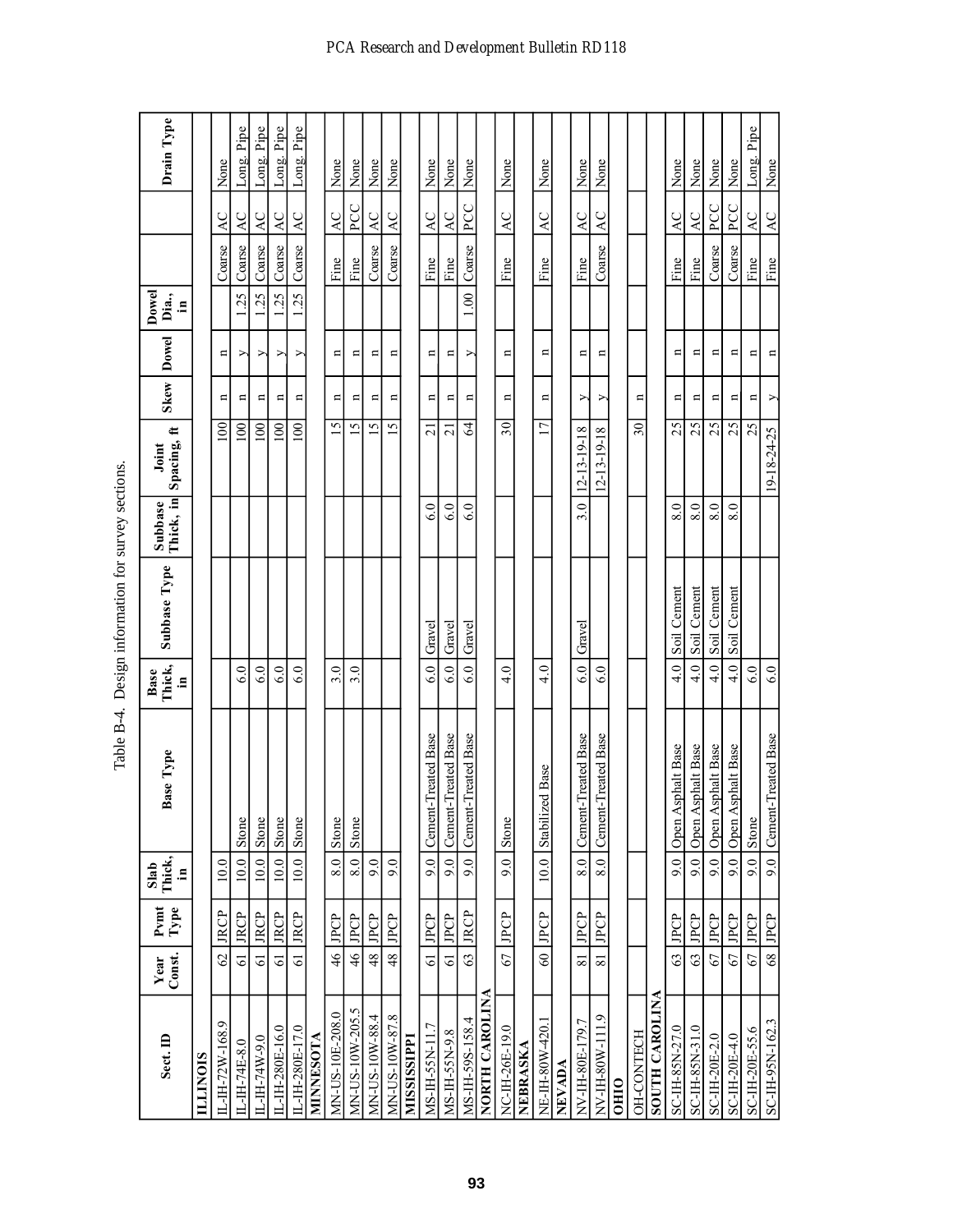| Sect. ID         | Const.<br>Year | Pymt<br>Type | Thick,<br>Slab<br>Ξ. | Base Type               | Base<br>Thick,<br>Ξ. | Subbase Type | Subbase       | Thick, in Spacing, ft<br>Joint |                  | <b>Skew Dowel</b> | Dowel<br>Dia.,<br>Ξ. |             |                 | Drain Type |
|------------------|----------------|--------------|----------------------|-------------------------|----------------------|--------------|---------------|--------------------------------|------------------|-------------------|----------------------|-------------|-----------------|------------|
| SOUTH DAKOTA     |                |              |                      |                         |                      |              |               |                                |                  |                   |                      |             |                 |            |
| SD-US-14W-402.6  | 73             | JPCP         | 7.0                  | Concrete<br>Asphalt     | $\frac{0}{2}$        |              |               | 16-17-21-20                    | ⋗                | ⊨                 |                      | Fine        | $\overline{A}$  | None       |
| SD-IH-29S-174.0  | $\frac{1}{6}$  | JPCP         | 9.5                  | reated Base<br>$Lime-I$ | 3.5                  |              |               | $13 - 12 - 18 - 19$            | ⋗                | Ξ                 |                      | Fine        | PCC             | None       |
| SD-IH-29S-168.5  | 75             | JPCP         | 9.5                  | Concrete<br>Asphal      | $\frac{0}{2}$        |              |               | $13 - 12 - 18 - 19$            | ⋗                | Ħ                 |                      | Fine        | PCC             | None       |
| SD-IH-90E-290.0  | 65             | <b>URCP</b>  |                      | 9.0   Gravel            | $\frac{3.0}{ }$      | Recycled AC  | 6.0           | 46.5                           | Ч                | ⋗                 | 1.25                 | Fine        | $\overline{A}$  | None       |
| SD-IH-90E-61.0   | $\frac{1}{8}$  | <b>JRCP</b>  |                      | $9.0$ Sand              | $\overline{3.0}$     | Gravel       | $\frac{8}{8}$ | 61.5                           | Ξ                | ⋗                 |                      | 1.25 Coarse | AC              | None       |
| SD-IH-90W-42.5   | $\frac{1}{8}$  | <b>JRCP</b>  |                      | $9.0$ Sand              | $\frac{1}{3.0}$      | Gravel       | $\frac{8}{8}$ | 61.5                           | д                | ⋗                 |                      | 1.25 Coarse | $\overline{AC}$ | None       |
| <b>TENNESSEE</b> |                |              |                      |                         |                      |              |               |                                |                  |                   |                      |             |                 |            |
| N-IH-65S-91.9    | $\frac{1}{2}$  | JPCP         |                      | $10.0$ Stone            | $\frac{6}{6}$        |              |               | 25                             | Ξ                | ⋗                 | 1.25                 | Coarse      | $\overline{AC}$ | None       |
| <b>WISCONSIN</b> |                |              |                      |                         |                      |              |               |                                |                  |                   |                      |             |                 |            |
| WI-US-61N-0      | 53             | <b>CPCP</b>  |                      | 8.0 Stone               | $\frac{6}{6}$        | Gravel       | $\frac{6}{6}$ | $\overline{20}$                | ⋗                | Ħ                 |                      | Fine        | AC              | None       |
| WI-IH-43N-2.7    |                | 76 IJPCP     | 10.0                 |                         |                      |              |               | $12 - 13 - 18 - 17$            | ⋗                | Ξ                 |                      | Fine        | AC              | None       |
| <b>WYONING</b>   |                |              |                      |                         |                      |              |               |                                |                  |                   |                      |             |                 |            |
| WY-IH-90W-191.2  | 76             | JPCP         | 8.5                  |                         |                      |              |               | 12-13-19-18                    | >                | Ч                 |                      | Fine        | $\overline{AC}$ | None       |
| WY-IH-90W-131.2  |                | 77 IPCP      | 8.5                  |                         |                      |              |               | $12-13-19-18$                  | $\triangleright$ | ⊟                 |                      | Fine        | $\overline{AC}$ | Long. Pipe |
|                  |                |              |                      |                         |                      |              |               |                                |                  |                   |                      |             |                 |            |

| J                              |
|--------------------------------|
| information that distincts and |
| $\sim$ $\sim$ $\sim$<br>ı<br>١ |
| ı<br>l<br>l<br>I               |

 $\ddot{\phantom{a}}$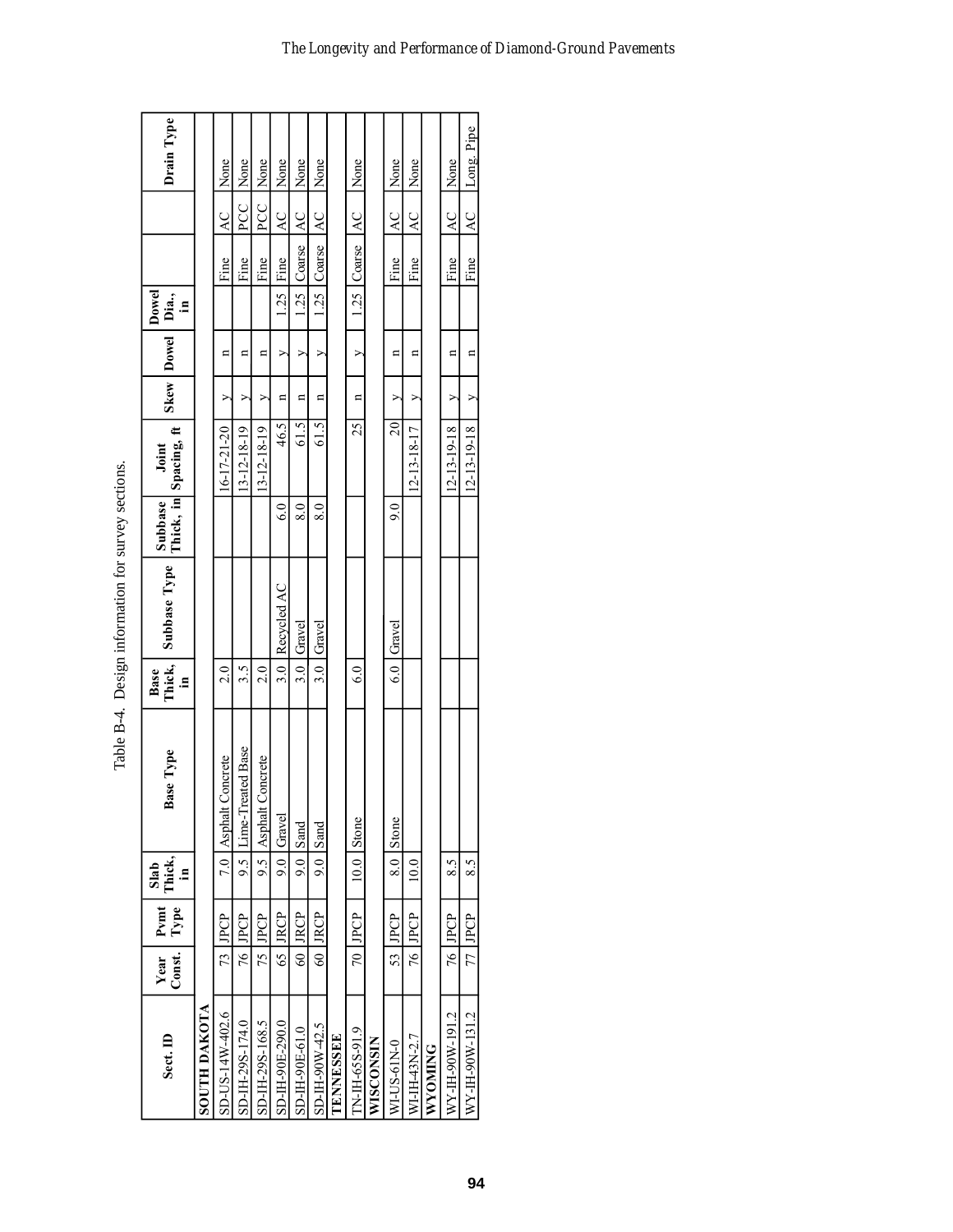|                                       |                           |                | $0.06$ Two $4$ -long LC | Pumping         |                                    |                |                 |                   | Severe faulting on non DG areas |                                                                                            | Beginning ASR       |                 |                   |                          |                 |                   |                   |         | AC Patch        |                       | PD <sub>PCC</sub> | Broken slab       |                  | $2-3$ LC<br>57   |                |                |                   | 4-5 two ft low long cracks |                          |                   |            |                          |                  |                                    |               |                   | D-crack          |                   |                  |                 |                   | 0.04 D-crack at inside corner<br>0.03 D-crack at inside corner |                         |
|---------------------------------------|---------------------------|----------------|-------------------------|-----------------|------------------------------------|----------------|-----------------|-------------------|---------------------------------|--------------------------------------------------------------------------------------------|---------------------|-----------------|-------------------|--------------------------|-----------------|-------------------|-------------------|---------|-----------------|-----------------------|-------------------|-------------------|------------------|------------------|----------------|----------------|-------------------|----------------------------|--------------------------|-------------------|------------|--------------------------|------------------|------------------------------------|---------------|-------------------|------------------|-------------------|------------------|-----------------|-------------------|----------------------------------------------------------------|-------------------------|
|                                       |                           |                |                         | $\vert$ 50.0    | $\overline{0.08}$<br>0.03          |                | 0.04            |                   | 0.02                            | 0.04                                                                                       | 0.04                | 0.06            | $\frac{0.03}{2}$  | 0.09                     | 0.03            | $\overline{0.06}$ | 0.03              |         | 0.03            | $\frac{60.0}{ }$      | 0.17              | 0.07              | 0.13             | 0.05             |                |                |                   |                            | 0.04                     | 0.03              |            | 0.01                     |                  | 0.00                               | 0.14          | $\overline{0.13}$ | $\overline{0}$   | 0.15              |                  | 0.03            | 0.03              |                                                                |                         |
|                                       |                           |                | 0.06                    | 0.13            | $\overline{0.20}$<br>0.05          |                | 0.05            |                   | $\overline{0.01}$               | $\overline{0.12}$                                                                          | $\frac{6.05}{0.05}$ |                 | 0.07              | 0.11                     | 0.02            | $\overline{0.10}$ | $\overline{0.04}$ |         | 0.01            | $\overline{0.17}$     | 0.08              | $\overline{0.12}$ | 0.22             | 0.06             |                | 0.10           | $\overline{0.01}$ | 0.04                       | $\overline{0.07}$        | 0.11              |            | 0.01                     |                  | 0.00                               | 0.14          | 0.12              | 0.11             | 0.10              |                  | 0.07            | 0.07              | $\frac{0.05}{0.03}$                                            |                         |
|                                       |                           |                | 4%                      | $\sqrt{60}$     | $\sqrt{8}$<br>$0\%$                |                | $\sqrt{6}$      |                   |                                 | $\frac{\sqrt{20}}{\sqrt{20}}$                                                              |                     |                 |                   |                          |                 | $0\%$             | 2%                |         | 8%              | $\sqrt{6}$            | 4%                | $8\%$             | $ 0\% $          | 2%               |                | $0\%$          | $\sqrt{6}$        | $0\%$                      | $\sqrt{6}$               | 4%                |            | $\sqrt{6}$               |                  | ೫೫                                 |               |                   | $0\%$            | $\sqrt{6}$        |                  | 0%              | 0%                | $\frac{100}{100}$                                              |                         |
|                                       | Total                     |                | $\frac{0\%}{0\%}$       |                 | $\sqrt{4\%}$<br>$4\%$              |                | 0%              |                   |                                 | $\frac{2\%}{40\%}$                                                                         |                     |                 |                   | <mark>ွှိ</mark> ုင္စုိ့ |                 | 41%               | $6\%$             |         | $31\%$          | $\sqrt{6}$            | 18%               | $\sqrt{6}$        | 20%              | $0\%$            |                | $4\%$          | $0\%$             | $\sqrt{60}$                | $\frac{10\%}{\sqrt{10}}$ |                   |            | $4\%$                    |                  |                                    | 64%           | 73%               | 64%              | 64%               |                  | $0\%$           | $ \mathcal{E} $   | 500 <sub>6</sub>                                               | $\sqrt{6}$              |
| Spalling, % joints                    | Low  Med. High            |                | $0\%$                   | $\sqrt{60}$     | 4%<br>0%                           |                | 0%              |                   |                                 | $ \mathcal{E} $ $ \mathcal{E} $ $ \mathcal{E} $                                            |                     |                 | $0\%$             | $0\%$                    | $0\%$           | $0\%$             | $0\%$             |         | 0%              | $\sqrt{6}$            | 0%                | $0\%$             | 4%               | $0\%$            |                | $0\%$          | $\sqrt{60}$       | $0\%$                      | $\sqrt{6}$               | 8 <sup>o</sup>    |            | 0%                       |                  |                                    | 27%           | 55%               | 27%              | 64%               |                  | $0\%$           | $\approx$         | $\frac{18%}{0%}$                                               |                         |
|                                       |                           |                | 0%                      | $9/60$          | $\sqrt{6}$<br>$\frac{9}{60}$       |                | $0\%$           |                   |                                 | $\frac{28}{19}$ $\frac{8}{19}$ $\frac{8}{19}$ $\frac{8}{19}$ $\frac{8}{19}$ $\frac{8}{19}$ |                     |                 |                   |                          | $0\%$           | $0\%$             | 0%                |         | $8\%$           | $ \mathcal{E} $       | $\sqrt{60}$       | 0%                | 12%              | 0%               |                | $0\%$          | $\frac{6}{6}$     | $0\%$                      | ∣‱                       | $0\%$             |            | $\frac{1}{200}$          |                  |                                    | 27%           | 9%                | 9695             | $0\%$             |                  | $0\%$           | $ \mathcal{E} $   | $\frac{27%}{0%}$                                               |                         |
|                                       |                           |                | $\frac{1}{200}$         | $\sqrt{60}$     | $\frac{9}{60}$<br>$\sqrt{6}$       |                | 0%              |                   | $\frac{6}{6}$                   | $\frac{\frac{1}{8}}{\frac{1}{8}}$                                                          |                     |                 |                   | ိ∥ိွ                     | 3%              | 41%               | $\frac{6}{3}$     |         | 23%             | $\frac{6}{6}$         | 18%               | $0\%$             | 4%               | 0%               |                | $4\%$          | $\sqrt{6}$        | $0\%$                      | $ \varepsilon$           | $\frac{9}{60}$    |            | $rac{1}{4}$              |                  |                                    | 9%            | $9\%$             | $0\%$            | $\overline{0\%}$  |                  | $0\%$           | $\sqrt{6}$        | $\frac{9\%}{0\%}$                                              |                         |
| Long.                                 | % slabs<br>crack,         |                | $rac{1}{\sqrt{25}}$     |                 | $\sqrt{60}$<br>0%                  |                | 29%             |                   | 15%                             | 8888888                                                                                    |                     |                 |                   |                          |                 | 3%                | 0%                |         | 4%              | $\sqrt{6}$            | 4%                | $\sqrt{6}$        | 0%               | 4%               |                | $0\%$          | 0%                | 20%                        | $\sqrt{60}$              | 8%                |            | $ ^{0\%}$                |                  | $\frac{0\%}{\frac{0\%}{\sqrt{2}}}$ |               |                   | $\sqrt{60}$      | $ 8\rangle$       |                  | 57%             | $0\%$             | $\frac{10}{10}$                                                |                         |
| <b>JRCP</b><br>det.                   | per mile<br>cracks        |                |                         |                 |                                    |                |                 |                   |                                 |                                                                                            |                     |                 |                   |                          |                 |                   |                   |         |                 |                       |                   |                   |                  |                  |                |                |                   |                            |                          |                   |            |                          |                  | $rac{0}{\sqrt{2}}$                 | 8.51          | $\overline{0.0}$  | $\overline{0.0}$ | 42.2              |                  |                 |                   |                                                                |                         |
|                                       | Total                     |                | $\frac{11%}{83%}$       |                 | 200/6<br>$4\%$                     |                | 0%              |                   |                                 | 18%                                                                                        | <b>58%</b>          |                 |                   | 68%                      | $0\%$           | 96%               | 2%                |         | $8\%$           | $\sqrt{\frac{38}{2}}$ | 11%               | 20%               | $\sqrt{6}$       | 0%               |                | $12\%$         | $0\%$             | $\sqrt{60}$                | $\approx$                | 9/6               |            | $0\%$                    |                  |                                    |               |                   |                  |                   |                  | 57%             | 30%               | $0\%$                                                          | $\sqrt{6}$              |
|                                       |                           |                | $\frac{0\%}{21\%}$      |                 | $\overline{0\%}$<br>$\sqrt{60}$    |                | 0%              |                   |                                 | 5%<br>22%                                                                                  | 36%                 |                 |                   | $\frac{6\%}{3\%}$        | $0\%$           | $0\%$             | 0%                |         |                 | $\frac{4\%}{12\%}$    | $0\%$             | $\frac{6}{6}$     | $0\%$            | 0%               |                | 4%             | $0\%$             | $\overline{000}$           | $\approx$                | 4%                |            | $0\%$                    |                  |                                    |               |                   |                  |                   |                  | 3%              | $\approx$         | $\frac{0\%}{0\%}$                                              |                         |
| Transverse cracks, %<br>slabs         | Med. High                 |                | $7\%$                   | 58%             | 20%<br>$4\%$                       |                | 0%              |                   |                                 | $rac{8}{8}$ $rac{8}{1}$ $rac{8}{1}$ $rac{8}{1}$ $rac{8}{1}$                                |                     |                 | $41\%$            | 48%                      | $0\%$           | $\frac{6}{6}$     | $ 0\% $           |         | $4\%$           | $\frac{24\%}{2\%}$    | $0\%$             | $\sqrt{8\%}$      | $ 0\% $          | $0\%$            |                | $4\%$          | $\sqrt{6}$        | $^{9/60}$                  | $ ^{9/6}$                | $\frac{9}{60}$    |            | $\sqrt{6}$               |                  |                                    |               |                   |                  |                   |                  | 54%             | 27%               | $0\%$                                                          | $\boxed{0\%}$           |
|                                       | Low                       |                | 4%                      | 4%              | $\overline{0\%}$<br>$^{9/6}$       |                | $\sqrt{6}$      |                   |                                 | $\frac{5\%}{7\%}\frac{9\%}{0\%}$                                                           |                     |                 | 26%               | 14%                      | $0\%$           | 96%               | 2%                |         | $0\%$           | $\sqrt{12\%}$         | 11%               | $\sqrt{2\%}$      | $0\%$            | $\frac{9}{60}$   |                | 4%             | $\sqrt{60}$       | $0\%$                      | $\frac{9}{60}$           | $\frac{9}{60}$    |            | $\sqrt{6}$               |                  |                                    |               |                   |                  |                   |                  | $\sqrt{6}$      | $\overline{0\%}$  | $0\%$                                                          | $\overline{\mathbb{S}}$ |
|                                       |                           |                | $\circ$                 | $\circ$         | $\circ$<br>$\circ$                 |                | 85              |                   | $\circ$                         | $\circ$                                                                                    | $\circ$             | $\circ$         | $\circ$           | $\circ$                  | $\circ$         | $\circ$           | $\circ$           |         | $\circ$         | $\circ$               | $\circ$           | $\circ$           | $\circ$          | $\overline{16}$  |                | $\circ$        | $\circ$           | $\circ$                    | $\circ$                  | $\circ$           |            | $\circ$                  |                  | $\circ$                            | $\tilde{=}$   | $\overline{21}$   | $\frac{6}{16}$   | $\equiv$          |                  | $\circ$         | $\circ$           | $\circ$                                                        | $\overline{\bullet}$    |
| Repairs per mile<br><b>Full-Depth</b> | Pre Post<br>Ground Ground |                |                         |                 | olololo                            |                | 85              |                   |                                 | lolol                                                                                      |                     |                 | $\circ$   $\circ$ | $50\,$                   | $\circ$         |                   |                   |         |                 |                       | $\frac{6}{5}$     | $\circ$           |                  | $\circ$          |                | $\bullet$      |                   | lələləl                    |                          |                   |            | $\overline{\phantom{0}}$ |                  | াতাত                               |               |                   |                  |                   |                  |                 | ြ $  \circ  $ ဇ္က |                                                                |                         |
| Avg.<br>Joint                         | Space,<br>$\ddot{}$       |                | 20.0                    | 20.0            | $\overline{20.0}$<br>20.0          |                | 15.0            |                   | 13.5                            | 15.5                                                                                       | 15.5                | 15.0            | 15.0              | 15.0                     | 15.0            | 15.0              | 16.0              |         | 20.0            | $\overline{20.0}$     | 20.0              | $\overline{20.0}$ | $\frac{20.0}{5}$ | $\frac{1}{20.0}$ |                | 30.0           | $\overline{30.0}$ | 30.0                       | $\overline{30.0}$        | $\overline{30.0}$ |            | 20.0                     |                  | 100.0                              | 100.0         | 100.0             | 100.0            | 100.0             |                  | 15.0            | 15.0              | 15.0                                                           | $\overline{15.0}$       |
| $\overline{\mathbf{S}}$               | Length,                   |                | 560                     | 480             | $\overline{500}$<br>500            |                | $\frac{310}{2}$ |                   | 540                             | 560                                                                                        | 430                 | 510             | 510               | 530                      | 510             | 500               | $\frac{0}{2}$     |         | 500             | $\overline{500}$      | 540               | $\overline{500}$  | $\overline{000}$ | 1000             |                | 780            | 600               | $600\,$                    | $\overline{300}$         | 720               |            | 500                      |                  | 1000                               | 1000          | 1000              | 1000             | 1000              |                  | 500             | 500               | 480                                                            | 480                     |
|                                       | PSR <sub>1</sub>          |                | 3.90                    | 3.65            | 4.05<br>$\overline{3.70}$          |                | 3.40            |                   | 4.00                            | 3.70                                                                                       | 3.70                | 3.60            | 3.40              | 3.80                     | 3.80            |                   | 3.90              |         | 3.80            | 3.10                  | 3.70              | 3.70              | 3.60             | 3.90             |                | 3.90           | 4.05              |                            | 3.90                     | 3.90              |            | 4.10                     |                  |                                    | 3.70          | 3.60              | 3.60             | $\overline{3.50}$ |                  | 3.30            | 3.35              | 3.50                                                           | $\sqrt{3.50}$           |
|                                       | Pype<br>Type              |                | <b>JPCP</b>             | <b>JPCP</b>     | <b>JPCP</b><br><b>JPCP</b>         |                | <b>JPCP</b>     |                   | JPCP                            | <b>ECR</b>                                                                                 | JPCP                | JPCP            | JPCP              | JPCP                     | <b>POL</b>      | <b>JPCP</b>       | JPCP              |         | <b>JPCP</b>     | <b>JPCP</b>           | <b>JPCP</b>       | <b>JPCP</b>       | JPCP             | <b>JPCP</b>      |                | <b>JPCP</b>    | <b>JPCP</b>       | <b>JPCP</b>                | <b>PCP</b>               | ECP               |            | <b>JPCP</b>              |                  | <b>JRCP</b>                        | <b>JRCP</b>   | <b>JRCP</b>       | <b>JRCP</b>      | <b>JRCP</b>       |                  | JPCP            | <b>JPCP</b>       | <b>JPCP</b>                                                    | <b>JPCP</b>             |
|                                       | Sect. ID                  | <b>ALABAMA</b> | AL-IH-20E-157.5         | AL-IH-20E-183.0 | AL-IH-59N-235.5<br>AL-IH-59N-185.1 | <b>ARIZONA</b> | AZ-IH-17S-199.3 | <b>CALIFORNIA</b> | CA-IH-80W-9.0                   | CA-IH-80W-37.9                                                                             | CA-IH-80W-37.8      | CA-US-101N-84.9 | CA-US-101S-56.7   | CA-US-101N-39.2          | CA-US-101S-39.5 | CA-IH-10E-17.4    | CA-IH-8E-43.4     | FLORIDA | FL-IH-95N-358.3 | FL-IH-10W-230.8       | FL-IH-10E-214.7   | FL-IH-10W-106.5   | FL-IH-10E-99.0   | FL-IH-10W-1.2    | <b>GEORGIA</b> | GA-IH-75S-66.4 | GA-IH-16W-59.9    | GA-IH-75N-193.6            | GA-IH-75N-227.7          | GA-IH-985S-6.7    | <b>NWO</b> | IA-IH-80W-87.7           | <b>IITTIMOIS</b> | IL-IH-72W-168.9                    | IL-IH-74E-8.0 | $0.6-M+L-H$       | IL-IH-280E-16.0  | IL-IH-280E-17.0   | <b>MINNESOTA</b> | MN-US-10E-208.0 | MN-US-10W-205.5   | MN-US-10W-88.4                                                 | MN-US-10W-87.8          |

Table B-5. Distress information for survey sections. Table B-5. Distress information for survey sections.  $\Gamma$ 

П

T ┱ т т ┱ ٦ т т т Т ┱ ┱ т T ⊤

Т т т \_\_\_\_\_\_\_\_\_\_\_\_\_\_\_\_\_\_\_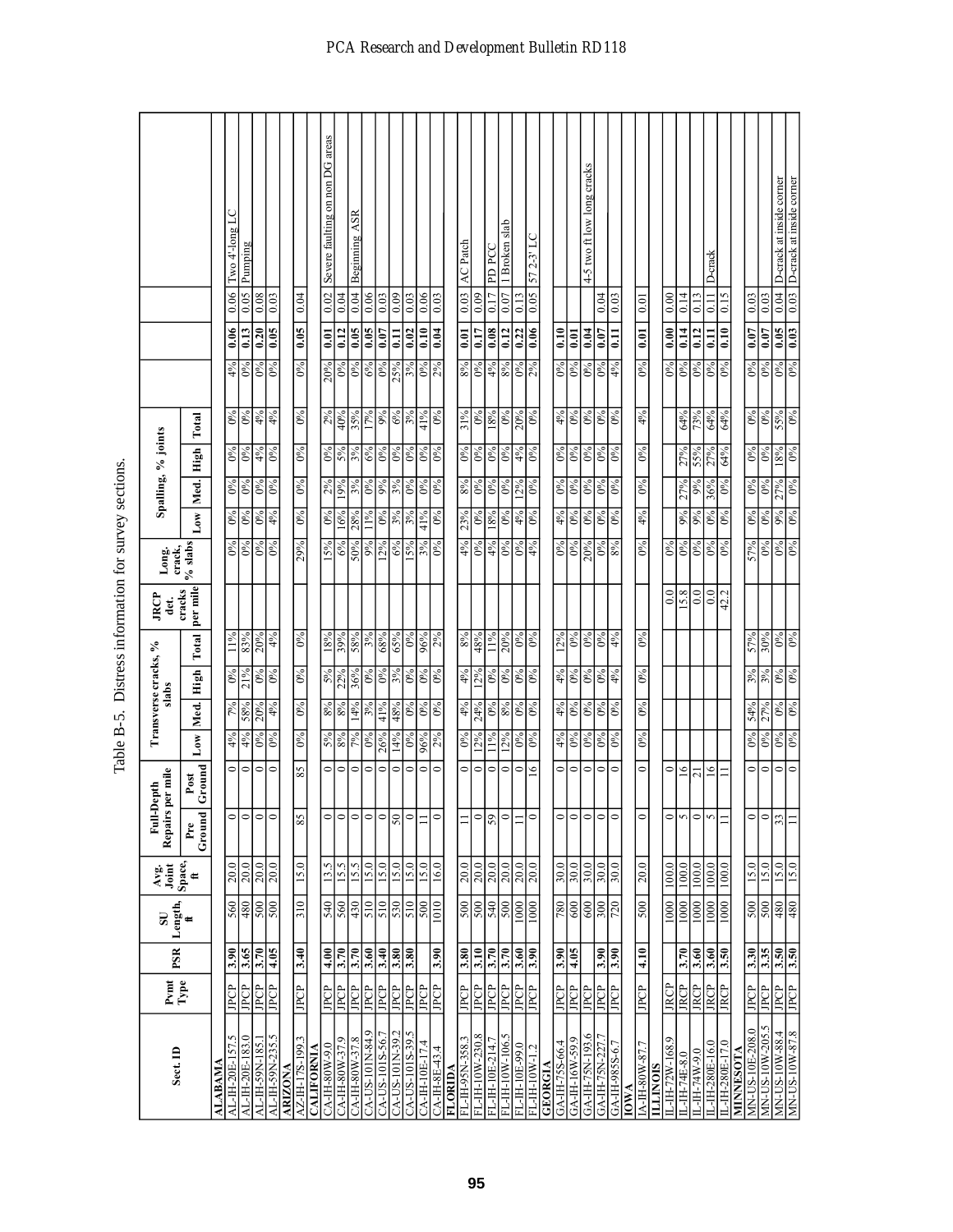|                                |                                                              |             |                 | Pumping              | 0.20 Map crack          |                       | $0.07$ Pumping       |          |                 |                           | <b>ASR</b> | Beginning ASR     |      | D-cracking        |                       |         | Pumping, shattered slab          |                      | PCC PD               |                       |                 |                     | D-crack              | 1D-crack          |                  |                 | High spalling  | High spalling  |                  |                          |                  | 0.03  D-cracking |                 |                |                          |                     |
|--------------------------------|--------------------------------------------------------------|-------------|-----------------|----------------------|-------------------------|-----------------------|----------------------|----------|-----------------|---------------------------|------------|-------------------|------|-------------------|-----------------------|---------|----------------------------------|----------------------|----------------------|-----------------------|-----------------|---------------------|----------------------|-------------------|------------------|-----------------|----------------|----------------|------------------|--------------------------|------------------|------------------|-----------------|----------------|--------------------------|---------------------|
|                                |                                                              |             | 0.06            | 0.18                 |                         |                       |                      |          | 0.06            |                           | 0.06       | 0.03              |      |                   |                       | 0.09    | 0.10                             | 0.07                 | 0.06                 | 0.05                  | 0.13            |                     | 0.07                 | $\overline{0.03}$ | 0.02             | 0.05            | 0.04           | 0.04           |                  | 0.04                     |                  |                  | 0.03            |                | 0.03                     | 0.09                |
|                                |                                                              |             | 0.13            | 0.20                 | 0.34                    |                       | 0.09                 |          | 0.13            |                           | 0.10       | 0.04              |      |                   |                       | 0.15    | 0.19                             | 0.07                 | 0.07                 | 0.05                  | 0.10            |                     | 0.16                 | $\overline{0.03}$ | 0.01             | 0.01            | 0.03           | 0.04           |                  | 0.02                     |                  | 0.12             | 0.12            |                | 0.08                     | $\overline{0.19}$   |
|                                |                                                              |             | $\frac{1}{200}$ | $\frac{4}{6}$        | 6%                      |                       | $0\%$                |          | $\sqrt{6}$      |                           | $0\%$      | 10%               |      |                   |                       | 9%      | $0\%$                            | $ 0\% $              | $\sqrt{6}$           | $ {}_{\infty}$        | $2\%$           |                     | $\frac{1}{\sqrt{2}}$ | $2\%$             | $\sqrt{6}$       | $\sqrt{6}$      | $ ^{66}$       | $\sqrt{20}$    |                  | $\frac{8}{3}$            |                  | $\sqrt{6}$       | $\sqrt{6}$      |                | $\frac{1}{20}$           | 0%                  |
|                                | Total                                                        |             | $0\%$           | 4%                   | 6%                      |                       | 0%                   |          | 3%              |                           | 13%        | 3%                |      |                   |                       | $0\%$   | $0\%$                            | 9641                 | 0%                   | 21%                   | 0%              |                     | 3%                   | 3%                | 3%               | 0%              | 75%            | 100%           |                  | $\frac{1}{200}$          |                  | 80%              | 98%             |                | $\frac{7\%}{7\%}$        |                     |
|                                |                                                              |             | 0%              | $0\%$                | 0%                      |                       | 0%                   |          | 3%              |                           | $5\%$      | $\overline{0\%}$  |      |                   |                       | $0\%$   | 0%                               | $8\%$                | 0%                   | 21%                   | 0%              |                     | 2%                   | 0%                | 0%               | 0%              | 65%            | 94%            |                  | $0\%$                    |                  | 27%              | $0\%$           |                | $0\%$                    | $2\%$               |
| Spalling, % joints             | Low  Med.   High                                             |             | $0\%$           | $0\%$                | 6%                      |                       | 0%                   |          | $0\%$           |                           | 2%         | $\overline{0\%}$  |      |                   |                       | $0\%$   | $0\%$                            | 4%                   | $0\%$                | 0%                    | $0\%$           |                     | $0\%$                | $0\%$             | $0\%$            | $0\%$           | $0\%$          | 6%             |                  | $0\%$                    |                  | 50%              | 2%              |                | $0\%$                    | $2\%$               |
|                                |                                                              |             | $\frac{6}{3}$   | 4%                   | $\frac{8}{6}$           |                       | 0%                   |          | 0%              |                           | 7%         | 3%                |      |                   |                       | $0\%$   | 0%                               | 4%                   | $0\%$                | 0%                    | 0%              |                     | 2%                   | 3%                | 3%               | $0\%$           | 10%            | $\frac{8}{6}$  |                  | 0%                       |                  | 3%               | 97%             |                | $\sqrt{\frac{2}{3}}$     |                     |
| crack,<br>Long.                | $%$ slabs                                                    |             | $0\%$           | $4\%$                | $0\%$                   |                       | $0\%$                |          | 0%              |                           | $0\%$      | 2%                |      |                   |                       | 0%      | 8%                               | 60%                  | $0\%$                | $ 0\% $               | 0%              |                     | $\delta$             | $ 0\% $           | $\frac{1}{200}$  | $ 0\% $         | $\frac{6}{3}$  | $0\%$          |                  | $\frac{1}{\sqrt{2}}$     |                  | $0\%$            | $\frac{1}{200}$ |                | 0%                       | 0%                  |
| <b>JRCP</b><br>det.            | per mile<br>cracks                                           |             |                 |                      | 20.7                    |                       |                      |          |                 |                           |            |                   |      |                   |                       |         |                                  |                      |                      |                       |                 |                     |                      |                   |                  | 5.2             | 4.5            | 48.5           |                  |                          |                  |                  |                 |                |                          |                     |
|                                | Total                                                        |             | $\frac{1}{200}$ | 17%                  |                         |                       | 3%                   |          | 3%              |                           | 35%        | 28%               |      |                   |                       | 31%     | 13%                              | $\sqrt{6}$           | $0\%$                | $0\%$                 | $7\%$           |                     | 2%                   | 2%                | 0%               |                 |                |                |                  | 54%                      |                  | 10%              | $ 0\% $         |                | $0\%$                    | 0%                  |
| slabs                          |                                                              |             | 0%              | $0\%$                |                         |                       | $\frac{1}{26}$       |          | $\sqrt{6}$      |                           | 22%        | $5\%$             |      |                   |                       | 26%     | 13%                              | $0\%$                | 0%                   | 0%                    | $ 0\% $         |                     | $2\%$                | $ 0\% $           | $0\%$            |                 |                |                |                  | 17%                      |                  | 3%               | $0\%$           |                | $0\%$                    | $ ^{9\%} $          |
| Transverse cracks, %           | Med. High                                                    |             | $0\%$           | 4%                   |                         |                       | 3%                   |          | 3%              |                           | 7%         | 13%               |      |                   |                       | $4\%$   | $ 0\% $                          | $\sqrt{6}$           | $0\%$                | $\sqrt{6}$            | 2%              |                     | $ 0\% $              | $2\%$             | 0%               |                 |                |                |                  | 13% 25%                  |                  | 7%               | $0\%$           |                | $0\%$                    | 0%                  |
|                                | Low                                                          |             | $0\%$           | 13%                  |                         |                       | $\frac{1}{200}$      |          | $\frac{1}{200}$ |                           | 7%         | 10%               |      |                   |                       | $ 0\% $ | 0%                               | 9/6                  | $0\%$                | 0%                    | $5\%$           |                     | $ 0\% $              | $ 0\% $           | $0\%$            |                 |                |                |                  |                          |                  | $0\%$            | $0\%$           |                | $0\%$                    | $ ^{9/6} $          |
|                                | Ground<br>Post                                               |             | $\circ$         | $\circ$              | $\circ$                 |                       | $\overline{\bullet}$ |          | $\circ$         |                           | $\circ$    | $\circ$           |      |                   |                       | $\circ$ | 83                               | $\circ$              | $\circ$              | $\circ$               | $\circ$         |                     | $\circ$              | $\circ$           | $\circ$          | $\bullet$       | $\circ$        | $\circ$        |                  | $\overline{\phantom{0}}$ |                  | $\frac{8}{18}$   | $\circ$         |                | $\bullet$                | $\circ$             |
| Repairs per mile<br>Full-Depth | Ground<br>Pre                                                |             | $\circ$         | $\circ$              | $\mathbf{\hat{z}}$      |                       | 5                    |          | $\circ$         |                           | $\circ$    | $\circ$           |      |                   |                       | 28      | $\bullet$                        | $\circ$              | $\circ$              | $\circ$               | 67              |                     | $\circ$              | $\circ$           | $\circ$          | $\overline{31}$ | $\circ$        | $\mathbf{r}$   |                  | $\circ$                  |                  | o,               | $\circ$         |                | $\overline{\phantom{0}}$ | $\circ$             |
| Avg.<br>Joint                  | $\begin{array}{c} \mathbf{Space}, \\ \mathbf{f} \end{array}$ |             | 21.0            | 21.0                 | 64.0                    |                       | 30.0                 |          | 17.0            |                           | 15.5       | $\overline{15.5}$ |      | 30.0              |                       |         | $\frac{25.0}{25.0}$              | 25.0                 | 25.0                 | 25.0                  | 21.5            |                     | 18.5                 | $\overline{15.5}$ | 15.5             | 46.5            | 61.5           | 61.5           |                  | 25.0                     |                  | 20.0             | 15.0            |                | 15.5                     | 15.5                |
| $\overline{\mathbf{S}}$        | Length, $\frac{\text{ft}}{\text{ft}}$                        |             | 500             | 500                  | 1020                    |                       | 1020                 |          | 510             |                           | 930        | $\sqrt{930}$      |      |                   |                       | 570     | 570                              | 570                  | $\overline{600}$     | $\overline{570}$      | 950             |                     | 1040                 | 930               | 930              | 1020            | 1170           | 980            |                  | 600                      |                  | 580              | 006             |                | $\frac{25}{25}$          |                     |
| PSR <sup>1</sup>               |                                                              |             | 3.80            | 3.60                 | $\frac{3.50}{ }$        |                       | 3.80                 |          | 3.60            |                           | 3.50       | $\frac{3.75}{ }$  |      |                   |                       | 3.80    | $\sqrt{3.50}$                    | 3.90                 | 3.80                 | 4.05                  | 3.75            |                     | 3.40                 | 3.85              | $\frac{3.85}{ }$ | 3.95            | 3.30           | 3.55           |                  | 1.00                     |                  | 3.60             | 3.55            |                | 3.50                     | $\overline{0}$ 3.30 |
| Pype<br>Type                   |                                                              |             | JPCP            |                      | <b>DOD</b><br><b>RO</b> |                       | JPCP                 |          | <b>Dep</b>      |                           | JPCP       | JPCP              |      |                   |                       |         | ele<br>Ele                       | <b>TPCP</b>          | e<br>B               |                       | <b>JPCP</b>     |                     | JPCP                 | JPCP              | JPCP             | <b>ED</b>       | <b>IRCP</b>    | <b>JRCP</b>    |                  | JPCP                     |                  | JPCP             | JPCP            |                | JPCP                     | <b>DOL</b>          |
| Sect. ID                       |                                                              | NISSISSIPPI | MS-IH-55N-I     | <b>MS-IH-55N-9.8</b> | MS-IH-59S-158.4         | <b>NORTH CAROLINA</b> | NC-IH-26E-19.0       | NEBRASKA | NE-IH-80W-420.  | NEVADA<br>NV-IH-80E-179.7 |            | NV-IH-80W-111.9   | OHIO | <b>OH-CONTECH</b> | <b>SOUTH CAROLINA</b> |         | SC-IH-85N-27.0<br>SC-IH-85N-31.0 | <b>SC-IH-20E-2.0</b> | <b>SC-IH-20E-4.0</b> | <b>SC-IH-20E-55.6</b> | SC-IH-95N-162.3 | <b>SOUTH DAKOT.</b> | SD-US-14W-402.6      | SD-IH-29S-174.0   | SD-IH-29S-168.5  | SD-IH-90E-290.0 | SD-IH-90E-61.0 | SD-IH-90W-42.5 | <b>TENNESSEE</b> | <b>IN-IH-65S-91.9</b>    | <b>WISCONSIN</b> | WI-US-61N-0      | WI-IH-43N-2.7   | <b>ANOMING</b> | WY-IH-90W-191.2          | WY-IH-90W-131.2     |

Table B-5. Distress information for survey sections. Table B-5. Distress information for survey sections.

г

┯

т

т т T T \_\_\_\_\_\_\_\_\_\_\_\_\_

┯ ┯ ┯ ┯ ┯ ┯ ┯ ┯ ┯ ┯ ┯ ┯ ┯ ┯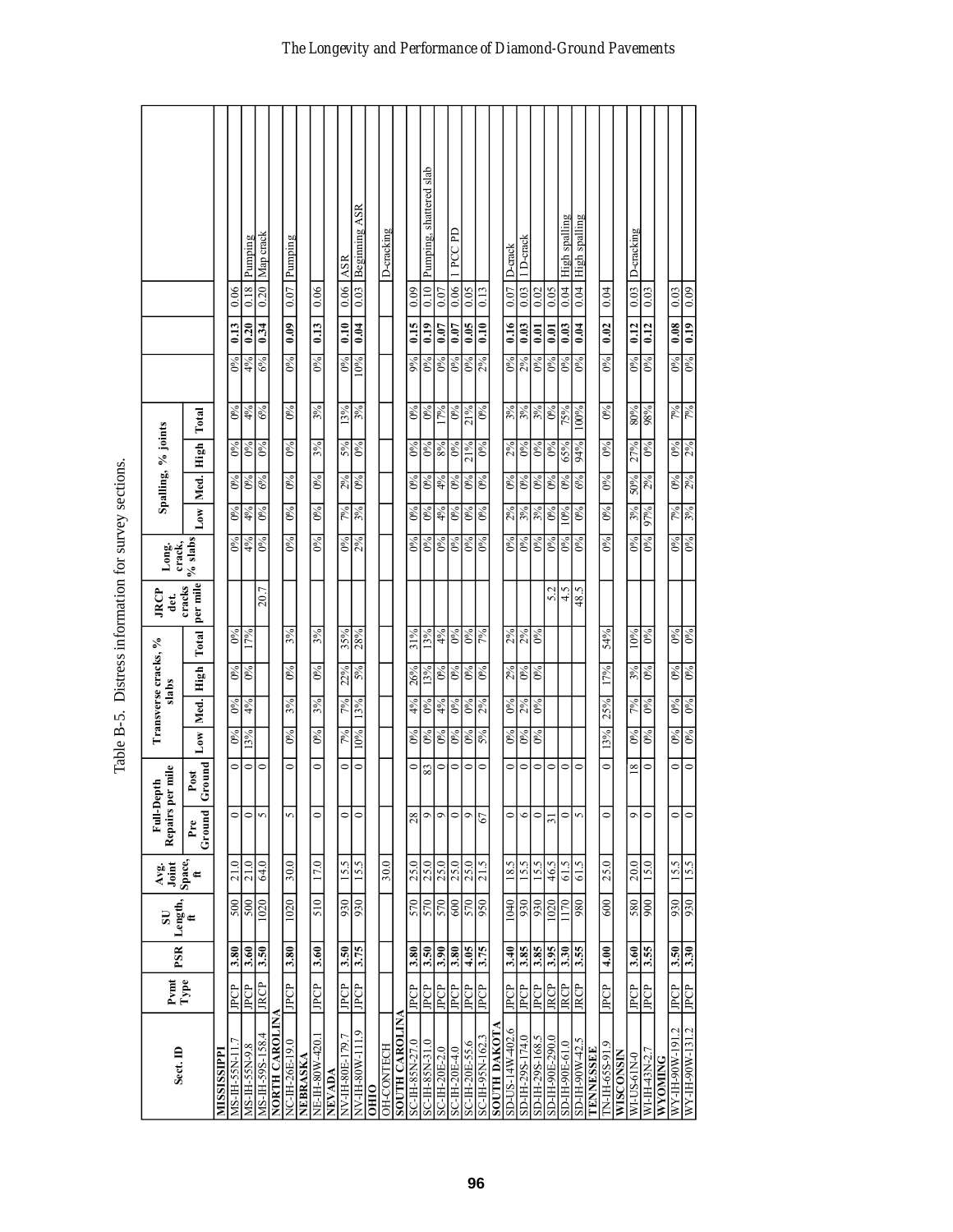| Sect. ID          | <b>Section Found</b>     | <b>Pumping</b> | <b>Shoulder</b><br>Cond. | <b>Blade</b><br><b>Space</b><br>per ft | Mean<br><b>Texture</b><br>Depth, in |
|-------------------|--------------------------|----------------|--------------------------|----------------------------------------|-------------------------------------|
| <b>ALABAMA</b>    |                          |                |                          |                                        |                                     |
| AL-IH-20E-157.5   | At Grade to 6-16 ft Cut  | None           | Good                     | 54                                     |                                     |
| AL-IH-20E-183.0   | At Grade                 | Low            | Poor                     | 54                                     |                                     |
| AL-IH-59N-185.1   | At Grade                 | None           | Good                     | 53                                     | 0.021                               |
| AL-IH-59N-235.5   | At Grade                 | None           | Good                     | 52                                     | 0.024                               |
| <b>ARIZONA</b>    |                          |                |                          |                                        |                                     |
| AZ-IH-17S-199.3   | 16-40 ft Cut             | None           | Good                     |                                        |                                     |
| <b>CALIFORNIA</b> |                          |                |                          |                                        |                                     |
| CA-IH-80W-9.0     | 6-16 ft Cut              | None           | Good                     | 58                                     |                                     |
| CA-IH-80W-37.9    | At Grade                 | None           | Good                     |                                        |                                     |
| CA-IH-80W-37.8    | At Grade                 | None           | Good                     |                                        |                                     |
| CA-US-101N-84.9   | At Grade                 | None           | Good                     | 60                                     |                                     |
| CA-US-101S-56.7   | At Grade                 | None           | Fair                     |                                        |                                     |
| CA-US-101N-39.2   | At Grade                 | None           | Fair                     | 56                                     | 0.046                               |
| CA-US-101S-39.5   | At Grade                 | None           | Fair                     | 56                                     | 0.037                               |
| CA-IH-10E-17.4    | At Grade                 | None           | Good                     | 57                                     | 0.017                               |
| CA-IH-8E-43.4     | At Grade                 | None           | Good                     | 57                                     | 0.036                               |
| <b>FLORIDA</b>    |                          |                |                          |                                        |                                     |
| FL-IH-95N-358.3   | At Grade                 | None           | Good                     | 55                                     |                                     |
| FL-IH-10W-230.8   | At Grade                 | None           | Good                     | 57                                     | 0.022                               |
| FL-IH-10E-214.7   | 6-16 ft Fill             | None           | Good                     | 55                                     | 0.023                               |
| FL-IH-10W-106.5   | At Grade                 | None           | Good                     | 56                                     | 0.019                               |
| FL-IH-10E-99.0    | At Grade                 | None           | Good                     | 61                                     | 0.020                               |
| FL-IH-10W-1.2     | At Grade                 | None           | Good                     | 58                                     | 0.033                               |
| <b>GEORGIA</b>    |                          |                |                          |                                        |                                     |
| GA-IH-75S-66.4    | At Grade                 | None           | Fair                     | 57                                     | 0.035                               |
| GA-IH-16W-59.9    | At Grade                 | None           | Good                     | 53                                     | 0.042                               |
| GA-IH-75N-193.6   | At Grade to 6-16 ft Fill | None           | Good                     | 54                                     | 0.025                               |
| GA-IH-75N-227.7   | At Grade                 | None           | Fair                     | 54                                     | 0.023                               |
| GA-IH-985S-6.7    | At Grade                 | None           | Good                     | 54                                     |                                     |
| <b>IOWA</b>       |                          |                |                          |                                        |                                     |
| IA-IH-80W-87.7    | At Grade                 | None           | Good                     | 53                                     |                                     |
| <b>ILLINOIS</b>   |                          |                |                          |                                        |                                     |
| IL-IH-72W-168.9   | At Grade                 |                |                          | 54                                     | 0.066                               |
| IL-IH-74E-8.0     | At Grade                 | None           | Fair                     | 53                                     | 0.014                               |
| IL-IH-74W-9.0     | At Grade                 | None           | Good                     | 53                                     | 0.016                               |
| IL-IH-280E-16.0   | 6-16 ft Fill             | None           | Fair                     | 53                                     | 0.013                               |
| IL-IH-280E-17.0   | At Grade                 | None           | Good                     | 53                                     | 0.014                               |
| <b>MINNESOTA</b>  |                          |                |                          |                                        |                                     |
| MN-US-10E-208.0   | At Grade                 | None           | Fair                     | 55                                     |                                     |
| MN-US-10W-205.5   | At Grade                 | None           | Fair                     | 55                                     |                                     |
| MN-US-10W-88.4    | At Grade                 | None           | Good                     | 55                                     | 0.017                               |
| MN-US-10W-87.8    | At Grade                 | None           | Good                     | 55                                     | 0.019                               |

## Table B-6. Other survey information.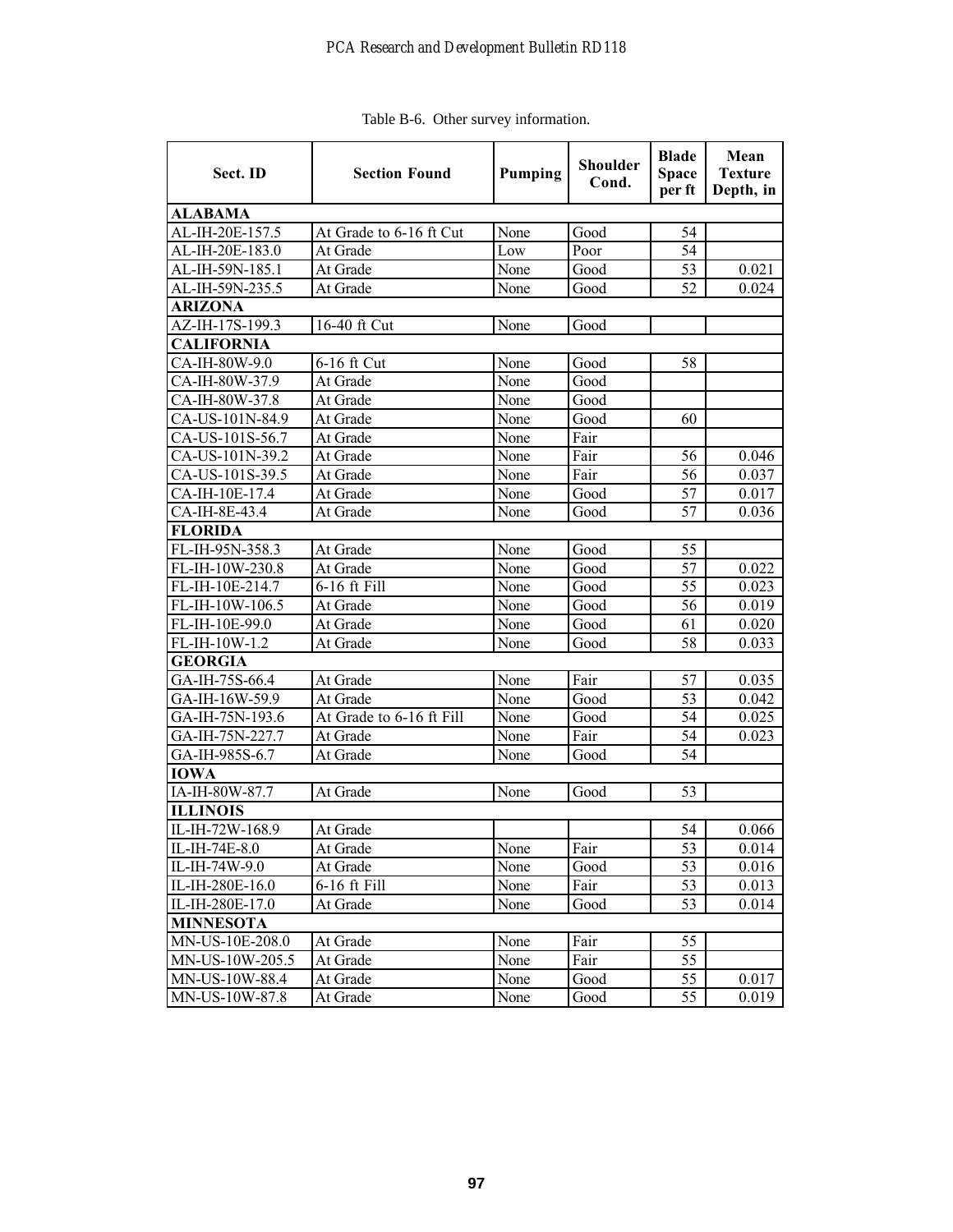| Sect. ID              | <b>Section Found</b>         | <b>Pumping</b> | <b>Shoulder</b><br>Cond. | <b>Blade</b><br><b>Space</b><br>per ft | Mean<br><b>Texture</b><br>Depth, in |
|-----------------------|------------------------------|----------------|--------------------------|----------------------------------------|-------------------------------------|
| <b>MISSISSIPPI</b>    |                              |                |                          |                                        |                                     |
| MS-IH-55N-11.7        | At Grade                     | Low            | Fair                     | 56                                     | 0.023                               |
| MS-IH-55N-9.8         | At Grade                     | Medium         | Fair                     | 56                                     |                                     |
| MS-IH-59S-158.4       | At Grade                     | None           | Good                     | 54                                     |                                     |
| <b>NORTH CAROLINA</b> |                              |                |                          |                                        |                                     |
| NC-IH-26E-19.0        | At Grade                     | Medium         | Good                     | 55                                     |                                     |
| NEBRASKA              |                              |                |                          |                                        |                                     |
| NE-IH-80W-420.1       | At Grade                     | None           | Fair                     | 52                                     | 0.015                               |
| <b>NEVADA</b>         |                              |                |                          |                                        |                                     |
| NV-IH-80E-179.7       | At Grade                     | None           | Good                     | 54                                     | 0.023                               |
| NV-IH-80W-111.9       | At Grade                     | None           | Good                     | 52                                     | 0.028                               |
| OHIO                  |                              |                |                          |                                        |                                     |
| <b>OH-CONTECH</b>     | 6-16 ft Fill                 | None           | Good                     | 52                                     | 0.017                               |
| <b>SOUTH CAROLINA</b> |                              |                |                          |                                        |                                     |
| SC-IH-85N-27.0        | At Grade                     | None           | Good                     | 55                                     | 0.024                               |
| SC-IH-85N-31.0        | At Grade                     | Low            | Fair                     | 55                                     |                                     |
| SC-IH-20E-2.0         | At Grade                     | None           | Good                     | 55                                     |                                     |
| SC-IH-20E-4.0         | At Grade                     | None           | Good                     | $\overline{55}$                        |                                     |
| SC-IH-20E-55.6        | At Grade                     | None           | Good                     | 53                                     |                                     |
| SC-IH-95N-162.3       | At Grade                     | None           | Good                     | 53                                     | 0.027                               |
| <b>SOUTH DAKOTA</b>   |                              |                |                          |                                        |                                     |
| SD-US-14W-402.6       | At Grade                     | None           | Fair                     | 52                                     | 0.028                               |
| SD-IH-29S-174.0       | At Grade                     | None           | Good                     | 54                                     | 0.018                               |
| SD-IH-29S-168.5       | At Grade                     | None           | Good                     | 54                                     |                                     |
| SD-IH-90E-290.0       | At Grade                     | None           | Poor                     | 57                                     | 0.034                               |
| SD-IH-90E-61.0        | At Grade                     | None           | Good                     | 49                                     |                                     |
| SD-IH-90W-42.5        | At Grade                     | None           | Fair                     | 49                                     | 0.012                               |
| <b>TENNESSEE</b>      |                              |                |                          |                                        |                                     |
| TN-IH-65S-91.9        | 6-16 ft Fill to 6-16 ft Cut  | None           | Good                     | 50                                     | 0.023                               |
| WISCONSIN             |                              |                |                          |                                        |                                     |
| WI-US-61N-0           | At Grade                     | None           | Fair                     |                                        |                                     |
| WI-IH-43N-2.7         | 6-16 ft Fill to 16-40 ft Cut | None           | Fair                     | 55                                     | 0.030                               |
| <b>WYOMING</b>        |                              |                |                          |                                        |                                     |
| WY-IH-90W-191.2       | At Grade                     | None           | Fair                     | 53                                     | 0.015                               |
| WY-IH-90W-131.2       | At Grade to 6-16 ft Fill     | None           | Fair                     | $\overline{53}$                        | 0.016                               |

Table B-6. Other survey information.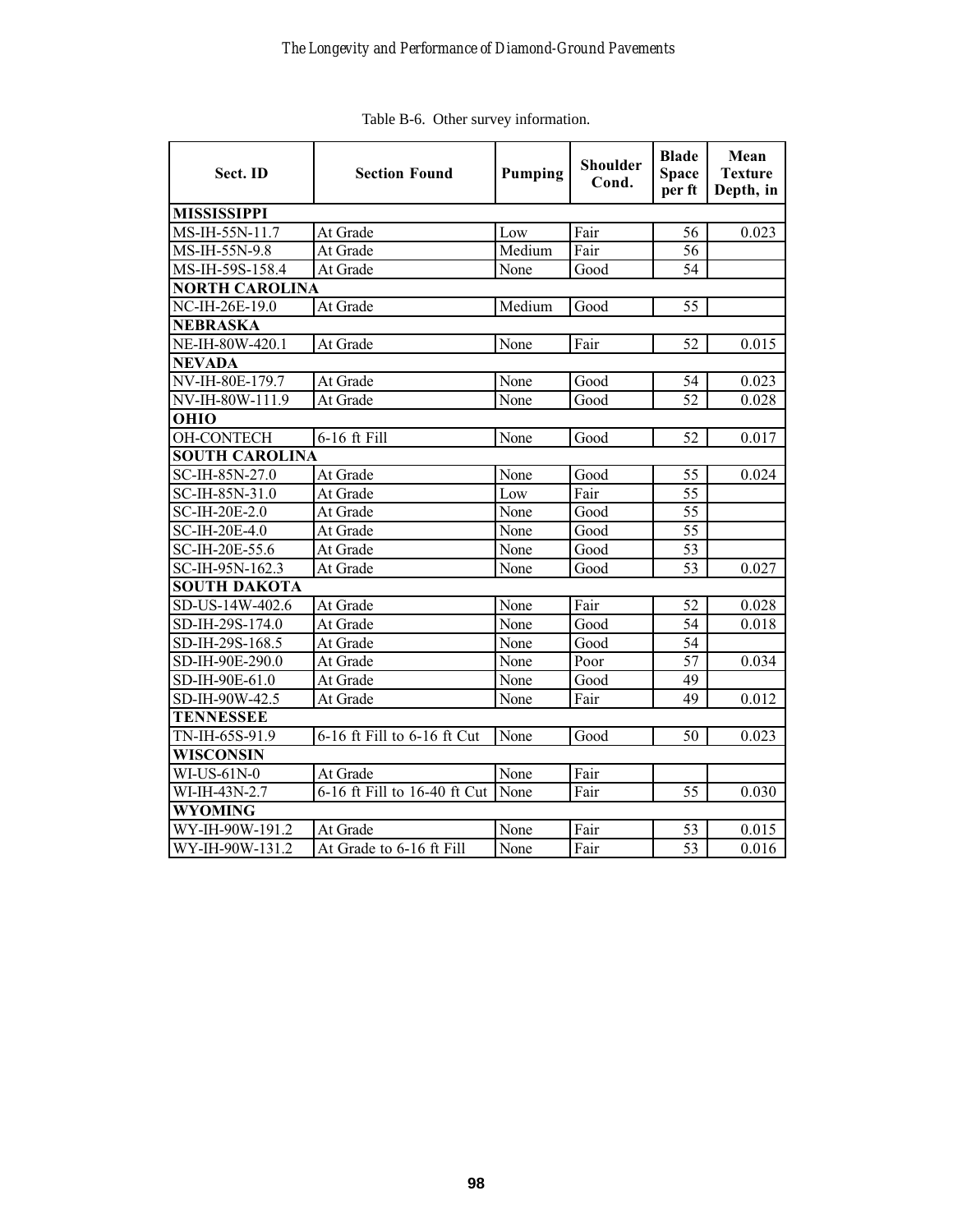**PALABRAS CLAVE**: El moler por diamante, la rehabilitacíon de pavimento de concreto, el funcionamiento del pavimento, la falla, la textura de la superficie, la aspereza, la lisura.

**SINOPSIS**: El moler por diamante restaura una superficie lisa de conducir con las características deseadas de tracción en pavimento de concrete. Esta técnica fue empleada por primera vez en 1965 en una seccón 19 años de viejo de I-10 in el sur de California para eliminar la falla excesiva (Neal and Woodstrom 1976). Desde entonces, el moler por diamante ha sido un elemento importante de la restauración de pavimento de concreto. Sin embarg, a pesar de una historia larga de uso exitoso, mey poca documentación valida existe sobre el funcionamiento de pavimento molido por diamante. El propósito de este estudio era proporcionar tal documentación.

El estudio constó de un repaso comprensivo de la información existente del moler por diamante, la recolección de datos, el análisis de datos y la documentación de los descubrimientos del estudio. Fueron conducidas extensivas inspecciones científicas de campo para obtener datos del funcionamiento necesarios para el análisis. En total, fueron inspeccionadas 60 secciones de pavimento en 18 estados. Además, los datos de funcionamiento de 133 secciones fueron obtenidos de un estudio anterior del funcionamiento de pavimento molido por diamante (Snyder et al. 1989). También, los datos del programa de funcionamiento a plazo largo de pavimento, secciones (restauración de pavimento de concreto) fueron utilizados para hacer comparaciones directas lado a lado del funcionamiento de secciones de pavimento molido por diamante y las de otros métodos de restauración. Varios análisis fueron conducidos empleando los datos recogidos para documentar el funtionamiento de pavimento molido por diamante, incluso una evaluacíon de funcionamiento de falla, la longevidad de textura de pavimento molido por diamante y los efectos de moler por diamante en la vida de servicio del pavimento.

**REFERENCIA**: Rao, Shreenath; H. Thomas Yu and Michael I Darter. *La Longevidad y El Funcionamiento de los Pavimentos Molidos por Diamante*, Boletin de Investigación y Desarrollo RD118, Asociación de Cemento Portland, Skokie, Illinois, U.S.A., 1999, 112 Pages páginas.

**SCHÜSSELWORT**: Strassendeckeschleifen mit Diamant besetzten Räedern, Betonfahrbahnwiederherstellung Fahrbahnleistung, Fugenabstufen, Strassendeckegrobheit, Uneben, Griffigkeit, Ebenheit

**ABSTRAKT**:Strassendeckenscleifen mit Diamanten besetzten Schleifräedern stellt die Ebene und die erwüenschte Griffigkeit der Betonfahrbahnahrbahnfläechen wieder her. Diese Technik wurde in 1965 an Hand eines 19 Jahr alten Abschnitt der I-10 im süedlichem Teil von California gelegenen Autobahn züerst gebraucht um üebermäessige Fugenabstuffungen auszuebenen (Neal and Woodstrom, 1976). Seit dieser Zeit wurde das Strassendeckenschleifen mit Diamant besetztem Schleifraedern ein wichtiger Anteil der Betonfahrbahnwiederherstellung Arbeit. Trotz der langen und erfolgreichen Praxis existieren sehr wenige unbestreitbare documentierte Berichte üeber die Fahrbahnleistungen nach dieser Behandelung. Das Objective dieser Forschung war die Dokumentierung dieser Technik.

Die Untersuchung besteht aus einem umfassenden Rüeckblick existierender Informationen füer Strassendeckenschleifen, Datensammelung, Datenverarbeitung, Dokumentierung der Forschungergebnisse. Umfassende Untersuchungen der Betonfahrbahnstrecken wurden gemacht um die die Fahrbahnleistungswerte zu erringen. Im Ganzem wurden 60 Fahrbahnstrecken in 18 Staaten untersucht. Noch dazu wurden die Resultate einer Forschung der Fahrbahnleistung von 133 Fahrbahnstrecken die schon früeher nach Diamantschleifen beobachtet wurden (Snyder at al. 1989). Die Werte von dem langsfristigem Fahrbahnleistungprogram SPS – 6 (Betonfahrbahnwiederherstellung) wurden auch angewendet um direkte Vergleiche von Fahrbahnleistungen nach Diamantschleifen mit jenem von anderen Wiederherstellungarbeiten zu dokumentieren. Verschiedene Analyse wurden gemacht welche die Werte der Fahrbahnleistungen nach behandlung vom Diamantenschleifen dokumentierte. Dieser Arbeit waren auch die Fahrbahnleistung hinsichtlich des Fugenabstufen, der Lebensdaüer der Griffigkeit der Fahrbahndecke, und die Effekten des Diamantschleifen auf die Langlebigkeit der der Betongfahrbahn beigesetzt.

**REFERENZ**: Roa, Shreenath, Yu, H.Thomas, Darter, MichaelI., *Die Langlebigkeit und Betongfahrbahnleistung nach Strassendeckeschleifen mit Diamant besetzten Räedern*, Forschungs-und Entwicklungsbulletin RD118, Portlandzementverbands, Skokie, Illinois, U.S.A., 1999, 112 seiten